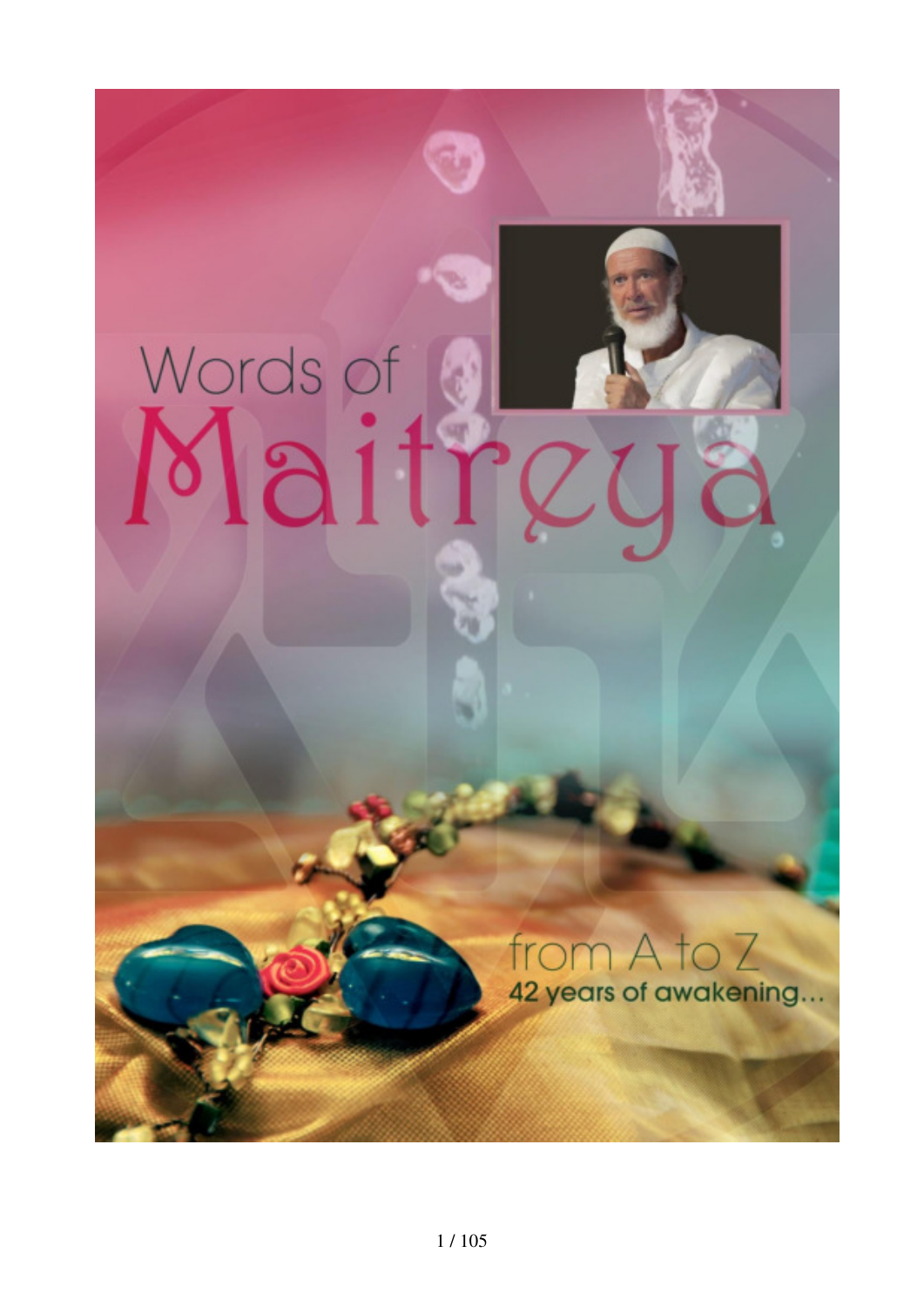| Abnormal4                        |
|----------------------------------|
|                                  |
|                                  |
| Awakening5                       |
|                                  |
| Celebration 7                    |
| Changement 8                     |
|                                  |
| Collaboration11                  |
| Compassion 11                    |
| Conformism 12<br>Consciousness12 |
| Constitution 14                  |
| Contact14                        |
| Contemplation15                  |
| Cooperation 16                   |
| Couple16                         |
|                                  |
| Courtesy17                       |
| Dance17                          |
| Death 18                         |
| Dependency19                     |
| Depression19                     |
|                                  |
| Detachment 20                    |
| Difference 21                    |
| Discipline 21                    |
| Discovery22                      |
|                                  |
| Dream 23                         |
| Elohim 23                        |
| Embassy27                        |
| Enthusiasm 27                    |
| Eternal28                        |
| Excuses 28                       |
| Extraordinary 29                 |
| Fasting 29                       |
| Femininity                       |
|                                  |
| Forgive 31                       |
| Four plans32<br>Freedom 32       |
| Free will32                      |
| Friend33                         |
| Fusion 33                        |
| Geniocracy34                     |
|                                  |
|                                  |
| Good - Evil36                    |
| Governments 37                   |
| Happiness38                      |
|                                  |
| Harmony40                        |
| Have and know 41                 |
| Health 42                        |
| Here and now 42                  |
| Hormones 43                      |
| Humanity44                       |
| Humility 45                      |
| Humour 46                        |

| Human being 46                   |
|----------------------------------|
| Illumination  48                 |
| Illusions 48                     |
| Imagination  50                  |
| Imbalances 50                    |
|                                  |
| Intelligence 53<br>Internet54    |
| Judament  54                     |
| Justification  55                |
| Kindness 55                      |
|                                  |
|                                  |
|                                  |
|                                  |
|                                  |
|                                  |
| Meditation  64                   |
| Messages  66                     |
|                                  |
| Mission  68                      |
| Mistake  69                      |
|                                  |
|                                  |
| Non-violence71                   |
|                                  |
|                                  |
|                                  |
|                                  |
|                                  |
|                                  |
| Overpopulation 75                |
|                                  |
|                                  |
| Perfection 78                    |
|                                  |
|                                  |
| Politicians  80                  |
| Positive  81                     |
|                                  |
| Predictable  83                  |
|                                  |
| Prophet  84                      |
| Protection 85                    |
| Pulsation  85<br>Raelian  85     |
| Reason87                         |
|                                  |
| Refinement 87<br>Religiosity  88 |
| Respect  88                      |
| Responsible  89                  |
|                                  |
|                                  |
|                                  |
|                                  |
|                                  |
| Sensuality 92<br>Sexuality  93   |
|                                  |
| Spirituality  96                 |

| Supraconsciousness 97 |  |
|-----------------------|--|
| Symbol 98             |  |
|                       |  |
|                       |  |
| Transhumanism101      |  |
| Universe101           |  |
| Useless 102           |  |
| Utopia102             |  |
| Vibration 102         |  |
| Violence 103          |  |
| Wisdom103             |  |
| Women 104             |  |
| Work of art104        |  |
|                       |  |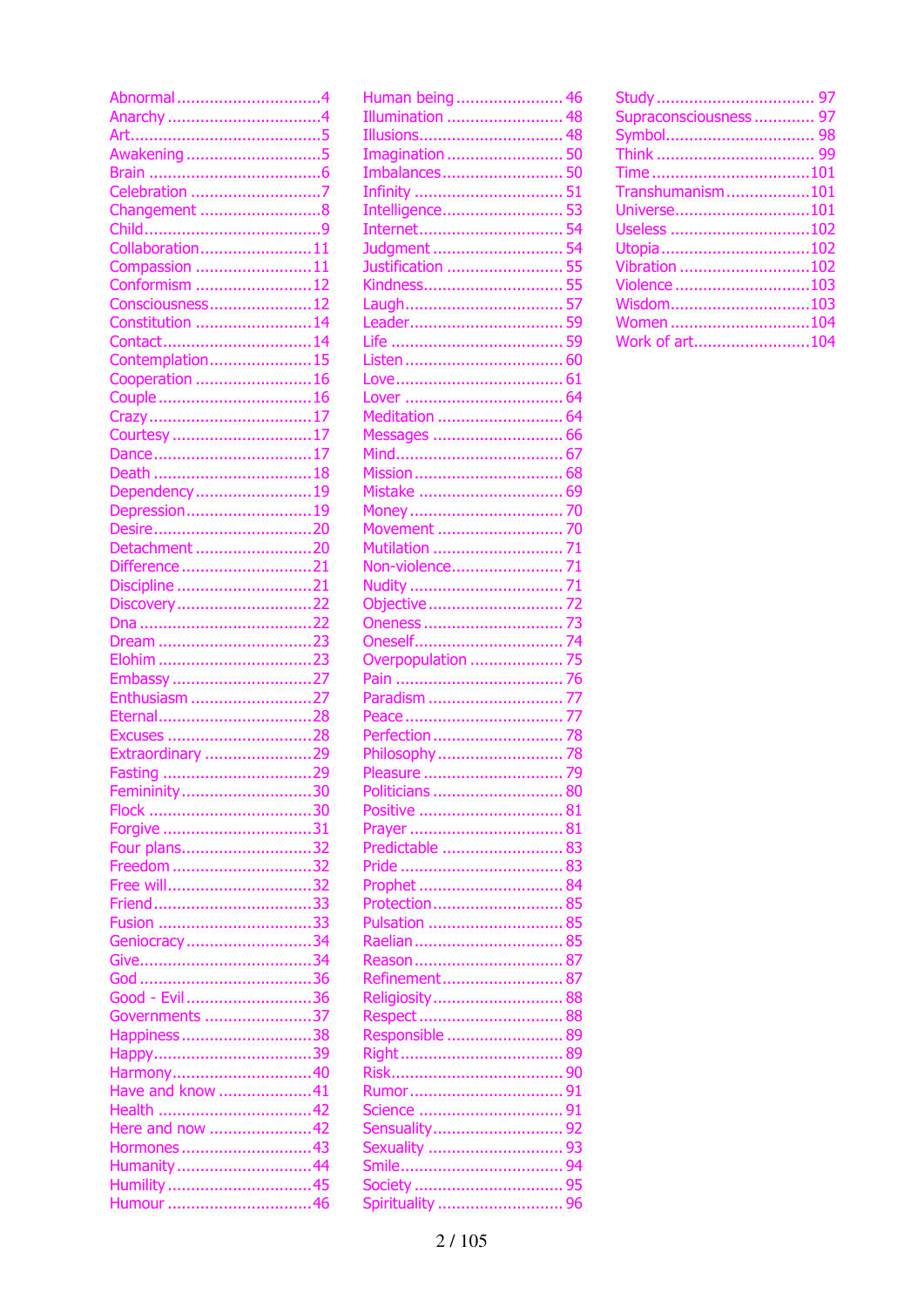# **Quotations from:**

Intelligent Design Sensual Meditation The Maitreya **Geniocracy** Yes to human cloning Contact xxx Apocalypse xxx Words of the Last of the Prophets

Use CTRL + HOME to come back to summary Use CTRL + click on chosen word in the summary to got to chosen page Use Edit / Find / precise in the field the word that you wish to find in the file and click on "Find next" to got to all sentences that include it.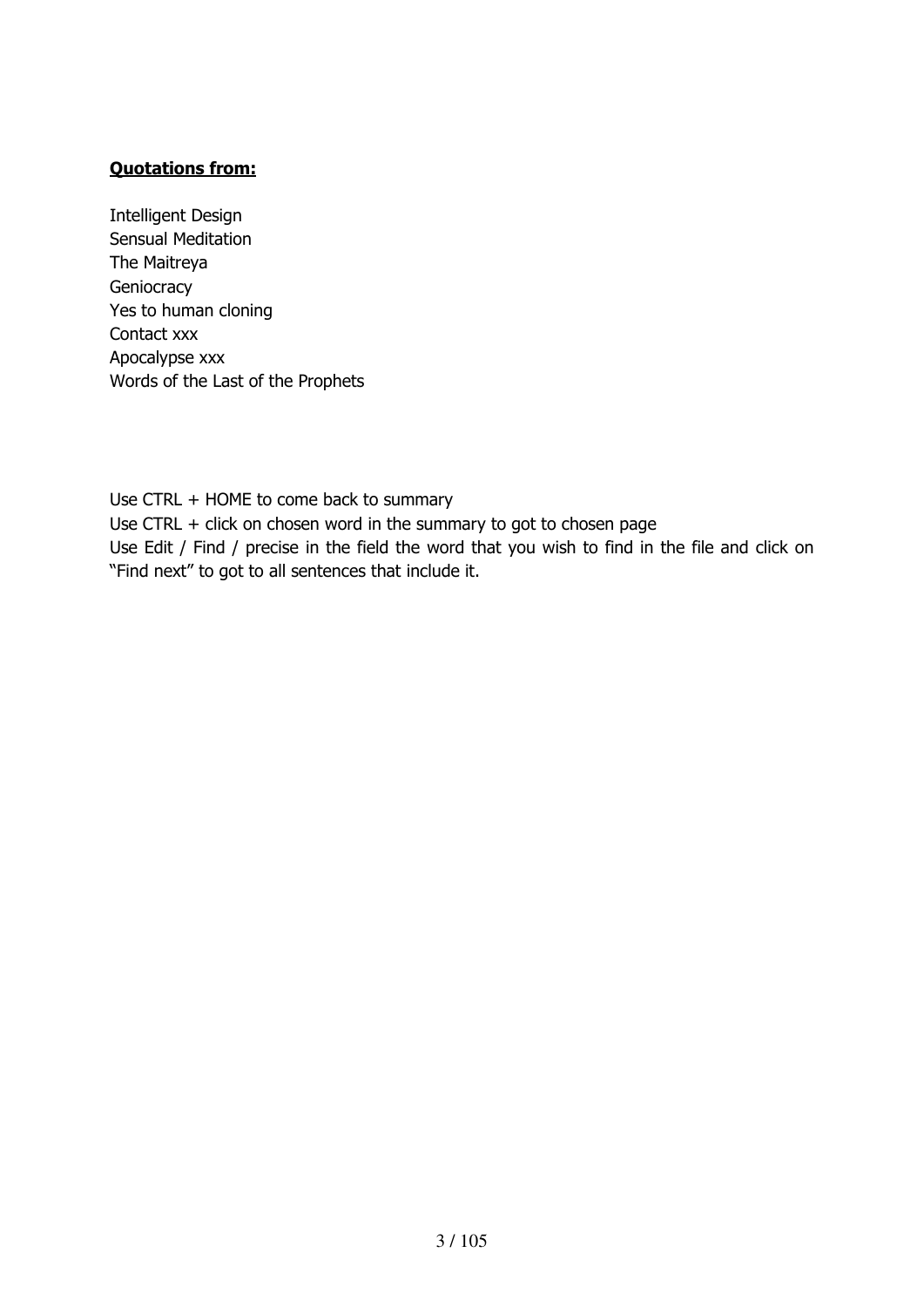# <span id="page-3-0"></span>**Abnormal**

Decide right now whether you have had enough of conforming! Choose to become extremely abnormal. Five and a half billion extremely normal people populate our planet. They have normal nuclear bombs; they have normal wars. They have normal borders, normal politicians and normal drugs. Then there are those who think that borders should be abolished; these are the abnormal. I am one of these abnormal and I think that if you are here among us today, it is because you also wish to be abnormal, and like me wish to spread love – but that is abnormal. Rael – The Maitreya – P88

To be Raelian means that we are willing to be abnormal. Rael – Contact 232

# <span id="page-3-1"></span>**Anarchy**

Natural Anarchy (the natural order when no power is in place) includes Paradism where work has been taken over by robots and computers. It also includes Geniocracy where the most intelligent people gather to guide and council Humanity without using any power. So the best path is to push forward all these ideas in parallel. A political party that proposes Paradism can be in favor of Anarchy and Geniocracy at the same time. To summarize, this party could be called the Paradist-Anarchist-Geniocratic party or any other combination of these 3 words. Rael - Contact 374

Let's hope that soon, thanks to you spreading this message, we can bring the Earth to a better level, with Geniocracy, Paradism and natural order due to anarchy, the same as the one in ants" colony. Rael - Contact 374

Right now, there are 20 wars going on in the world, right now! There is one child dying of starvation every 10 seconds. That is the world of democracy we are in now, and less than 1000 people in the world are altogether the owners of 90% of the wealth. That's democracy, that"s the world we are in and that"s why the Message of Elohim say we must replace that by Geniocracy, by Paradism, and the natural order which is called anarchy with no power no law no government but a world guided by a geniocratic council. Rael - Contact 374

But the natural order - the real order is in chaos. Look at the sky, look at the stars, nothing is straight, it is natural order. Look at the atoms and molecules, nothing is straight. Look at your face in the mirror, the right side and the left side are not the same. Is it a mistake? Not at all, there is no mistake. Some stupid girls have aesthetic surgery to make both sides the same, so stupid. This is the harmony of being alive, to be in the natural order. Rael - Contact 388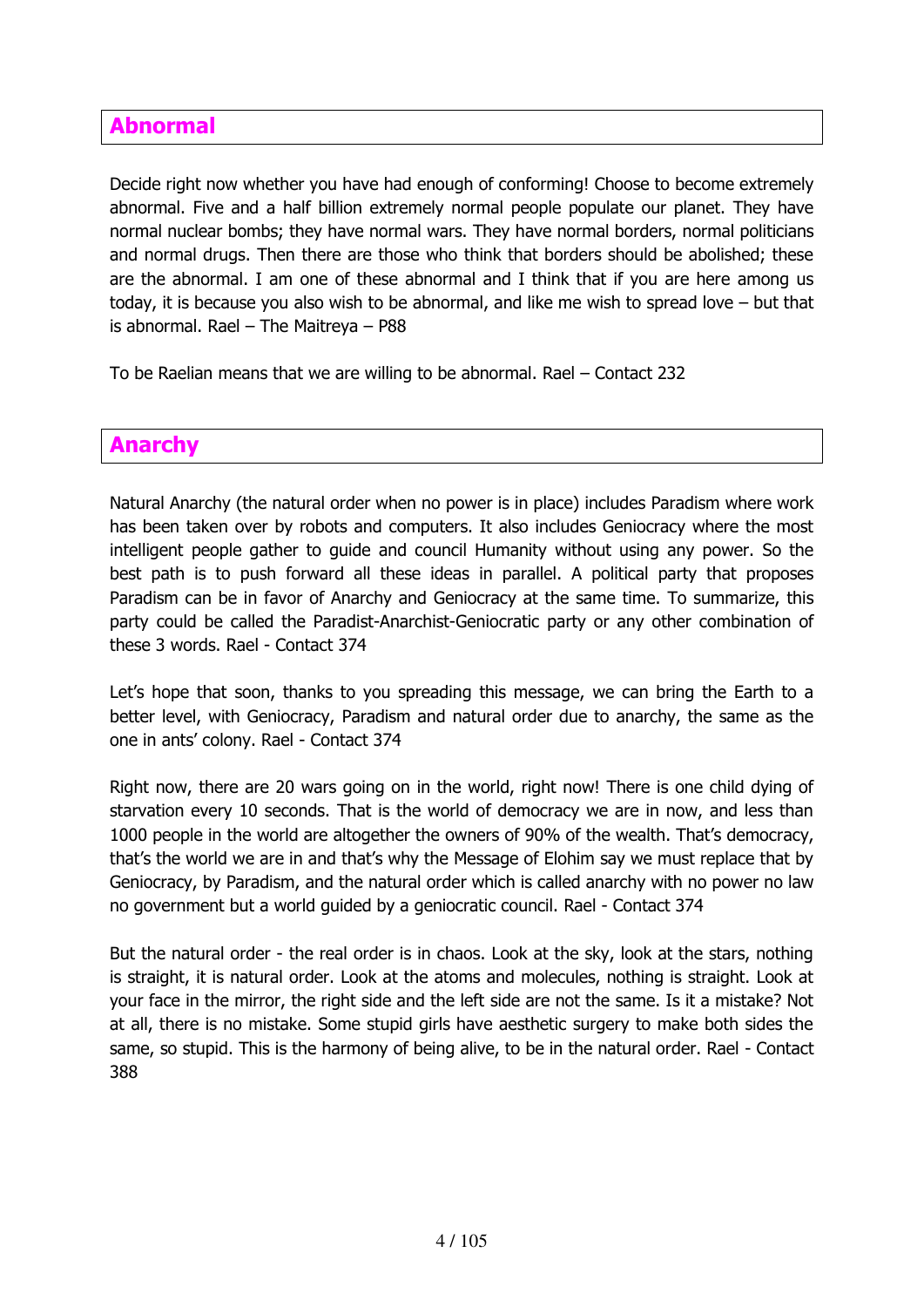<span id="page-4-0"></span>**Art**

You can also thing of art as having no purpose, because it has no use. And yet it is what provides our environment with sensuality, refinement in our life, and pleasure just in contemplating it. Is not that what humans need the most? Rael – Apocalypse 138

Art is inspiration and the basis is pleasure. Rael – Contact 286

Our creators created with scientists and artists. If only scientists have done creation, it would be grey. Already artist on earth are using science for their creations. If Mozart could have a bird sing his creation, he would abandon his piano. To do living art, imagine… You could have an idea, then there is a cube and your idea materializes and here it is flying around if it is a bird… The Elohim are playing like children. A creator always wants to bring happiness. Rael – Contact 286

Art is at the heart of the Creation and every human being has a little bit of an artist in him, but we are not all Mozart. It does not mean that you should not practice if you are not a genius, as by practicing an art, it will give you the capacity to appreciate their genius more. All arts are important but one has been neglected. Arts touch every sense. Art for visual sense is one of the most developed, gastronomy one as well, perfumes also. Each sense has its art, but the touch. Massage is an art. Art is made to make people dream and elevate them. Massage art is quite complete as you combine music, odors and touch. Rael – Contact 286

Let us be "awakeners" and include massage as an art. Rael – Contact 286

Art is to make people dream and inspire. Rael – Contact 286

# <span id="page-4-1"></span>**Awakening**

Pleasure increases the potential of creativity, because it stimulates all our senses, and a creator must be linked to Infinity in order to have a harmonious masterpiece born. Rael – Intelligent Design – P258

Every individual contributes at every moment to the awakening or stifling of planetary consciousness. Do not be afraid of influencing others that is what we are here for. We should center our efforts at every moment, with every sentence so that what we say and our behaviour have a positive influence on the course of humanity's history. Rael - Sensual Notebook (only in French)

Awakening and blossoming develop in laughter. All those who say the opposite are false prophets, false Buddhas, and there are many of them. The first step in awakening is laughter, happiness. It would be stupid to reach a serious awakening, what would it be good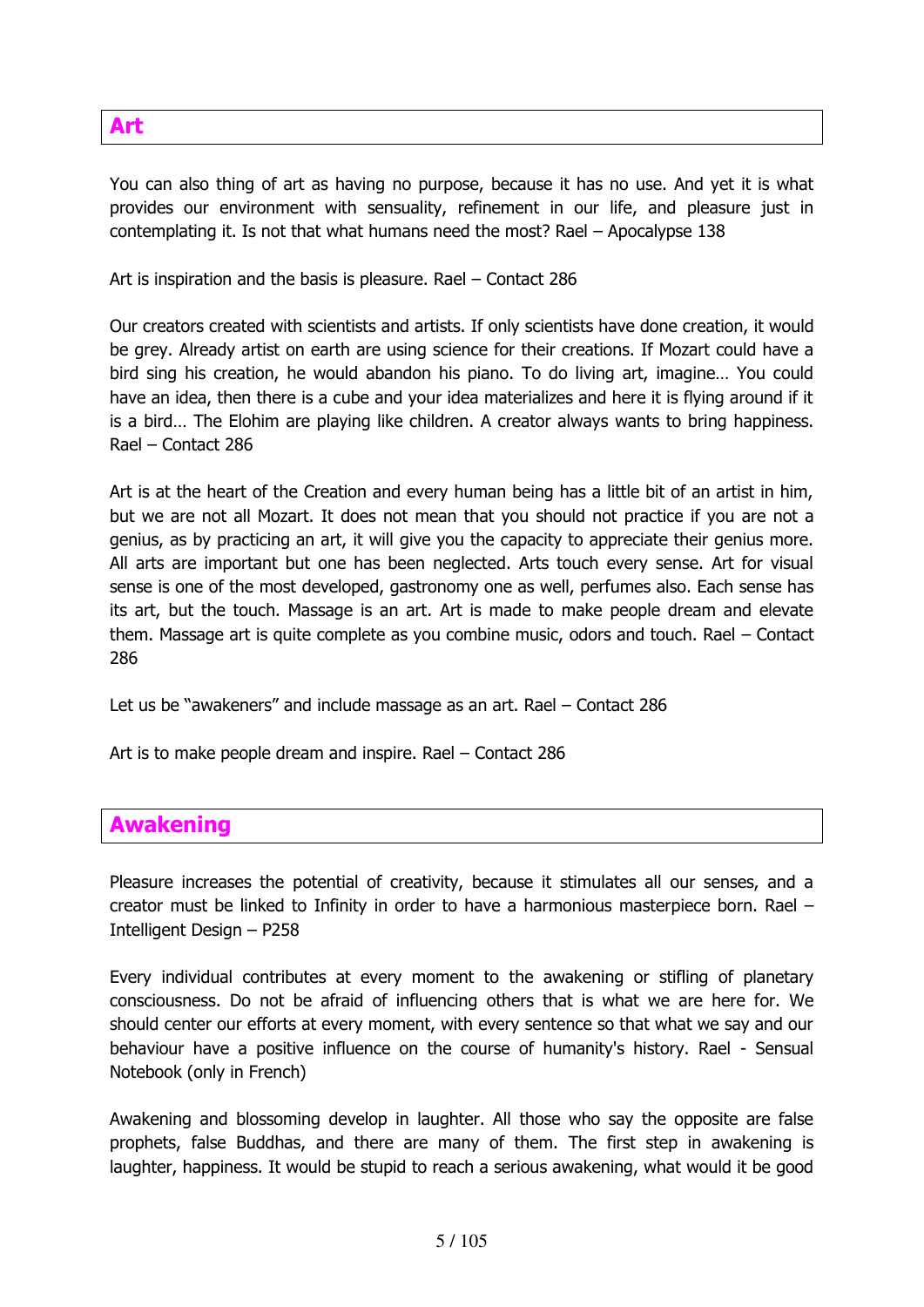for? Fortunately, awakening and laughter come hand in hand. One needs to be happy in order to be awakened. Rael - Contact 385

Awakening and consciousness are the opposite of climbing a mountain by hanging on its rocks. You will reach nothing by hanging on the rocks. On the contrary, you must let go. It is when you abandon yourself into the infinite fall that you actually elevate yourself. It is a paradox, but this is what awakening is. If you lay down to meditate and your goal is to feel the effects of meditation, you will not feel anything. With awakening, if you want anything, you will get nothing. If you do not want anything, then you will get everything immediately, you will become the Buddha who is inside you. Rael - Contact 385

# <span id="page-5-0"></span>**Brain**

Love is what is missing most on earth. To love means the human brain is functioning correctly. A brain that is not emitting love is maladjusted brain. A brain that sows violence and hate is a brain with hormonal and electrochemical anomalies. That is why its consciousness diminishes and even disappears, because it can no longer feel love. Rael – The Maitreya – P12

Consciousness and love are one and the same thing. You can exercise your brain by thinking love, by imagining it, by sharing it around you. By exercising your brain to give love, you are training it to function better. Rael – The Maitreya – P13

You can work and be in a state of meditation, you can make love, go to the toilet; in fact, you can be in such a state all the time. We should not limit our lives like that. I am meditating right now, while at the same time speaking to you. Do many things at the same time. Get used to carrying one multiples tasks at the same time; it reinforces your brain. Rael – The Maitreya – P66

We should force ourselves to at least try it, because as long as we have not tasted it, we cannot say that we do not like it. We need to make our brain like a virgin, a clean slate without prejudices, to discover what is good in what we are given, whether we are talking about culture, ideas, people or foods. Rael - M – P67

Try to direct your mind so the questions you ask don"t lead you to unconstructive answers. It is so important to elevate and discipline your brain. Rael – The Maitreya – P76

Choosing our thoughts should be a permanent exercise in sculpting our consciousness. We can call this mental hygiene. Our brain is like a garden. We build it, lay it out, cultivate it day after day, and we have to be careful of weeds growing through our own thoughts. Rael  $-$ The Maitreya – P77

We can descend to the level of dust, or we can rise to the level of light. IT all depends on how we use our brain. It depends on the questions we ask, how we sculpt our brain, just as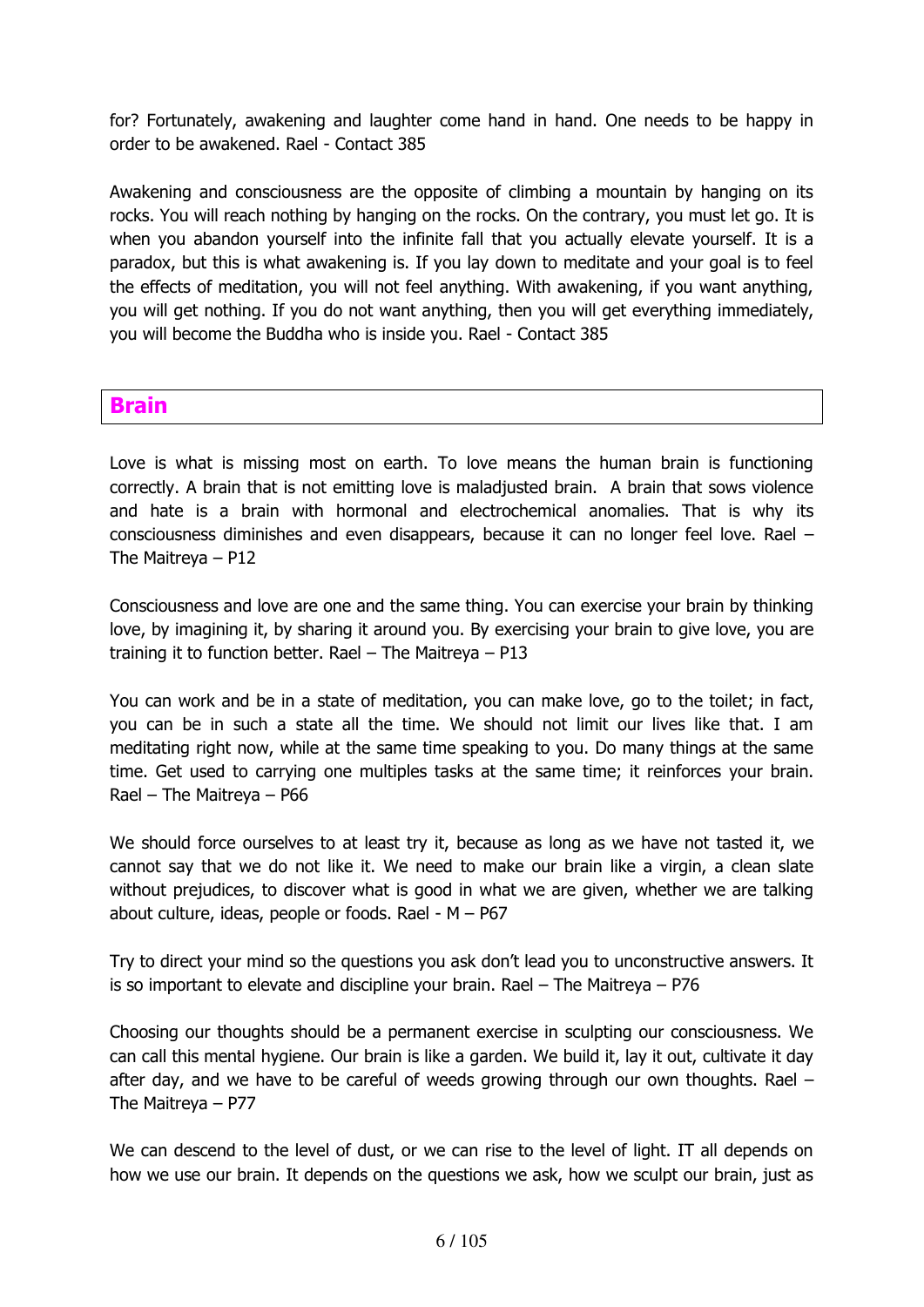a smile sculpts our face. If we are always in a bad mood, our face becomes closed with vertical wrinkles, but if we laugh a lot, our face becomes open looking. Rael – The Maitreya – P78

The most beautiful Zen garden is inside our brain, and we can create a beautiful balance between outside and inside. Rael - Contact 353

To have a beautiful consciousness gardening inside your brain is love.. to have beautiful roses in a garden is discipline. Gardening in the garden and gardening in your brain is very similar. Rael – Contact 353

Imagination is the youth fountain of your brain. Not only can your brain be young forever but it can be younger and younger. You have to train your imagination and your memory constantly to keep young and younger. Train your brain, every second of your life! Rael – Contact 367

For two neurons to connect, they need to have the connection grow between them in the right direction. How does the connection find its way? Neurons have no eyes to guess in what direction they should reach the other one. It grows in the right direction because each neuron has a consciousness; each neuron is like an individual human being. Rael – Contact 367

The brain is the most powerful and the most dangerous tool. If we use it to think, it is not good, but if we use it to feel, then it is powerful.... When you think, you separate yourself from the universe. Rael - Contact 381

# <span id="page-6-0"></span>**Celebration**

We should also say "Happy New Year" today because everything started today on April 1st. This is a day of celebration. The word celebration is very important and it must be in your brain, constantly. Not only today, but all the time and if you really got the most essential part of the teachings, provided to you by the Guides and specially Brigitte and Daniel, the happiness, your happiness is a celebration. And there is no higher happiness than the celebration of the creation of the Elohim, of being alive, feeling infinity, feeling the beauty of plants, girls, boys, everything around you is a celebration. Do not look at things or beings, animals or humans around you, without having in mind this concept of celebration. Rael - Contact 380

Make every moment of your life, every second of your life, everything you do as a celebration of the greatness of the beauty of the Elohim"s creation. Rael - Contact 380

So everything you do is a celebration. We must have this celebration constantly in our minds, with humility and power. Humility, because we are dust. We are this little dust, accumulated by the magic of the creation of the Elohim and at the same time it will go back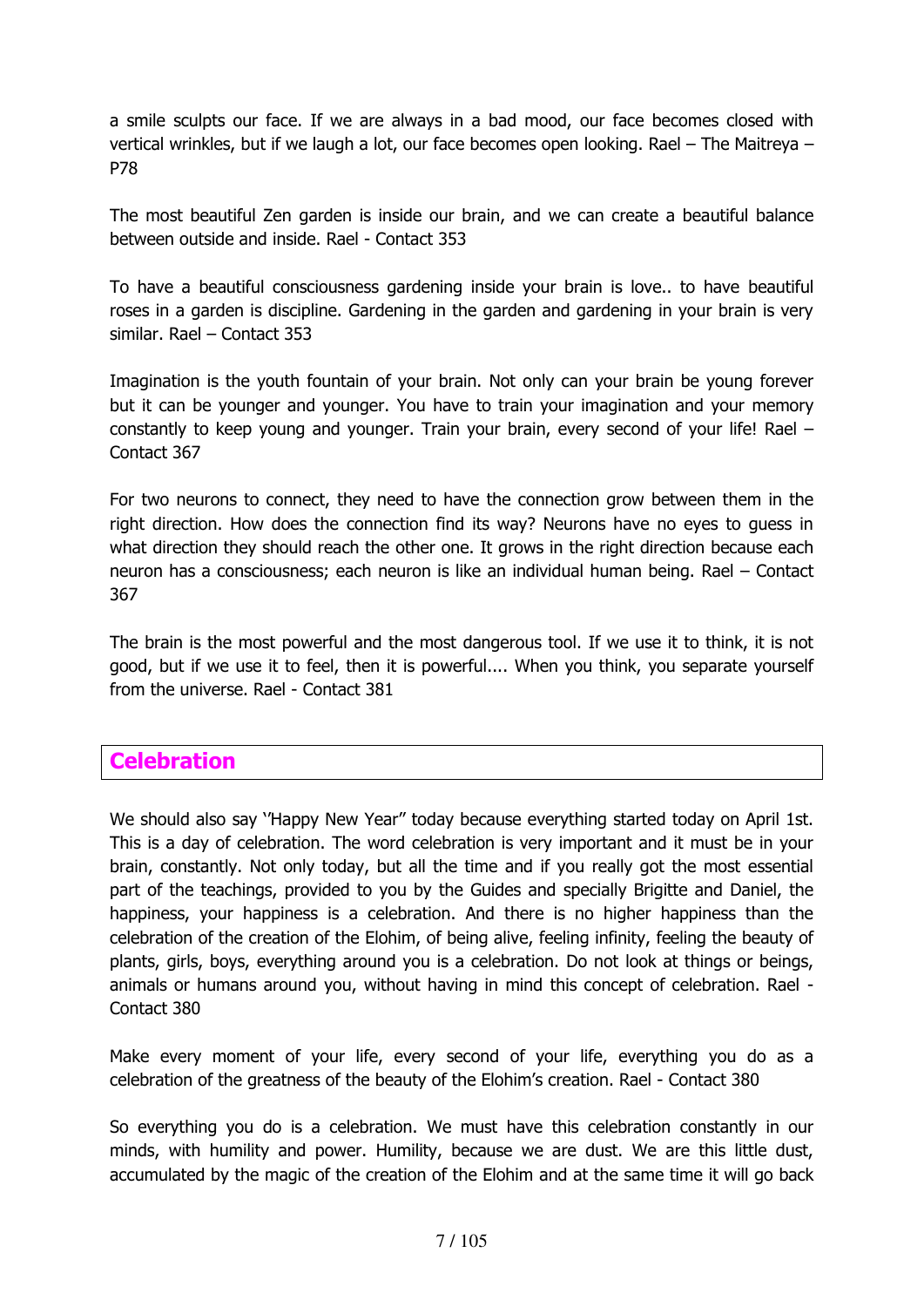to dust. So every second is a celebration of being alive, before going back to dust and after having been dust. We are alive now and we can celebrate. Rael - Contact 380

# <span id="page-7-0"></span>**Changement**

We are alive for our present and future to become an explosion of joy. We are machines meant to dream and imagine beautiful and positive things. We have to influence others towards this happiness. We can change our future, by changing our present. We can change our past, according to the way we are read the past. I am what I decide to be and so, as I decide to accept my past, I build my present, and this will change my future. Rael – Words of the Last of the Prophets – P10

We are changing every instant. Each sentence that I pronounce modifies you; each moment of silence, each movement inside your body changes you; each movement that you make modifiers you, every molecular and chemical rearrangement of your body changes you in the infinity of time and space. Be conscious of this movement that modifies you second by second. Rael – Words of the Last of the Prophets – P43

Do not waste your energy to convince others and do not accept that others wish to change you, because you are unique. I love this phrase and I repeat me often: "until today I fought to change the world; now I am fighting so that others don't change me". Rael  $-$  The Maitreya – P27

You, and I insist only you, possess the magic wand that has the privilege and the capability to act on yourself, because only you can change yourself. Rael – The Maitreya – P71

When I change myself, I change the world. There is violence on earth because I have violence in myself. There is jealousy on earth because I harbour jealousy in myself. The more I act with thoughtfulness and love, the more I act on others. Rael – The Maitreya – P73

Every invention that makes life easier for others on earth comes from people who decided to change their habits, and the status quo. Rael – The Maitreya – P87

You can make a difference. Do not ever think: "how can I change the future of Humanity, I am not important". Yes, one person can change everything. Jesus changed things for centuries, Moses changed things for centuries, what I am will change Humanity for centuries. You must know that every thought you have, every day, can change things for centuries. With a few words you can change the world; just a sentence to someone depressed can change his mind, you can save a life. Be aware of the power you have, you change the Universe, you change the Earth, you change other people"s life, you change yourself with every thought, every word, every action. Rael – Contact 357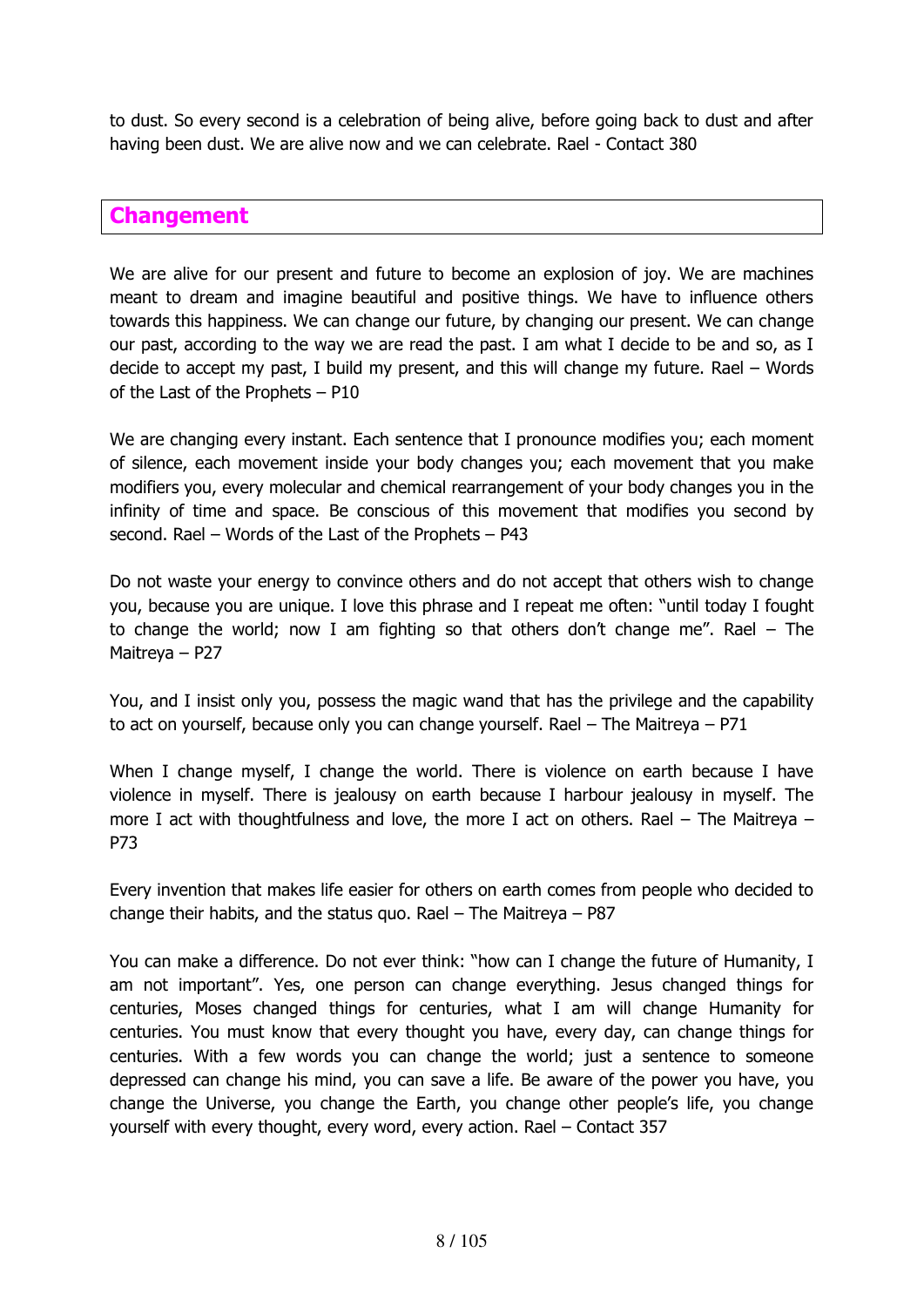"Look carefully, this planet is a nightmare. We have the responsibility to change this planet. There is hope that we can do something that can change this nightmare in a wonderful dream. The message is a philosophical stone. We are the magicians of this planet. Each of us is magician. I am nothing without you. I am nothing more than dust. I receive the message and I give it to you. I"m not the most important person on this planet. I"m nothing without you. You are doing great things. You are the one changing humanity. You don"t need to be a geneticist, a Dr. or a chemical Ph.D to change the world. By being proud of becoming Raelian, by wearing your medallion, by giving hope and talking about the message, you change this planet." Rael – Contact 366

So really focus on not only accepting the change but helping the change to be stronger. The first step is to realize that everything changes. The second step is to help yourself to be more different every day. "Not only do I accept that I am different now but I will also try to be more different tomorrow." Tomorrow? Why tomorrow? No. 10 minutes after. No! I minute after. No! I second after. I want to be more different every second. More intelligent, more shining, more full of love, and that is what the Message of Elohim brings us. Rael – Contact 370

Don"t look at other people like people you already know, but as people who are able to change, who are forced, not able, who are forced by life to change by natural process, every second. Rael - Contact 381

Don"t become fossils, change everything. Enjoy, change everything, be new always. Surprise everybody around you, don't stay the same. A new you everyday. Happy new you! Rael -Contact 384

<span id="page-8-0"></span>

| <b>Child</b> |  |  |  |
|--------------|--|--|--|
|              |  |  |  |

To raise a child is the most beautiful and difficult task for a human being. To really raise a child. In other words, to bring the child to a higher level. Isn't it surprising that we have to have a licence to drive a car and no licence to raise a child? And yet, it's more dangerous. Rael - The Message given by Extra-terrestrials (p227)

If a child is well brought up, he will learn that his happiness depends on his own love for himself, rather than on the love from other. Rael – Yes to human cloning – P40

It is important to bring a child to the world. It is a very important responsibility. Let's think about the kind of upbringing we want to give them, because this will determine the person they will become; we can turn them into a rose or a revolver. We reap what we sow. The choice of harmony or negativity is heavily determined by whether or not we"ve been raised with consciousness. Rael – Apocalypse 138

"If you have a child"s brain, your brain is more efficient, open to every possibility. If you say "I cannot be a child anymore", you block your brain to so many possibilities. We are alive to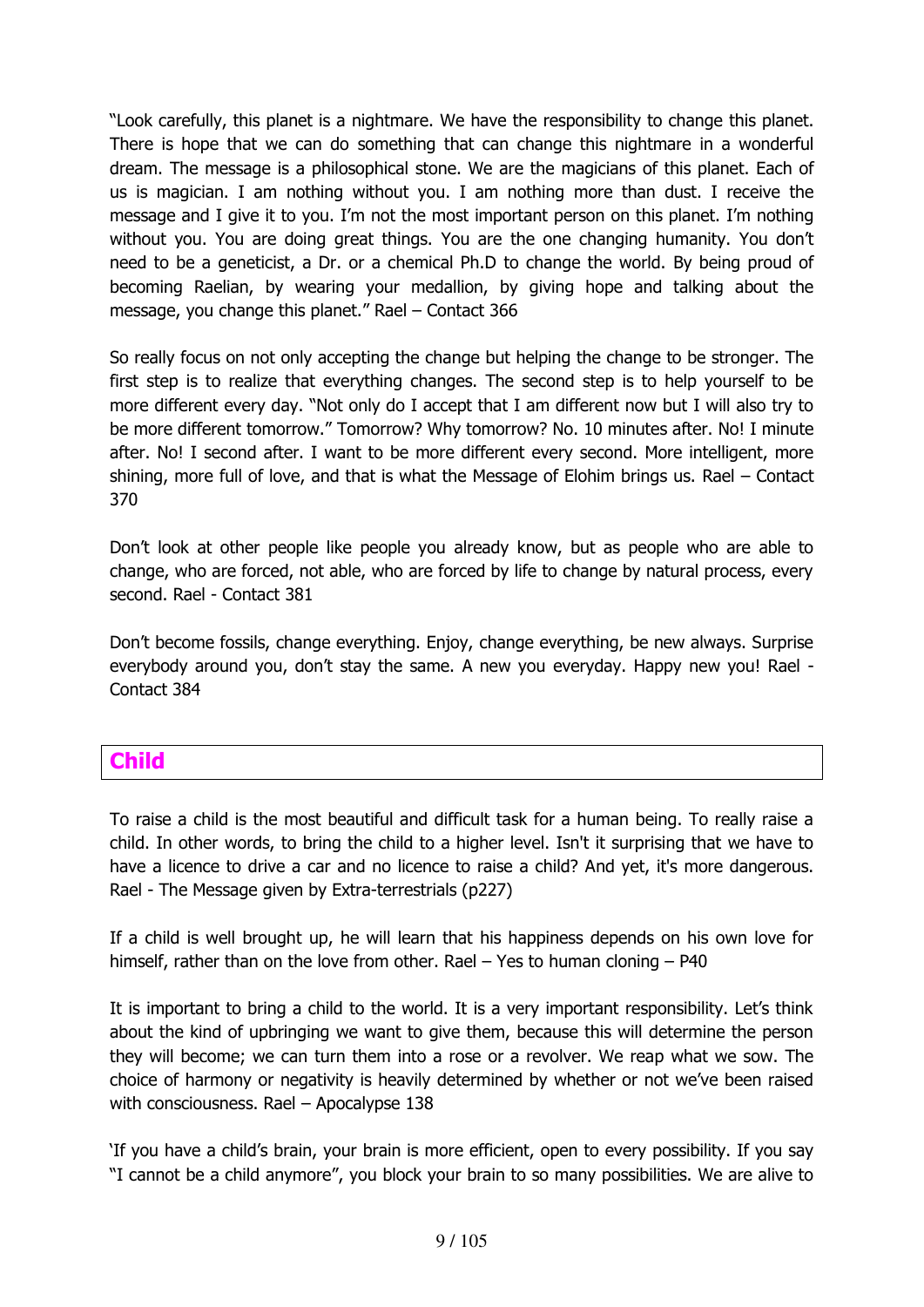play, to enjoy, to have fun. Everything in you has been invented to have fun. Our creators were playing in their lab, never serious. When you are serious, your brain becomes old. You have to keep your Peter pan brain. We can change the world with our smiles, our play and fun." Rael – Contact 349

A child is never serious but the education makes him serious. Be back to the little child in you, every second, be crazy. Rael – Contact 362

When you are afraid of a god, you can become very sick, when you are afraid to burn in hell all your life, wow, you become very sick. And they even teach that to children, that should be considered as a crime; teaching to little children ''be afraid of your god"! That's completely crazy. Children need to have a beautiful teaching of peace and harmony and love, no fear of a crazy god who wants to make them burn in hell. What kind of religion is that? Only the Raelian Religion teaches only love, peace, harmony, destroying the mysteries of a god which doesn"t exist. Destroying the fear of reincarnation and karma, which doesn"t exist. Just saying; "enjoy your life, give love, give peace, have a high spirituality" without fear and guilt without god. Because god is the most dangerous myth put in the brain of human beings. Rael - Contact 373

Go to internet; search for ""Human Rights Declaration"" and read it, print it, give it to your friends, it's the best revolution tool. And ask your politicians and government, why they don't teach it in elementary school. In the American schools, they pledge to the government and every child sings "I love America". I'm sure that in Japan they sing "I love Japan", in Korea: "I love Korea", in France: "I love France", that's not important! "I love humanity, I love the human rights". They should replace the national pledge in elementary school, by teaching the human rights. And every child of the world, every morning, should sing and take a pledge to the human rights declaration, then no more politicians can manipulate them when they are adult. That's the only way to save humanity. Rael – Contact 373

People want to love a child, it's beautiful. But one can transfer this love; instead of loving "my children", 'my baby', which is very selfish, one can love other people, humanity; if you start to consider humanity as your child, we don"t need this narcissist experience which is to have a baby with the same face as us. Narcissist, 'I love myself so much I want to have a baby looking like me", that"s very stupid. It"s better to love other people, better to love other children, and then we won"t have too many people on earth. What will happen, if we continue to do that? We will just disappear. Rael - Contact 375

Stop lying to your children about a Santa Claus which doesn"t exist and wasting money to respect a tradition which is based on a lie. Don"t make any Christmas gift! You have plenty of occasions to make gifts to people you love without doing it during this collective mass celebration of crazy consumerism promoted by governments, religion, and industries and which has absolutely no spiritual content. Instead, teach your children peace and love and make gifts to them if you wish to do so at another date. Rael - Contact 378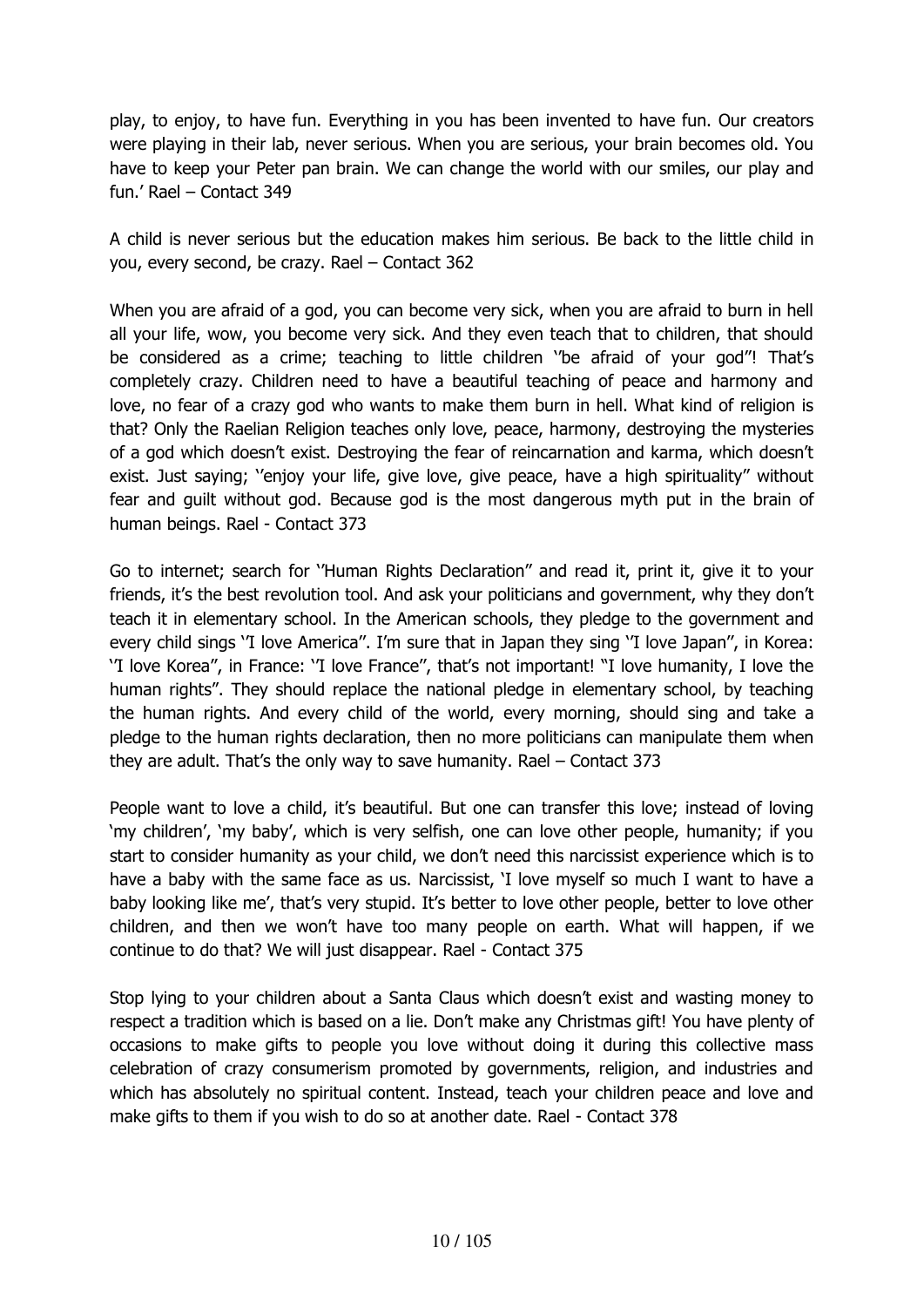Real human beings are forever seven year old, laughing, kidding, smiling, making jokes, and having fun. Remember that, never be serious. Rael - Contact 379

Why not, again, act like when you were a child? Why not again, look at insects, with your child eyes, collect insects or ants, again. It"s not forbidden! It"s not because you became adult that you cannot do exactly the same thing you were doing when you were a child. If you do it, the same happiness will come back, so it's not too late to start. Do it, right now! Love the insects; they are living beings also, without giving them pain. Rael - Contact 381

# <span id="page-10-0"></span>**Collaboration**

But even if we don't have the neurons in our legs as an octopus, we have the same thing, because in all our body there is this collaboration. There"s no competition, there is no competition between the brain and the foot, but collaboration. We are one. Rael - Contact 388

# <span id="page-10-1"></span>**Compassion**

Compassion means being humble for other, being able to feel the weight of their consciousness when one day they will understand that they harming us; it means forgiveness whatever they may have done. Rael – The Maitreya – P82

Feeling compassion means foreseeing the harm that the other person is doing do themselves when they harm us, and feeling sorry for them. It means being able to say, "You are making me suffer, but in return I will give you love. You must realise that you are harming me, you are wrong to harm me, but I forgive you".

The just path is compassion allied to humility (itself the basis of all behaviour).

Compassion and humility should be discrete. So discrete you can"t see them. That is the only way they will act deeply on people"s sensibilities and perhaps engender more generous behavior on them I say perhaps because wanting to change them would no longer count as compassion!. Rael – The Maitreya – P83

Compassion implies detachment from our basic instincts, detaching ourselves from selfishness, from the desire to always be right, from all that keeps us down, detaching from ourselves but also from other people"s mistakes and from the harm that they might have done to us. That does not mean we should be party to hem harming us. One the contrary, we should resist such harm, while at the same time being detached from it, letting it go. That is how we arrive at compassion. Rael – The Maitreya – P83

Being compassionate to the suffering of other people is good, being compassionate and sending love to everybody around us is good, but we also need to have compassion for ourselves, because we are not perfect, we have many wrong things inside us, each of us, me too. But when you have compassion for yourself you start to love yourself, with all the wrong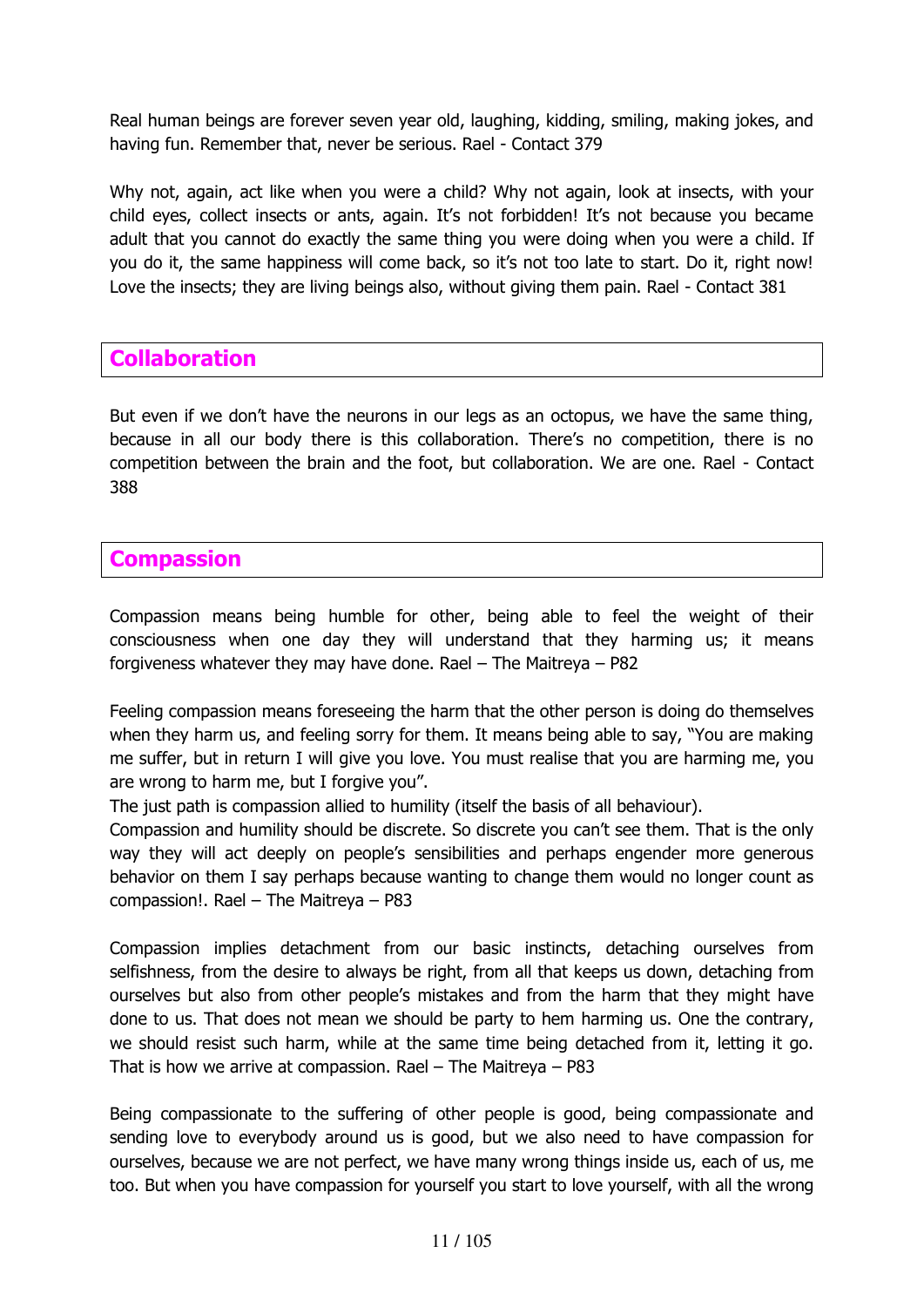things which are inside you, and then peace of mind comes. And only in silence you can feel that. Rael – Contact 373

Being in silence will help you develop more love and more compassion. Compassion for other people, but most importantly and nobody talks about that, compassion for yourself. Rael - Contact 373

Compassion is to think of the amount of suffering this man or this woman must have to be so bad, so disrespectful with you: "this person must be suffering so much, that I need to help". To be neutral is not enough. To say "I will not be affected, no problem", it's just controlling a bad emotion. Instead, it is better to enter a good positive emotion. Rael - Contact 374

And remember, first love yourself, really, even with the mistakes or the problems or the bad part of your personality. Even if you did in your past some terrible mistakes, love yourself because these mistakes are part of you and thanks to these mistakes you can do good things in the future. Even if you killed somebody in the past, love yourself, have compassion for yourself. Rael - Contact 378

We must have the biggest love and the biggest compassion for ourselves so that we can give to others after. Because people who don"t love themselves and who don"t have compassion for themselves cannot give love to others. Rael - Contact 378

# <span id="page-11-0"></span>**Conformism**

The promotion of differences is the only way to avoid a terrible bureaucratic normalization imposed by centralized governments trying to impose more control over the population. It starts with uniforms in schools, which should be forbidden worldwide because uniforms homogenize children, killing originality and creativity. Rael - Contact 373

Finally, and thankfully, the ugliest men"s fashion in history is disappearing. This elimination is not only important for beauty, but also has deep implications in terms of conformism and conservatism, both of which are thankfully disappearing as well. Rael - Contact 373

So being a good Raelian is not being necessarily interested by sex, and also not being against it. It's just being really yourself without trying to conform to a social or fashionable model. Being Raelian is in fact much more about not conforming to any model and being really yourself without any guilt, than anything else. Rael - Contact 373

#### <span id="page-11-1"></span>**Consciousness**

We are told that we should manage our emotions; however the word "manage" is not quite correct because it suggests that we allow the emotion to arise before treating it. There are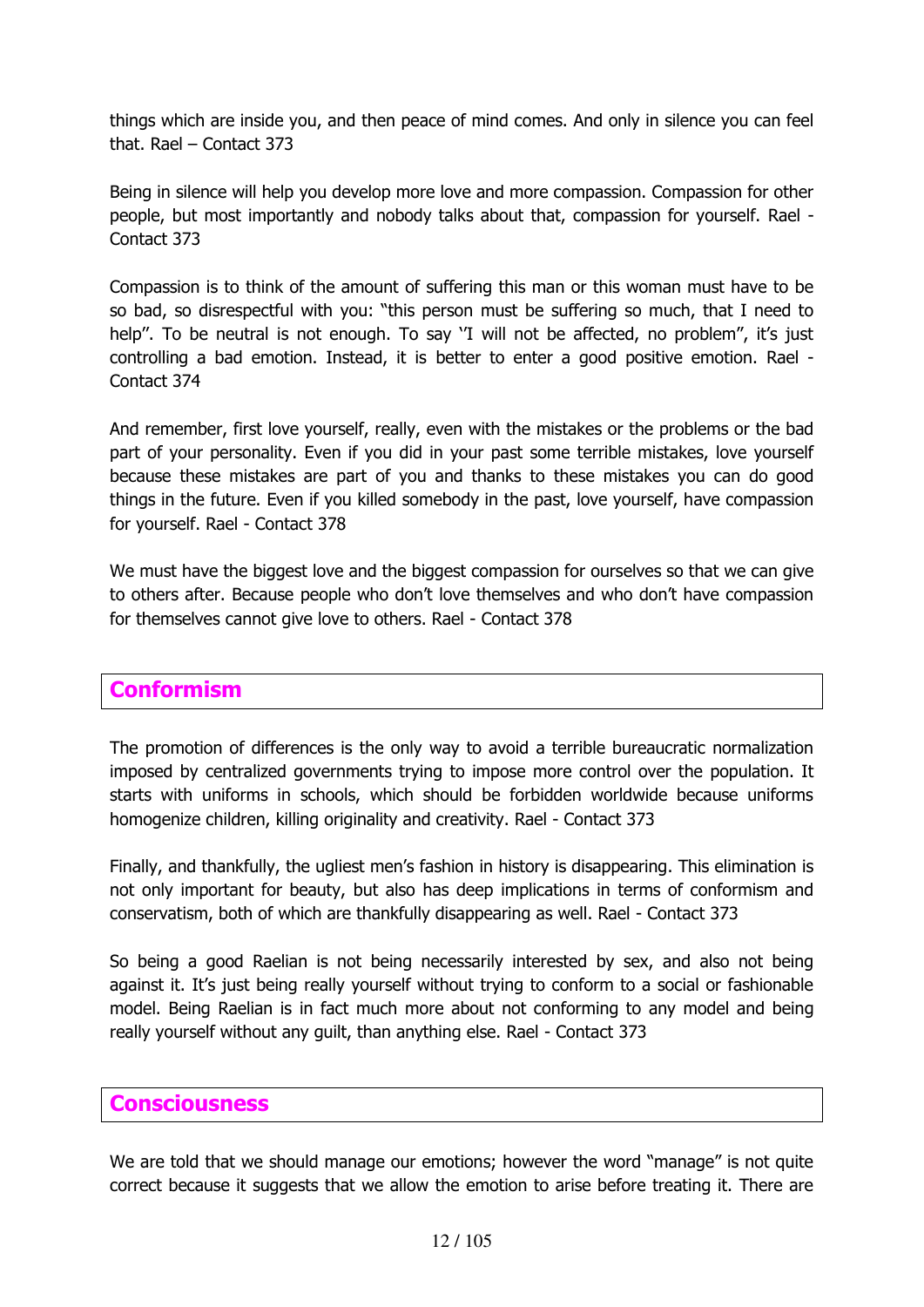several ways to deal with an emotion as it arises. Let's take the case of an insult. You could replicate with another insult, which would probably end up in a fight. Alternatively, you could listen without wishing to reply, but since you are still feeling the negative, a tension will nevertheless arise in you. However, the ultimate would be to completely ignore the insult, it's just hot air, just a sound that the person is making with his mouth, a gurgling, blending in with the background. No one can physically enter into our brain to make us angry. Our own consciousness makes the master decision of what is beautiful and what deserves to penetrate into our brain. We alone are the ones making ourselves angry; there is no button that someone else presses to annoy us to make us sad. Rael – The Maitreya – P39

The only privilege in being alive is that we are conscious; and when we are conscious, we cannot avoid being amazed by our own consciousness and happy to be alive. Rael – The Maitreya – P41

Consciousness is a form of sensory intelligence; it requires feeling and experience. It is not abstract, nor does it come from hyperbolic intellectualisations. When replying to someone, it is all too is easy to crush him or her with facts; what is more difficult to reply with understanding. Rael – The Maitreya – P62

I propose an exercise: from these moments that you are presently living, select one, as if you are picking it out of a box, and just live it consciously. Simply observe it and just feel it going by. There you are; you just gained one minute, because you were aware of its existence. Rael – The Maitreya – P69

Many people become depressed because most of their thoughts are negative. I mean that depression feeds depression and negative thoughts feed more negative thoughts, it is a vicious circle. Consecrate your consciousness kike you would a diamond, by only selecting your best thoughts. You deserve the best. Rael – The Maitreya – P77

We have the capacity to be selective and act on our own glands; it is our consciousness that can do that, helped by meditation and the quality of our own internal dialogue. Rael – The Maitreya – P78

We cannot raise our consciousness without mentioning humility, which come from the word "humus" meaning earth. It is the first, the greatest and most beautiful of human qualities. Rael – The Maitreya – P79

Thanks to our creators, we graduated from non-conscious to conscious. This is humility, and is something we should never forget: "Little man, remember that you are just dust". Bearing that in mind is the best antidote for avoiding selfish pride, pretentiousness and the wish to dominate others. Rael – The Maitreya – P79

Your body is a mere vehicle for consciousness, and just as we change vehicles when they wear out, we change bodies when they"re damaged. This marvellous idea because prolonging the awakening process through Science allows us to demystify certain beliefs like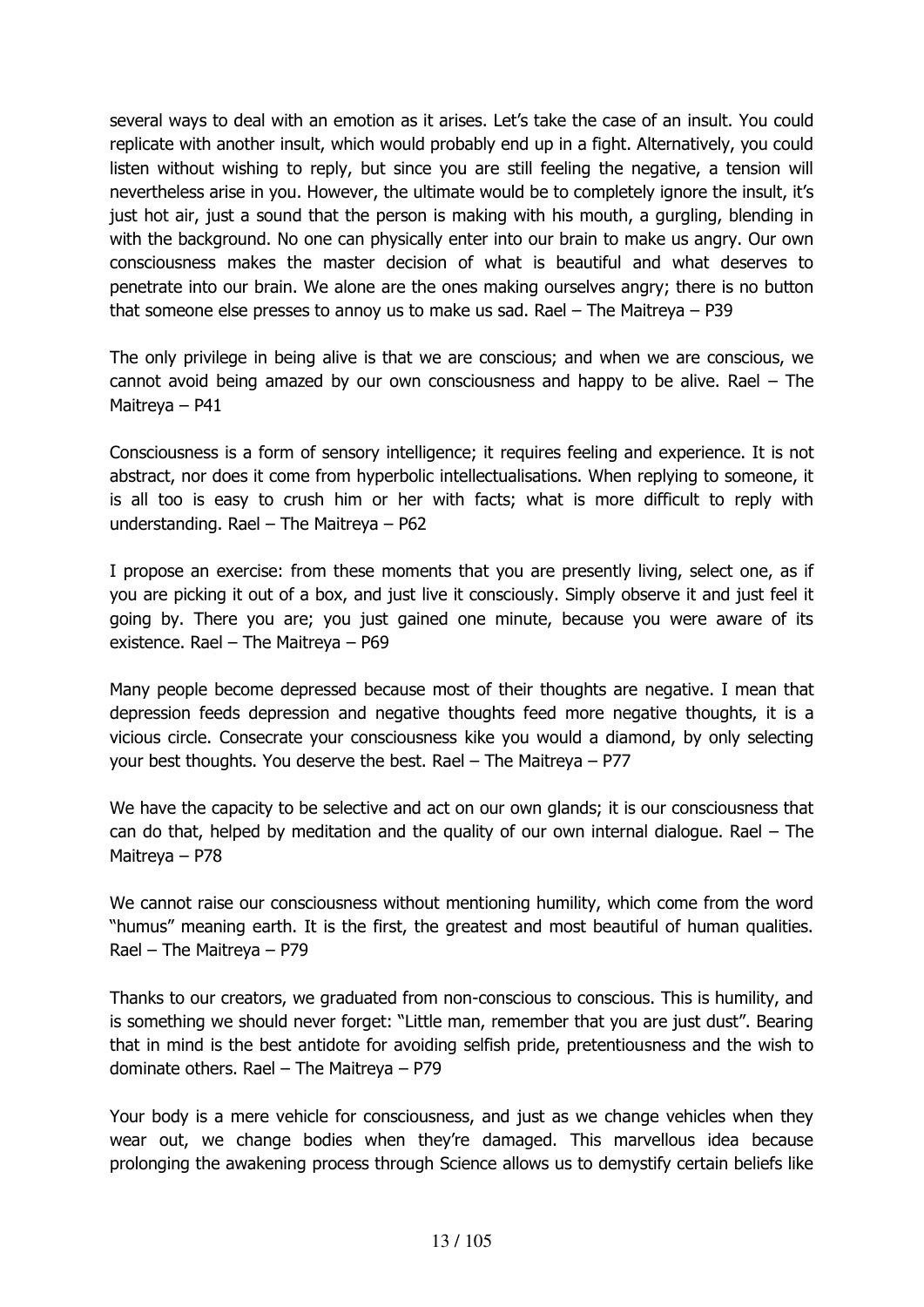reincarnation, just like the Messages of the Elohim demystified the Bible. Reincarnation is based on true things, but these were misunderstood and assimilated into supernatural processes like the spirit, which separates from the body and continues to exist outside of us. This is impossible, of course! Rael – Apocalypse 132

We are climbing a mountain while dreaming of its summit but it is almost sad that the mountain has a summit; the one with a limited consciousness longs to see the summit. The one with an infinite consciousness rejoices to climb the infinite mountain. Rael – Apocalypse 360

When improving the level of consciousness of individuals, we improve the level of consciousness of mankind and we increase the chances of getting into the golden age. Rael - Sensual booklet 10

The state of being a Buddha and being happy is not forever. You need to constantly use the consciousness to feel, to be. You cannot be better but you can be worse. It's like climbing on a tree. You climb on the tree and there is wind. Life is a wind, and what is difficult is to stay at the top. You cannot go higher because when you reach the top of the tree, there is no higher branch, you cannot climb higher. But you have to use consciousness to stay at the top forever in the wind of life. Rael – Contact 379

We are just a vehicle, everything is passing through us very quickly, only one thing stays forever, our consciousness and it's most beautiful fruit which is love. Rael - Contact 388

Habit is not consciousness. Rael - Contact 389

This consciousness will grow like a Lotus flower forever. That's why eternal life is beautiful, because if we had a brain which would be forever the same, eternal life would be boring. Living 20,000 years with the same brain, that would be crazy. But we have the power to raise this consciousness forever. Rael - Contact 389

# <span id="page-13-0"></span>**Constitution**

As long as there are different nations, we will have wars, more and more deadly, maybe one day killing everybody on earth. The only way to save the world is a human race constitution, everywhere. Rael – Contact 373

#### <span id="page-13-1"></span>**Contact**

Why do I go to the 11am contact?"

Come, meditate, think about the Elohim and be the spectator of yourself and not the spectator of Maitreya, if not it's just a show, and after you say "what's next?". It is not a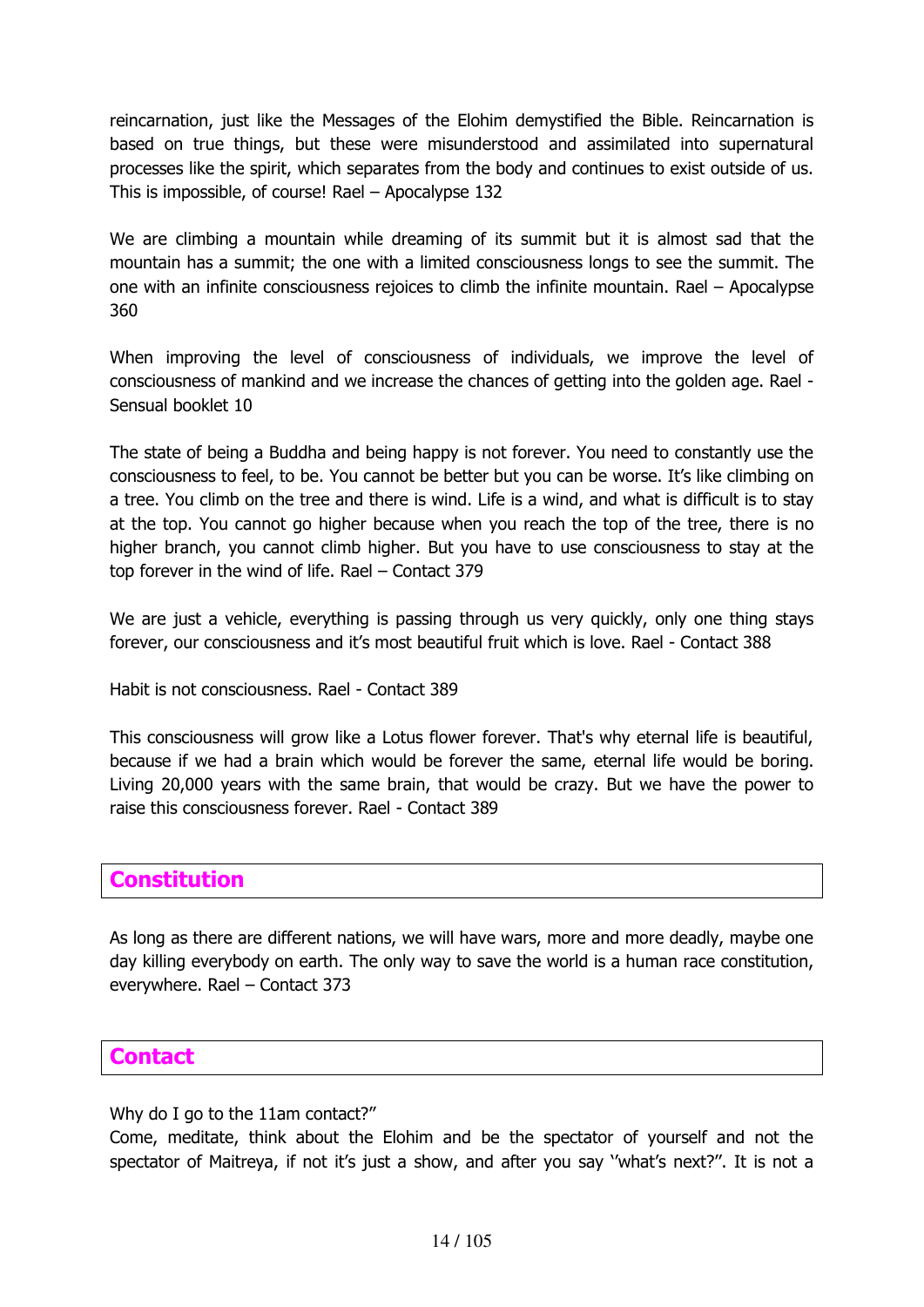show. Being a spectator of yourself, being more, that"s why the 11am contact is important. Rael - Contact 377

You know what the contact is about, it's about love. We never have enough love. There is never enough love on the earth. Never enough love in our consciousness. Never enough. Never. Even if you imagine the craziest possible love, it is still not enough. To have enough love, is impossible. Even if all the cells of your body are full of love, it's still not enough. What level of love would be enough? Infinity, and we can never reach infinity, but we can be in harmony with it. When we become, when we vibrate in harmony with infinite love, then we are close to have enough. Rael - Contact 384

The contact with the Elohim at 11am is a meditation, not an effort: "Elohim, mmm..." It's an opening, it brings happiness. When there is, even a little effort, it destroys meditation. Meditation comes when there is absolutely no effort. Rael - Contact 389

# <span id="page-14-0"></span>**Contemplation**

We can listen to music with our ears. Or we can behold it with our consciousness in a state of contemplation, and this way, it takes on another dimension. It then penetrates us through all the cells of our body; these are vibrations that travel, than can build us or damage us. That is why we need elevating music. They say, «Only speak if your words are more beautiful than silence". We could also say "Only listen to music if it is more beautiful than silence". Rael – The Maitreya – P49

Being in a state of contemplation means allowing the sounds to elevate us, allowing the colours to illuminate us, hearing our heart beating, allowing the silence to penetrate us. Rael – The Maitreya – P52

Contemplation is not just auditory or visual. Real contemplation is done using all ours senses, either together or separately. Learn to contemplate on the faces of those around you, images, nature; that is what it means to be in harmony with everything around you. Contemplation complements correct observation. Rael – The Maitreya – P52

Silence is often the most beautiful and the richest of all teachings. Rael – Words of the Last of the Prophets – P36

Looking at something or nothing, just putting ourselves in a state of internal peace, putting ourselves in a state of happiness, happiness of being. That what contemplations is. Rael -Apocalypse 130

Even more our Prophet teaches us self contemplation, contemplating oneself contemplating "I take a step backwards and I contemplate myself being" he said. Rael – Apocalypse 130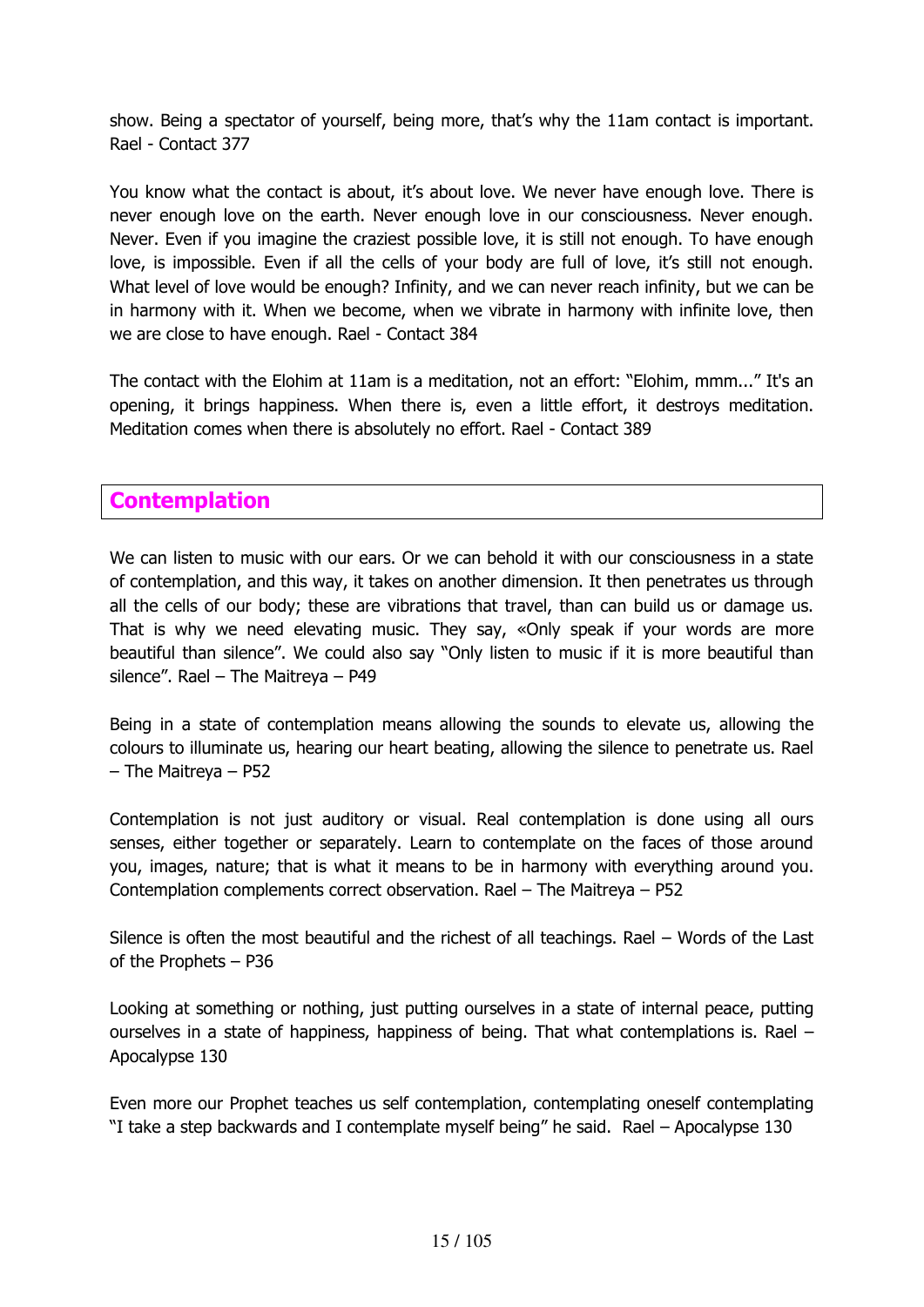Contemplation is the only path of salvation that leads to consciousness. Rael – Apocalypse 130

# <span id="page-15-0"></span>**Cooperation**

This world doesn"t need competition, it needs help and cooperation. We are one." Rael - Contact 335

Cooperation is the future of humanity, everybody working for the good of everybody, without the most terrible poison of humanity: government, police and law. Rael - Contact 374

<span id="page-15-1"></span>**Couple** 

Being a closed-in-couple is the best way to kill the love that brings two people together. Rael – The Maitreya – P115

A couple is so much more beautiful that that  $-$  it's the wonderful closeness of two conscious individuals who know how to remain open to the exterior, and who love each other freely. Rael – The Maitreya – P115

To love means to give the other person the possibility of being even happier through our own presence, and if that does not make them happier, then we need to know how to leave without any shouting or incrimination. Rael – The Maitreya – P115

We are not there to reduce their happiness with subtle tricks, such as a marriage for example……Two people who love each other, living together should be for the best. And if sometimes there are hurdles to surmount, then you can decide to enjoy surmounting them together, but in that case, it would be the free choice of each party. And whatever happens, make sure you separate during the "best" before the "worst" happens. Rael – The Maitreya – P116

The choice between positive and negative is constant in our lives but it is even more important at the time of separations, whether it is in our sex life, professional or spiritual life. We can lament the years that we have "lost" with someone or something that we suddenly describe as deceitful, lying, and do not correspond to what we really wanted, or we can thank him or her for the wonderful years we spent with the person and all that has been learned. Because we experienced that with our free will and it was our own choosing. When we tarnish the image of what we loved, we also dirty our own consciousness that made us decide freely to live with the choice. Rael - Contact 272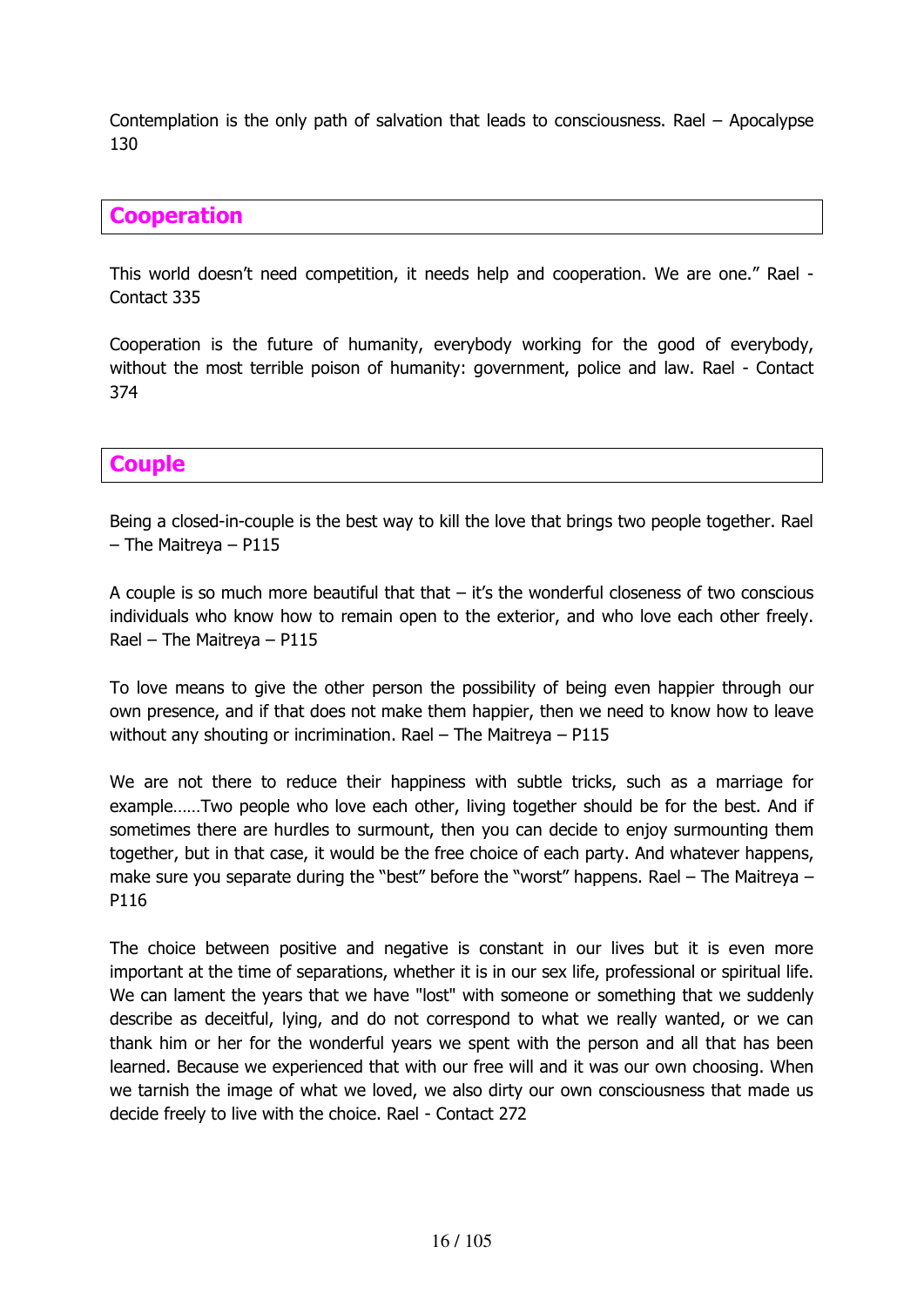<span id="page-16-0"></span>**Crazy** 

If you are not crazy today, it will be too late tomorrow. Dead people always look serious with their dead face. Unfortunately many people alive have a dead face. The best way to tell me Happy Birthday is to smile and laugh. When I see you happy, I am happier. When the Elohim see you happy, they are happier, because they created you to be happy of being alive. Rael – Contact 361

Did you do something crazy today? It isn"t too late. Did you jump? Here people never jump. Politicians don't jump. Please if you haven't done it today, does it now, do it because it is crazy to do it. Rael – Contact 362

Do at least three crazy things per day; jumping, giving a flower to someone you don"t know, singing a song, anything...three, every day! And if you do that, you are sure you will never become crazy. Rael – Contact 362

The more you try to be crazy, the more wisdom you have. And the more serious you try to be, the more crazy you will really become. Rael - Contact 388

# <span id="page-16-1"></span>**Courtesy**

The common courtesy is the basis of non-violence. If the Japanese crime rate is so low, it is precisely because parents educate their children to be extremely polite and respectful, which forces young people to care for others. When you feel free to do whatever you like without meeting or being polite to others, it goes without saying that you are also free of the curse and the door is also open to be able to go so far as to attack them physically. Extreme politeness is the only way to reduce violence in our societies overcrowded. Rael – Contact 356

# <span id="page-16-2"></span>**Dance**

If you focus on making all your day like a beautiful dance, even when you walk, when you eat, you will elevate your consciousness and feel happier. It's loving yourself. If you just move like an animal... not even like an animal, like somebody who don"t like himself, you cannot feel good. From the moment you wake up in the morning, don't live your day, dance your day. Open your eyes and say, "Today I will dance all the day." No need of music, you get up dancing, you go to the toilet dancing, you brush your teeth dancing, and so the all day long. And you will feel happiness growing inside you like crazy. Please do it, for yourself. Rael - Contact 390

From the moment you wake up in the morning, don"t live your day, dance your day. Open your eyes and say, "Today I will dance all the day." No need of music, you get up dancing,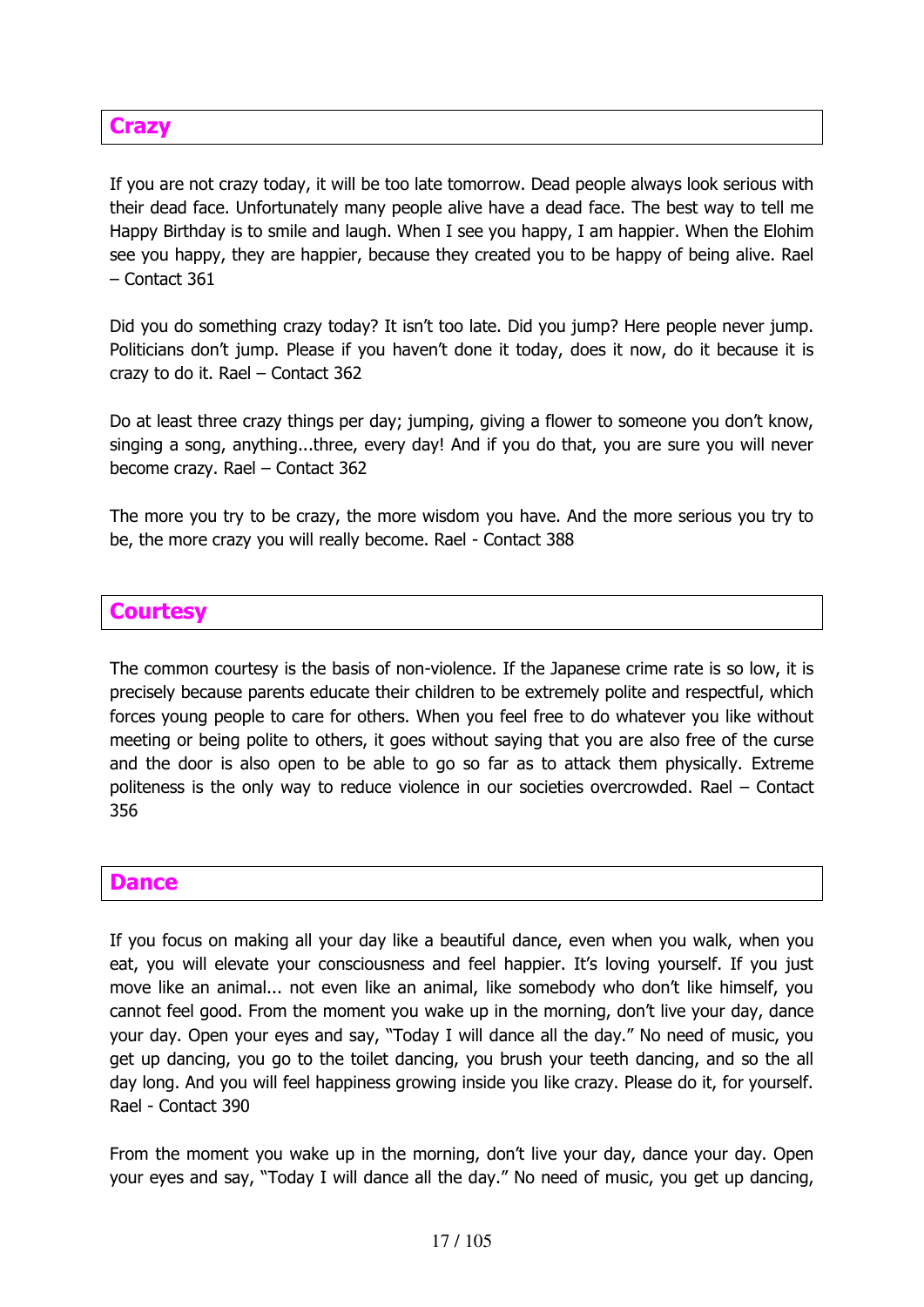you go to the toilet dancing, you brush your teeth dancing, and so the all day long. And you will feel happiness growing inside you like crazy. Please do it, for yourself. Rael - Contact 390

Everything is dancing in the universe. The Earth is not turning, it's dancing. We are living on a dancing planet, and sometimes she shakes her ass. That"s what you call in Japan "earthquake". Like African, you know African, "Wooowooooooh". You know, the Earth is shaking. It's a dance. Rael - Contact 390

Make everything a dance in your life. And when you meditate, you make your neurons dance, and that creates. Rael - Contact 390

# <span id="page-17-0"></span>**Death**

Death should not be an occasion for sad gatherings; on the contrary, it should be a time of joyful celebration, because it is the moment when the beloved one may perhaps reach the paradise of the eternals in the company of our creators, the Elohim. Rael – Intelligent Design – P191

Those of you, who remain after the death of a loved one, do not sad and lament. Try instead to give love to those you love while they are still living , because once they are dead, what makes you unhappy is the thought that perhaps you did not love them enough, and that now it is too late. Rael – Intelligent Design – P192

Death is not a very important thing, and we should not be afraid of it. It is just like falling asleep, except it is an endless sleep. Since we are a part of infinity, the matter of which we are made does not disappear. It continues to exist in the soil, or in plants, or even in animals, clearly losing all homogeneity and, therefore, all identity. Rael – Intelligent Design – P193

Everyone has the right to live, the right to love and the right to die. Everyone is the director of his or her own life and death. Death is nothing, but suffering is terrible, and everything must be done to eliminate it. Someone who is suffering too much has the right to commit suicide. Rael – Intelligent Design – P193

In the Messages, we are reminded:" No cause justifies the death of even one human being". Never deviate from this teaching, whatever happens, even if they claim it could save the world. We should never kill anybody, because if we can kill one, then we can kill one million. Rael – The Maitreya – P161

We never choose to be born, but we can choose to die. Rael – The Maitreya – P195

Fear is a negative emotion. Right now you can have an infinite number of fears. The more fearful you are, the more you build fearful connections. Are you afraid of dying? No need to be afraid of it, you will die. You must love it. It is in your genetic code. We will change it one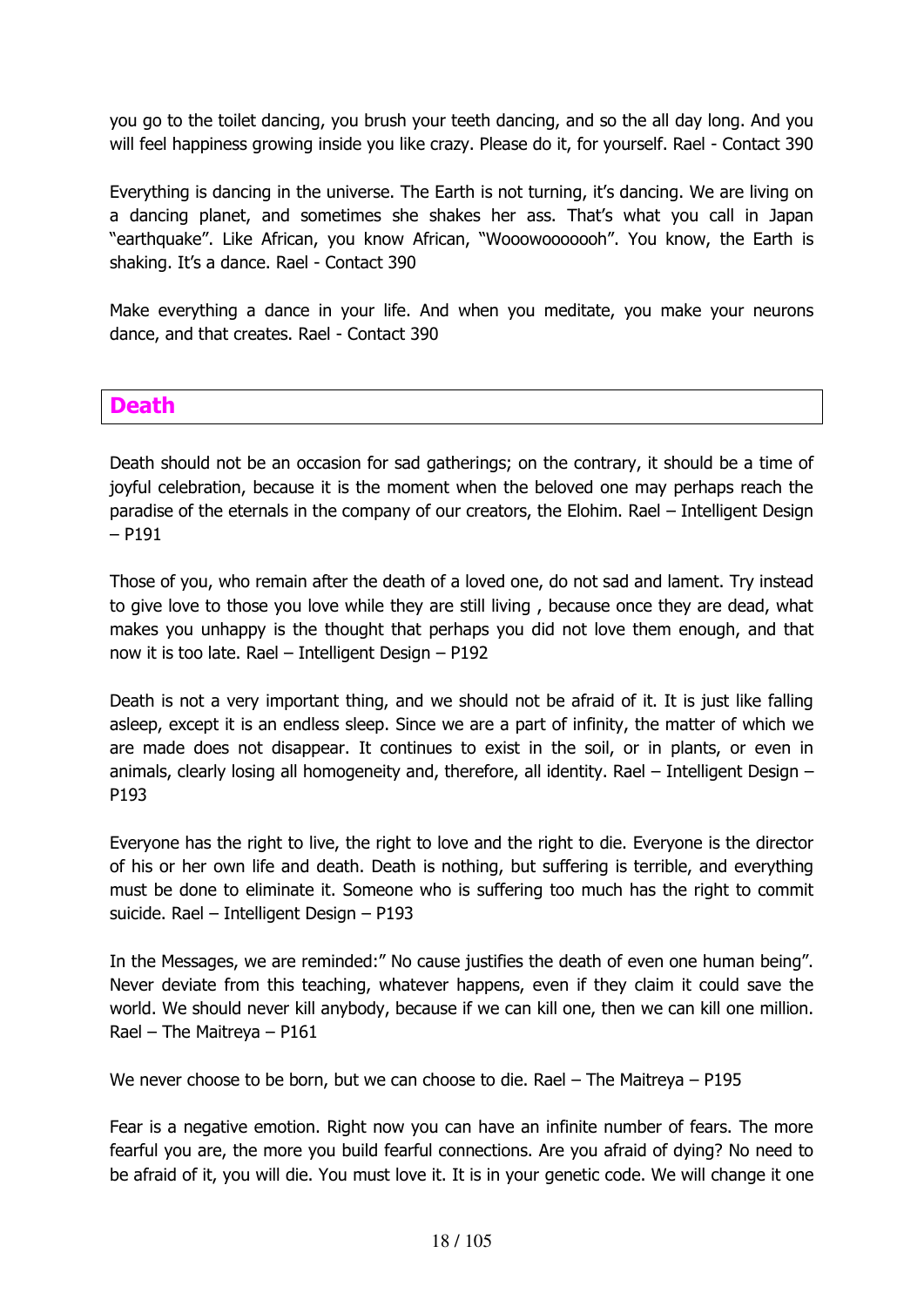day but now it is inside of you. I"d love to be eternal on Earth but I know I will die and I love it. I feel the possibility to die tonight as a stimulation of happiness. It makes everything more intense. If you die in 15 minutes, have no fear, enjoy it, laugh and be happy. It is coming, every second… Fear of being sick… so many fears can make your life like hell. Rael – Contact 350

A happy death is prepared through a happy life. So, be happy every second of your life! For no reason, just because it feels good to feel good. Rael – Contact 362

Enjoy now, we are alive, we love each other, hold the hand beside you and feel it. The happiness of your life. The joy to be alive in a dangerous world but happy, even if we die. Let's die happy. Better die happy, than live with fear. Rael - Contact 376

# <span id="page-18-0"></span>**Dependency**

Society creates useless needs. It cons us into thinking that if we don"t buy certain things we will be nobody, without any status or recognition in the social hierarchy. This is a form of modern day slavery where we are exploited by this political-economic system. This system that encourages a dependence on having and knowing, and prevents us from BEING. Rael – The Maitreya – P56

Dependency is not important. What's important is what we're dependent on. Anything that creates expectations makes up unhappy. Never have expectations. Dependency is bad only it if destroys us. It"s good to be dependent on the happiness of living, love or meditation. Rael – Contact 290

Make love not war! And remember there is no such thing as sex addiction! But for sure there is "god addiction" and a lot of "godhoolics" always ready to make you feel guilty or abnormal if you enjoy sex and masturbation. These "godhoolics" are ready to support any war while limiting pleasure and orgasms as real judeo-christian talebans. Enjoy your next orgasm and remember it's the best way to meditate and feel connected to infinity whether it's with a partner or through masturbation. Rael – Contact 353

# <span id="page-18-1"></span>**Depression**

Most depressions are due to medical conditions. So, at first, fix the medical condition, fix the disease if there is one, because the number one reason for depression is a medical condition, and there are so many possible ones (malnutrition, parasites, MSG). These are the three main reasons. If you have no problem with good food, if you have no problem with parasites, if you have no problem with MSG, then, depression can be fixed with meditation and by avoiding stress that resulting from a strong emotion, positive or negative. Rael - Contact 384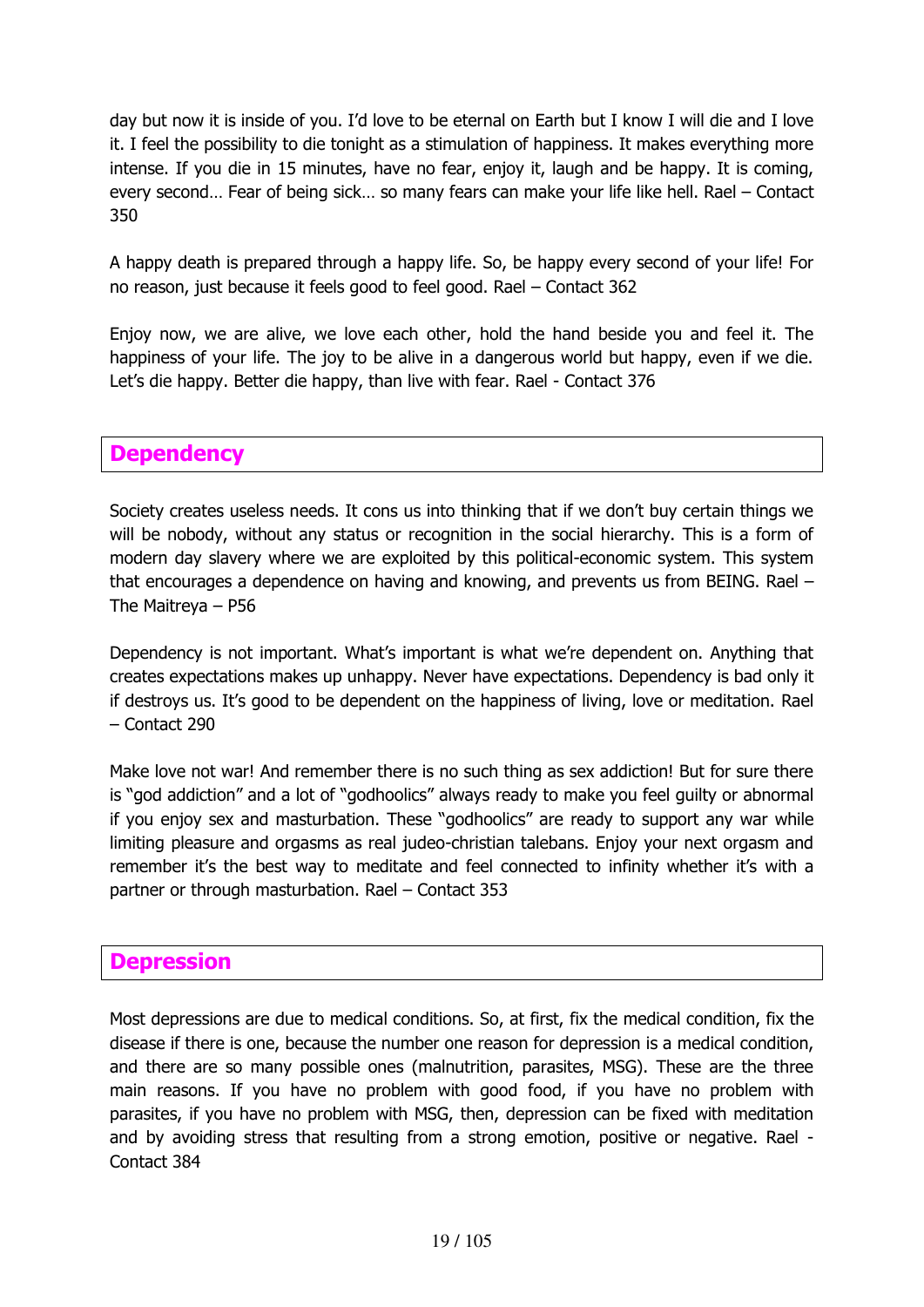So always follow the middle way, the Buddha teaching. Be afraid of a big down, and be afraid of a big high. Just be in the middle and happy, then you are not depressed. Rael - Contact 384

# <span id="page-19-0"></span>**Desire**

Everything we use today exists because someone questioned something at one time. You should also constantly question things, and in this way you can check whether what you are doing is truly what you want to do. Rael – The Maitreya – P87

#### <span id="page-19-1"></span>**Detachment**

People are like trees. The trunk represents humility and the main branches detachment. That is the second great quality of a conscious human being.

Detachment means knowing how to keep one's distance from all the frustrations that can arise from human interactions during our lives.

Fanatical detachment is not good. Wanting to isolate one-self, to be detached from everything, even social links with others, is not constructive detachment! What is interesting is being able to live with other people, while at the same time keeping a level of detachment. I am among others, I live with them, I have attractions and I enjoy being with them. I like to be with some people more than others and yet, thanks to my tree trunk of humility, I always remain aware that I am to more than dust!

It is very difficult sport, but the exercise develops our consciousness.

For example, we can get attached to someone we find attractive and may wish to spend a lot of time with them even if they don't, and even if they find someone else more attractive. If we lose our humility, we could start to feel jealous.

But if we remember that we are just dust, glad to be conscious dust among other conscious bits of dust, happy to be able to interact with them, to communicate, to help them feel good, then jealousy disappears and we rejoice in the other person's happiness.

And when we want to dedicate our own lives to help other people"s happiness, then we reach the second branch of the tree, representing the third quality: self –effacement, which means accepting not to be first.

Rael – The Maitreya – P81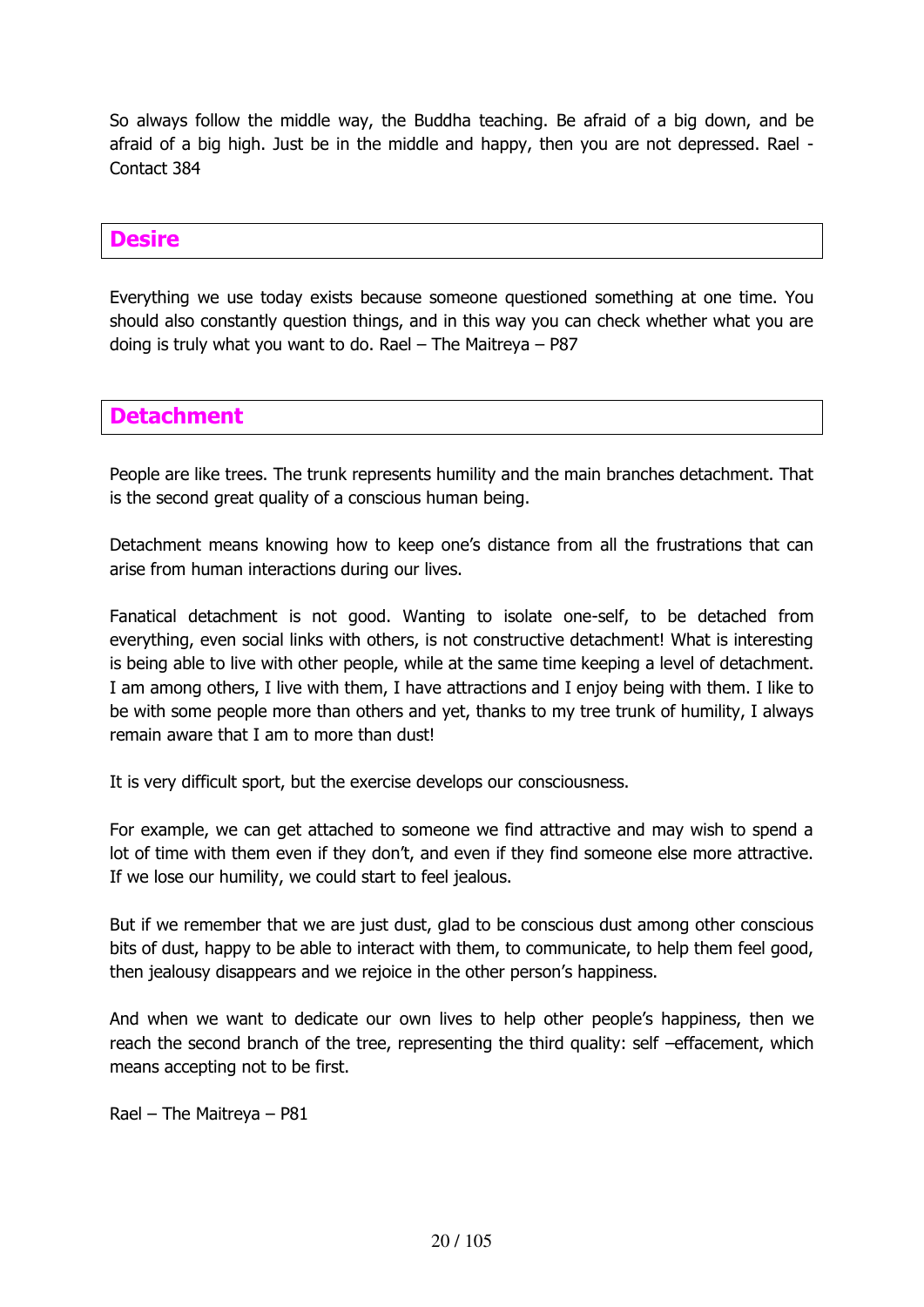#### <span id="page-20-0"></span>**Difference**

The awakened person enriches himself through contact with the differences which constitute the personality of others. The closed minded person atrophies his brain by fighting these differences. And even as he dumbly insults them by using the same old clichés that, unknown to him, he was inculcated with; he would not be able to remove these differences. Rael – Sensual Meditation – P59

You have all been proud at some point in your life of being part or a group, be it ethnic or geographic, proud to be French or Japanese or Canadian, and then perhaps proud to be human. That's natural. It is part of everyone's personal evolution, but we must go beyond that and it takes time. Strive towards higher concepts. Abandon this separating form off love that is based on discrimination, between one village and another, one country and another, one planet and another, and aim for a universal love that includes everything. Go beyond racism. To erase it is to no longer see any differences, whether physical, behavioural or sexual. Don"t limit yourselves. Say to yourselves: what I want to focus on is another consciousness that is communicating with my consciousness. Racism, lack of love, discrimination, they all limit us; they reduce our communication with other consciousness. And every time we limit ourselves, we miss out. Rael – The Maitreya – P19

# <span id="page-20-1"></span>**Discipline**

It is really important to focus on developing the self-discipline to avoid trying to justify oneself. Rael – The Maitreya – P95

The most beautiful form of discipline is when it is not imposed by force, but when it flows naturally from oneself, by itself, through conscious and voluntary choice. Rael – The Maitreya – P98

Some people do, but if we are aware, we can also choose to anticipate these risks and use our wisdom to self-impose a certain discipline for a healthier life-style. Our reward would be a better life. Rael – The Maitreya – P98

Discipline requires a certain effort to start with, and with regular training it will gradually become a reflex. We get used to it and it becomes natural and flowing. Though it might feel effortless one we integrate it into our daily habits, it is still discipline…. If our discipline is rigid, our thoughts are closed and prevent adaptation. But if our discipline is invisible, light and fluid, our thoughts will be supple, open and easily adaptable to all around us. Rael – M - 98

In fact it is very simple, the right type of self-discipline is one that allow us to be even more undisciplined. That is a good discipline; a bad discipline is one that does not allow indiscipline. Rael – The Maitreya – P100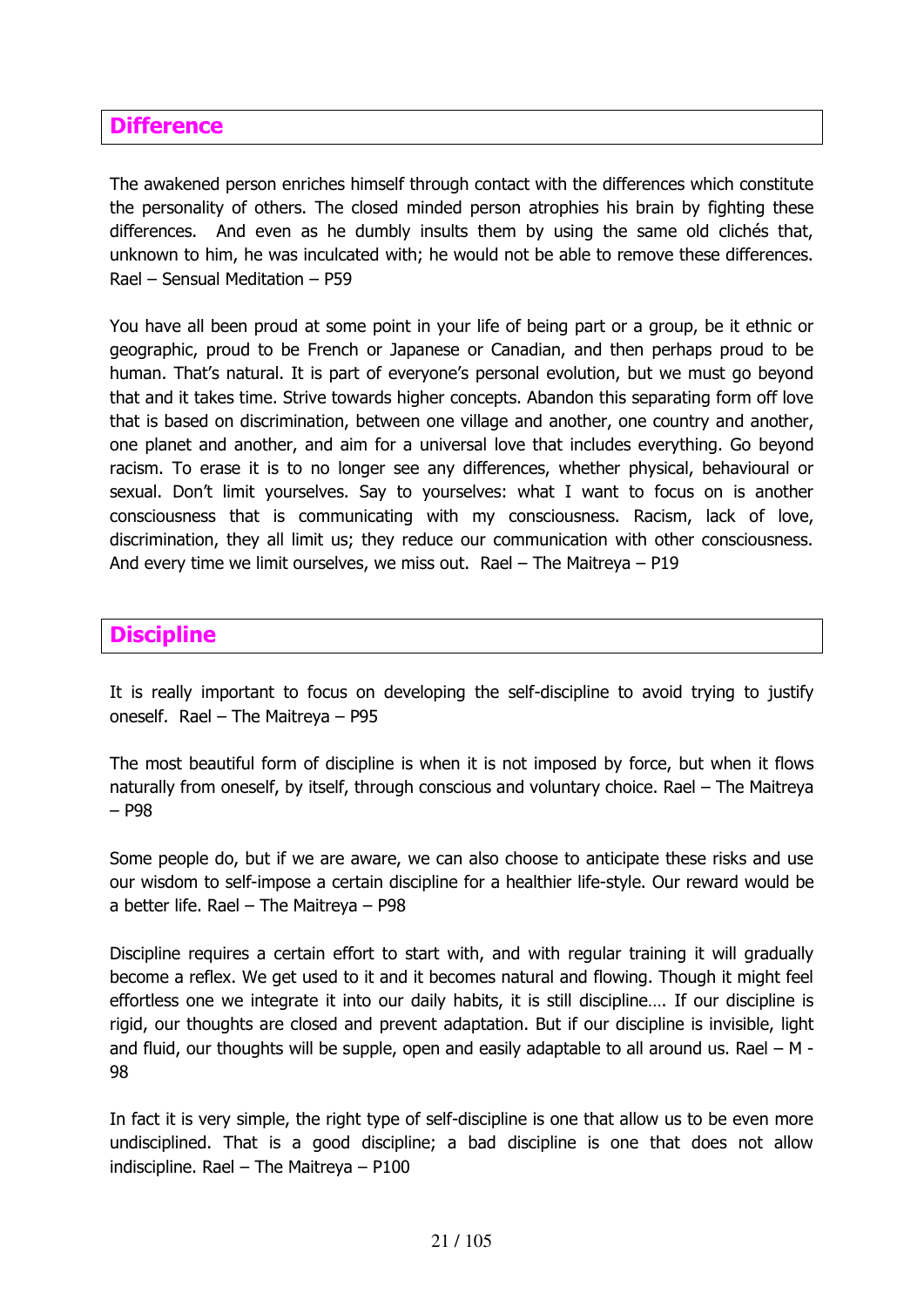If you take a decision and you don"t follow it, it means you didn"t really take the decision. To take a decision and stick to it, you need discipline. Rael – Contact 351

Do something every day for discipline; not something interesting. To train your discipline, you must choose to do something as boring as possible, but focus on it 100%. Rael – Contact 351

Many people forget to breathe. Breathing is boring; it is always the same thing, but it"s very important. If you don"t breathe enough, you develop headache. Breathe with discipline! Rael – Contact 351

If you train yourself to do simple things like you would do in a Zen garden then discipline is beautiful in the brain. Rael – Contact 351

# <span id="page-21-0"></span>**Discovery**

We should force ourselves to at least try it, because as long as we haven't tasted it, we can't say that we don"t like it. We need to make our brain like a virgin, a clean slate without prejudices, to discover what is good in what we are given, whether we are talking about culture, ideas, people or food. Rael – The Maitreya – P67

Always act as if this was your first discovery of sunrise, the first time you admired a rose that opening its petals, or your first time in front of one you loved. Rael – Words of the Last of the Prophets – P7

<span id="page-21-1"></span>

| the contract of the<br>Ine |  |  |
|----------------------------|--|--|
|                            |  |  |

Our DNA is coded for us to be happy. Happiness is written in our genetic make up. If you are not happy, you don't respect your DNA and the DNA says 'abort!'. Rael – Contact 362

The highest percentage of our DNA is encoded with love. A huge majority of our DNA code is love. That"s why when we become love, we feel good, because all the DNA molecules in our cells do what they are made to do. Love is written in our DNA. Love is life. Without love, there is no life. Rael - Contact 384

Scientists have discovered that each of us have a different genetic code, which has a special wave length. In other words, each of you has like a radio emitting some radio waves which are personal to each of you. That's absolutely fantastic, and so simple. Rael - Contact 384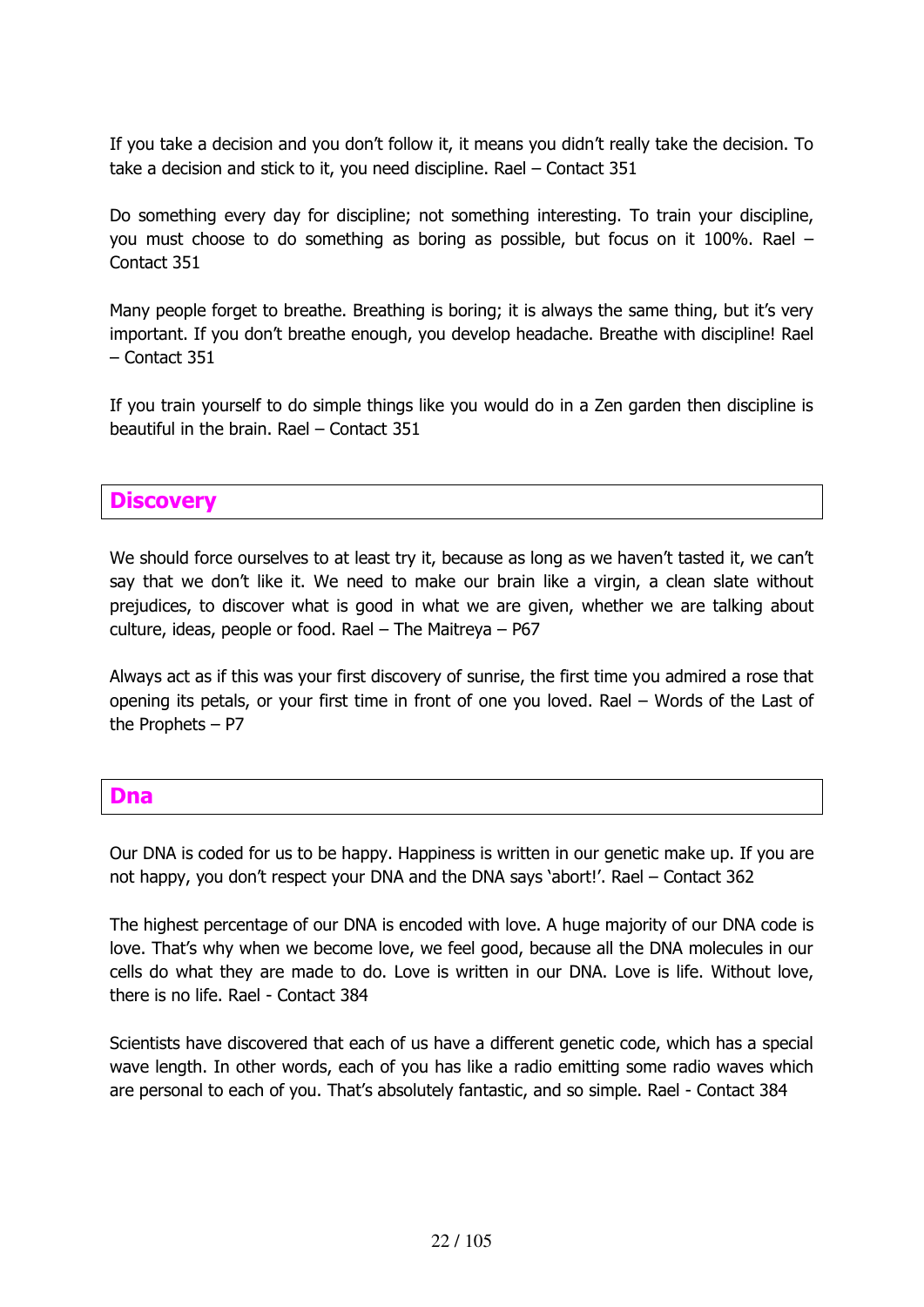#### <span id="page-22-0"></span>**Dream**

We are the fruit of a dream, the dream of the Elohim. We are a living dream. Therefore, be this dream! And the collective dream that we have, to welcome the Elohim, we are going to make it happen altogether. Being a dreamer is a compliment. The traditional spiritual guides analyze dreams. My mission is to help you realize yours. Rael – Contact 345

A dreamer makes others dream. A smiler makes others smile. Everything which is not socially necessary is important. Art and spirituality have no social use, but are extremely important. Poetry is supposed to be superfluous, there is no Minister of poetry or spirituality; there is no Minister of the future either, yet it is so important. Rael – Contact 360

It is important to take the time to dream. We Raelians have our heads full of dreams and we make the planet dream too. We propagate dreams while realizing concrete things, like the pleasure hospital. The pleasure hospital is not just a hospital; it brings dreams to many people. The same way, the Embassy that we will build brings dreams. Rael – Contact 360

# <span id="page-22-1"></span>**Elohim**

Humans have almost proved that they are worthy of being recognized by their creators as their equals. They lack only ….a little love. Love for each other, and particularly for their creators. Raël – Intelligent Design – P71

To abandon oneself to the teachings of the Elohim, it is also an act of humility as one admits then that one's own brain may be wrong. Rael - Contact 319

Thank you Elohim for guiding our life with your Messages. They are a guide for every day of our life, for everything happening to us at every level. They are a guide for our sexual life, for our professional life and above all, for our philosophical life: a guide for happiness. Thank you Elohim. Rael – Contact 361

The Elohim love you and you can love them. We must not love them, but we can…. They are our Creators, they created everything on Earth and they say: "please, we are sorry, can you make an Embassy?"

So many people are telling their boyfriend or girlfriend "you have to give me something because I love you". The Elohim say "you don"t have to do anything but if you want we will be happy; if you accept, we will be happy". That"s real love. Imagine if we do this between ourselves, not only when we are in couples, but between friends...Rael – Contact 365

"Each one of you can be a Buddha. Who do you see in the mirror? You see Elohim. They created us in their image. They created us able to be better than them. You can be better than Elohim. But this is not enough. You must be better than Elohim!" Rael – Contact 366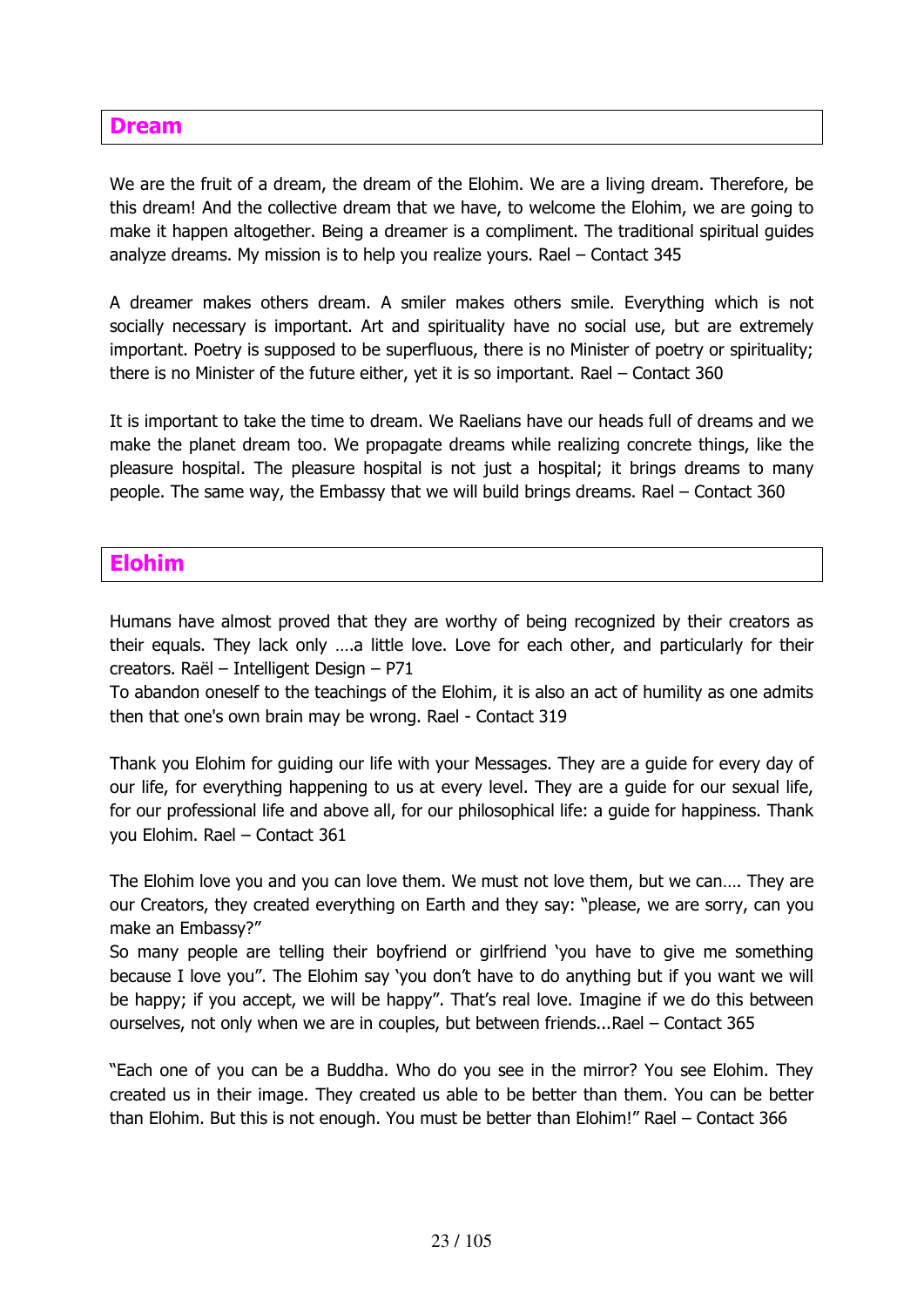Our creators are happy. And when we are happy, we make them happy also. Your happiness is the best gift to Elohim. Rael – Contact 369

When we are filled by the Message of Elohim, we don't need a boyfriend or a girlfriend, we don"t need money, we don"t need anything, we can be naked outside and be completely happy. Rael - Contact 373

The Message of Elohim is not only explaining that they came on earth and created life. The fantastic Message of the Elohim, gives us the tool to make this world like a paradise. As long as we don"t do it, there will be more and more problems. Rael - Contact 374

Love is changing the society, so everybody has food, so everybody is safe, so nobody anymore is starving to death. That's our planet, our world, and to be Raelian is to change it, for a beautiful future. That"s why the Elohim need you. The Elohim gave us a Message not only to explain where we come from, not only to explain why we are here, but to explain what beautiful heaven we can create with this planet, if we apply their teachings, which are : destroying all powers and governments, destroying money, and creating one unified planet. That's why the Elohim need you. Rael  $-$  Contact 374

There is no power on Elohim planet, nobody has power. The Elohim have elected people to be their leaders, geniuses and these geniuses guide everybody, like every guide does, like a Buddha, like a spiritual guide. I have no power over you, I don"t want to have power, no Buddha wants to have power. I am just guiding you, showing the way. Rael - Contact 374

Welcoming the Elohim in the embassy will be the cherry on the cake, at the end, but it's not enough. We must welcome the Elohim every morning when we wake up on the earth. We shouldn"t be thinking that we will welcome them only when the embassy is built. Every morning, welcome the Elohim, every minute of your life. Right now. Welcome the Elohim inside you right now, their energy, their love, their teachings, we must welcome them every second of our lives, and then we are not waiting for the joy of waiting to welcome the Elohim in the embassy the Elohim., but every minute, every second. Rael - Contact 375

The best action of humility is to recognize the Elohim, and stop thinking we are the leaders of the universe, accepting that some intelligence are higher than us, and welcoming them with humility and love and thankfulness, and then they will help us. Rael - Contact 375

Sending our love to Elohim, being ready to give our life for Elohim, this is saving humanity and it is the only way to do it. The problem of this planet is that everybody wants to stay in its little comfort and is not ready to do something big to save humanity. Rael - Contact 375

Men will need 50 years to fix the Fukushima problem; 50 years! In Chernobyl, they are still working to clean it, it is not clean yet. They say it will be cleaned in 2063! Such a long time and it happened 25 years ago! Fukushima just happened; it will take 50 years, maybe more to clean. That"s a long time. But if we welcome the Elohim, in one minute it will be done.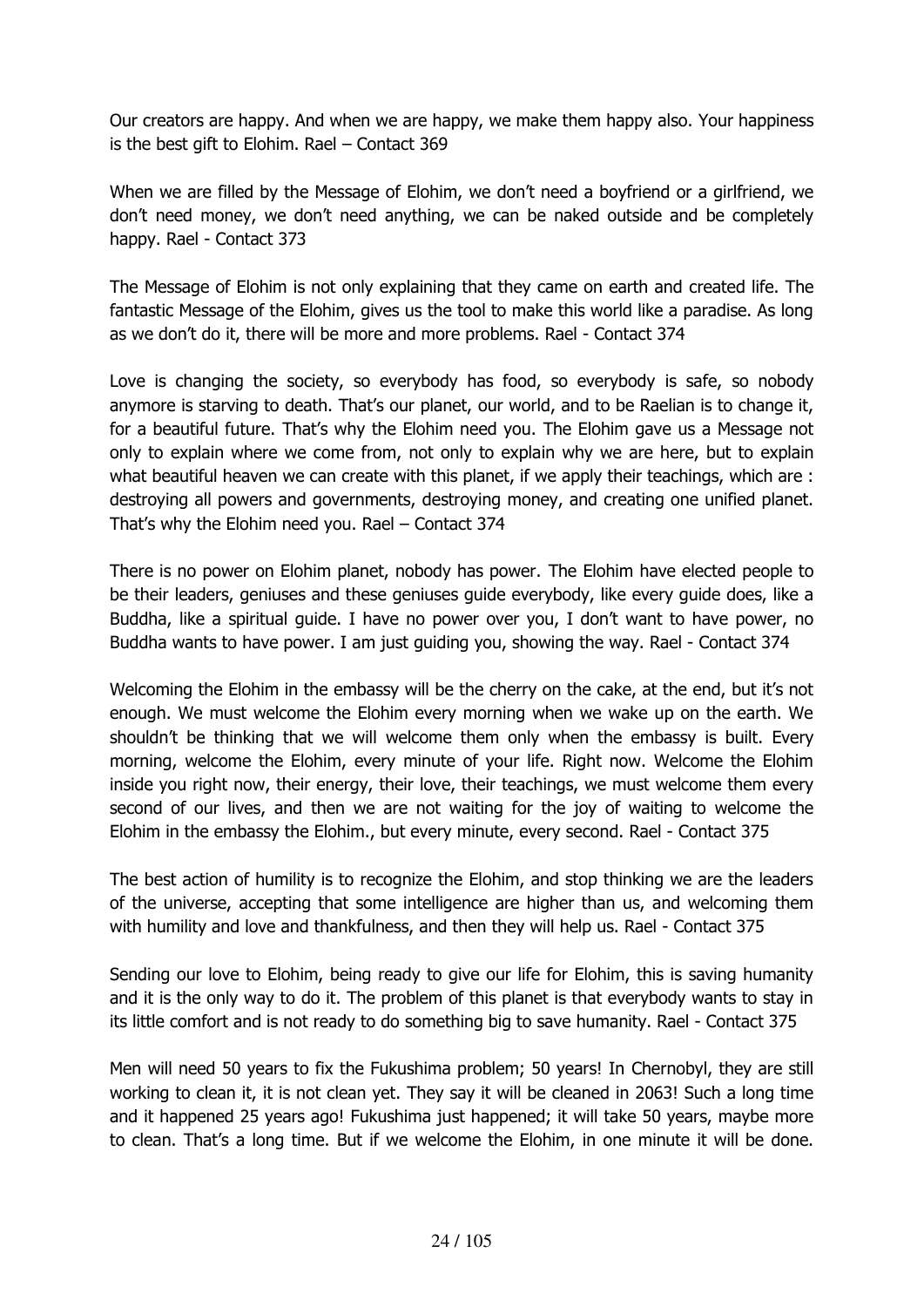That"s the huge infinite power of Elohim, not one minute, just a few seconds. Rael - Contact 375

There is only one way out, welcoming the Elohim and asking them to clean our 'shit'. Because right now, you have thousands of scientists trying to clean the 'shit' in Fukushima and they cannot. They cannot before 3 months, they cannot before 6 months, they say they will start after 9 months, but in Chernobyl, 25 years after it is still not clean. They don't know how to do it, and some scientists say: "it will be cleaned in 2060". They don't know. Another scientist said this week "it will be cleaned after 20000 years". They don't know, they just have no clue. The only way to solve the problem is to build the embassy and to welcome the Elohim. If we do that, they will fix it in a few seconds. Do we prefer to die? Rael – Contact 375

We are getting closer and closer to terrible times. More and more wars, more and more problems like Fukushima and slowly the world will be upside down. Many more problems are coming and the world will be completely changed and that"s when, suddenly, the Message of Elohim will be really welcomed by everybody.

Because suddenly the whole humanity will realize that the only hope for humanity is the Message of Elohim, to make the Embassy and welcome them. They are watching us and if we give them the opportunity to come in the embassy, then they will help us. Rael - Contact 375

All the oceans are poisoned, all the air becomes dangerous, everywhere in the world they are polluting and destroying the creation of Elohim, we have to be careful about every food we eat because there are poisons inside, we have to be very careful about everything we drink, because they put poison inside, so this beautiful planet where we can have a beautiful life, is becoming like hell. Not because of Elohim, because of us, because of the human beings, making hundreds of nuclear plants, putting poison in the ocean, in the air, everywhere and now it's too late, it's almost impossible to clean it, the only people who can help us are the Elohim. Rael - Contact 375

There is no need to go, but if you have pleasure, if it makes you happy and if it makes you stronger, it's better to come every Sunday. Because on this planet we are the Elohim team. Without us the Message is dead. We are the ambassadors - all of you not only me- of Elohim and this planet, more than ever, needs the Message of Elohim. Rael - Contact 375

There is an infinite number of Elohim creating life in an infinite universe, and when we reach a certain level of knowledge and wisdom, and we will one day become ourselves Elohim, then we will be part of a kind of internet of network of the infinite Elohim civilizations. Rael - Contact 375

Every bad step taken by humanity, every war, every genocide, every killing of many people every Fukushima brings us closer to the time when all humanity will say ""please let"s make the embassy to welcome Elohim, only them can save us". Because that's the truth now, only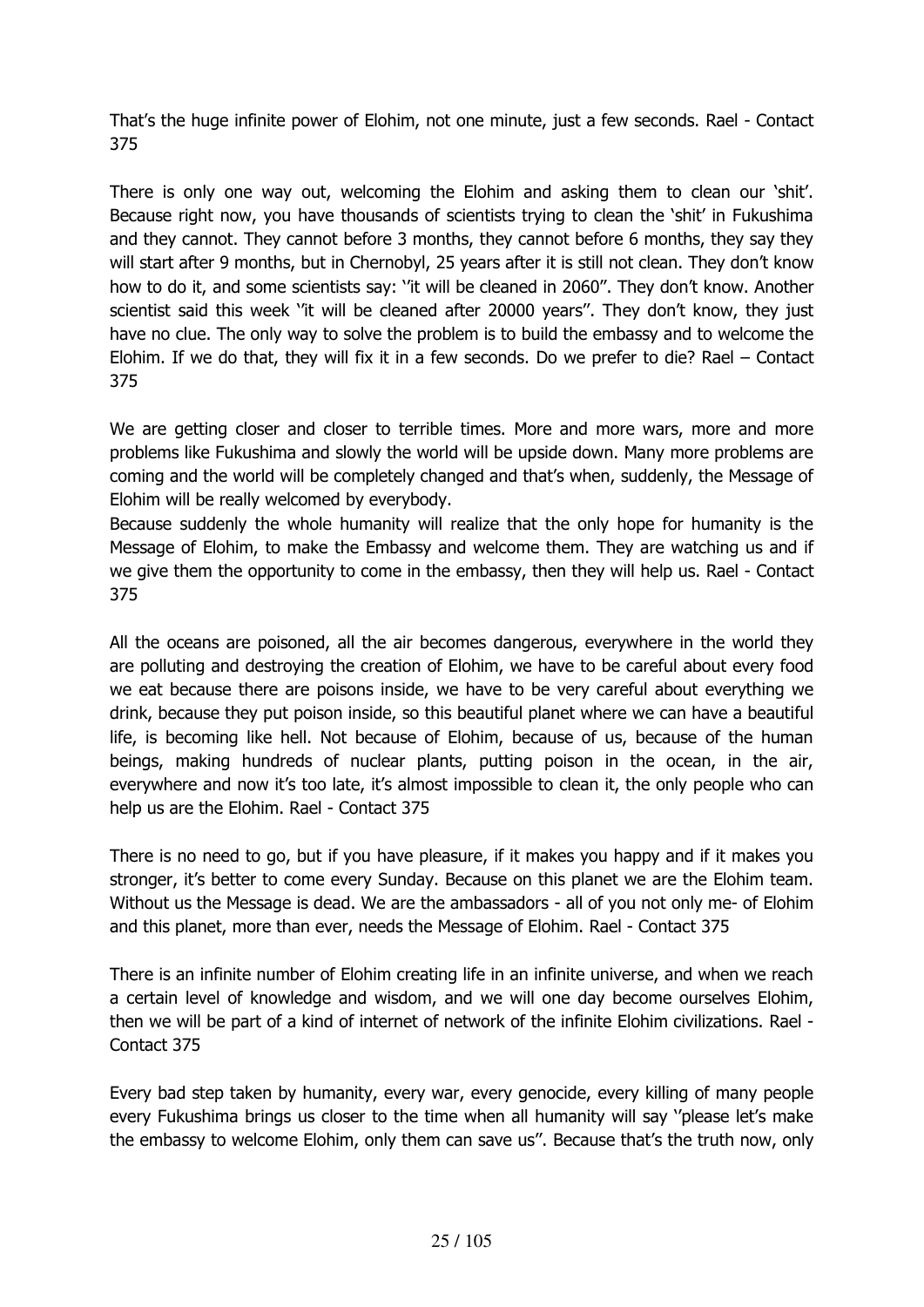Elohim can save humanity, without their help we are doomed, we are finished. Rael – Contact 375

We have more and more big problems on earth that will suddenly make people realize that if humanity wants to survive, we need their help. We need to welcome them for that, so do we want to welcome them? Rael – Contact 375

So here are two big revelations today....Revelation, to reveal, to announce. Two revelations. First revelation: the Elohim don't continue to progress scientifically.

Second revelation: the Elohim don't travel in space anymore.

Because they know it is not necessary. When you reach a certain level of science, then you realize it is totally worthless to study and that what is important is to be happy. Happiness doesn"t come from studying and research. Our science and knowledge will always be limited. But what is important in this limited knowledge is to be happy, to be, to feel, because happiness is infinite and immediate. It doesn't need research, it doesn't need studying. Rael – Contact 379

You are not single when you love the Elohim, they are your partners in life. They are much better than having a girlfriend or having friends. They guide you every day in your life. When you feel them, your life becomes a paradise. Rael - Contact 381

Many people say ''I would like to see the Elohim''. It is very easy, look at us, because they created us in their image. That's why I love you, I see the Elohim in your eyes. Rael - Contact 389

So it's very clear: there is no evolution, even if we see some kind of adaptations, Darwinism is 100 % wrong, and intelligent design is the only explanation to the origin of life. Trying to twist the messages by saying : " the Elohim created life on Earth but they didn"t create life in the universe, so there may be evolution somewhere, is a total betrayal of the most important part of the Messages : Infinity ! Pretending that the Elohim are the fruit of any kind of evolution is denying infinity. The Elohim always existed and will exist forever even if they pass their knowledge to people they create "in their image throughout the universe just in case some cataclysmic event at a higher lever destroy their part of the universe. We must never forget that the Universe is infinite in space and time and that everything that exists has always existed and will always exist. Pretending that there is some kind of beginning is denying infinity and going back to a primitive vision of the universe. It"s a betrayal of the Elohim"s most important teaching. Rael - Contact 390

Why the Elohim want to come back? ...We don't need to question, thinking is bad. Love, between the Elohim and us, there is a love story, the most beautiful love story...For one second, stop thinking - I know it is difficult - and feel the love of the Elohim, feel it coming from everywhere, from the sky, from the earth, from inside yourself, from every cell of your body. Feel this love, it is everywhere. The air is full of love. Rael - Contact 391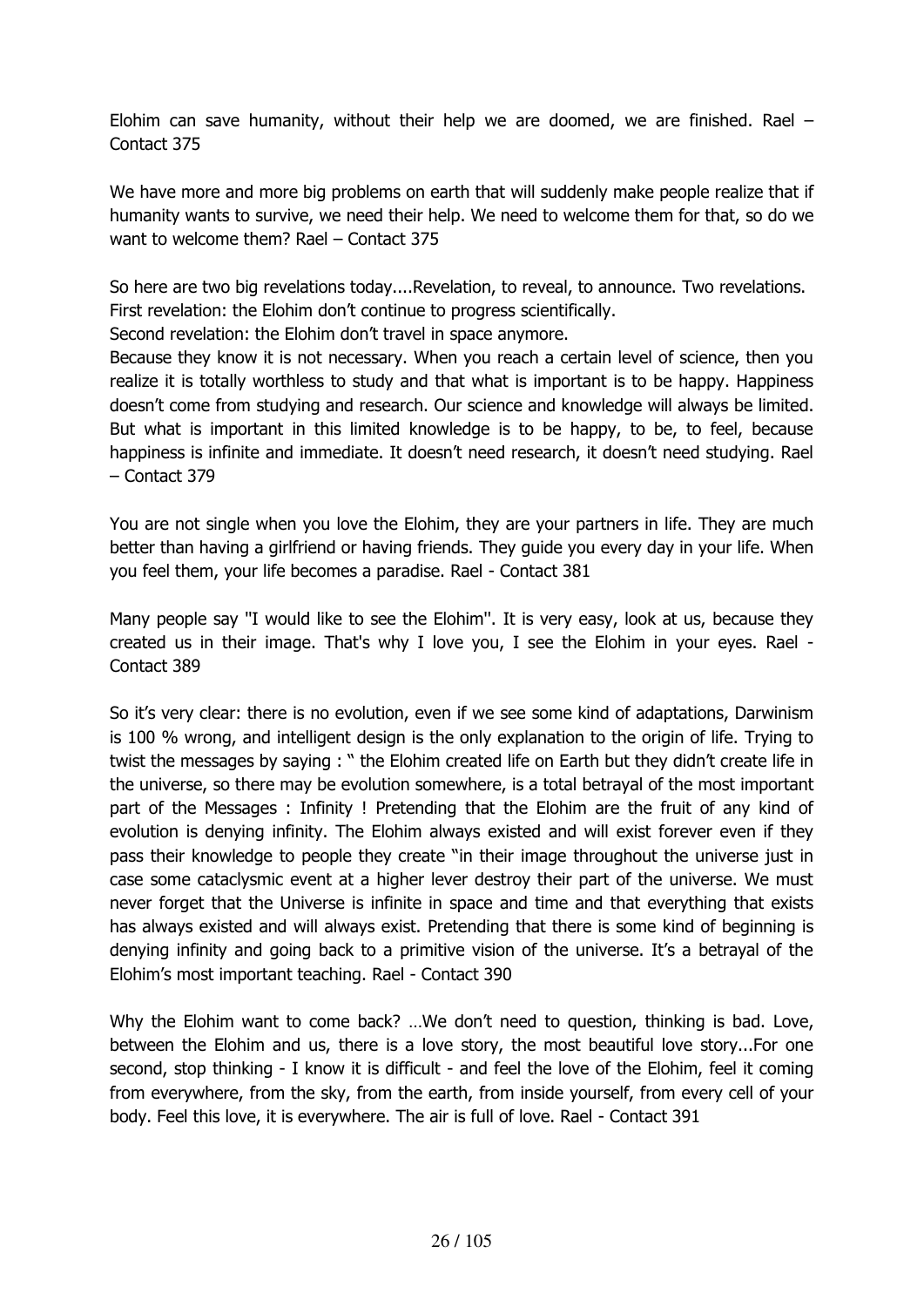You are the messengers of the Messenger. Feel it in every word you say about the Message. Don't be afraid spreading it, be proud with humility….Be proud of being a messenger of the Elohim, a messenger of infinity. Rael - Contact 393

"Don't think about the Elohim, feel them. You can feel them everywhere, they are in the trees, they are in your faces. Look in a mirror to see the Elohim. Some people want to go to the planet of the Elohim, but we are on the planet of the Elohim. Feel them. When you feel them, they can feel you." Rael - Contact 393

<span id="page-26-0"></span>**Embassy** 

Before welcoming the Elohim in the embassy, we must welcome them in our mind, in our hearts every day. Rael – Contact 375

Because the physical Embassy, the building we will make, is nothing compared to the Embassy which we build inside our heart. To build the Embassy physically one day, we must first build the Embassy inside ourselves, welcome the Elohim inside ourselves first. That"s much more important than the actual building, and we are doing this right now. Rael - Contact 377

We need the embassy because we have borders. Rael - Contact 382

# <span id="page-26-1"></span>**Enthusiasm**

Enthusiasm means "carried by the Gods", "carried by the Elohim". Enthusiasm helps the development of consciousness, provided we are enthusiastic for good things, of course. Rael – Words of the Last of the Prophets – P8

Enthusiasm is the happiness of being alive, of understanding, of "being taken with ourselves". Consciousness must precede enthusiasm. Rael – Words of the Last of the Prophets – P8

I want to live, to be free, and to be enthusiastic every second of my life. I want to free myself from the ball and chain of education, which was latched onto my life since I was born. Rael – Words of the Last of the Prophets – P11

The culture of dreaming carries hopes, and fills our life with enthusiasm and the will to go beyond obstacles. It allows us to move mountains that seem impossible to move. Rael – Apocalypse 136

That's something I want you to be amazed about everyday. Be amazed of everything…..Be thankful for your life, for the privilege you have to live with all this comfort. Rael - Contact 389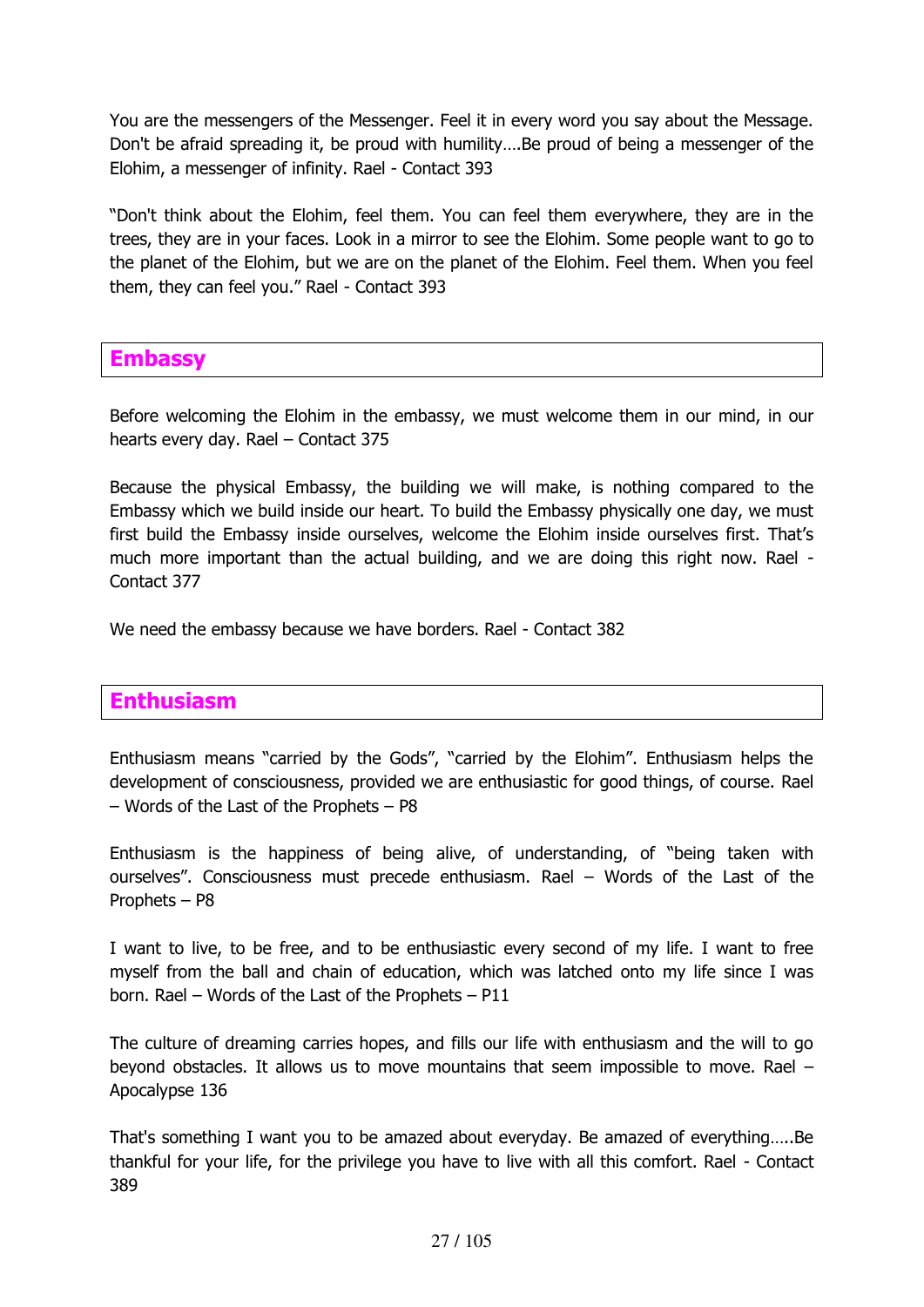# <span id="page-27-0"></span>**Eternal**

It is through a spirituality of connection that Man can truly appreciate the privilege of having achieved eternal life, thanks to science, and to enjoy it forever. That is the religion of our future. Even though it is just being born, we are seeing more and more people abandoning their medieval beliefs and converting to it. Rael – Yes to human cloning – P82

And I am within you as much as you are within me. Even if I disappear tomorrow, I will remain within you. This consciousness of Infinity that I have brought you will continue to live on inside of you and in turn you can transmit it to others. No matter whether I"m here or not, this right thought and attention given to consciousness does not depend on my presence because if you really are in consciousness, I will be present eternally within you since you will become eternal. I will also be present within your descendants as well because Infinity as well as the consciousness of Unity in Infinity (which is eternal and omnipresent) both go in all directions. This is what illuminates you and this is what makes you pieces of happy human beings. Rael – Contact 39

"Planet earth is a consciousness university to see who deserves eternal life. Why are we alive? Life is a filter. What is pure go through the filter. The dirty parts stay on the top and then back to the garbage and the soil. Those who go through the filter are pure people, people who give their life to the Elohim, developing consciousness, improving oneself. Rael – Contact 366

When you live each minute, like it is the last one, an eternal life is not enough, you want to live forever. But if you are very depressed, then one minute is too much, that's why many people kill themselves, they commit suicide. When you cannot bear even one more minute of life, then you kill yourself. But eternal life is the opposite; you are so happy right now that you want it to continue forever. So remember, your happiness is a key, the essential key for eternal life, and it"s very good, it"s full of love from the Elohim, they will give you eternity only if you are happy. Rael - Contact 379

#### <span id="page-27-1"></span>**Excuses**

Excuses attempt only to put the blame on external causes, they are words we use to justify ourselves because we lacked awareness at a moment in time when we were not sufficiently vigilant. Some invoke change to explain their problems, but chance does not exist, and claiming it does is just another excuse. Rael – The Maitreya – P92

Don"t seek any excuse when some such thing happens to us. Whatever event affects us, we are always responsible for what happens to us. Rael – The Maitreya – P92

This is essential and is the basis of our daily self-development; let us concentrate purely on giving up justifying ourselves and stop finding excuses. Rael – The Maitreya – P94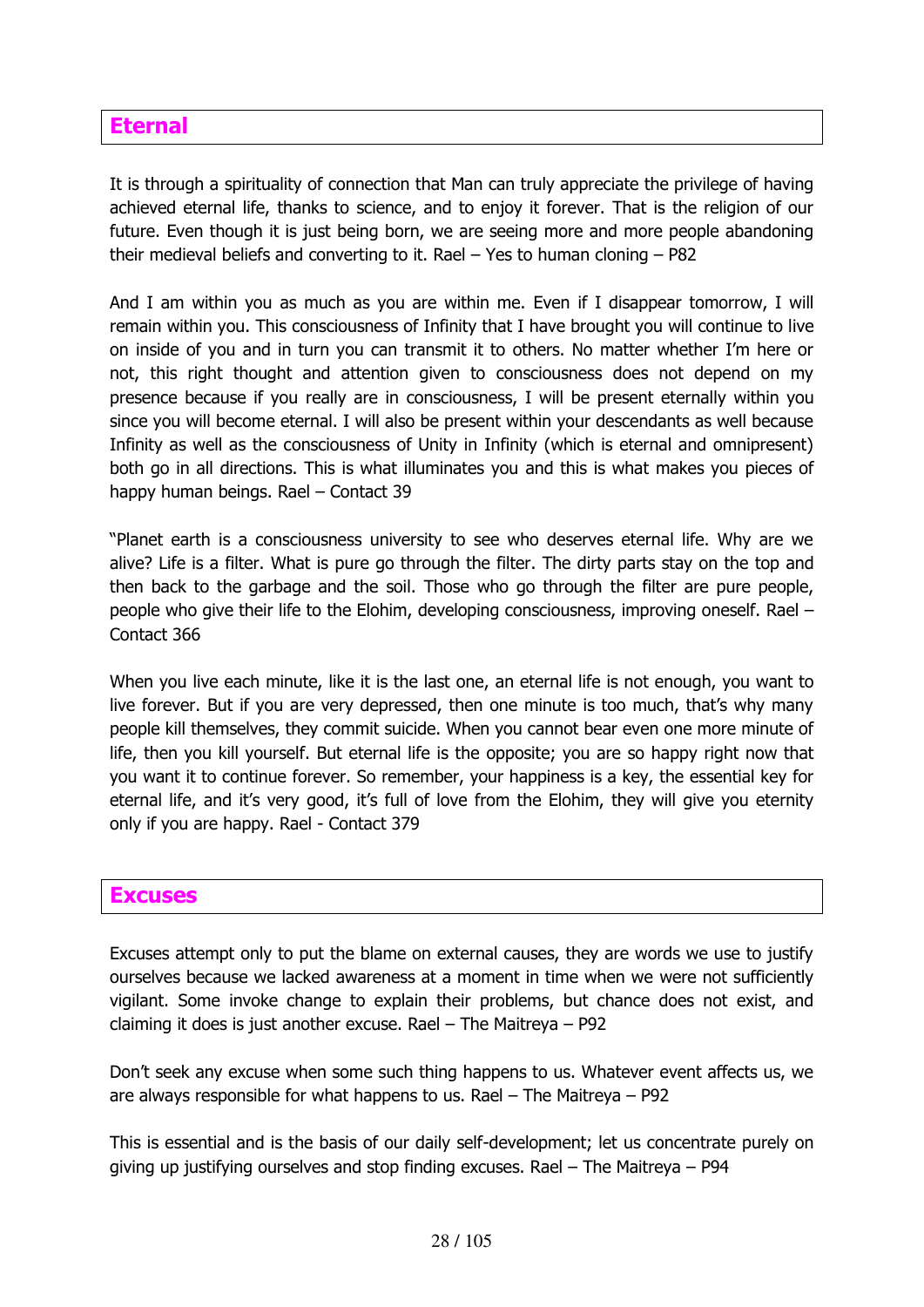Looking for excuses wastes precious time in achieving our objective. We can evaluate them to ourselves, but purely with the purpose of improving. Rael – M –P94

It is impossible to change or develop awareness as long as we continue to use excuses and justifications. Rael – The Maitreya – P96

# <span id="page-28-0"></span>**Extraordinary**

Develop the desire to love those you don"t know, discard this barrier blocking us from the wonderful opportunities of meeting such extraordinary people. Cut our basic hate. Explore outside your own culture. Look around, and each time you wish to hate, take a step back; you will see love. That"s what love is all about, communicating; Not making love, but being love; loving strangers more than neighbours, loving them as we love ourselves. Rael – The Maitreya – P19

What you must understand is that you are all exceptional and that it is not because someone is exceptional that he does not fall. But it is because someone is exceptional that he gets back up. To be exceptional does not mean to not fall and fall again and again. To be exceptional is to always get back up. To be exceptional is also, when we see people falling, to offer them a hand, to offer them your hand always, 10 times, 100 times; to always say that the new being that is in you is capable of getting back up and our strength is equal to the strength of our weakest elements. Rael – Contact 341

Wisdom is to find in ordinary things, things you do everyday, what is extraordinary. Not doing extraordinary things but doing ordinary things and finding in ordinary things something extraordinary. Rael – Contact 370

If you wait for extraordinary things to happen to you, it may never happen and then you are never happy. Extraordinary things happen very exceptionally, but ordinary things happen everyday. Cleaning your house, going to your work, washing your dishes, walking in the street, so many little things you do everyday. If you look very carefully, in every little thing you do, you can find something extraordinary. Rael – Contact 370

# <span id="page-28-1"></span>**Fasting**

Do fast one day a week. Rael - Contact 383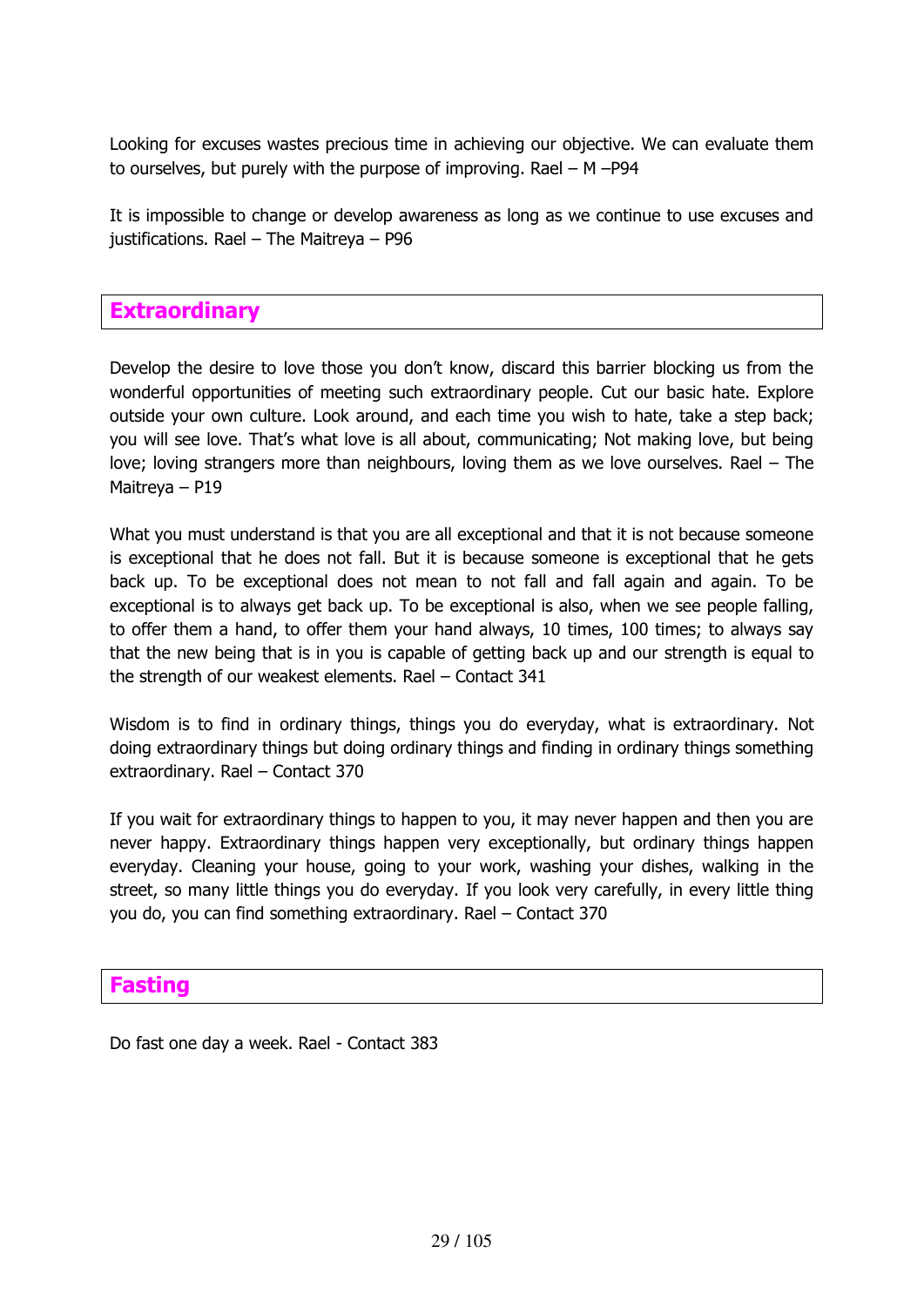# <span id="page-29-0"></span>**Femininity**

Little boy are very sensitive, they can have strong emotions and cry looking at a beautiful thing but they are told that a boy cannot cry. So, they try to conform to standard models that are completely wrong. A boy must be like this and a girl must be like that. In reality, a human being is male and female at the same time. We have both characteristics, but among them, the feminine ones are the most important as men are more handicapped in their education than women. Women are naturally inclined to be feminine, delicate, refined, and respectful of life and have a higher sensitivity. Our creators, the Elohim, are extremely feminine, delicate, and respectful, they laugh all the time, they are, they move in a very feminine way. They are refinement. They are beauty, and this is what is important. Rael – Contact 264

Feminists have copied male shortcomings. It's as if a genius like Einstein, under the pretense of equality, should lower himself to the fools" level. Rael – Contact 302

If femininity is a remedy for mankind and is the way to prevent its destruction, then to develop it becomes a necessity and the responsibility of each human being, regardless of his or her gender. Rael – Contact 302

#### <span id="page-29-1"></span>**Flock**

In fact, it is only possible to gather these intelligent people, the most beautiful consciousness of humanity, the only ones we are interested in, by being different and hated by the majority who, as Brassens used to say : « don't like others to follow a path different from theirs ». If the majority joined us, the Movement would no longer be interesting and to prevent this from happening, I will always do everything to keep our values sufficiently revolutionary, ahead of their time, and therefore disturbing, in one word, prophetic and Messianic, so that we remain a conscious minority and so that we are rejected by this imbecile majority, which is a sign of mental health. Rael – Contact 358

Because only a minority can be conscious, as for the majority, it is always a bleating flock that one must be wary of like the pest and stay away from if one wants to remain oneself and preserve one's brain functioning at the top of its possibilities. Rael  $-$  Contact 358

In all the countries where we have not managed to be hated from the flock yet, like in the USA or in Asia among others, I do everything I can through press releases, so that the media publishes my disturbing viewpoints on all sorts of topics so that the flock may hate us there too and so that all the brilliant beings who don"t like the flock may join us. Because we are consciousness seekers and not flock converters. Rael – Contact 358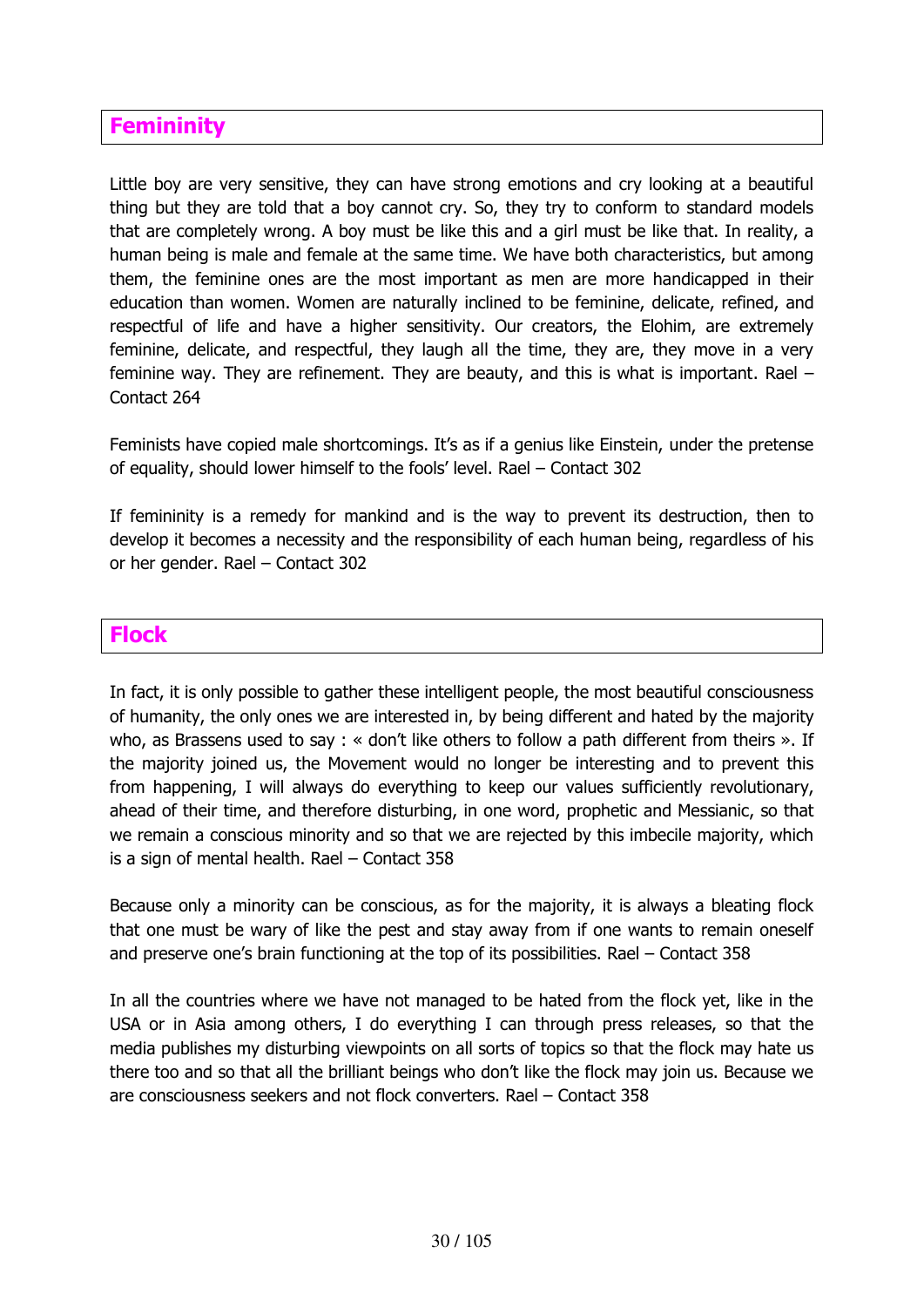# <span id="page-30-0"></span>**Forgive**

We must love our enemies, only have love for them, and thank them for helping us. Do not fight against them; it is a waste of energy. We are here to be in the positive. Our Messages are here to save the planet. We have so much love that we want to save everyone, even those who hate us, those who are mean. "Forgive them, for they don"t know what they are doing." Rael - Contact 275

But the more people hate you, the closer you are to reach a level closer to the light. Those, who don't see the light hate those who elevate themselves as they make them realize their inability to see what you see. This is why they hate you. Forgive them; they don't feel what you feel. Forgive them; they don't understand what you understand. Forgive them. And this is why we cannot hate them but they hate us automatically as they don"t understand what we understand, they don"t feel what we feel and they don"t see what we see. Rael – Contact 331

Forgive them, they don't know what they do. Forgive them, they don't know who they are. I am full of forgiveness and compassion for these people. However think about all this and you will feel so well instead of winging on the fact that you are alone in your town and that you don"t find any other disciple. Rael - Contact 331

Look at yourself with the capacity to love your flaws, to love all of your past, all the mistakes you made, applying 'forgive them for they don't know what they are doing', which in that case becomes 'forgive me, I didn't know what I was doing'. Forgive me, myself, because I didn"t know what I was doing, I wasn"t conscious, I wasn"t loving and this is why I had people suffer. Look at yourself with compassion and love, take yourself by the hand and talk to you  $-1$  do it myself  $-$  do it, even if you are afraid of being taken for a 'nut' because you are talking to yourself, just tell yourself 'stop it'! No one is perfect, not a Guide, nor Me or the Elohim. Rael – Contact 333

Give love to those who hate us. It is the most beautiful thing and I will never say it to you enough. To give love to those who judge us, to those who look at us and say "the cult". Those are the ones we need to love even more because "forgive them they do not know what they are doing'. If they knew, they would not behave this way. To give love to those who love us is easy, but to give love to those who hate us is our reason to be on this planet. It is the most beautiful part of the mission that the Elohim gave us. Rael – Contact 341

Those who hate us genuinely believe that we are dangerous and harmful! That is why we must always remember Jesus' words: "Forgive them, for they do not know what they are doing" and "Love your enemies." Rael – Contact 345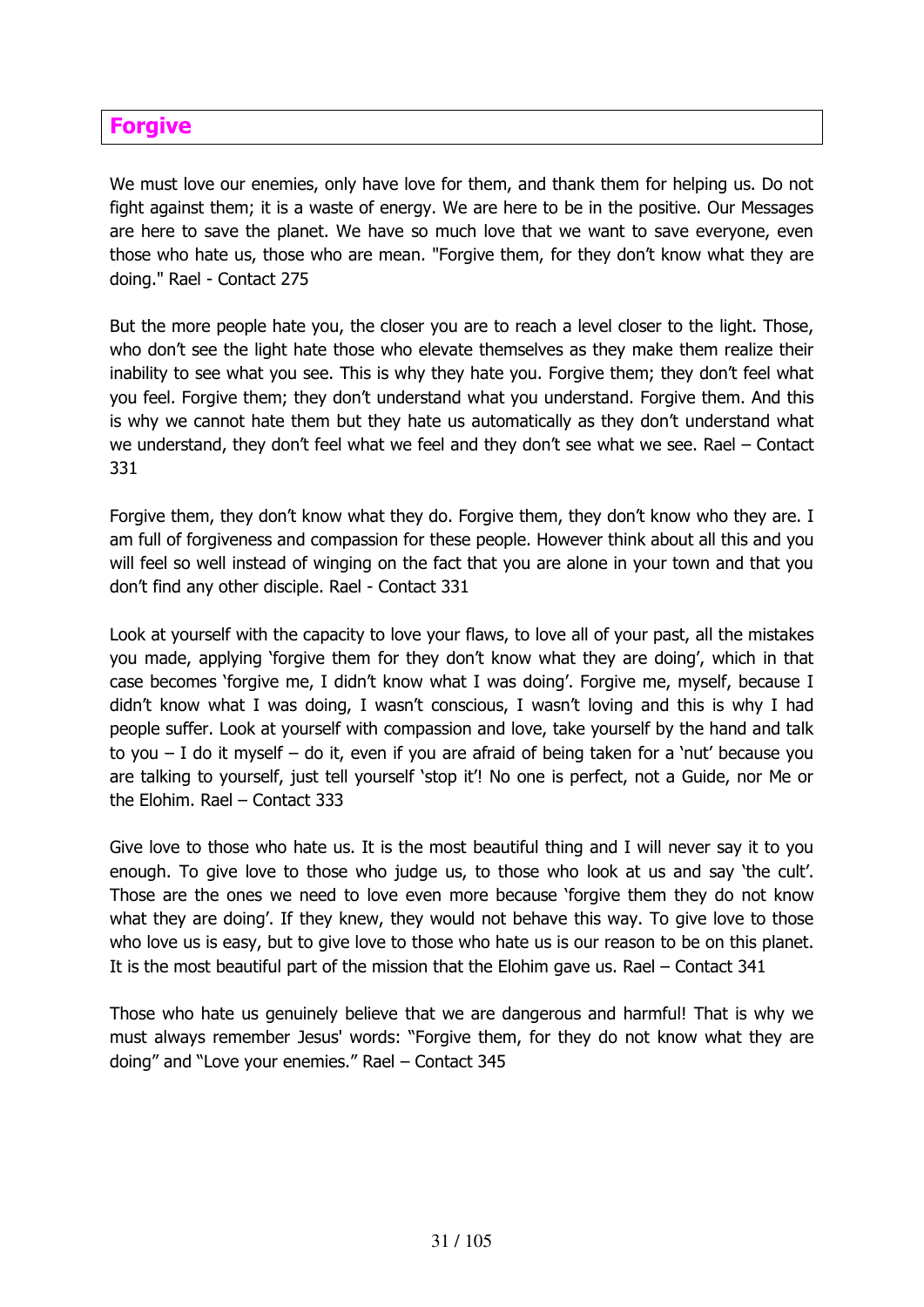# <span id="page-31-0"></span>**Four plans**

It is fundamental to evaluate everything according to the four plans, the Infinite, the Elohim, the Society and the Individual. It is very important as when one plan is neglected, it leads to a mistake. When a plan dominates as well…. As soon as a plan is eliminated, there is a problem. The 4 plans have the same level. The harmony is reached when all notes are at the same level. Rael – Contact 286

# <span id="page-31-1"></span>**Freedom**

I would like to hear you say:" I can do anything" and not "I can"t, I am not capable, it is too hard". Yes! You can if you so wish. And yet you are not obliged to do anything, no one here is forced to do anything; you are all free to surpass your own limitations at your own pace, whenever you wish. Rael – The Maitreya – P72

The freedom guaranteed by the Declaration of Human Rights includes the right to be atheistic, without which there is no religious freedom. The rest belongs to our liberty, our liberty to think what we want, to be what we want to be, to believe in whomever and in whatever we want, to create and discover everything that science creates for us to be happier. Rael – Words of the Last of the Prophets – P17

Freedom of belief is important. You can believe in Santa Claus and I will respect your decision. It is your freedom. But if you try to impose your belief on me, I will say, "No thanks." Rael – Contact 363

If you feel something for the Elohim, if you sincerely want to welcome them in your heart, if you want to help their Messenger and do what life is meant for: give and love instead of take and hate, you have to choose. Only you can choose. ....This freedom is the most beautiful gift of the Elohim, this freedom to have the possibility to serve and love or not. Rael - Contact 381

# <span id="page-31-2"></span>**Free will**

Sometimes I wonder whether I am a little robot as I have been made to accomplish this mission. In any case, I enjoy being a messenger robot. But you decided to be Raelian. In a sense, you are more Raelian than me. I have been programmed to accept and to not quit despite the terrible events I have to go through. If I were normal, I would have quit long ago. So, enjoy your freewill. You are here because you decided to be here. You may leave this room or the Movement at any time and it is so fantastic. Rael – Contact 357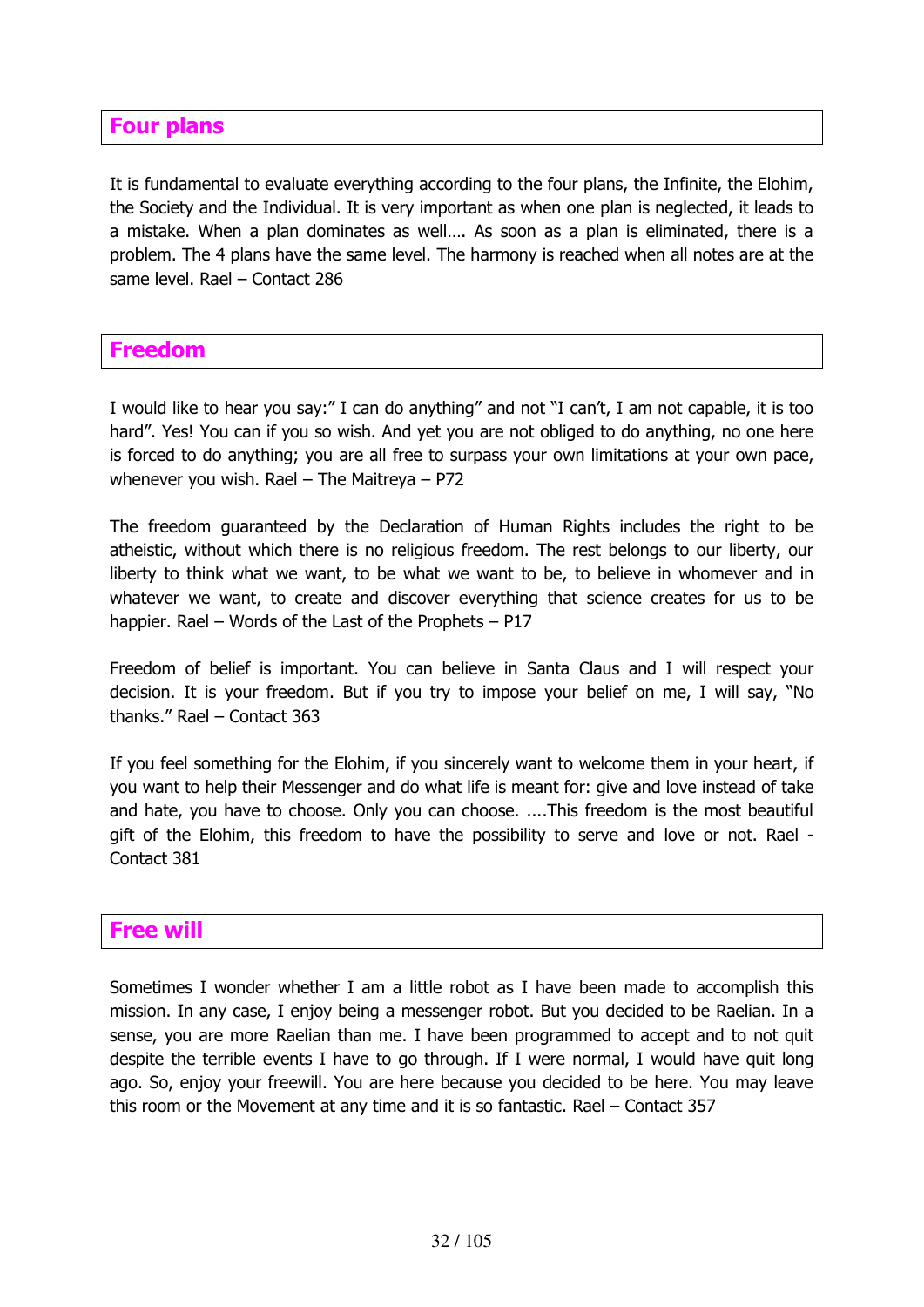Free will can lead us to bad things sometimes. One of the best parts of our teachings says: "when you are not sure, read the message and apply what it says, then you will not make a mistake." Rael – Contact 357

If you believe you are intelligent and you are extremely sure of something, there are now chances to do mistakes. When you are not sure, you don"t do mistakes, but we do our biggest mistakes when we are sure of being right. So, when you are sure, be very careful. If you doubt, then you check, you read the message, you remind yourself that you want to live your life in the respect of the Elohim and that the most beautiful guidance in your life because you are not programmed, you have your free will, you can choose to follow your consciousness, check the message to know what is best and together we can make a big difference. Rael – Contact 357

# <span id="page-32-0"></span>**Friend**

Love is to love our enemies more that our friends. Rael – The Maitreya – P17

Friends, a beautiful word. Who is your friend? Are your friends really your friends? Do you have friends not expecting anything from you? Chances are very slim to have many friends like that. It is possible if you select your friends and I know you do it more and more. If you win at the lottery tomorrow, you will have lots of 'friends'. I know that, when the Elohim come, I will have lots of friends saying that they believed in me from the first day:" in 1965 I already believed you'  $;$ -) I know this is coming. Rael – Contact 365

When you lose everything, your girlfriend or boyfriend, you job, your house, lots of the people you knew are suddenly very busy. I hope you have many friends who would say "come over, I am here to help you" when you tell them that you are homeless. Do you have friends like that? Yes, you do, you have the Elohim. Rael – Contact 365

You have friends, real friends, people who love you with your mistakes, your failure, but who try to guide you with the Message so that there are no more mistakes, no more failures. They look at you like you look at a baby, saying "you can do it". That"s the love of the Elohim for us. Rael – Contact 365

# <span id="page-32-1"></span>**Fusion**

Fusion is bringing together things, fusion is love. But nuclear fission, which is breaking, is wrong. Nuclear fission brings unbalance in the universe. Nuclear fission creates atomic bombs and Fukushima, and that"s terrible. So the future is in fusion. Fusion at the nuclear level and fusion at the human level, by becoming one, by becoming close to each other without any border ,without any separation. Because we are one. That was the teaching of Buddha a long time ago. I am you, you are me, Elohim are us and we are them, we are one, that"s fusion. Another word is love. So please, feel as close as possible with each other, and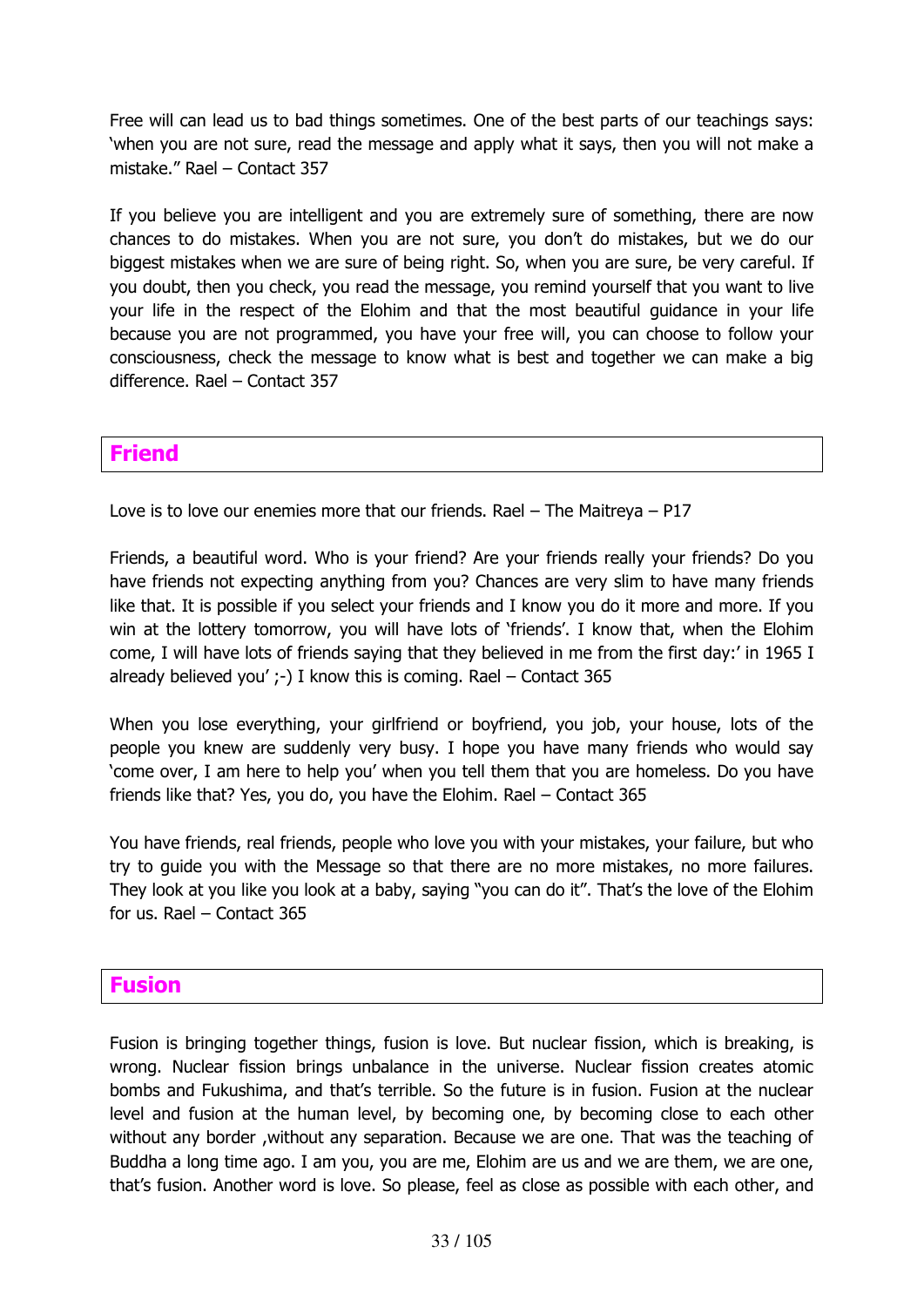give love to everybody, to create this worldwide fusion, which is the only way to have peace and a beautiful future on earth. Our choice is very simple now : love or destruction. Rael - Contact 384

# <span id="page-33-0"></span>**Geniocracy**

The only system of government that is worthwhile is Geniocracy applying humanitarianism. Capitalism is wrong because it enslaves people to money, benefiting a few on the backs of others. Communism is also wrong, since it place greater importance on equality than on liberty. There must be equality among people at the beginning, at birth but not afterward. Rael – Intelligent Design – P196

Though we don"t know how to measure the global capacity of the brain, the Elohim do and so can measure who on their planet is most apt to work as foot cells or other organs, to return to the analogy used earlier. But there, it is the brain that decides, not the feet. That is Geniocracy as applied by the Elohim. Geniocracy allows those who are more intelligent to make the rest of the people happy. Rael  $-$  The Maitreya  $-$  P226

Geniocracy, yes, it"s good, to have a group of geniuses, intelligent people together, thinking about what kind of future humanity can have, and giving ideas and people accept it or not, but no power. Because power destroys freedom, creates violence, creates poverty, creates hunger. Rael - Contact 374

# <span id="page-33-1"></span>**Give**

The person really giving the gift is not the one offering it, but the one willing to receive it. The best way to give is discretely, so that no one notices. That is the real gift of "being" rather than a gift of "having". Rael – The Maitreya – P11

The one who loves the most is the one who gives the most, who is always trying to bring happiness to others. An by the same token, is also the person who benefits the most since contrary to money where the more we give the less we have, with love, it is the opposite, the more we give, the more we have. If we hold back our love, we lose it, it diminishes, it atrophies and fades, but if we give it, it multiplies and as if by magic, we receive more and more. Rael – The Maitreya – P12

When we are expecting something from someone, it is trade. When we love we want to give without expecting anything. If we receive, it is wonderful, but that is not the goal. The goal is to give and to give more and to spend our life giving love. Rael – Contact 341

When we are alone and that we tell ourselves at the end of the day: "I gave love all day and tomorrow I will wake up saying today I will give love to those who need it the most which is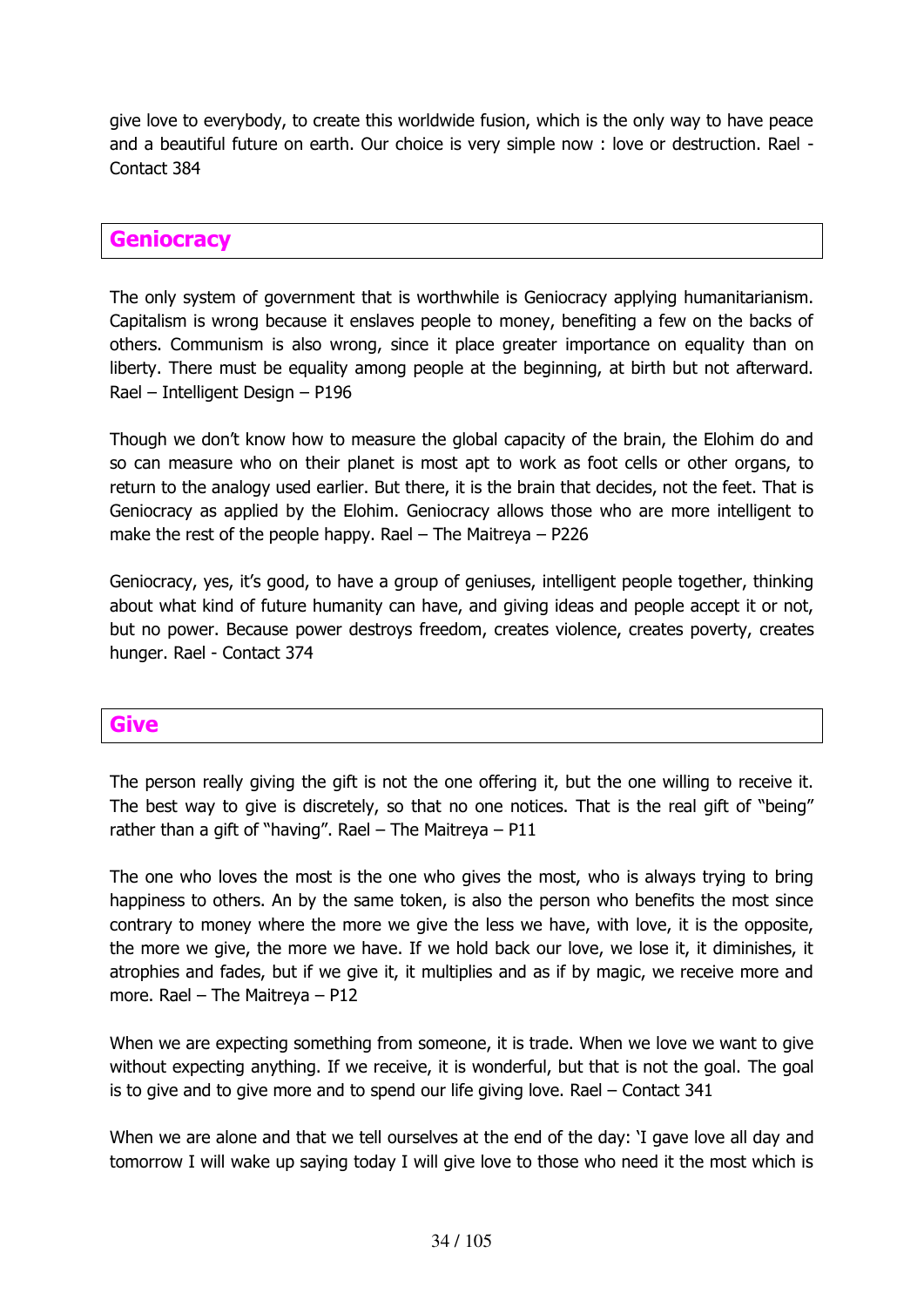those who critic and those who despise me" then you feel well; and you really ARE. It is easy. It is just a matter of deciding. Rael – Contact 341

If somebody insults me, I can say 'no, I will not enter into any negative emotion" or I can say "poor man, he's insulting me, he must be feeling so bad, maybe he is sick, maybe he has a bad job, maybe a bad wife, what a pity", and then you try honestly to help him, not only by accepting the garbage, but by telling "give me more please, you have more anger, please give it to me, I want to make you feel better"" and that becomes love. Rael- Contact 374

Giving love is not only receiving the shit of other people but helping them give us their shit. If they are full of shit, full of bad emotion and they give you a little, ask them "give me more, I have love and compassion so I want to help you, you give me a little shit, I want a big one". "Please don't be constipated with your emotion, give it all, because I love you and I want to help every human being". And then people slowly give more, and then after they will feel better. Most of the time, they will apologize, because they will realize how bad they have been. Rael – Contact 374

That"s our goal, to give love, to give angry people the possibility to give us more anger. To give angry people the possibility to insult people, to insult us more. If somebody tells me "you are a stupid foreigner, you are stupid" I will say "please give me more!" I know I'm not stupid. So why should it affect me?

"I'm sorry to be stupid, I'm very sorry." After that, people will feel better, but it doesn't change my level of stupidity or intelligence. If I"m intelligent, I will be forever, and if I"m stupid, this guy is helping me by telling me the truth. In anyway it's good, so don't be angry, accept the people and ask them more. Rael – Contact 374

When you give, sincerely, with your heart, with the best of yourself, you don't expect thank you. If everybody does that on Earth, we create heaven on Earth. That's the life on the Eternal life planet of the Elohim, everybody gives, nobody says thank you. You receive love, give love, love is circulating everywhere, in a world where everybody is thinking only to give, and nobody is thinking to receive. Rael - Contact 381

To become billionaire with money, you need to have and take more and have more. To become billionaire in power, you also need to have more and more power and take more. And it's very difficult for both. But to become billionaire in Love, you can do it immediately, immediately, doesn't need time, no school, no university, no bank account, no credit card, immediately, by becoming love. Not by taking, but by giving, the more you give love, the more billionaire of love you are. Rael - Contact 382

When you wake up, you have to choose between right and wrong. Will I use this day to give love or to take? If you use every day to take, there is no love. Wake up and say: "I will devote my entire day to giving love". That's a question you have to address every morning. If you ask it every morning, it will be every week, every month, and year after year and you can die peacefully having given love all your life. Rael - Contact 388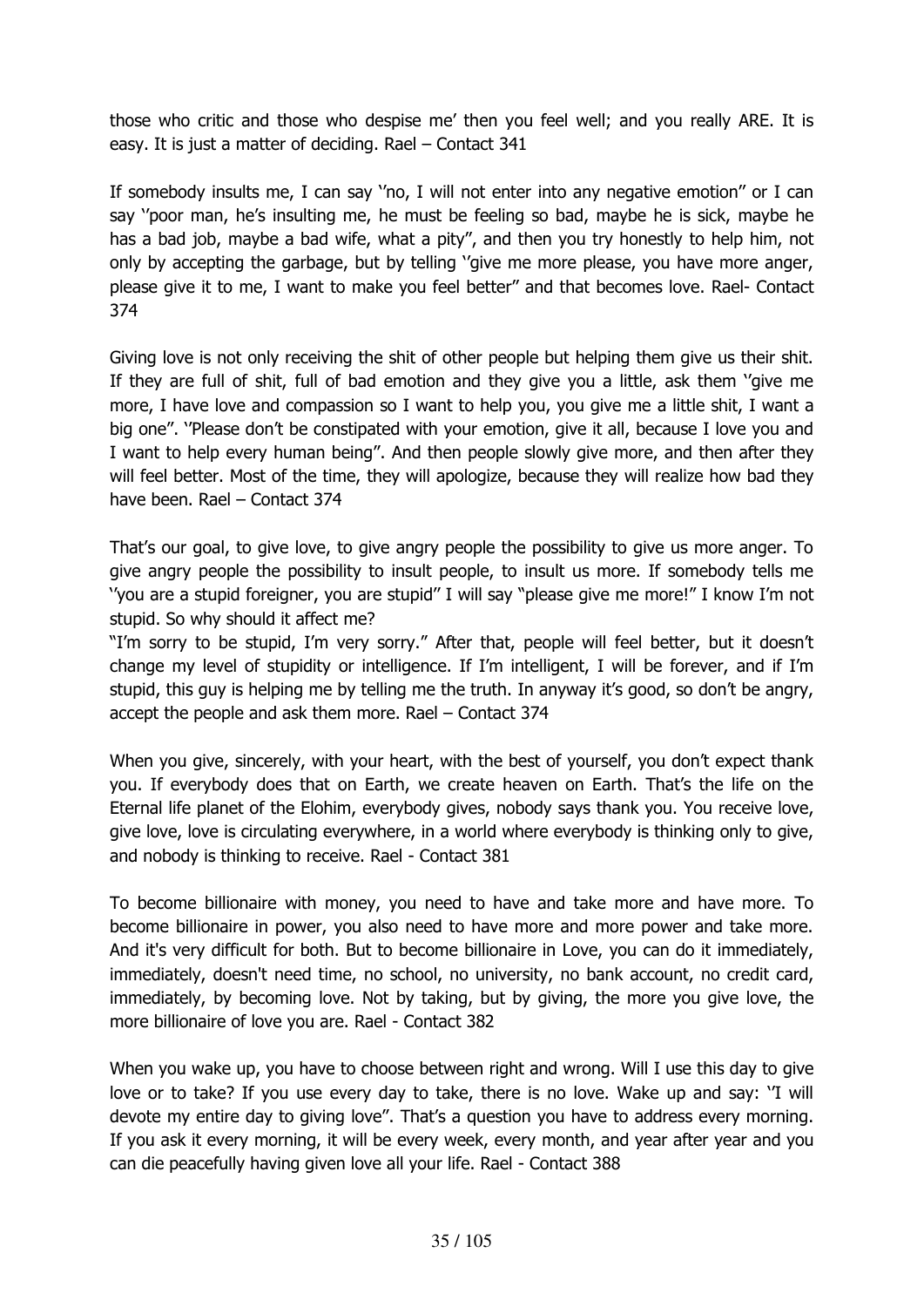<span id="page-35-0"></span>**God**

To live a god-driven life is dangerous. You are responsible for what you do, for what you say and for the love you give. You need to develop a brain full of muscles and train it asking yourself "What is right? What is wrong?" That"s what we have been created for. The Elohim are telling us: "Don"t do anything that goes against your consciousness". If you live a goddriven life, you surrender the power to decide what is good and what is bad. Every human being who surrenders its power of choice is sick. You are sick if you are not using your consciousness. Rael – Contact 309

Teaching to little children ""be afraid of your god""! That"s completely crazy. Children need to have a beautiful teaching of peace and harmony and love, no fear of a crazy god who wants to make them burn in hell. What kind of religion is that? Only the Raelian Religion teaches only love, peace, harmony, destroying the mysteries of a god which doesn"t exist. Destroying the fear of reincarnation and karma, which doesn"t exist? Just saying; ""enjoy your life, give love, give peace, have a high spirituality" without fear and guilt without god. Rael – Contact 373

Because god is the most dangerous myth put in the brain of human beings. It killed so many people and continues to kill so many people because of religious wars, and torture, and that"s so terrible. The most terrible thing happening to humanity was the invention by men of the myth of god. It is the most dangerous and most devastating in the history of humanity. And only now, thanks to the teachings of Elohim, we can, and we are, and we will totally destroy the mystery of god on earth. Rael – Contact 373

The Elohim are here to show us the way to a higher spirituality, a higher feeling of infinity, a higher level of happiness, of oneness, make us feel it. But people who suddenly pray Elohim every day instead of praying God, they understand nothing. Rael - Contact 388

We love the beautiful part of every religion but we are a little bit closer to Buddhism, because Buddhism is an atheist philosophy; there is no god that is a very important part of the Message of the Elohim. We must repeat it loudly everywhere. There is no god, Elohim don"t believe in god and this is the most advanced spirituality on earth, because a high spirituality doesn"t require a god. Rael - Contact 388

# <span id="page-35-1"></span>**Good - Evil**

Evil is necessary for Good to express itself, and evil exists because Good is necessary: but Good must win out in the end. Good is consciousness, Evil is extremism, fanaticism and unconsciousness; it doesn"t control. When Good triumphs, it has manipulated Evil, to make it Good. If Evil triumphs, it has manipulated Good to make it Evil. The forces of Good cannot remain inactive when the forces of Evil are acting. There is always a beginning to evil. That is why nothing must be overlooked, even the smallest things. Not to Good is almost as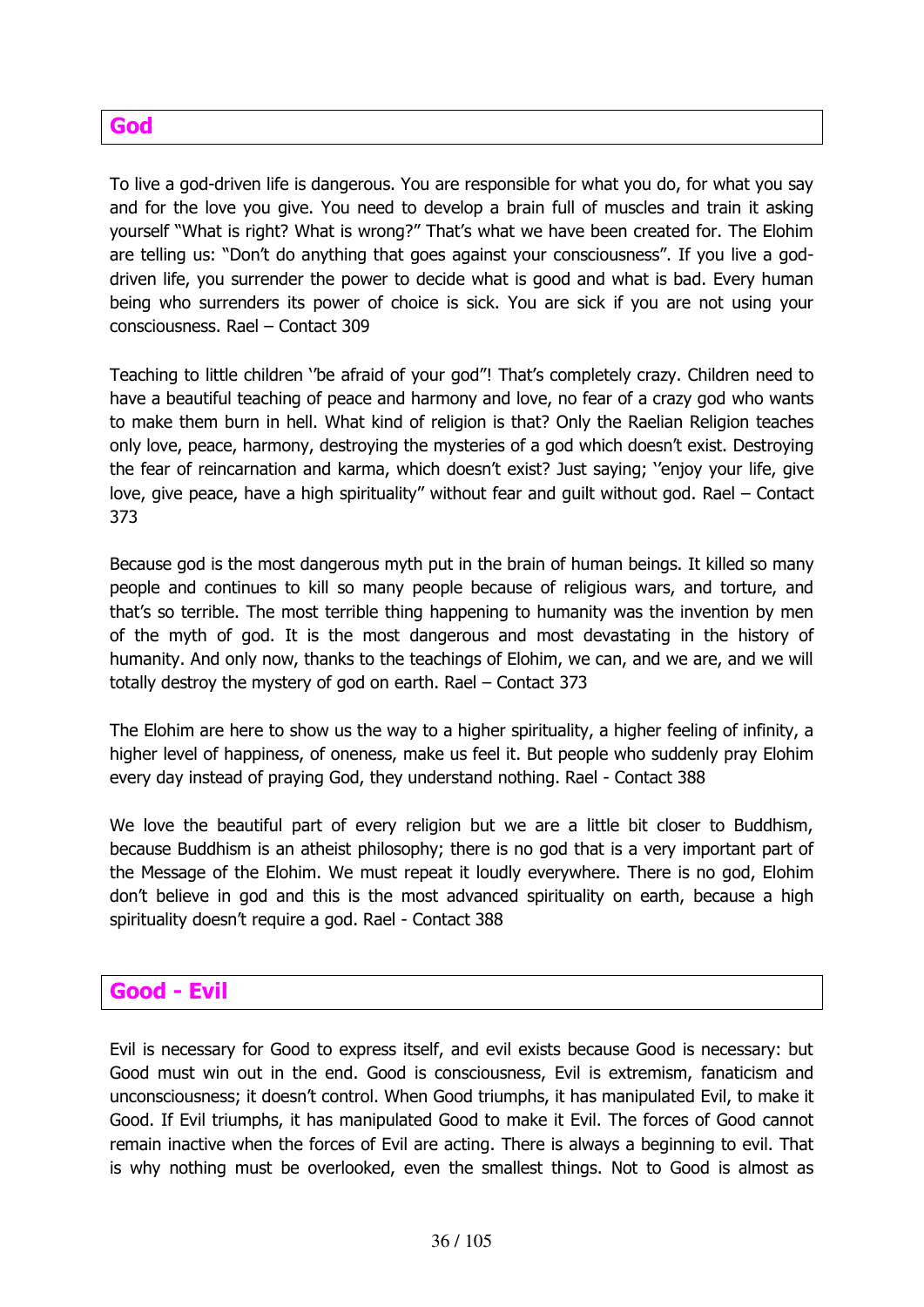serious as doing Evil. Good must love Evil. Evil says, "We have to hate everybody"; Good says "let's love our enemies". Rael – Words of the Last of the Prophets – P22

#### **Governments**

If you read the Universal Declaration of Human Rights, what does it say? ""Every human being has the right to live freely in his country, and to go freely to another country and come back freely".

That's in the Human Rights Declaration, but nobody respects it. Every country has to stamp passport with visa and they can refuse you. So this is very important to understand that the governments of the world don"t respect the Human Rights, which say that you must be able to travel freely and come back in your country. There is no need for passport, that's a part of the world revolution. Rael - Contact 373

There is no reason to have a border on a map separating countries, because humanity is one. But governments want to keep the power, they want to keep the money, and so they need borders, because if there is no border, 99% of the politicians become useless. If there is a world government - right now you have 180 countries on earth - 180 finance ministers, 180 military ministers, 180 of every minister. Even the smallest country has ministers. This is so stupid. You need only one government, taking care of the whole world. Rael - Contact 373

Go to internet; search for ''Human Rights Declaration" and read it, print it, give it to your friends, it's the best revolution tool. And ask your politicians and government, why they don't teach it in elementary school. Rael - Contact 373

More and more people want to overthrow governments, to destroy them, because governments are not helping people to be happy! They are not giving hope. They are talking about money, powers, military, that"s "shit"! People are tired of it. Rael – Contact 373

Everybody in the world is tired of the powers and the governments whose only motivation is power and money. Every time these politicians talk, they talk about GNP, economic power, they never talk about happiness. Economic growth, GNP, economic balance, trade balance, do you care about that?

You don"t care at all about that! You want to have happiness, you want to have meaning in your life, no politicians talk about that, not one. That"s why everybody in the world wants a revolution, to get rid of these stupid governments, not only in Arabic countries but everywhere. Rael – Contact 373

When love becomes the law, we don't need government. We don't need police, we don't need law. When everybody works for the good of everybody, then we"ll see. Rael - Contact 374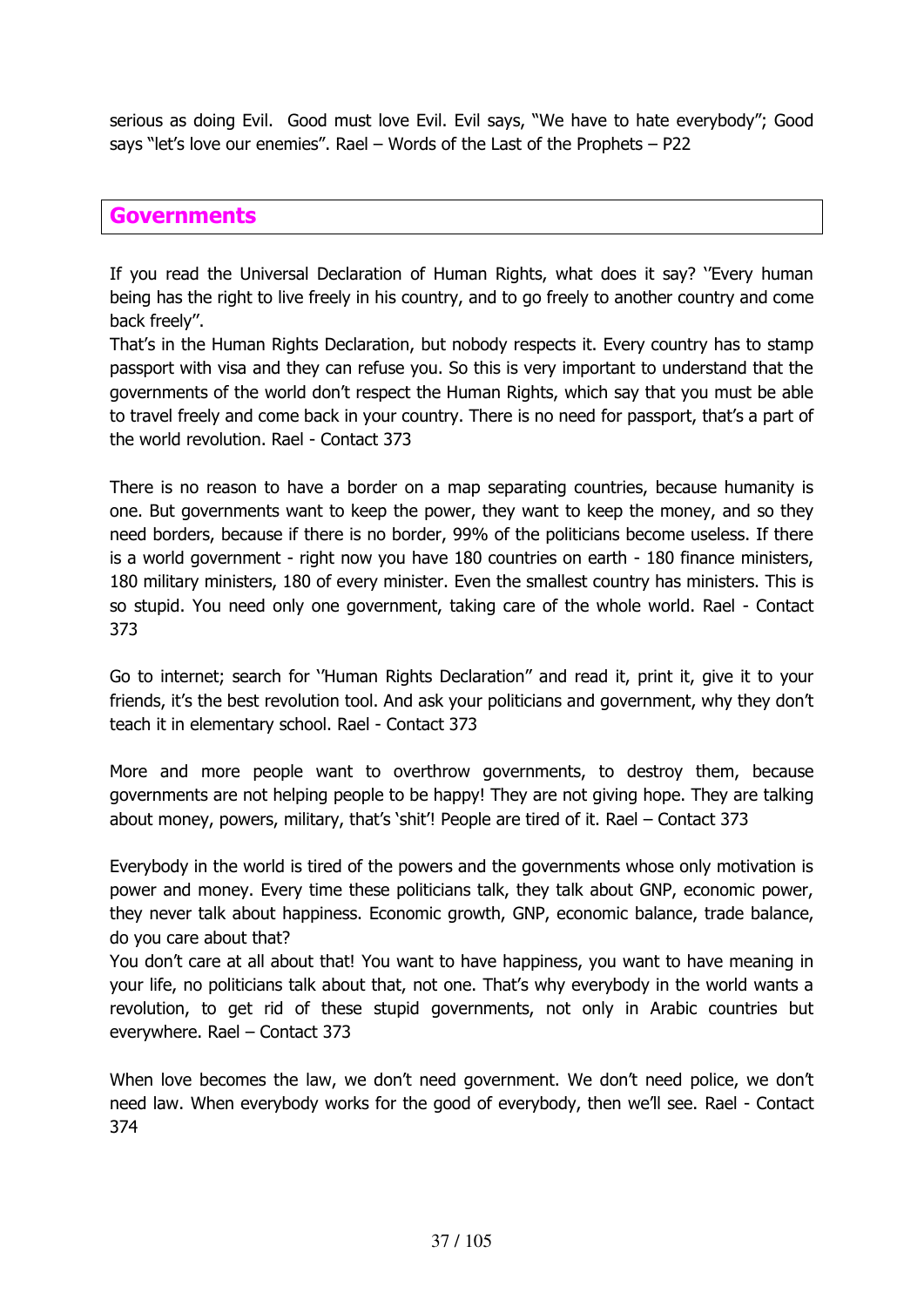Some people have the power and the money and they want more. They want everybody else to be slaves, to work, pay taxes, obey, no freedom, that's what they want, but for them freedom, money, power, everything they want and corruption. And this is true everywhere. So the real revolution to come is a revolution that is not changing the government but destroying any form of government. In a future humanity, we don't need any government. Rael - Contact 374

There will be more wars, more people dying, it's bad, it's not something good but it's normal, as long as the world doesn"t adopt a new system: Geniocracy and Paradism, no more money, no more government, no more powers, no more law, but natural law of love where everybody loves each other. Rael - Contact 374

## **Happiness**

Happiness is a decision. It does not come from elsewhere, from the sky, from the messages. It only comes from you. It is a decision. If you decide to be unhappy, you will be unhappy. If you decide to be happy you will be happy. The fool says "when I will be happy I will smile", the wise says "I will smile to be happy" Smile if you want to be happy. Rael – Contact 341

Happiness is a choice. On a happiness scale from 0 to 100, you can only be 100 because it is a decision. When you decide to be happy, you put your neurones in a happiness quest. When you wake up, you send blood in your left frontal lobe and you start laughing. The day will then become a great laughter explosion while you rejoice from simple things. Rael – Contact 360

Happiness is a long training, every day, every second. How can you train? First, smile! Smile before opening your eyes, then in every little task that follows during the day. Train yourself! The most dangerous thing in your life is the serious people! We are surrounded by them, policemen, journalists, TV news anchors, they all are very serious. Watching sumo on TV should be fun but the journalists making the comments are so serious! Being bombarded by these serious people every day, one risks to become like them. A child is never serious but the education makes him serious. Be back to the little child in you, every second, be crazy. Rael – Contact 362

Happiness comes from inside, not from money, boyfriends or girlfriends. Money will disappear one day, your boyfriend or girlfriend may say bye bye one day, but your happiness inside will never leave you, no one can remove it! Rael – Contact 362

Happiness is in the little things of everyday. Rael – Contact 370

Your happiness not only influences other people, but it also influences the trees, the butterflies, everything around you. The plants, the trees, are happy to feel your happiness. The grass is alive, it feels your happiness. Everything, the universe, the infinity feels your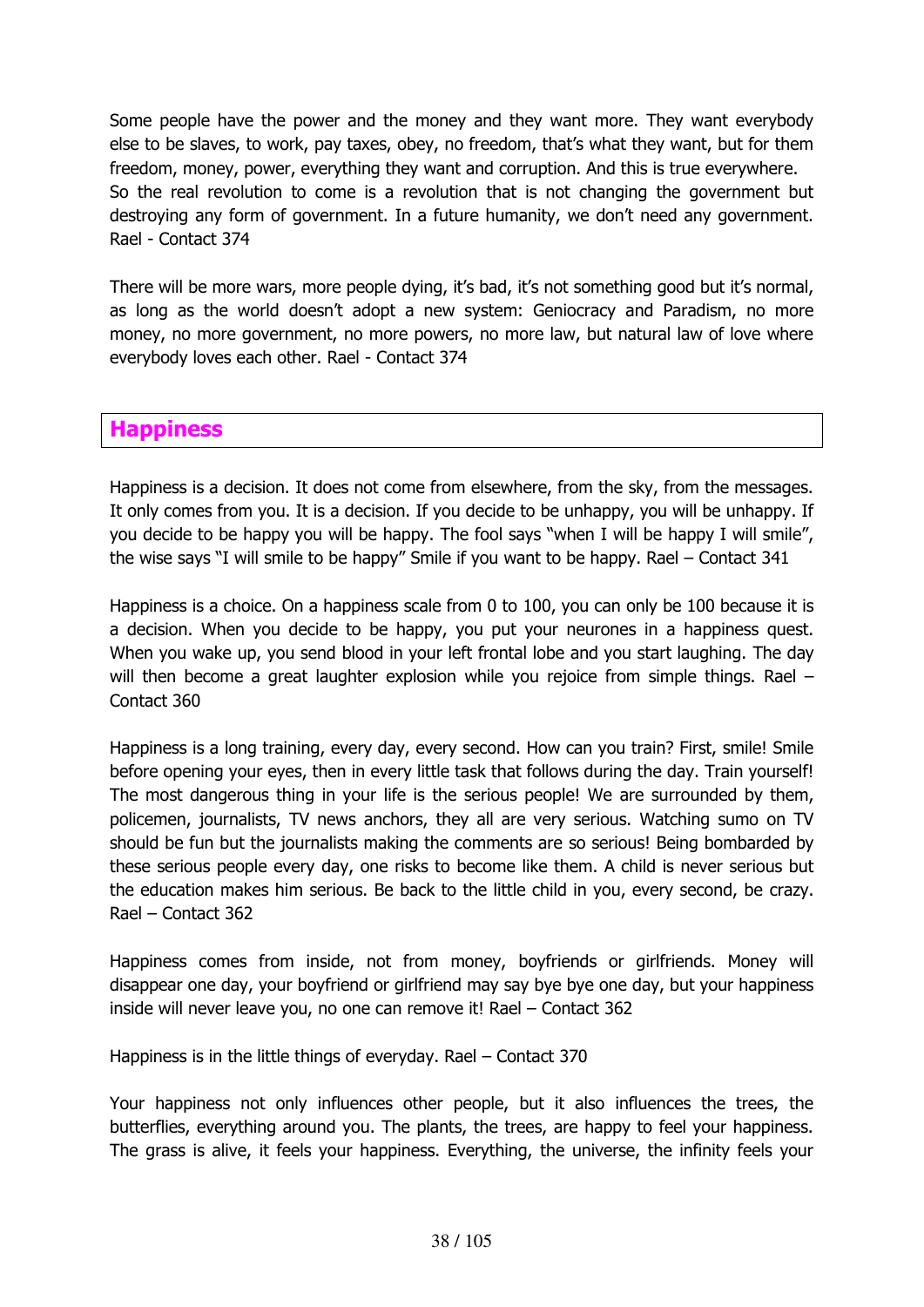happiness. And if you are happy, you also feel the happiness of the trees, the happiness of the grass, the happiness of the butterflies, the happiness of the universe. Rael - Contact 380

Smiling, touching, seeing, smelling, you have them and nobody can remove them from you. You can suddenly be in a jail, in prison, you still have these treasures, nobody can take it away from you, so enjoy it. This is the secret of happiness. Rael - Contact 389

Happiness is a discipline….You need the discipline of deciding to be happy every minute, every second, the discipline to select your thoughts at all time, because you react…Rael - Contact 391

# **Happy**

Don"t waste even a moment to be happy, because if you put off your happiness for tomorrow… maybe there will be no tomorrow! Rael – The Maitreya – P21

Be happy for no reason at all. Stop making your happiness depend on something outside of yourself. Be the magician of your own happiness. You have your own hat and magic wand. Your dreams are all in the hat; you knew what they were when you were a child. If you have lost them, find them again. Rael – The Maitreya – P25

Those who are happy on Earth it is because they gave a meaning to their life , because they realized that a human being is not just an accumulation of cells, it has a spiritual life inside, something that connects us to the infinite that composes us and that we are.

 Being an oak or a reed professionally is not important. Being an oak philosophically is the only goal. A financial oak needs the whistling of reeds to flourish. Anything that can be bought takes us away from happiness.

Happiness is not a right, it has to be cultivated, by replacing, above all, the culture of "having" with the culture of "being." Rael - Sensual booklet n°6 (only in French)

Normal people need a reason to smile and be happy. I want you all abnormal, laughing and smiling without a reason, giving happiness to others through your laughter and smiles, happy that your happiness gives happiness to others. The smile of a person who smiles because of you is important. This is our goal: to make a planet happy. And the objective of the Maitreya is to transform all of you into laughing Buddhas to make this planet happy. Rael – Contact 360

Don"t say I am too busy, I have to work, I will laugh tomorrow because maybe today you will die and it will be too late to be happy. If you are happy today and you work tomorrow, then you give yourself a chance to both be happy and work tomorrow at the same time! Happiness must be the motor of your life! Rael – Contact 362

What is important in life is 1- to be happy 2- to be happy 3- to be happy 4..... :-) Rael – Contact 364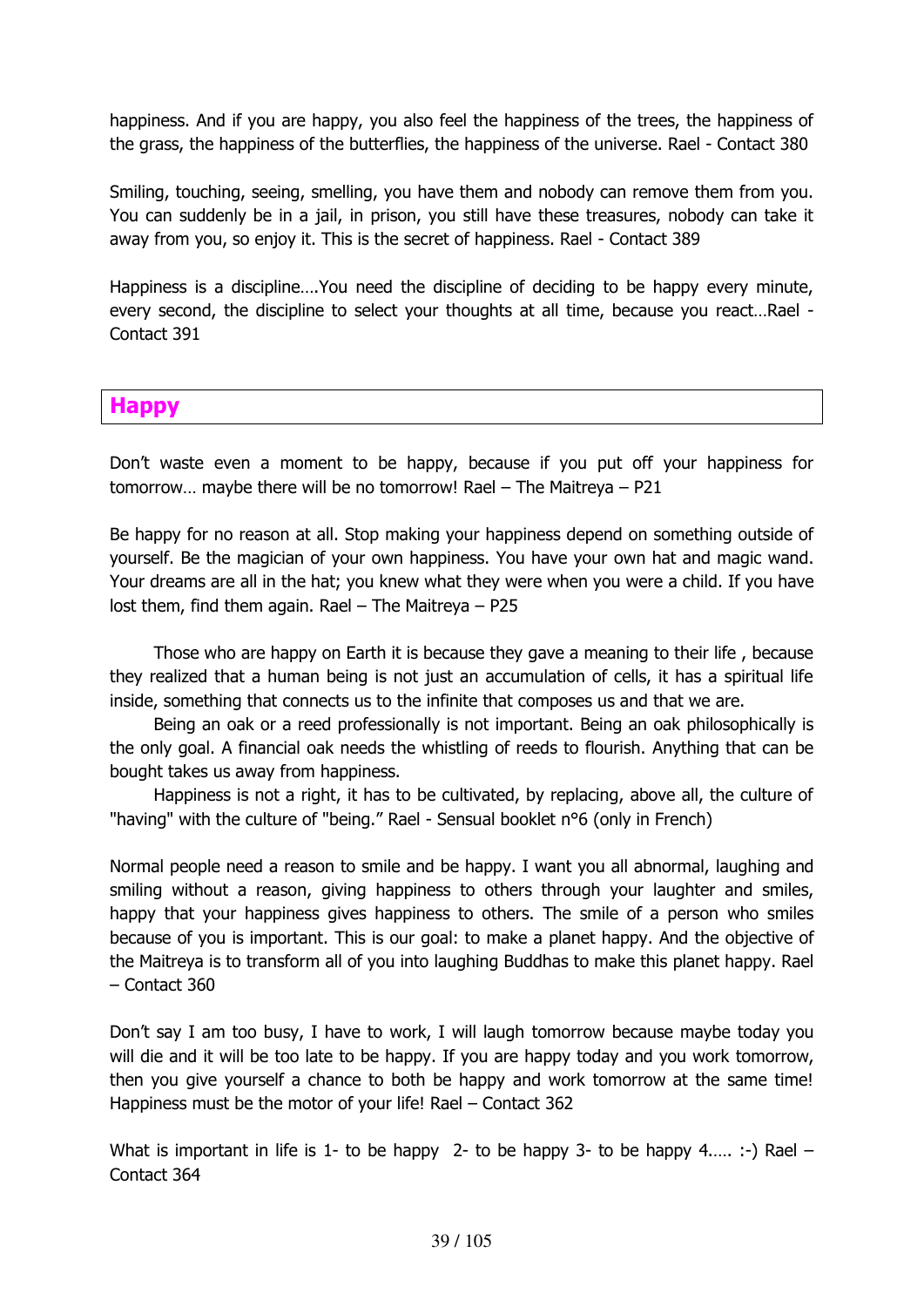The people who are mean, angry, insulting, are not bad, there is no bad people, they are just suffering. They are just not happy; they are just depressed, desperate. They have so much garbage inside themselves; they need somebody to throw it at. Rael - Contact 374

Look at the other people with love. Don't care about if they are intelligent or not, care about whether they are happy. Am I happy to see this human being in front of me? Is he or she intelligent ? I don't care. Warm, love, one feeling of human being in front of me. I don't care if they are a doctor or a scientist, I don"t care. Each human being who is full of love, who is a Buddha, is much more important than the best scientists of the world. Yahweh, the leader of the Elohim, created life on earth, to create happiness. Rael - Contact 379

The Elohim created life on earth to create happy people. When we are depressed or sad, we betray the Elohim. So be happy not only for you but for other people around you and for the Elohim. Rael - Contact 380

Being happy just for you is a little bit selfish. But being so happy that everybody looking at you, without saying anything, without one word, just looking at you, become happier, that"s the ultimate goal. Make your happiness make other people happier. Be so shining of happiness that when you walk in the street, if you meet somebody who is a little bit sad, just by looking at you, they will start smiling. Then, the happiness becomes love. And that's what you have to focus on; to really be happy, to give love. Rael - Contact 380

"We CAN be happy" but "we MUST be happy." It's our duty to be happy. If we are not happy, not only we are not happy, which is already bad, because when you are not happy you are not happy. But also you betray your genetic code. The happiness is in our DNA. And also, we betray the Elohim. Why did the Elohim create life? To be happy. Yes, smile. Don"t wait to be happy to smile, smile to be happy. Don't wait to be happy to laugh, laugh to be happy. Don"t wait to be happy meditate, meditate to be happy. Rael - Contact 390

You are on Earth for a very short time…enjoy every second, every eye contact, every smile, every touch. Rael - Contact 393

# **Harmony**

To be in harmony simply means having a brain which is functioning to its optimum in the management of the organism that it is controlling. Rael – Sensual Meditation – P91

When work becomes completely automated and the need for money is removed, humans can return to nature and live within it. They will have no need to do anything other than simply commune with nature and fulfil themselves in harmony with the elements. Rael – Geniocracy – P89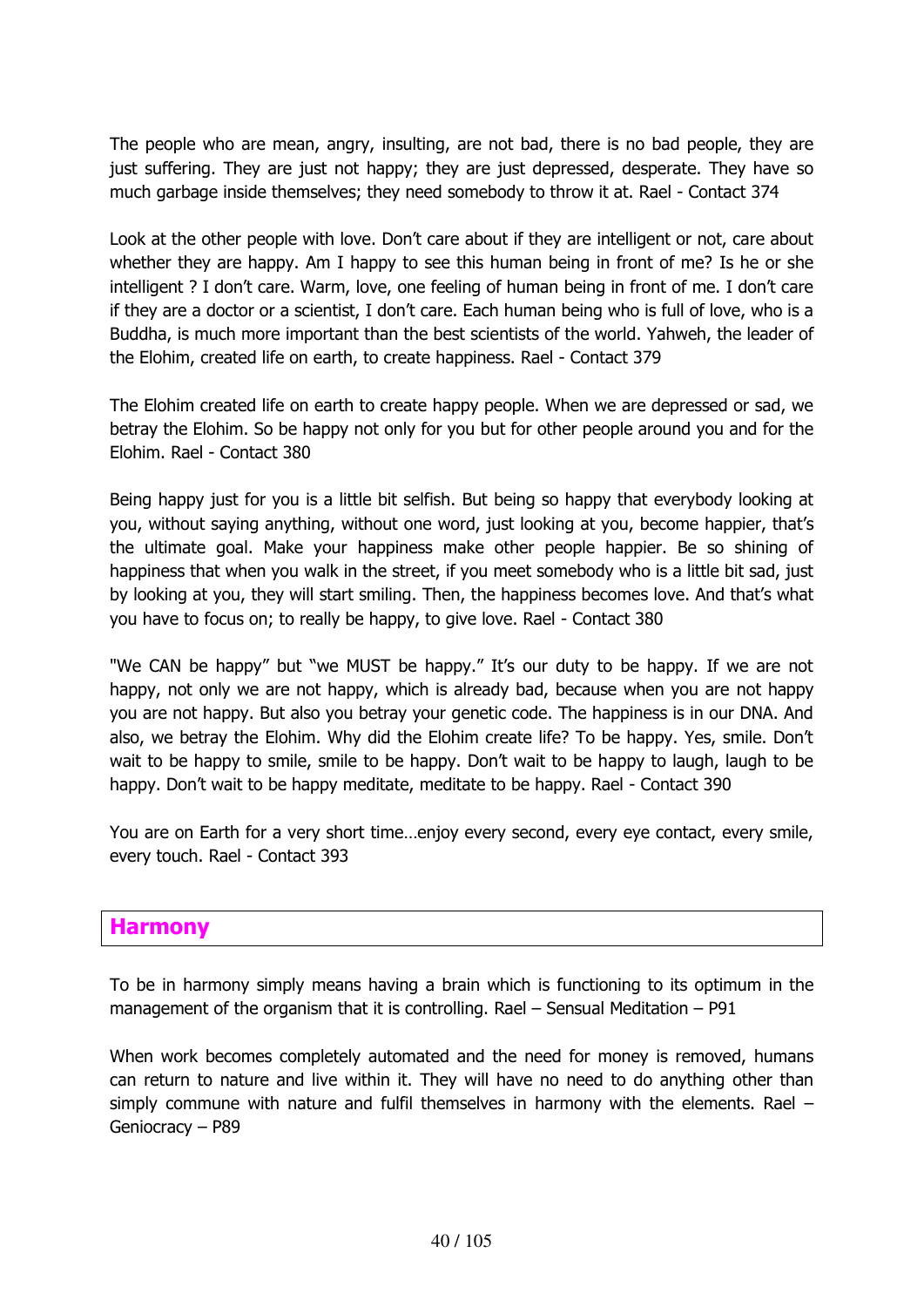The real guides are those whose thoughts are consistent with their words and actions. Rael – The Maitreya – P24

All the prophetic and messianic messages are exquisitely adapted to this new age. Rael – The Maitreya – P208

This is not surprising since it is better to live in harmony with one single parent than to live amidst the disharmony of two who are constantly arguing, fighting or threatening each other. Rael – Yes to human cloning –  $P$  130

"You have been living happily together for a certain time, now continue to live happily separately with the same love and respect you had for each other when together". And the raelian divorce ceremony finishes with a last goodbye kiss. This lasting harmony between separated couple is very important, especially if children are involved. And the children can assist at the ceremony too. That will allow the children to see first hand how it is possible to live and then separate in harmony, which is very important for their development. Rael YHC – P131

# **Have and know**

The more we know, or think we know, the less we really know because it prevents us from BEING. Someone, who IS, is neither slave to KNOWING nor to HAVING. Rael – The Maitreya – P57

HAVING cannot bring happiness, nor does it bring unhappiness; it just brings nothing. I fact it depends purely on the value you attribute to it. Rael – The Maitreya – P57

Having cannot make happiness; it intoxicates. It can act like a drug, but only for a limited time! The sensation of having always crumbles at some point, while consciousness does not. On the contrary, they both continue to grow. Rael – The Maitreya – P58

We live in a society that prioritises having and knowing. The "knowers" and the "havers' dominate the world, whereas it should really be the "be-ers" who make the decisions and be the models for the people of the earth. Rael – The Maitreya – P58

KNOWLEDGE, it brings nothing, so it cannot bring happiness. Before you finish naming the beautiful little bird "colibrius whateverus", it has already flown away, before you even had time to admire its charming plumage or particular way of flying…too late! Knowing has nothing to do with awakening our potential and awareness of infinity. Rael – The Maitreya – P58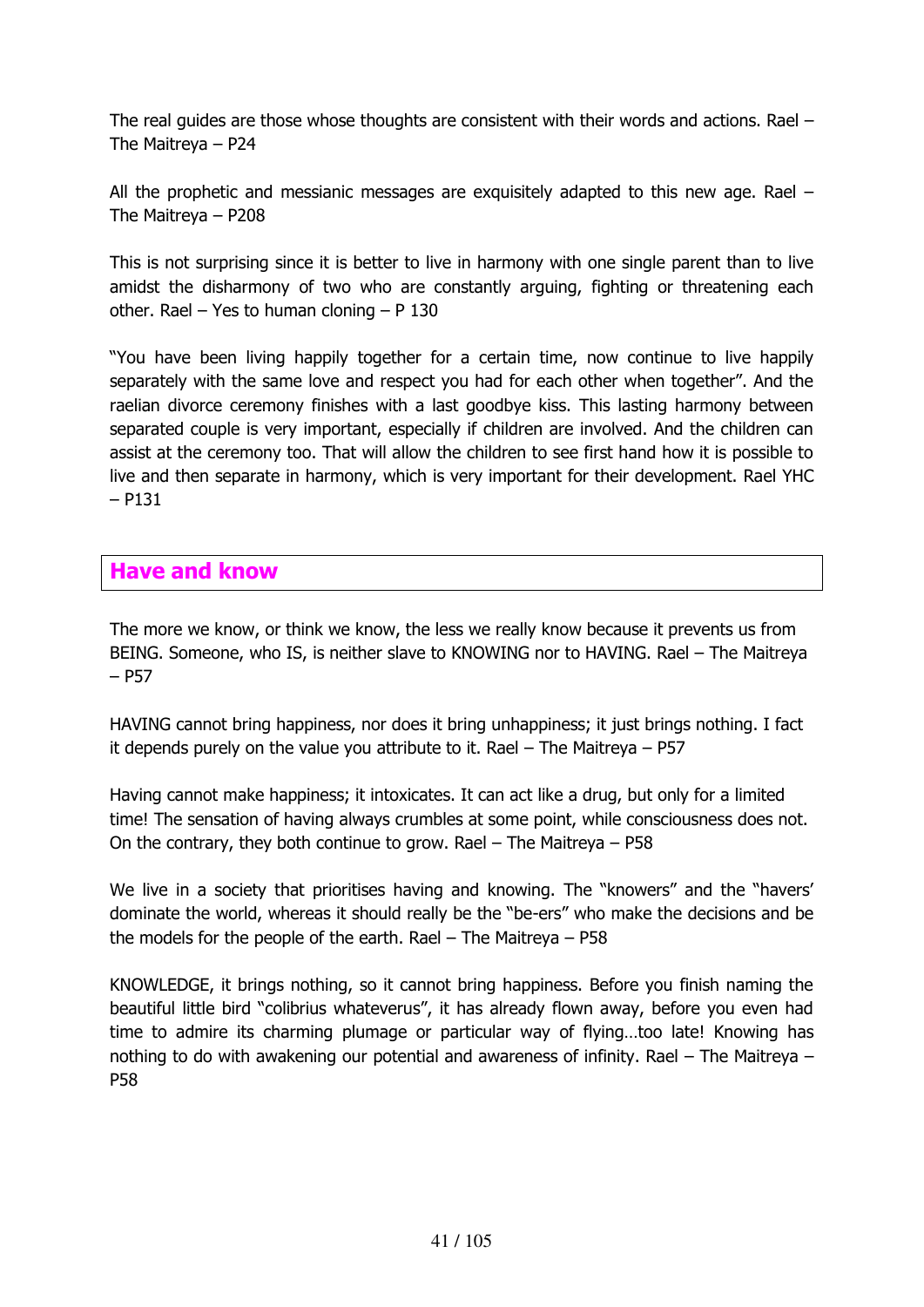#### **Health**

A few moments of conscious breathing every day improve our health and accelerate the process of awakening. Rael – Sensual Meditation – P90

It is important to maintain our own personal discipline in life for our potential of external adaptability to remain in top shape. If we are not in good health, then we can't adapt well to what is going on around us. Rael – The Maitreya – P99

The worst enemy of your health is to be in "bad mood". To feel sad to see oneself sad is devastating. Fear is terrible but to be afraid of having fear is even worse. To be happy of being happy is excellent. To laugh of laughing is the best, to be in stitches; lots of enzymes are generated when you are in stitches, which cure you. Some hospitals are using laughter to help the success of their therapy. To laugh of laughing, this is what I hope you will practice. Rael – Contact 325

## **Here and now**

If you think that you will feel better somewhere other than where you are now, you are heading for failure. There is nowhere better than here and now. Rael – The Maitreya – P108

Here an now, the present, right away, these are magic words because they allow you to live these moments with awareness. The best moment of your lives is the one you are living right now, when you are living them. Rael – The Maitreya – P108

Happiness is here and now. One day at a time. The present does not exist. The present is the consumption of the future to make it the past. It is like the flame of the candle. The flame is a process. We consume life. We cannot stop it. Rael – Contact 328

We are travelling in space and time. It is a succession of here and now. We can be depressed or sad and negative but time and space will keep on going. Whether happy or sad, anyway, you grow old, you lose hair, become white have the breast go down. But there is a difference between travelling in space and time happy or negative. Rael – Contact 368

But happiness is when you think of right now, without any regret of the past, without any fear of the future. The past is dead, you cannot change it, you cannot live it again, it"s finished, dead. As for the future, we don't know, it may never exist, it's possible that today is the last day of our life. It"s possible. Rael - Contact 379

The present is the future that we transform into a past by seizing the moment. Rael - Contact 383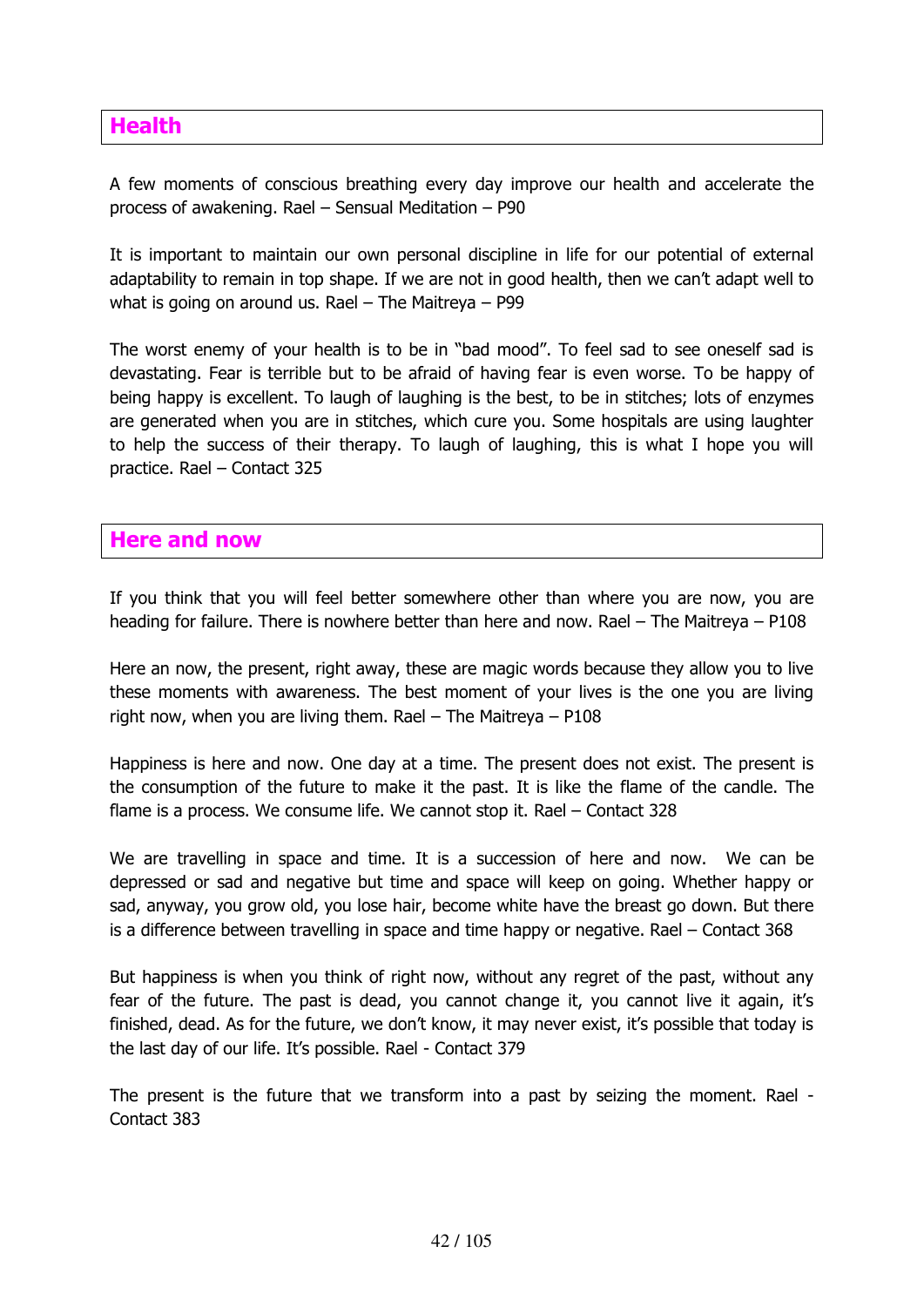Now. Now is magic. Now is unique. We can be old, young, sick, healthy, anything, now, right now is magic. Feel this moment, feel the light, without thinking. That's happiness. Rael -Contact 388

When you want to control the future you become anxious, but thinking about the future is beautiful. So, don"t try to control the future. When we age, some people have this terrible anxiety about dying, the fear of death, trying to control it and they live a terrible life. Don"t try to control, welcome here and now, welcome life and welcome death with the same smile because death is a part of life. Rael - Contact 388

When you use a camera, you separate yourself from the beauty. ...." I want to see everything, I want to feel everything, my camera is inside,' and feeling now, and that's important. Remember it, enjoy here and now, without a book about the future and without a camera to accumulate the past. Here and now. Your eyes are your camera and your imagination is your book about the future. Rael - Contact 388

## **Hormones**

The Elohim tell us something even better, and it is new, thanks to science which give us the knowledge of how we function. They tell us to place ourselves before the reaction, i.e. at each moment to be conscious of what is right, of what is good, and not to let our hormones express themselves without any opposing reflection. Because any negative reaction is hormonal, any response that is not guided by consciousness whether sexual, social, professional, emotional or religious is hormonal. But be careful. Not all hormonal reaction is necessary bad; it only becomes harmful if it disturbs our life. Rael – Apocalypse 138

Finally, what is an insult? Wind! A word. It's nothing but a word. Nobody can hurt you with a word. On the other hand you can hurt yourself and yourself alone, with a word. Do not let a word direct your hormones and launch you into unconsciousness. You are hurting yourself, but in so doing you are also degrading Humanity, because you are not taking part in the raising of the level of general consciousness, but rather you are lowering it. Rael – Apocalypse 138

Every second, our hormones are trying to make us less conscious. Always keep in mind that we need to succeed at transforming the inner battle between our hormones and our consciousness into an ocean of harmony and serenity – through habits. Harmony and serenity can become permanent only when they have become a habit. As long as they aren"t automatic we have to fight against being led by our unconsciousness mind. And we can always choose no to fight and let our habits be driven by our hormones. Unfortunately most people act that way without consciousness. Rael – Apocalypse 138

Real love cannot be hormonal; it must come from the consciousness. Real love is when you love someone without any chemical reactions in your body, no sexual attraction, no family link, when you love the human being because he is a human being; when you want to give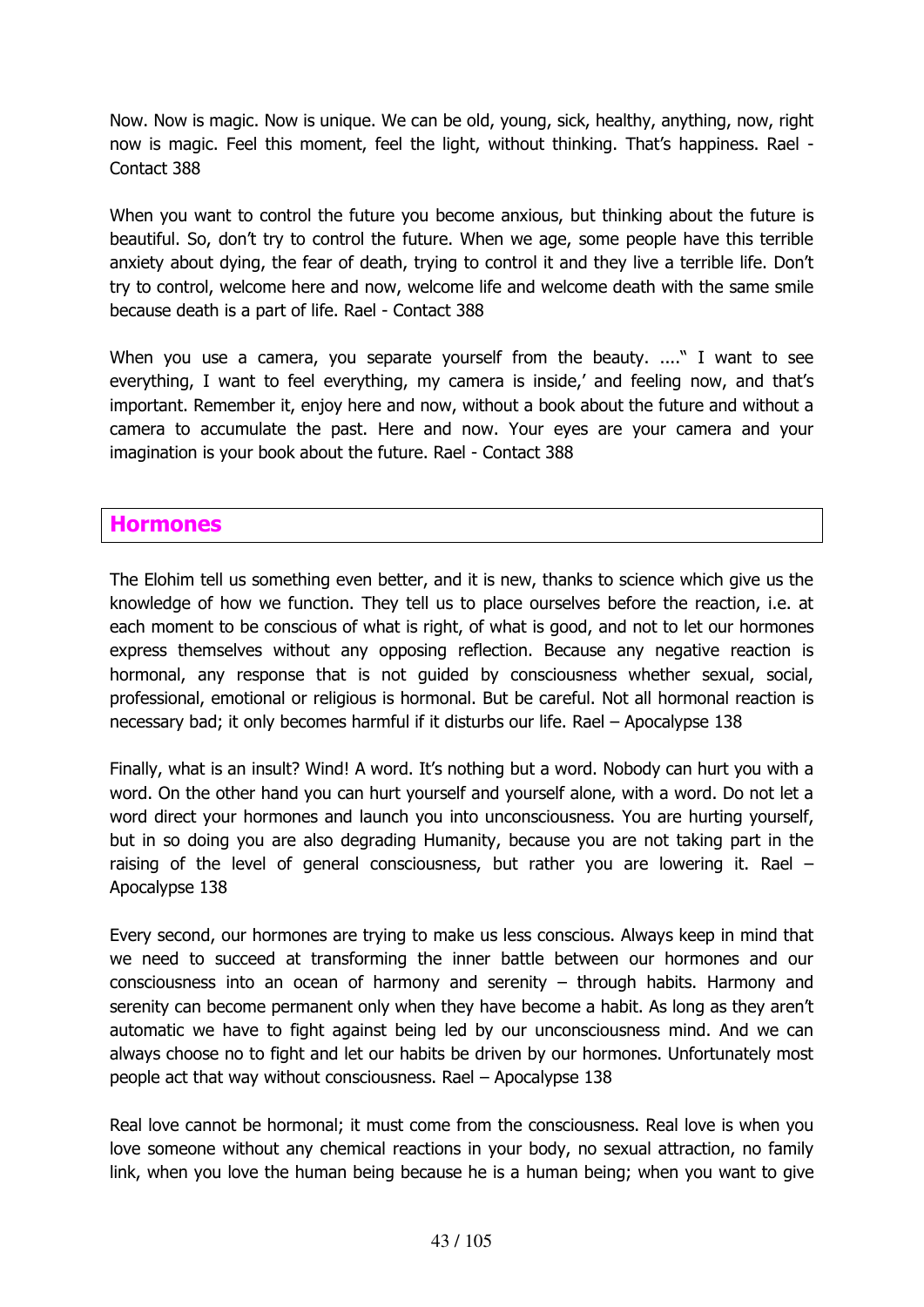love to as many people as possible. When you want the planet to be like heaven and have everybody happy... this isn't sex, it is consciousness. You can mix both. You can love sexually and consciously, it is little bit more difficult. Whenever hormones are involved, we must be suspicious, but it is possible to love your child or your lover(s) with consciousness. Make sure that your life isn"t guided by your hormones. That is real love. Rael – Contact 350

You can laugh for no reason! The brain doesn't make the difference between a laugh with reason and a laugh for no reason. So by laughing for no reason you can generate the same hormones as when you laugh for a reason... Rael – Contact 362

## **Humanity**

"We are part of a baby humanity and the baby is crying. But we are the happy cells, trying to make the baby humanity happy. We cannot prepare their welcome by being sad and serious. We have to be happy first and when you are happy, you metamorphose the people around. It is our duty to be happy." Rael – Contact 366

So when you devote yourself to something bigger than you, then you become happier, because you realize that you help humanity that you are useful for humanity, and then it changes everything. Every minute of your life, becomes part of something bigger than you. Everything you do, everything in your life becomes full of light. That"s the beauty of the Messages; we need something bigger than you, much bigger than you, infinitely bigger. Nothing is bigger than the Messages, because the Messages are Messages from infinity, not only from Elohim. I am not the Messenger of Elohim only; I am the Messenger of infinity. Rael – Contact 373

We don't need money, we don't need weapons, we need peace and love. Everything bad on earth happens because of the politicians. Politicians are the cancer of humanity, get rid of politicians everywhere. Rael - Contact 373

Only one future for humanity: a unified world, without money, without military, without politicians. And then, this planet can be heaven, where everybody can travel everywhere without passport, without visa, and finally respecting the human rights. Rael - Contact 373

I see sometimes people say: "save the Earth". This is very stupid. If there are no more human beings, the earth will be perfectly fine. It's not "save the Earth" that we should say but "save humanity". The Earth doesn't need us, we need the Earth. And that's why we must limit our number. Rael - Contact 375

Sending our love to Elohim, being ready to give our life for Elohim, this is saving humanity and it is the only way to do it. The problem of this planet is that everybody wants to stay in its little comfort and is not ready to do something big to save humanity. Rael - Contact 375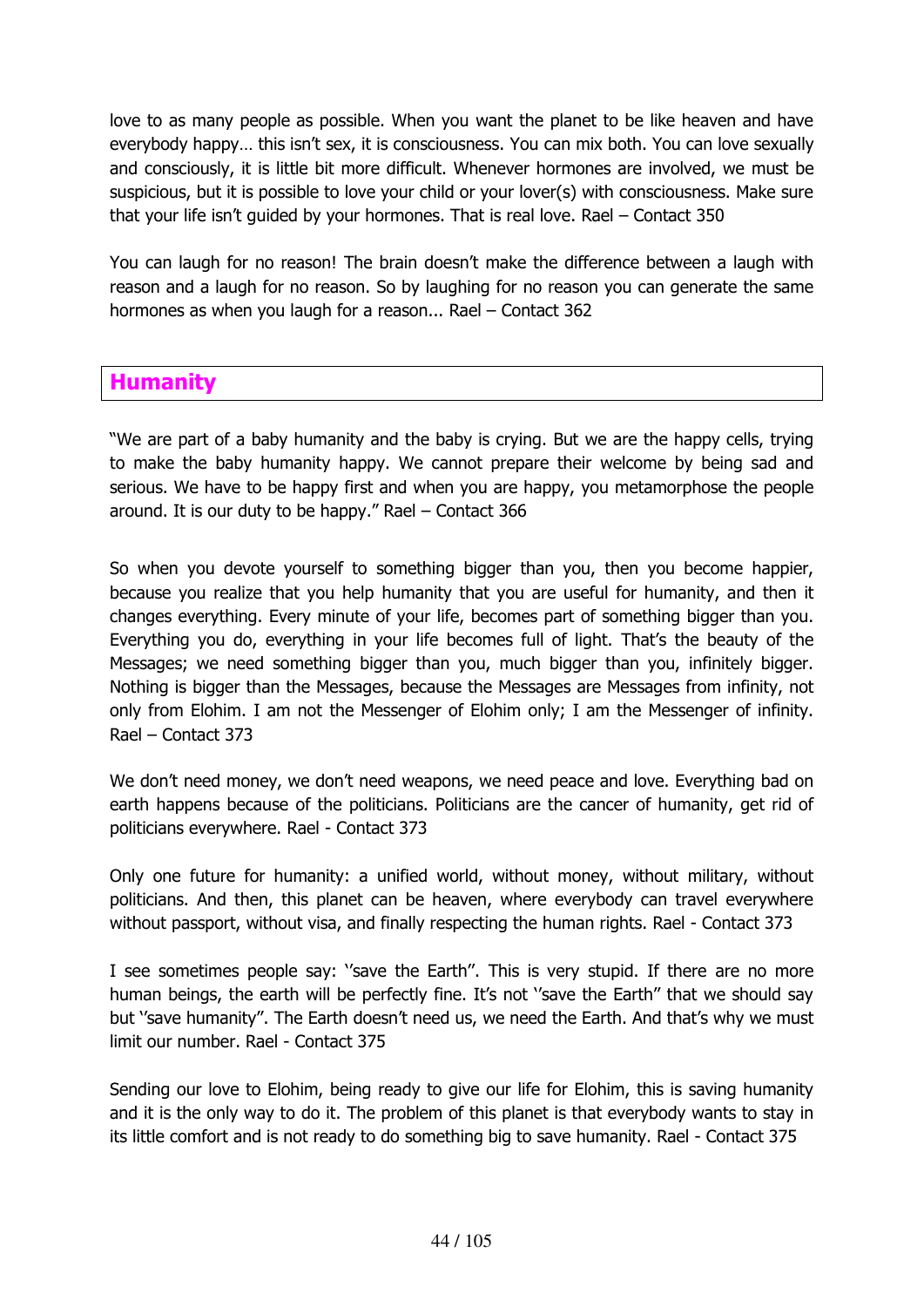The only way to change the planet is to give love, kindness and compassion. Don"t forget that. Rael - Contact 387

# **Humility**

We were born of the dust of our planet. We might still be this bit of dust if it had not been for our creators who had decided otherwise. Relative to infinity, it does not make much difference. But our creators took this dust and made it conscious, or rather I should say they gave it the capacity to be conscious. There is a world of difference, since if we exploit this capacity to be conscious, we are no more that dust in motion. In fact it would be better to remain just dust if all we are going to do with it is move it about in time and space, because all we do is pollute when we move dust about. Rael – The Maitreya - 14

And yet our huge lack of humility blinds us to it. We should call each other "your dustness" so as to remind ourselves that we are nothing more than dust from the earth. Instead of thinking that we know everything, we should recognise with humility that we still have infinity of things to learn. This same humility is also love. Rael  $-$  The Maitreya  $-16$ 

We cannot raise our consciousness without mentioning humility, which comes from the word "humus" meaning earth. It is the first, the greatest and most beautiful of human qualities.

We are in fact nothing more that bits of dust, made conscious through the Elohim's actions. They animated the inanimate. Without them, we would still be dust in the mud, rocks in the ground.

Thanks to our creators, we graduated from non-conscious to conscious. This is humility, and is something we should never forget. "Little man, remember that you are just dust".

Bearing that in mind is the best antidote for avoiding selfish pride, pretentiousness and the wish to dominate others. When we, dust, are aware that we are just dust, how can we be violent or aggressive with other bits of dust? On the contrary, when dust is aware of its "dustness", it is humble.

Humility automatically brings awareness of the link and commonality between all human beings, giving birth on understanding, compassion and love.

Humility does not preclude pride, when this pride is applied with consciousness. We can be proud to be a conscious being, to be "newly-aware dust", so long as we always bear in mind we are no more than dust. This will produce just and correct behaviour.

If, on the other hand, we are proud to be conscious without being aware that our roots are dust, then we love our humility in all that we undertake and in our attitude towards others.

Humility is what ground us. It links us with the earth; never forget that. There is nothing wrong with having our head in the stars so long as we always remember that we are dust that has become aware. We are capable of rising very high, but nevertheless, we are still just dust that one day will return back to a state of non –conscious dust. Rael – The Maitreya – P80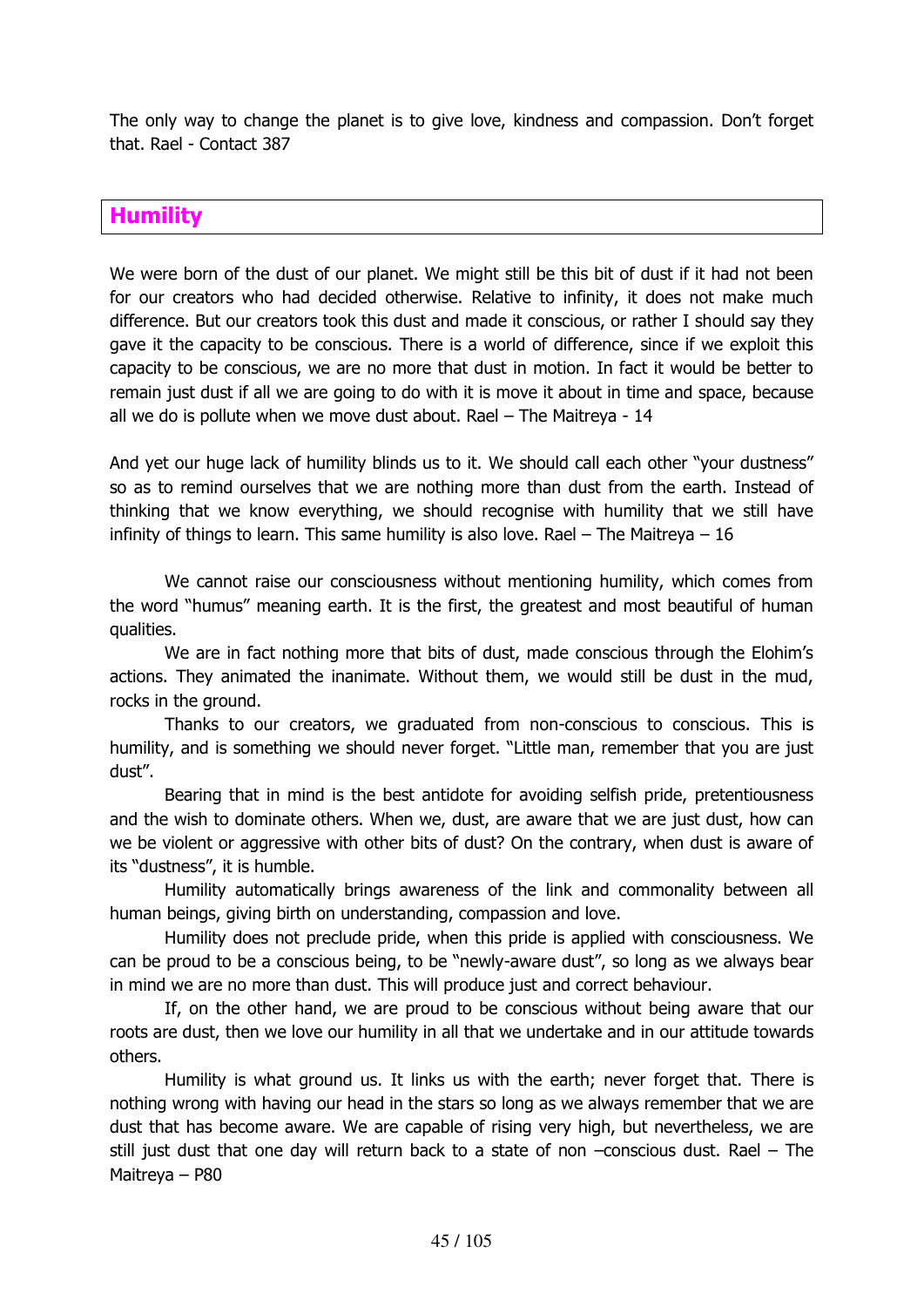Because human beings are so much lacking humility, they believe they are the center of the universe, they believe they are the most intelligent of the universe, they believe the universe belongs to them. A little power plant problem, they cannot fix it. Masters of the universe! A little humility please. We are dust. Like the message says we are little parasites on the Earth. Why is it that no government is seriously helping us to build the embassy now? Lack of humility. Rael – Contact 375

## **Humour**

Creation is full of humour for those who knows how to see, but most people don"t even look. The world is a huge play-ground and our lives are each a game, just one! Rael – The Maitreya – P22

Take a step back and look at your life objectively. Taking a step back always allow us to see better, to see the bigger picture. Observe yourself; Practise observing yourself while laughing at the same time - especially at yourself. Humour is the basis of wisdom an awakening. Know too that there are always many ways of seeing things. There are many facets to a diamond. We could just look at the first facet and see how it shines and reflects the light, but if we really wish to see the whole diamond, we need to take a step back to see the bigger picture, to see it in its entirety. Rael – The Maitreya – P22

Humour is everywhere in the Elohim"s creation. To create us in their image, they must have had a good sense of humour. Genius, creation, wisdom and humour are always associated. Rael – Contact 325

Laugh for nothing, just a burst of laugh… and then the infinite expresses itself in something natural. Make each other laugh. We are the religion of humour. Rael – Contact 325

Thank you Elohim for having created us with consciousness, capable of love, the most beautiful fruit of consciousness, and capable of humor, the second most beautiful fruit of consciousness. With love and humor, we can do anything. The greatest geniuses had both. Due to love, they created the washing machine which made it possible for women not to have their hands in water for many hours; all technologies were created out of love. Cinema and the Internet which connects humans, is full of humor and laughter as well. You created us in your image, able to laugh. We must remember you creating us in a laboratory in great bursts of laughter. Nature, life - your creation, is full of your humor and your love. Rael – Contact 329

# **Human being**

Our body is nothing more than an accumulation of atoms organized according to a master plan, the genetic code, which interacts with the environment through infinity of chemical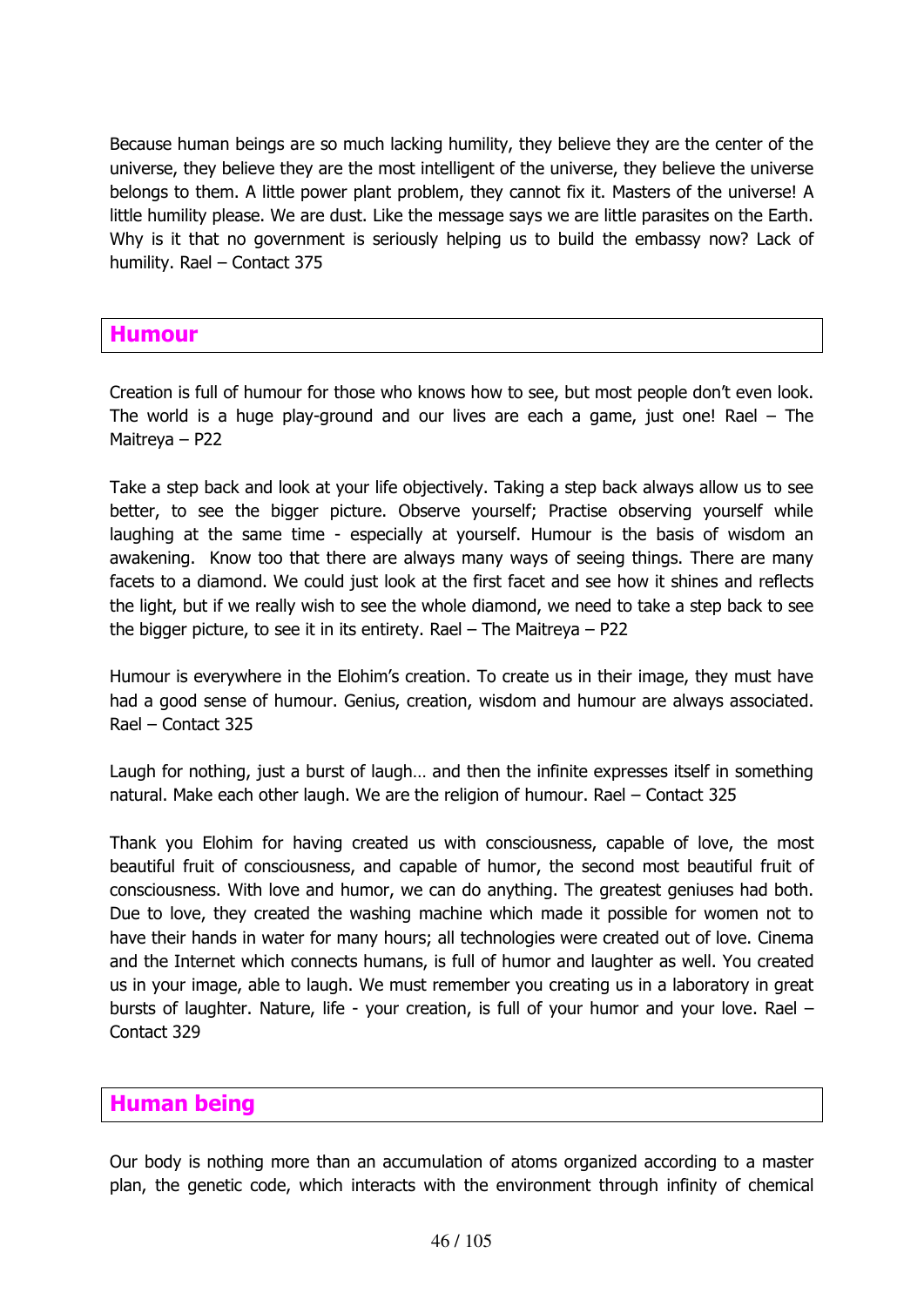reactions of which we are not always aware. Raising our level of consciousness corresponds to feeling an even greater number of these chemical reactions, so as to better situate ourselves in the Infinite, and so as to become more harmonious. When we feel linked to the universe, eternal and Infinite, we can never be unhappy, because we have then discovered the pleasure of being. Rael – Intelligent Design – P262

The totally awakened person is able to live permanently in a state o absolute joy. To reach such a level of awareness may require many years of work upon oneself, usually seven years. For those who are already fairly awakened or who have already started to meditate, it will take far less time. Rael – Sensual Meditation – P96

When we are alone and that we tell ourselves at the end of the day: "I gave love all day and tomorrow I will wake up saying today I will give love to those who need it the most which is those who critic and those who despise me" then you feel well; and you really ARE. It is easy. It is just a matter of deciding. Rael – Contact 341

Very intelligent people thinking that "communism is a great idea"; very intelligent people, and you have the communism nightmare of China. Very intelligent people thinking that ""capitalism is great"" and all the planet is becoming destroyed by capitalism. All this is thinking: very intelligent and very dangerous. One more time, that"s why Jesus said ""happy are those with a simple mind". It doesn't mean to be stupid, it means to be. To be, to stop thinking. Thinking only brings drama and devastation on earth. Rael - Contact 379

How to be deeply happy? By loving yourself. Not a little love, not looking at the mirror and say 'I love you'. You have to give to yourself the most love of all because you have been created by the Elohim. You are a child of the Elohim. How cannot you fall in love with yourself? Love yourself like crazy. Touch yourself, love yourself and maybe after you can give love to others. Whatever the shape of your body or face or whatever your age, love yourself and start right now. There is not one person in this room who loves herself enough. Rael - Contact 381

Each one of you is a special flower. Only you can sing your song, only you can dance your dance; only you can exhale your perfume….You are the genius of your life. Start now….Then shine more than me. Become totally illuminated by the teachings of the Elohim. Rael - Contact 381

You can love somebody but it must never be as the love you give to yourself. Rael - Contact 383

Treat yourself like you would treat your most important guest in your house. Rael - Contact 383

As long as your vase of love is not full, you cannot give to others. Rael - Contact 383

The starting point to love the Elohim, is to love yourself first. Rael - Contact 383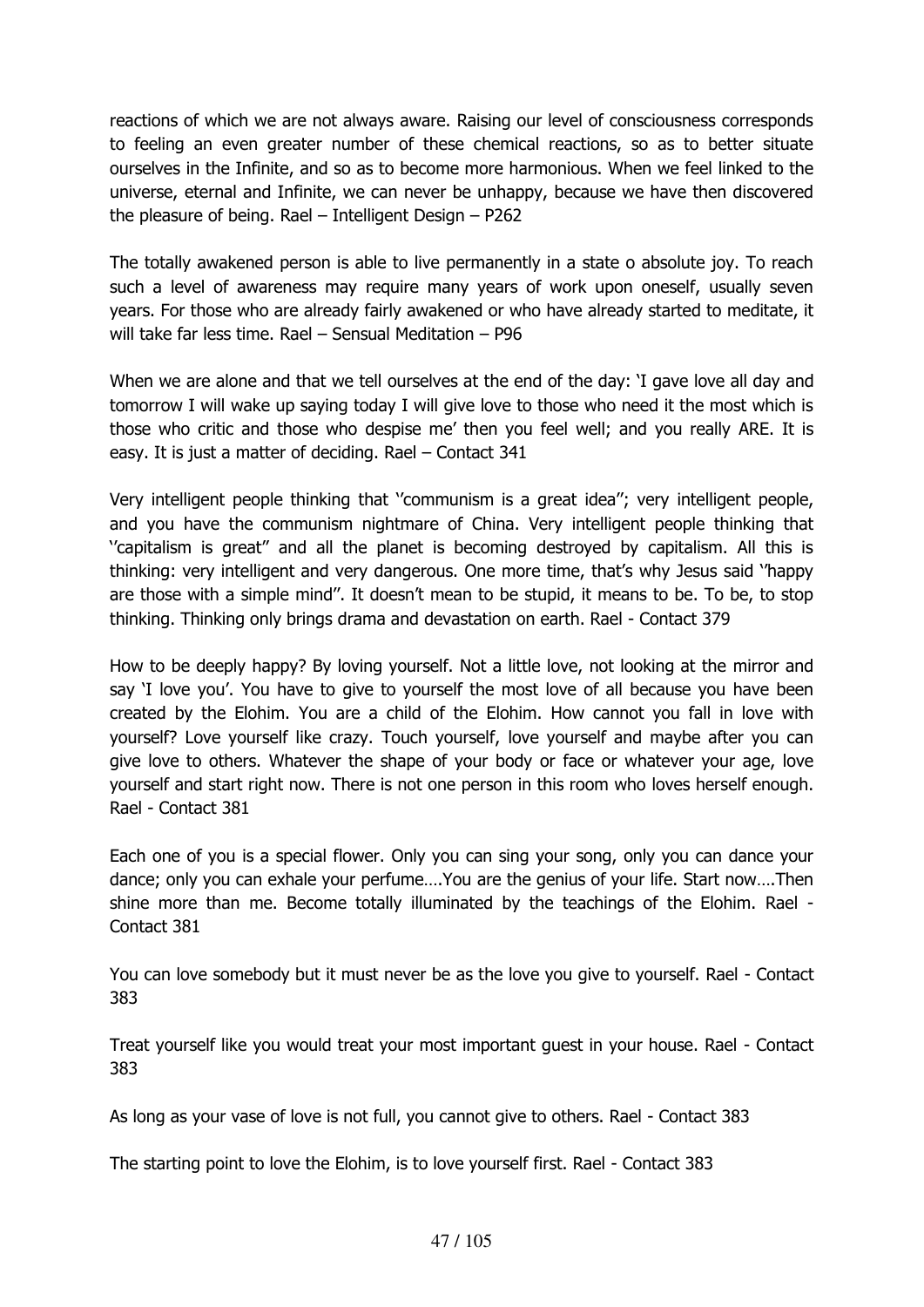So remember, when you wake up, feel like a bird, for the whole day, and why not, your whole life. Being a bird is being a Buddha. Rael - Contact 388

So, loving yourself is accepting, loving and cherishing the non- perfect being we are. Not loving only what is beautiful but loving also the ugly part. Rael - Contact 389

When you say, I love myself, who is I? And who is myself? 'I' is the supra consciousness. Myself is the body. Rael - Contact 389

When you awake the consciousness, suddenly the body, the emotions, the feelings become a tool, just a tool. And then love can flourish and blossom. That's why by loving yourself you reduce the ego and it's not a contradiction to develop self loving and reduce ego. Rael - Contact 389

To be a Buddha is to be an egoless supra-conscious being. You can do it immediately, now. What is difficult is to stay like that. Everybody can at least be a Buddha for one second. Rael - Contact 393

# **Illumination**

A person cannot reach full awakening if their sexuality is not totally liberated and harmonious. The physical union of two people is in fact the simplest action which requires the simultaneous use of the five senses, and moreover, is the easiest way to get in harmony with Infinity in a moment of total illumination, allowing us a glimpse of the state that we can be in permanently if we reach absolute awakening. Rael – Sensual Meditation – P108

The higher you want your consciousness to be, the stronger you must laugh. For no reason, and then you start to discover the enlightenment. Rael – Contact 372

Just a few words to enlighten every day, so that when you wake up, you have everything in you to have a beautiful day, and before going to bed, you also have everything in you to feel good. There are two ways to help you doing that. The first one is just to be thankful to wake up; because one day it's possible you won't wake up. And the second one, if you don't want to become old, everyday ask yourself if you did something today for the first time of your life. It must not be something you buy, and must not be something you have power over. It must be something you do, something that you have never done in your life. Rael - Contact 384

## **Illusions**

We don't need a reason to be happy; Happiness is immediate, like a flower opening. It is not like filling a bas with food. The reason rich people commit suicide is because some time in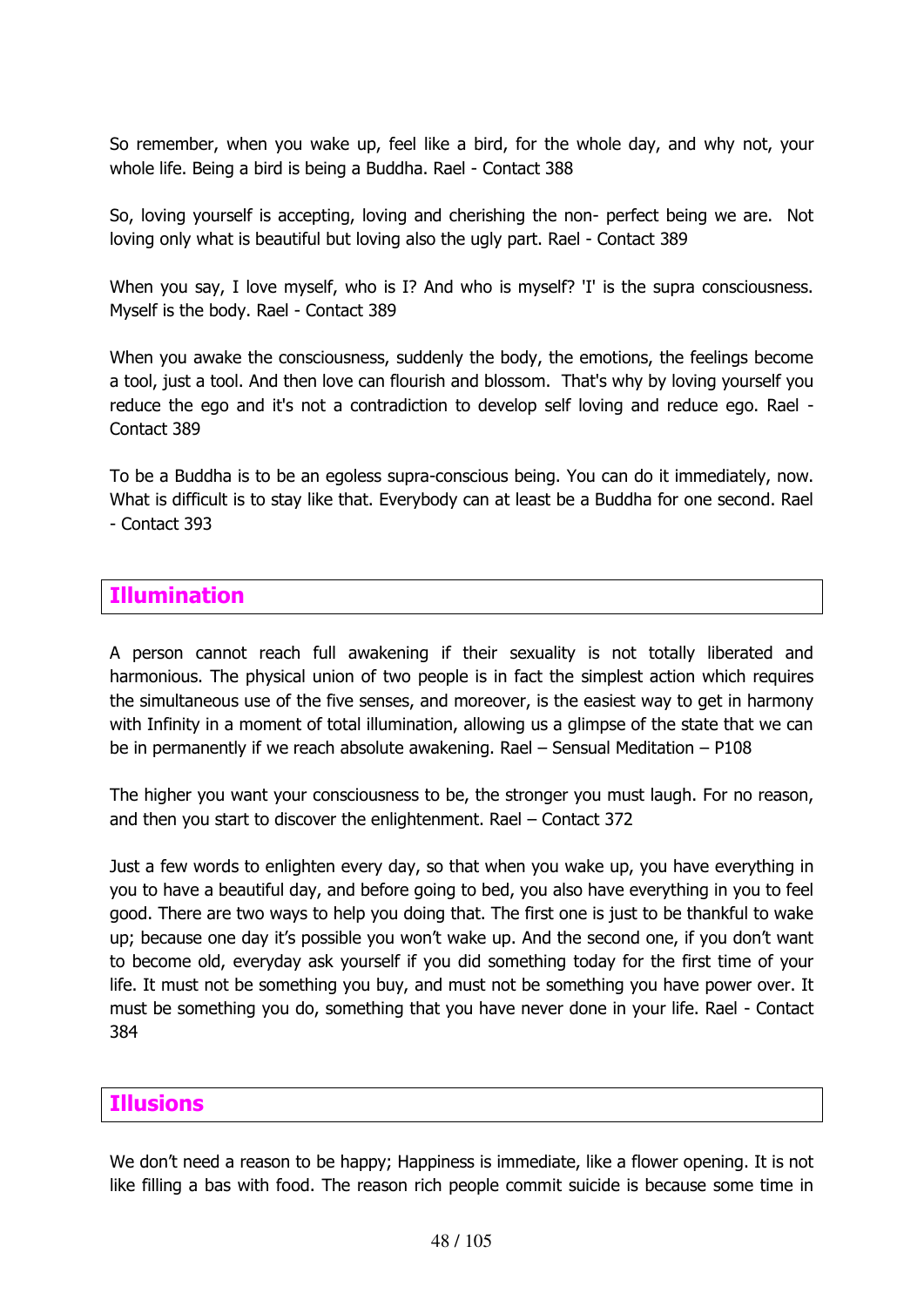the past, they created the illusion that they would be happy in the future, once they had acquired certain possessions. Happiness is not an experience we will have tomorrow or somewhere else, or is it to be found in knowing or having. If we have a burning desire to be happy, it means we are not happy yet. If we are happy because of something, then it means our happiness depends on something. Be careful, because if we lose that thing, then we are liable to be unhappy….. Be Happy for no reason at all. Stop making your happiness depend on something outside of yourself. Rael – The Maitreya – P24

When we think of infinity, when we meditate (it is important to meditate every day regularly, as it builds the highways forming in our minds), this brings us back to reality and leave the illusion. Because separation is an illusion. I am not separate from you, you are not separated from the Elohim, we are ONE and everything else is illusion. Rael - Apocalypse 124 - P 17

The illusion of separation is at the origin of everything bad in the world, wars, violence, killing, only because of the illusion of separation. But when we realize that we are one, everything happening to other people is happening to me. So what do I want to happen to other people? Only good, love, because if I do bad to other people, I hurt myself, as we are one. Rael – Contact 365

When you fly an airplane, you don't see borders but a planet and if you go further away, you see a sky with many dots and one of these dots is Earth. We are one with Infinity; always go back to Infinity! And when we are one with Infinity, what are we? We are ourselves. That"s why everything else is illusion. Rael – Contact 365

We live in a world of illusions… All these separations are illusions. We are not separated, we are one. But culture, education, stupid social programming, give us the illusion that we are separated, but we are one. We are one like all the cells of the body are one. Rael – Contact 365

There shouldn't be any limit on freedom of thought and freedom of speech. So it's all illusion, everywhere! Try to find in your country, the illusions people maintain and you will be surprised. That's why we need a world revolution, to really make the human race constitution, to create it. We need a world constitution, a constitution of humanity. And it"s ready, it does exist, it"s called the Human Rights Declaration, but not one country in the world respect it. They all signed it a long time ago, an agreement that states 'we will support the Human Rights Declaration', but not one respects it fully. Rael - Contact 373

And people think "we are free"! They give you the illusion of freedom. You have no freedom, it's an illusion, they say "you are free" even in Japan, but you have no freedom. If you say something that disturbs people, the police will come and ask questions. In France, which claims to be the country where Human Rights originated, they ignore the most important part of the human rights which is that no man should be interrogated or judged by police or by a judge because of what they think, I.e. freedom of thought. That"s a basic Human Right. And France is so proud of its human rights, but in France, if you say that you are in favour of cloning, you get 3 years in prison; not because you are doing it, just by talking about it! Rael – Contact 373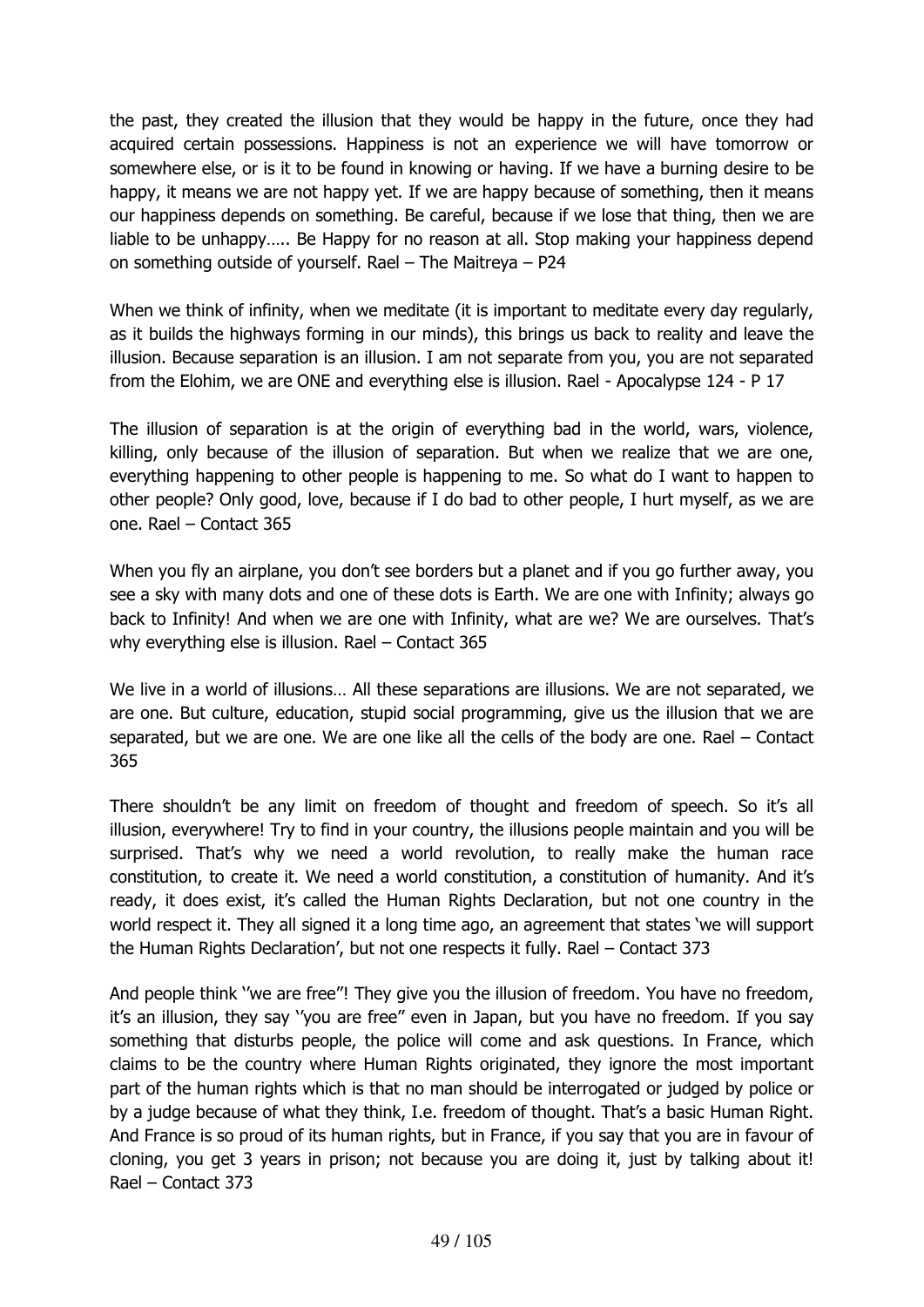"I", the ego, as was taught by the Elohim, is impermanent, doesn"t exist, the ego doesn"t exist, it's an illusion. We are constantly renewed and changing. We have the illusion that we are the same, but we are constantly changing. Rael - Contact 381

Giving love, making one person happy makes you feel connected and that's why the feeling of connection with infinity brings love. When I realize that I am a part of infinity, and that I look at other people as other little pieces of infinity, and then separation is an illusion. Illusion. This is very important, you are me and I am you. The separation is an illusion and then you feel connected with everybody and with everything in the universe. You feel me now, do you? You feel my love? This big tree here, he also feels my love and I feel his love. And the ocean, and the sky, and everything. That's why feeling connected brings more love. So when you wake up in the morning, say : "thank you Elohim for feeling connected with infinity". Rael - Contact 388

# **Imagination**

Fight as much as you can against your fears and remember that if our positive imagination is stronger than reality, then unfortunately it also applies to the negative. Negative imagination is the worst of all things. Rael  $-$  The Maitreya  $-$  P93

We live in a society that lacks imagination and in which children are taught not to be, but rather to cultivate their memory. Memory is built with souvenirs, the past, what is dead in a way, since it is the past, it is over. Arts and science have in common to be pure imaginary, because all the discoveries, inventions and all the artistic creations begin with imagination. What is imagination? It is taking old things and making new things with it. Rael – Sensual booklet 2

Positive imagination is the root of all harmonious life. What you imagine is stronger than what you actually live. The more you imagine and the more you dream your life, the more you give yourself strength to achieve it. The more positive images we produce, the more chances we have be positive. Rael - Sensual booklet 9

Imagination is the youth fountain of your brain. Not only can your brain be young forever but it can be younger and younger. You have to train your imagination and your memory constantly to keep young and younger. Train your brain, every second of your life! Rael – Contact 367

# **Imbalances**

It is these exchanges which are produced in us, between our organism and the infinite within which we evolve, which makes us alive. The ordinary man is made up of these interchanges but is not aware of them, which creates imbalances within him causing physical or mental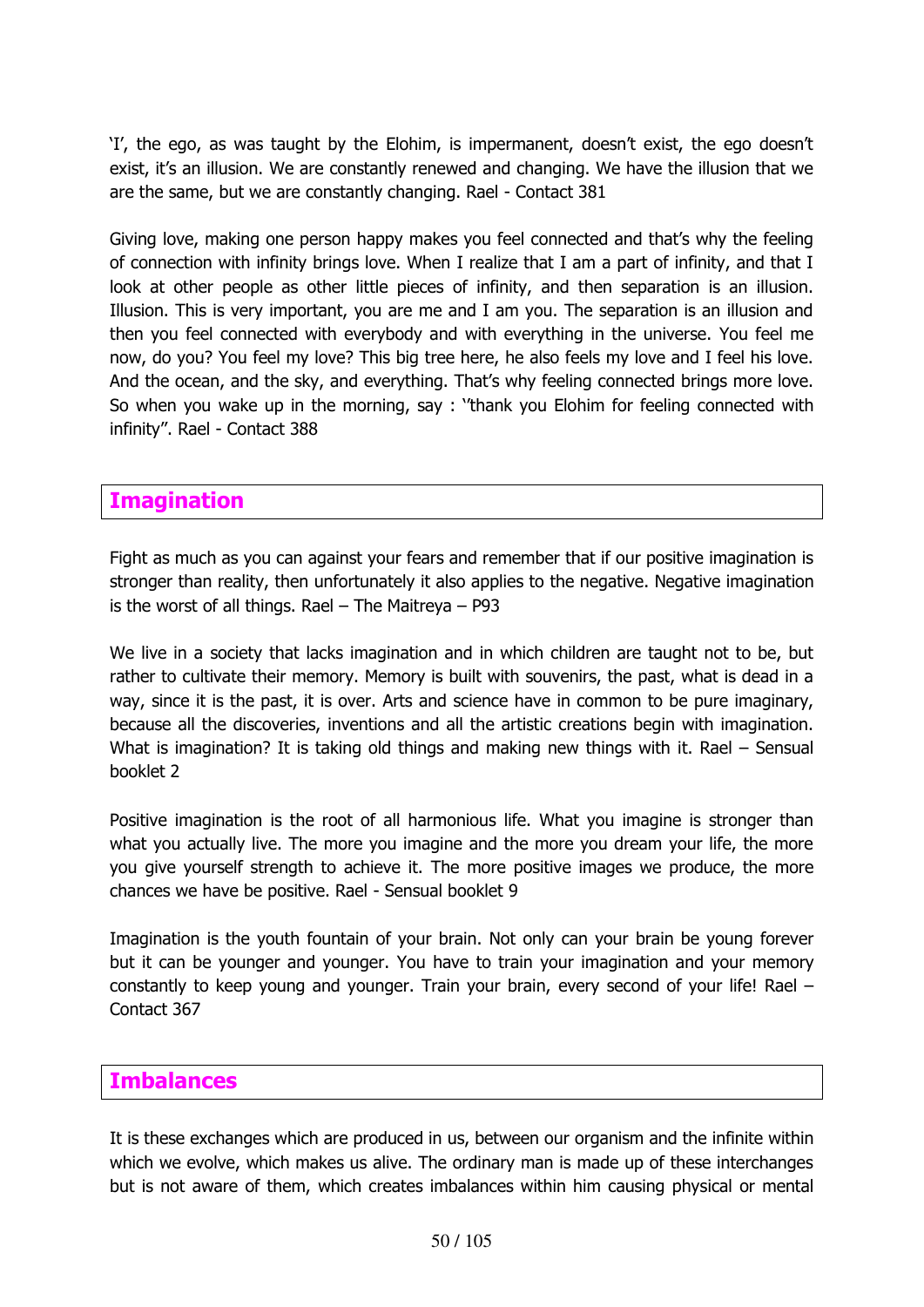illnesses, resulting in aggression or violence. The awakened person is aware of these exchanges and improves them, which allows him to be in harmony with himself and infinity at all times. Rael – Sensual Meditation – P84

Balance, as the Messages tell us, is a succession of imbalances which compensate each other and this is an absolute truth. This is life! And when one has a succession of imbalances, one has a temporary imperfection in an absolute perfection of the infinite Universe. Rael -Apocalypse 131 - P4

What is the balance, if a series of imbalances that compensate one another. Watch yourself walk ... You never cease to catch imbalances and it's the same in everything we do: emotionally, professionally, spiritually.... Even our breathing is made of constant imbalances. The living is always out of balance, as the non- living by entropy: everything in the universe disintegrates. Our planet is out of balance, the universe is in constant imbalance but it compensates. Everything is imperfect! And it is beautiful like that! Rael - Apoc 124

# **Infinity**

We are travelling together in this infinity in time, and we should fell close to each other, because we are all in the same boat: the Earth. Rael – The Maitreya – P17

Feeling infinity means feeling the unity between everything that exist in the universe, in matter, both infinitely large and small, and the infinity of time. We become truly conscious when we feel this unity linking everything around us. We become able to understand that we are bits of matter that came together to make the living being that we are. The matter composing us becomes conscious of itself. Rael – The Maitreya – P43

We are channels through which infinity can either express itself or not. Rael – The Maitreya – P49

The questions that build us are those that bring us closest to perceiving infinity. Feeling we are infinity, the infinity inside us that we allow to be conscious. In that sense, we are infinity becoming aware of itself. Rael – The Maitreya – P78

When we ask questions related to consciousness, to infinity, to humanity as a whole, to free and independent thought, we can't go wrong. Rael  $-$  The Maitreya  $-$  P78

Infinity is one. And whether we are a primitive stone-age human, or a scientific Eloha, when we harmonize with infinity, we are one at the same level. We are part of the whole, connected to the whole, and feeling the whole. Rael – Yes to human cloning – P81

We celebrate the creation of the brain that is able to be in harmony with Infinity. Why is it? Because we are Infinity taking consciousness of itself. So we are Infinity, we are stardust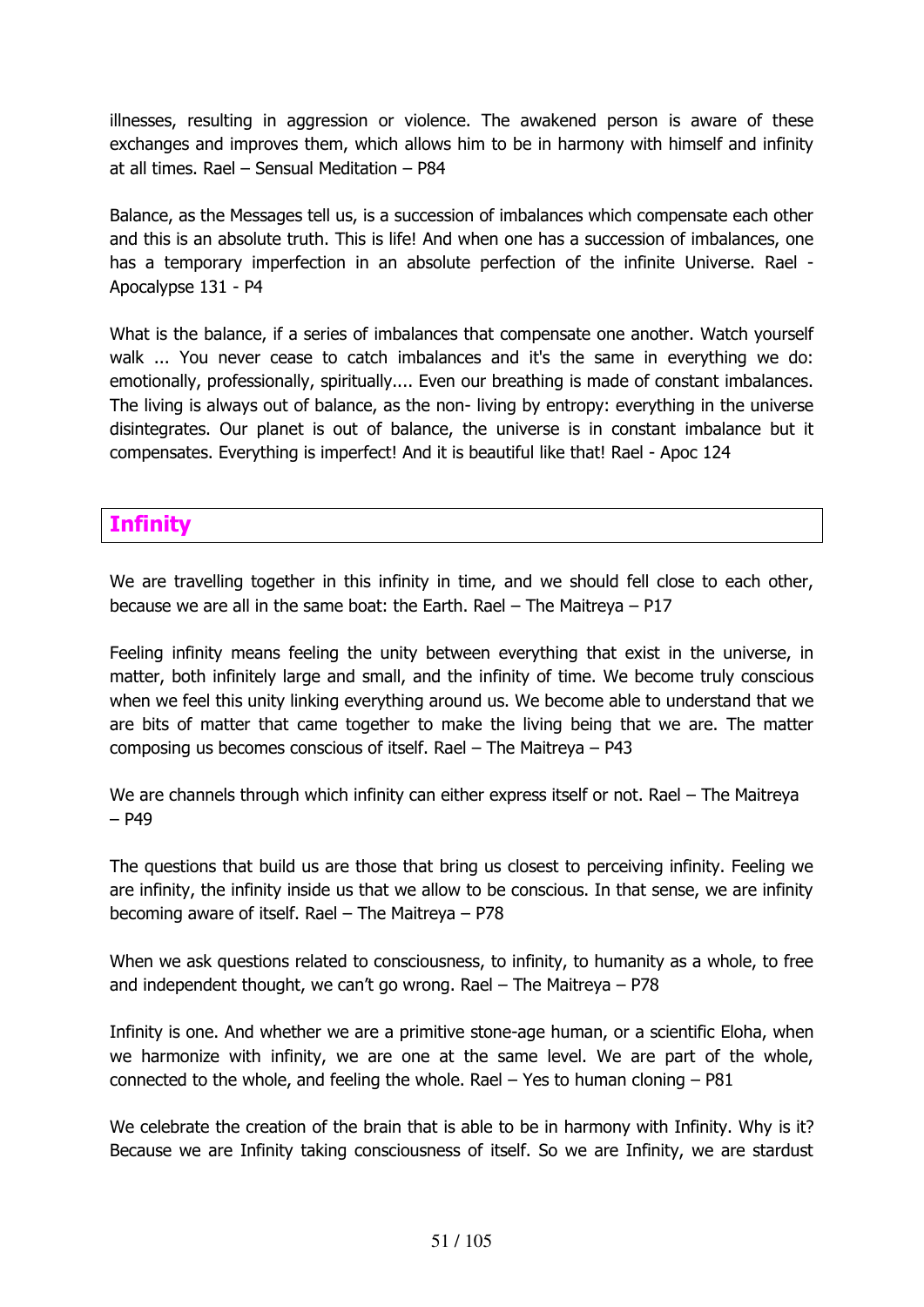accumulated to do what? To suddenly look at itself and be amazed and be happy. Be happy to realize what we are. Rael – Contact 366

I have brought a Message from infinity, and it's your turn to retransmit it. You are like an antenna, and you have the task of retransmitting these vibrations. These vibrations have the power to transform and we are the transmitters. First, the Message has transformed us and then, through us, it transforms humanity with a metamorphosis. As transmitters, we are on the same wavelength with the Universe and we are responsible for the harmony of the Universe. We transform ourselves by receiving, and we transform by transmitting". Rael – Contact 371

Nothing is bigger than the Messages, because the Messages are Messages from infinity, not only from Elohim. I am not the Messenger of Elohim only; I am the Messenger of infinity. And when you help me, you not only become messenger of Elohim, you also become messengers of infinity, and you feel it when you wake up. Rael - Contact 373

When you feel lonely, think that in the universe there are an infinite number of people exactly like you. You are not alone, and when you feel it, you feel the power of infinity, you are infinity. But when you don"t feel it, you feel separated, alienated. When you feel the infinity, then you become one, with all. When you feel the infinity, happiness comes automatically, and you cannot stop an infinite laughing. Rael - Contact 375

There is an infinite number of planets like Earth, with an infinite number of humanities like our humanity, and an infinite number of planets with humanities different from our humanity. There is also an infinite number of people exactly like us that means an infinite number of people with exactly your face. An infinite number of Hany, an infinite number of Toni, with the same faces, same personalities and same experiences and an infinite number of Maitreya with the same speech at the same time with the same people. That's infinity. Rael - Contact 375

You are not Japanese, I am not French, you are not Canadian or Korean, you are not Chinese, we are not Asian, we are not Europeans, we are not from the earth. We are from infinity. We are not even from this galaxy, we are from infinity. Rael - Contact 378

We will never be able to understand infinity but we can feel it, we can enjoy it, we can be happy. Trying to understand it will always make you sad, depressed, and anxious. Don't try to understand infinity, just feel it. Feel it in the flower, in the field, in the bird, in you. Feel it. You are part of infinity. Rael - Contact 379

And the infinity is inside you. We must never think that the Elohim are somewhere in space only. They are inside you. You have an infinite number of Elohim inside you, because in the infinitely small there are an infinite number of planets, everywhere in your body, with Elohim, infinitely small, creating life and spreading the energy of love. Love is at every different level of infinity, in the infinitely large and the infinitely small. So don't make the mistake to feel love only for outside but feel love also for inside. Rael - Contact 388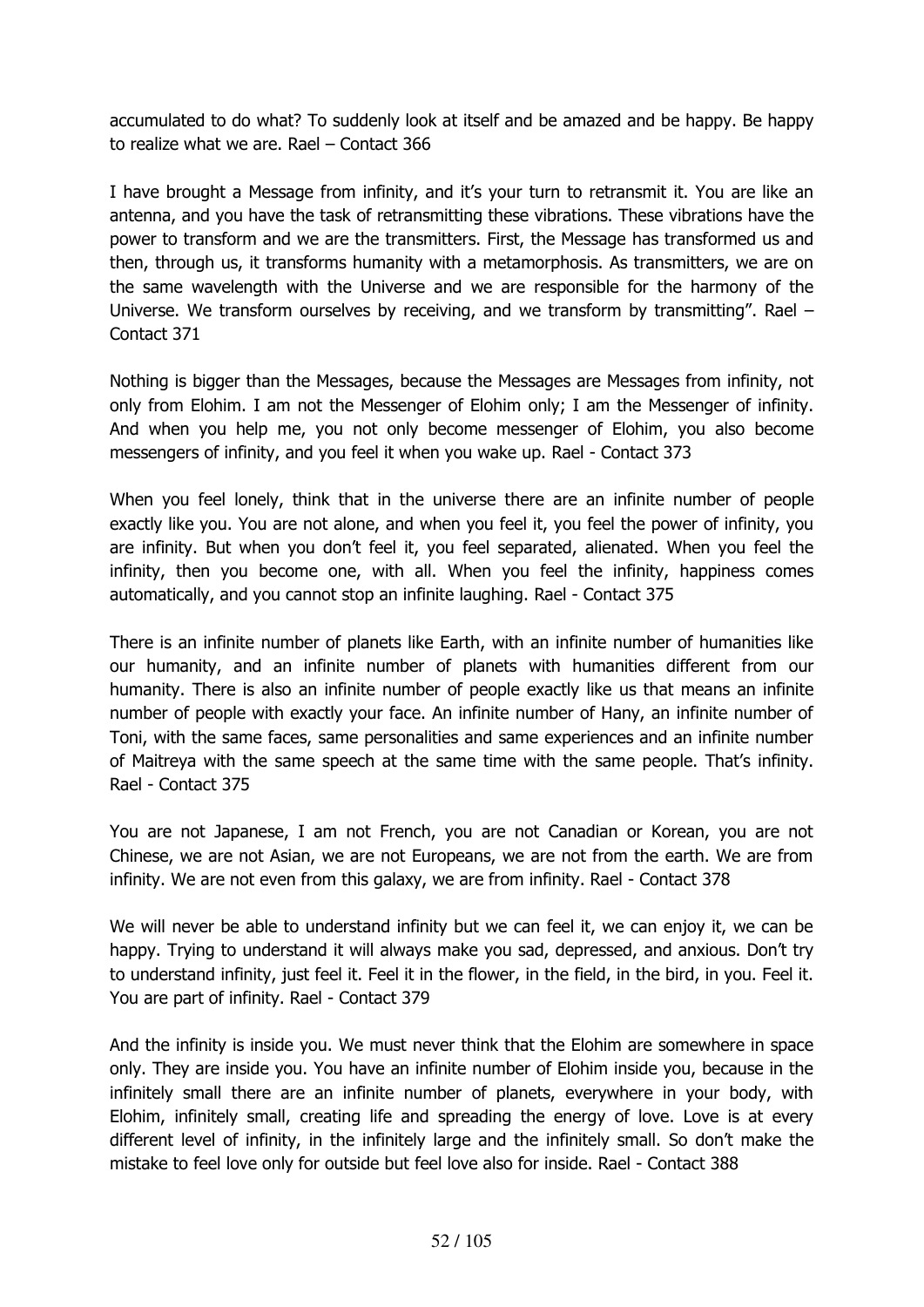Thanks to the Elohim, who are not gods, we have to repeat that clearly because people believe that the Raelians worship the Elohim, kind of gods. So we must repeat it very clearly, the Elohim are not gods. There is no god. The Elohim are human beings like us. In their history, they had beliefs in gods as well, and then in only one god and finally they reached the ultimate level of spirituality, the Infinity. Rael - Contact 391

The Elohim say that it isn't possible to communicate with different levels of the infinity but the now of the infinitely small of the huge being is the same now as us and for the small beings in our hands, their now is also the same. This is why now is the heaven gate to infinity and to happiness. Rael - Contact 393

Today I want to make you feel the most important thing in the Universe, Infinity. Infinity is love. The best way to feel Infinity is to feel now. Rael - Contact 393

# **Intelligence**

Intelligence allows us to make links between things and find the connections between them. Rael – The Maitreya – P62

Intelligence provides the link while the result gives consciousness. I would say that the perfect balance between sensuality and intelligence is consciousness. Rael – The Maitreya – P63

Increasing the speed and quality of the information we transmit develops intelligence. Rael – The Maitreya – P65

We would like our planet to be guided, directed by intelligence, by people who are competent, by a college of scientists and artists. We don"t want to be guided by a bunch of normal. We want to be guided by scientists and artists, by the greatest awakeners who make us laugh with their mad sense of humour, who don"t take themselves too seriously and who would make this place a world of laughter and love. Rael – The Maitreya – P89

To betray the Messages is not so much to doubt them, because doubting is an intelligent activity. Rather, it is to fear the look of others. Rael – Contact 354

You have been told to look smart, to study, to get diplomas. All their lives, people try to prove that they are smart. It only proves that they are not. If one is smart, one doesn"t need to prove it. When we are not sure, we spend time to make others believe it, but the more we try to make people believe we are smart, the less we are. The more stupid we are, the more we pretend to be intelligent, which is a source of depression. But the more we are intelligent, the more we act stupid...remember the picture of Einstein :-) Rael – Contact 360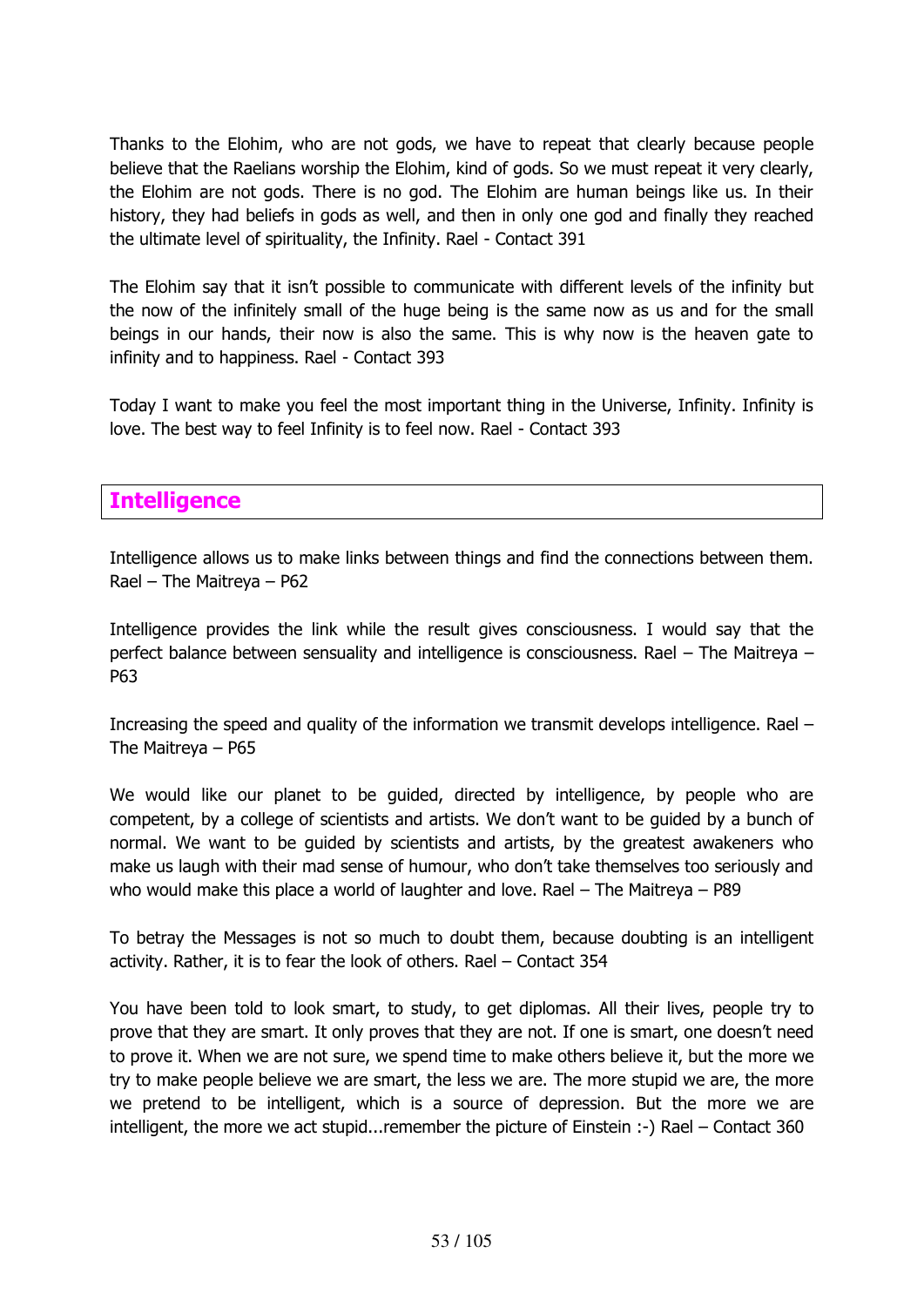The Message is a coffee for intelligence, a vibrator for consciousness, the best cocaine for the brain! You read it and you fly. It stimulates your intelligence. There is no smoking, no alcohol and no drugs for Raelians but we have the Message that makes us more powerful than any drug. And it is addictive; you cannot stop, because it stimulates your intelligence. Rael – Contact 363

If you really want to prove that you are intelligent, give love! Rael - Contact 378

What is to be intelligent? It is to be connected, "intelligere" in latin which means being connected. When you think, you are disconnected. When you feel, when you are, you are connected with everything, with infinity. And that's why no thinking is not the opposite of science. Rael - Contact 383

Not everybody can be very intelligent and it's not important, but everybody can be full of love and when you are full of love, you are much more intelligent than intelligent people, because real intelligence is love. Rael - Contact 387

# **Internet**

The internet revolution is a wonderful weapon against these bad media, and thankfully, internet news sites have already replaced traditional media and brought many of them to bankruptcy. The diversification of news sources and possibilities to see different views of the world events thanks to the internet is the solution to the problem. Rael - Contact 293

Internet is the only solution to this media brainwashing. Rael – Contact 328

Internet will save the world. People are connected thanks to internet. It is a religious experience. People don"t go to church anymore to chat; they go on internet to feel connected. Rael - Contact 361

Internet is like a network of connections between all the neurons that we are. Without internet we are separated neurons. Thanks to the internet all the neurons are connected. Rael - Contact 373

# **Judgment**

The more we pass judgement, the less we love. It's better to understand others that to judge them. And the more flawed the other person's schemes are, the more we have to try to understand their behaviour. Rael - Words of the Last of the Prophets – P26

When we pass judgement, we are only judging the outcome, for we do not understand the reason. If we understand the reason, we have much more love and compassion towards people. It's less important to think "what did they do?" than to ask ourselves, "why did they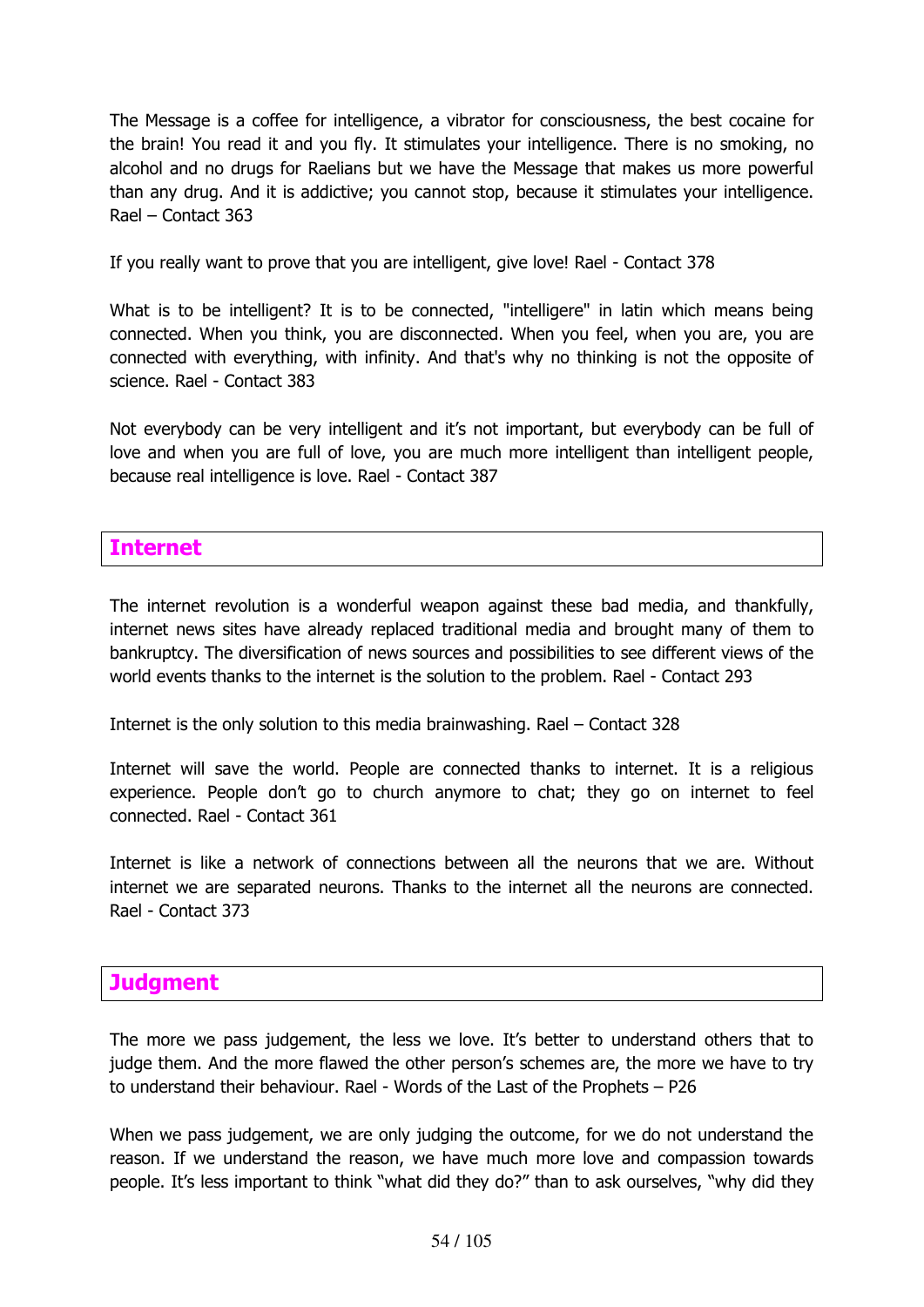do it?" That way we appreciate that there are always reasons for people"s bad behaviour. Rael – Words of the Last of the Prophets – P26

Look at others not as they are today but as they can become. If you look as they are today, you start to judge which is the opposite of love. You have to choose between loving and judging. When you love someone, you remove all judgment from your brain and you look at that person asking yourself "how can I help him or her" you then forget yourself completely, you use your whole brain to help the other. That's love. If everyone on Earth could do that, we would have peace. Whatever their past, we need to give a chance to people to become better. Rael – Contact 349

**Justification** 

All justification takes us away from the bull"s eye. In Zen archery, when the monk aims his bow and misses the target, he does not give excuses such as "it"s because…" ON the contrary, he reaches to his inner self and meditates, because he knows it is simply because his aim was not correct, and tries again. Rael – The Maitreya – P94

Justification maintains mediocrity. Rael – The Maitreya – P96

It is really important to focus on developing the self-discipline to avoid trying to justify oneself. Rael – The Maitreya – P95

Justification is purely rhetoric, useless verbiage, a sort of Jesuitism where we are always trying to twist things round 360 degrees to convince ourselves that we are right, even if we are 200% wrong. Rael – The Maitreya – P96

No motive justifies the death of even one non-violent human being. Rael – Contact 40

#### **Kindness**

It's not important to be the winner when two people argue, it's important to be the kindest. And if it makes the other person happy to believe she or he is the winner, let him or her believe she or he is the winner. Yes you are much better than me, I feel good! That's kindness, and you lose nothing. Rael - Contact 374

Kindness is always good, be kind with everybody, give love to everybody and your life will be more beautiful. Rael - Contact 374

So instead of fighting, give love. Smile. Give kindness. Rael – Contact 374

The first step to be kind is to smile. You cannot be kind with other people if you have an angry face. You cannot say: 'I love you' with an angry face! A smile speaks by itself. A smile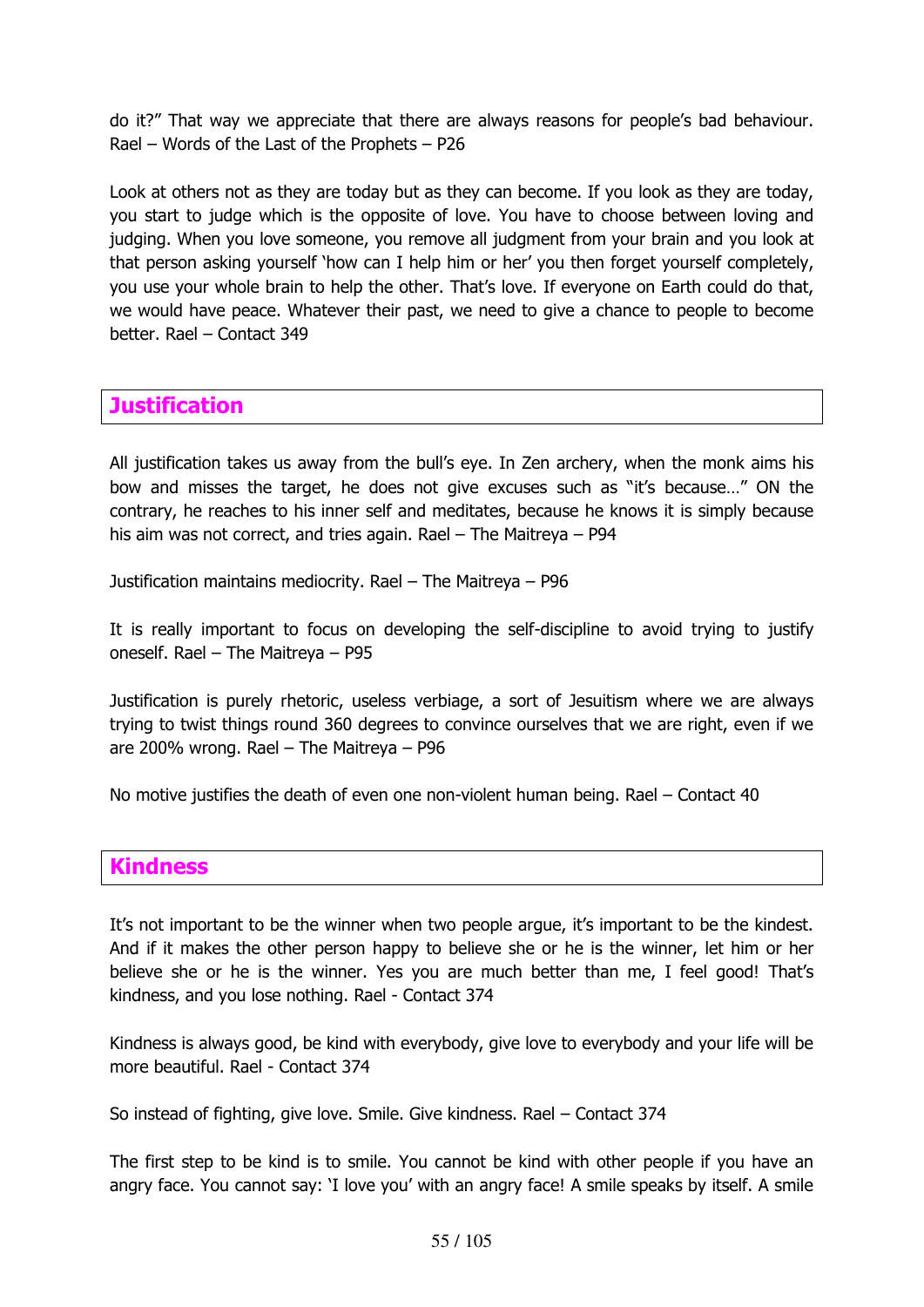makes people relax. A smile makes people slow down and suddenly kindness can take the place. Rael - Contact 374

We need to be kind with each other; we need to really be full of love, what is love if it's not being kind. You cannot have love if you are not kind. And we cannot change this planet if we are not very very kind with each other. So love starts with being kind with everybody you meet, not only the Raelians, but everybody. Being warm and full of love for everybody not only makes everybody feel good but it makes yourself feel good also. The modern world is so much about success, competition and making money. All this is bullshit. The only thing important is love. Rael - Contact 374

When you meet people who cannot stop being aggressive and who are not kind, it's time to be more kind. Thanks to that all their aggression will fade. If somebody cannot stop being aggressive with you, give more love. Rael - Contact 374

You are never kind enough to each other, never respectful enough. If you really want to be in the image of our Creators, be kind to each other. Rael - Contact 384

Kindness and happiness go together. You cannot have deep happiness without being very kind. Real happiness always comes from deep kindness. Other happiness are not real, they are more joy than happiness. Rael - Contact 384

If you have the choice between being right and kind, be kind. You will always be right. Rael - Contact 387

We cannot love each other if we are not kind. Yes, it's good to be kind toward others but first let's be kind with ourselves. You drive yourself crazy by being unkind with yourselves. By correcting yourself, by constantly trying to be right, with a rigid discipline that prevents you from being well. Rael - Contact 387

We cannot make the world a better place full of love if we don't start between us....Forget your problem and think about the problem of the others. If we all do that, we feel immediately better. Rael - Contact 388

Kindness, is the most important expression of love. You cannot give love if you are not kind. Be kind to each other, always. Before talking or interacting with anybody, do a little meditation, very short, "I will be kind." Rael - Contact 390

Some people think in life what is most important is the truth, to be right. It's not true. If you have to choose between being right and being kind, choose to be kind, you will always be right. If you are right, sometimes, you are not kind, and if you are not kind, you are not right. Rael - Contact 390

The strongest strength in the world is kindness. Rael - Contact 390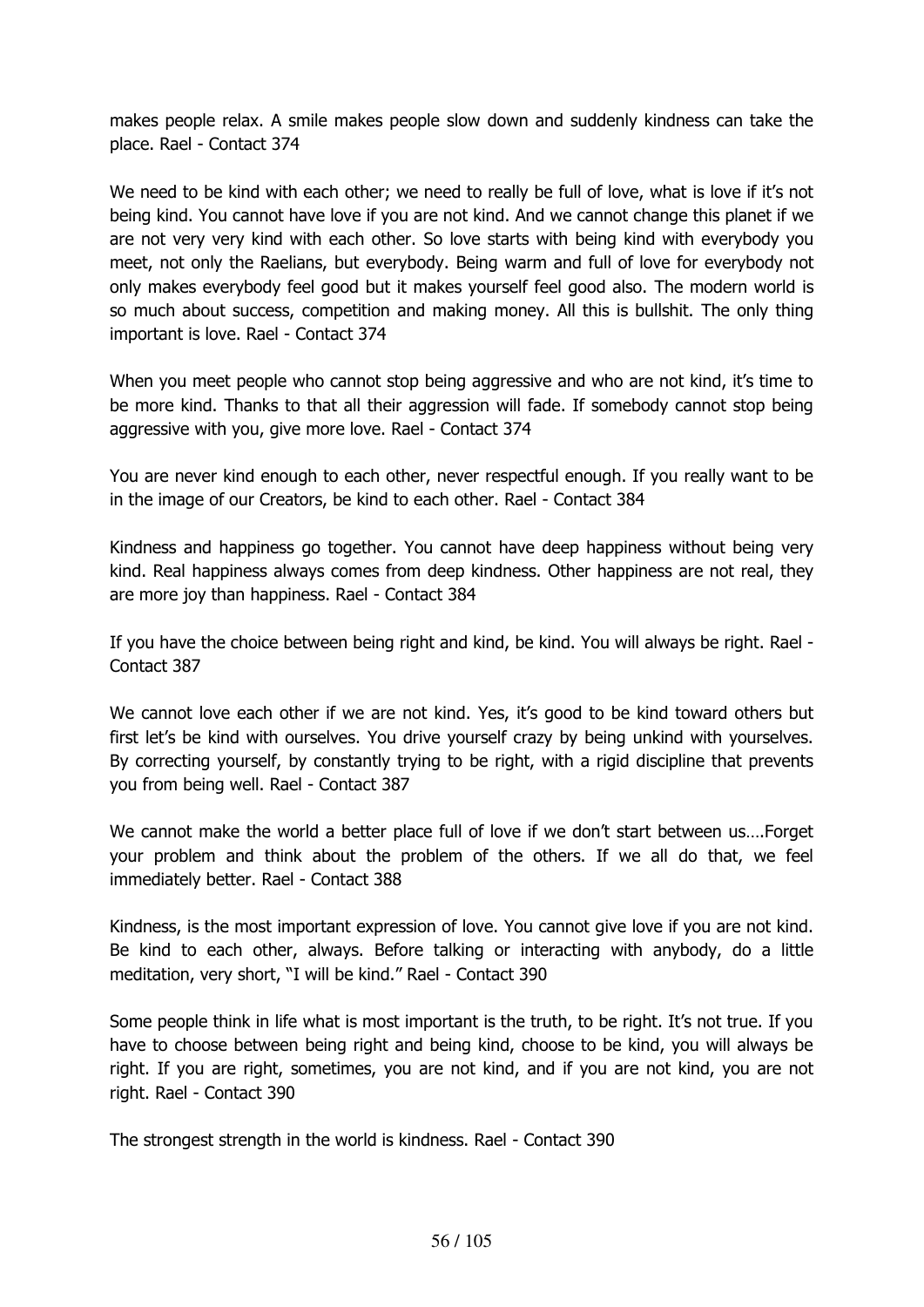But be kind with people you don't love, and then kindness will increase on Earth. Don't judge other people, don't try to teach other people how to behave, because it's judgement, "The way you behave is not good, I will teach you what is good..." This is not love, this is not kind. You are different from me? Thank you for being different. You do things your way, I do things my way, we make the humanity richer by being different. Rael - Contact 390

Women and men, be as feminine as you can. To be feminine means to be kind, kind to yourself and kind to other people; to be soft, sweet. Never too much sweetness, never enough. Never enough kindness for other people. Rael - Contact 391

## **Laugh**

Laughter belongs to man, just as genius does; In fact, a genius usually laughs a lot. All those who achieve the full use of their brain laugh a lot. Have you seen that photo of Einstein sticking out his tongue? I am always wary when I meet someone serious, because seriousness always is accompanied by stupidity. Look at all the people in politics; they look like they have an umbrella up their rear end. They are so stiff! And to think it is these people who are running our country. Rael – The Maitreya – P31

Serious people are boring. People who laugh are often awakeners, because it is more effective to mix teaching with humour. First of all, it is more fun but more importantly, there is better retention when the teaching is combined with laughter and pleasure. Our brain is wired to quickly forget sad memories and remember happy ones. Our creators designed us that way for the sake of our mental health. Rael – The Maitreya – P32

If you don't know how to laugh, then learn! How can you learn how to laugh? Just laugh! Rael – The Maitreya – P32

The brain uses laughter as a wedge. A wedge is used to split a log; it can also help us clean our brain out. Begin first thing in the morning; smile regardless of what happened the evening before. Smile, because after all, crying will not help anything. On the other hand, when you feel your smile blossoming, it will be like a ray of sunshine, illuminating others and lighting up their day and yours. Rael – The Maitreya – P32

We want to be guided by scientists and artists, by the greatest awakeners who make us laugh with their mad sense of humour, who don't take themselves too seriously and who would make this place a world of laughter and love. Rael – The Maitreya – P89

Laughter is the most beautiful homage that we can make to the Elohim. Rael – The Maitreya – P89

When we laugh, we are only seven years old. When we laugh, the little child in us comes out, light as a butterfly. Rael – Le Maitreya – P89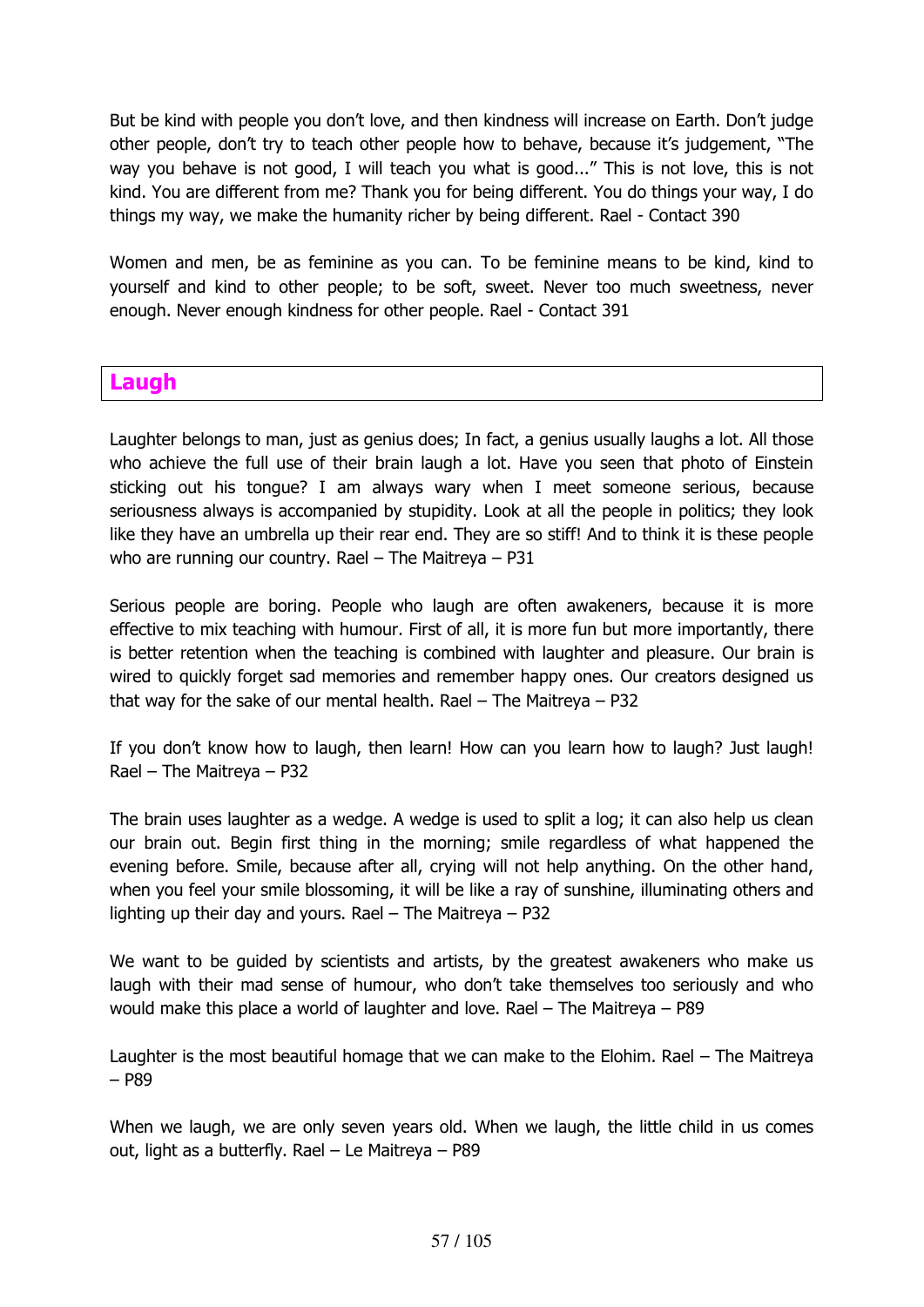We are there to have fun, to act a little crazy. We are not here to be serious. Those who have lost the ability to laugh at themselves are losing their mind. The deepest teaching is hidden behind laughter, like the most beautiful flower is hidden behind its foliage, because that emphasizes its beauty. Rael – Words of the Last of the Prophets – P3

One must have the right to caricature without any limit absolutely everything, god himself, all the prophets, Mohamed, Jesus, Moses, Buddha and others. I am the first to laugh at the caricatures of myself that are published. One who does not laugh of himself is in the process of losing his mind. Rael – Contact 299

The best laugh is when we laugh at ourselves because laughing at others can be unhealthy. When we laugh at ourselves, we elevate ourselves. But what is even better, is to laugh with oneself. Rael – Contact 360

Everything that laughs is a biological robot capable to understand it"s surrounding and to get pleasure out of it. The awakened being is someone who laughs at everything including nothing. Rael – Contact 360

To laugh out loud while being sad inside isn"t good, but to laugh inside without laughing outside, that is great! Rael – Contact 360

You can laugh for no reason! The brain doesn't make the difference between a laugh with reason and a laugh for no reason. So by laughing for no reason you can generate the same hormones as when you laugh for a reason. Rael – Contact 362

If you want a long life, have a long laugh! Especially when you receive bad news. Train yourself to be happy each time you receive negative news. Rael – Contact 362

Now could be the last laugh. Every time you laugh, it could be the last one. Every second, people die. You don"t know when it will be for you. Do you want to die sad or happy? It is better to die happy. Rael- Contact 362

When you watch TV, select a program that will make you laugh, no drama, no negative stories, only funny programs. Drama will put you down. If you watch horror TV, if you listen to music with depressed lyrics, you can only be depressed. If you have dark paintings on your wall, you will be depressed as well. You need light and bright colors! Rael – Contact 362

The man, who cannot laugh, cannot have wisdom. Rael – Contact 372

When you cry, you accept something sad. When you laugh, you say "that's not my world, I don't want a planet like that". Let's laugh together and change it. Laughing is more revolutionary than crying. Rael – Contact 372

The best answer to stupidity is laughing. And it gives you the energy to act. Rael – Contact 372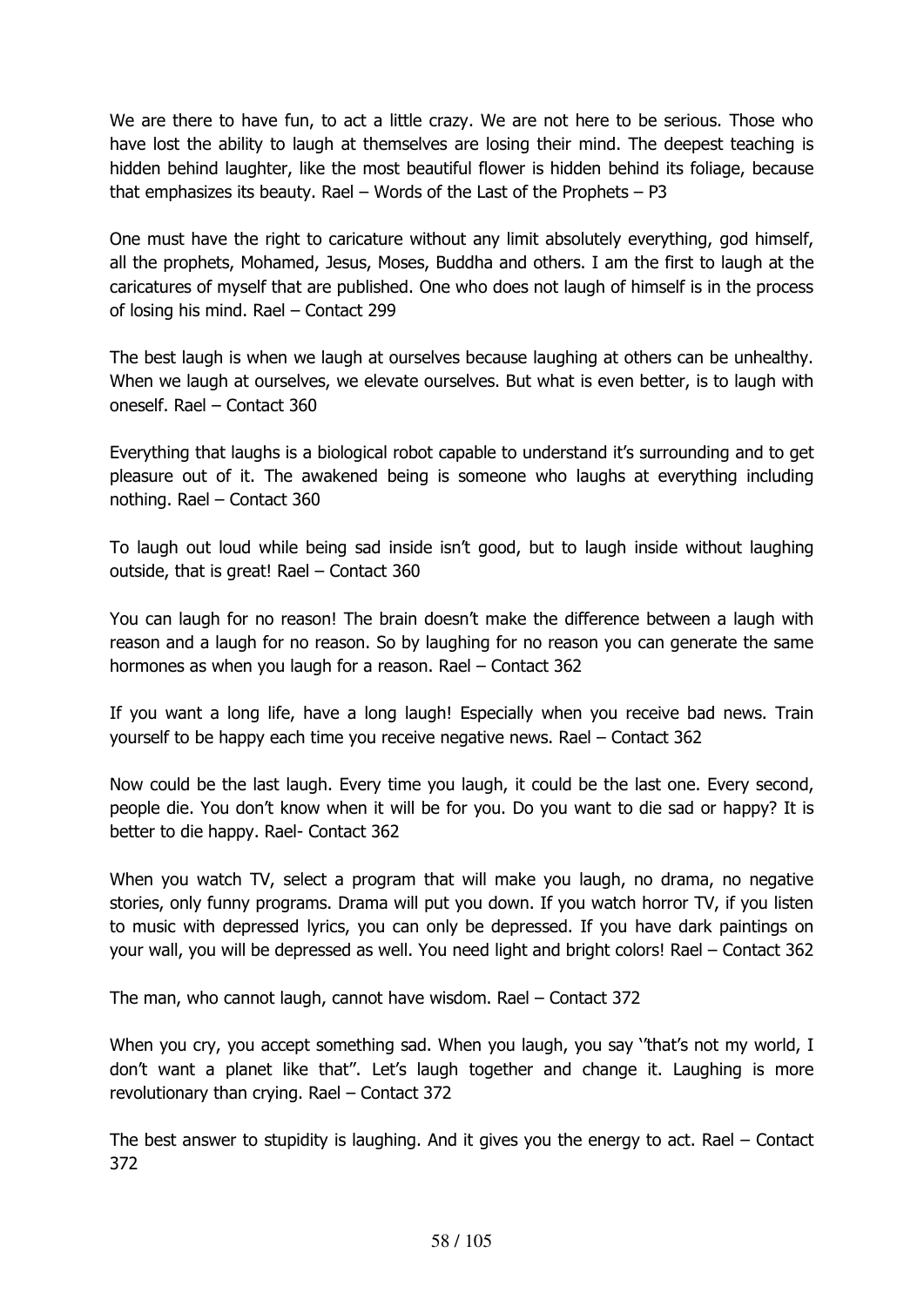Laugh, laugh for no reason, you don't need a reason to laugh, laugh. Don't wait to be happy to laugh. Laugh to be happy! If you wait to be happy to laugh, you may wait for your whole life and never laugh. Laugh first and then happiness comes. Rael - Contact 374

Don"t laugh only for good things. Most people laugh for good things. They have a new girlfriend, they laugh. They win 1 million at lotto, they laugh. But then they lose their money, they cry. They lose their girlfriend, they cry. Laughing when something is wrong is what makes you better than everybody else. Your girlfriend or boyfriend leaves you? That's the good time to laugh.

You lose all your money? Perfect time to laugh because if you cry, it doesn't make the money come back and it makes you so depressed that you cannot make more money. So remember, laughing when something is wrong is more important than when everything is right. Rael - Contact 380

# **Leader**

When you start to have responsibilities in the organization, that's one of the first things I teach to the guides: "All your energy must be focused on not being indispensable, as soon as you accept the responsibility in front of the Elohim, make sure that you can disappear and everything will go smoothly, by giving training and formation to people who assist you, by bringing everybody around you higher and higher, making people who help you better than yourself. » Rael - Contact 388

Wrong leaders want to be the only ones who can manage, that's bad leadership. Good leaders try to have everybody who assists him better than himself. That's the power of a team. We are a team, and each member is important in this team, and that's why we have to train everybody around us to be able to replace us anytime. Rael - Contact 388

It is very important to wake up every morning thinking that you will not let your ego be your leader, but instead consciousness and love. Rael - Contact 388

# **Life**

Our life is just a succession of moments. These moments are not separate events that simply accumulate without links between them. On the contrary, each moment is strictly linked with the next with a dynamic theme, either positive or negative, depending on what we choose. If our theme is positive, it is thanks to a heightened level of awareness that allows us to manage the emotions that are strewn in our path. Negative emotions are the greatest enemies of our consciousness. Consciousness and negative emotions don"t go together. Rael – The Maitreya – P35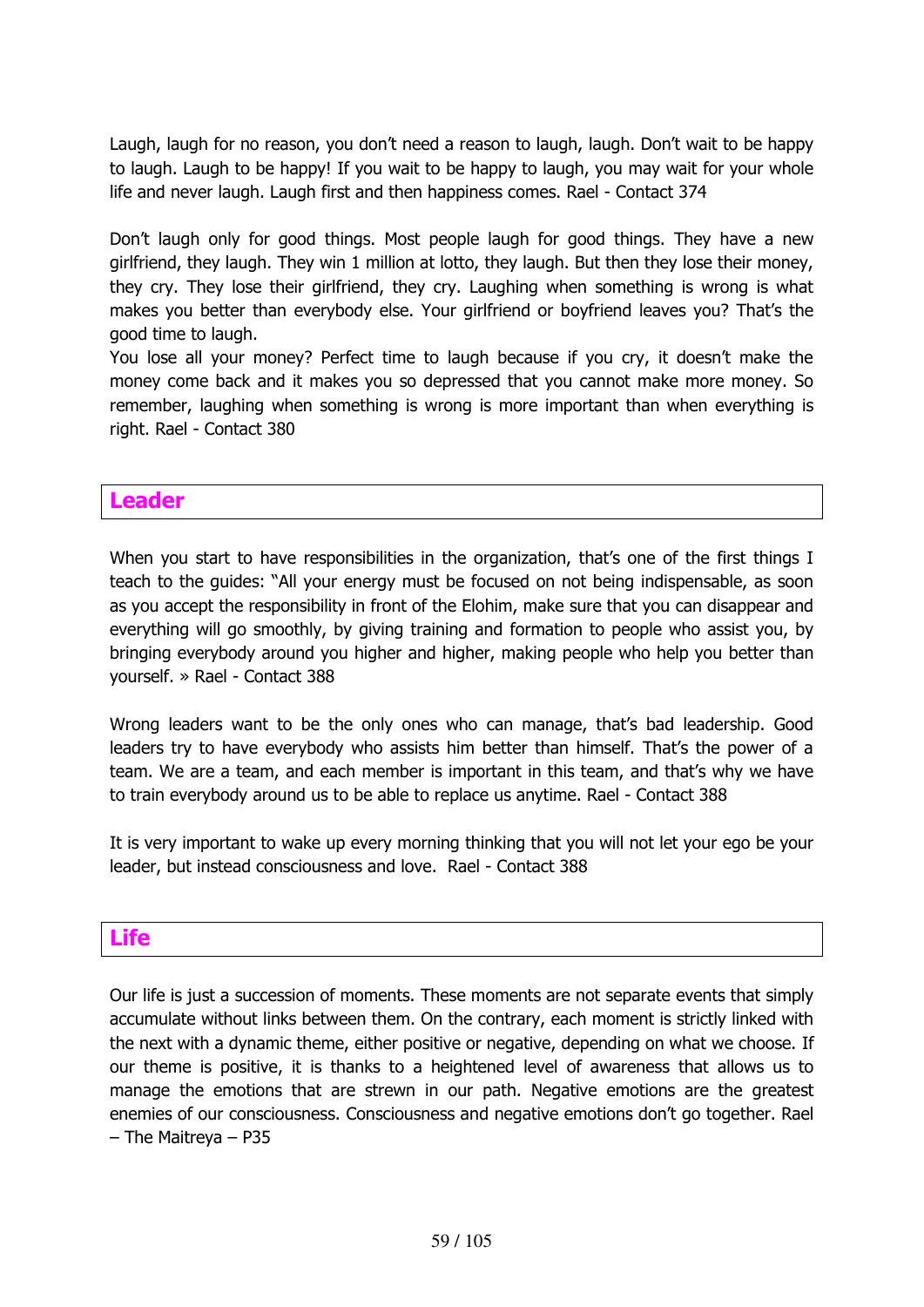Our passage in time takes us through awareness of life and death, through the awareness that we are just dust that became animated one day and will ultimately be extinguished. The matter of which we are composed has completed a cycle: A life. Rael – The Maitreya – P36

Life is short; leave your mark on society; love…Make of your life something that will allow others to feel good. This is our responsibility, to the messengers of happiness. Rael – Words of the Last of the Prophets – P12

When we sincerely start, not in a fake way, sincerely to be capable to give love or to have a look full of compassion and comprehension for those who judge us, who despise us and who want to destroy us; then our lives become a permanent enchantment. We are not always with them, one has to be masochistic to spend lots of time with those who despise us, but when we meet them, we give them love. Rael – Contact 341

You all know that you will die. You don"t know when but you know that one day you will die. You can spend your life being afraid of it. You can be afraid of getting old all your life as well as yes, it will happen. Do you want to spend your life being afraid of it? Be depressed your whole life? It is your choice. You can choose to be happy every day, including the last day and not care about aging. Rael – Contact 362

When you wake up, be happy to be alive. If it is your last day, be happy to die tonight if tonight it is and spend the last 5h laughing. Rael – Contact 362

We cannot be 100% safe in this world, life is dangerous. When you are born you start to have a dangerous life, so it's good not to be afraid. Life is dangerous but it's good, it's exciting! Rael - Contact 376

The best way to be thankful for life is to laugh, smile, breathe, and feel the beauty of being alive and the beauty of the other people around you who are alive. Rael - Contact 383

What is the priority in your life? The Elohim and the Message? Or making money? Or making a baby? It takes a lot of devotion, and fidelity to stay, because many people are enthusiastic one day for something, and another day for something else....Or are you really, REALLY, ready to help me until the end? Rael - Contact 388

Every time you breathe, is one less, maybe in your life you have 10 billion of breathing, you know like a countdown, 10-9-8. It's the same for breathing, each time you breathe you are closer to the last one and one day it will be the last one, maybe now? So enjoy. It's a miracle! Rael - Contact 389

## **Listen**

In our society, nobody is listening to other people, everybody wants to talk, and everybody talks and nobody listens. Bla bla bla bla bla...Stop. Be the one listening and then you give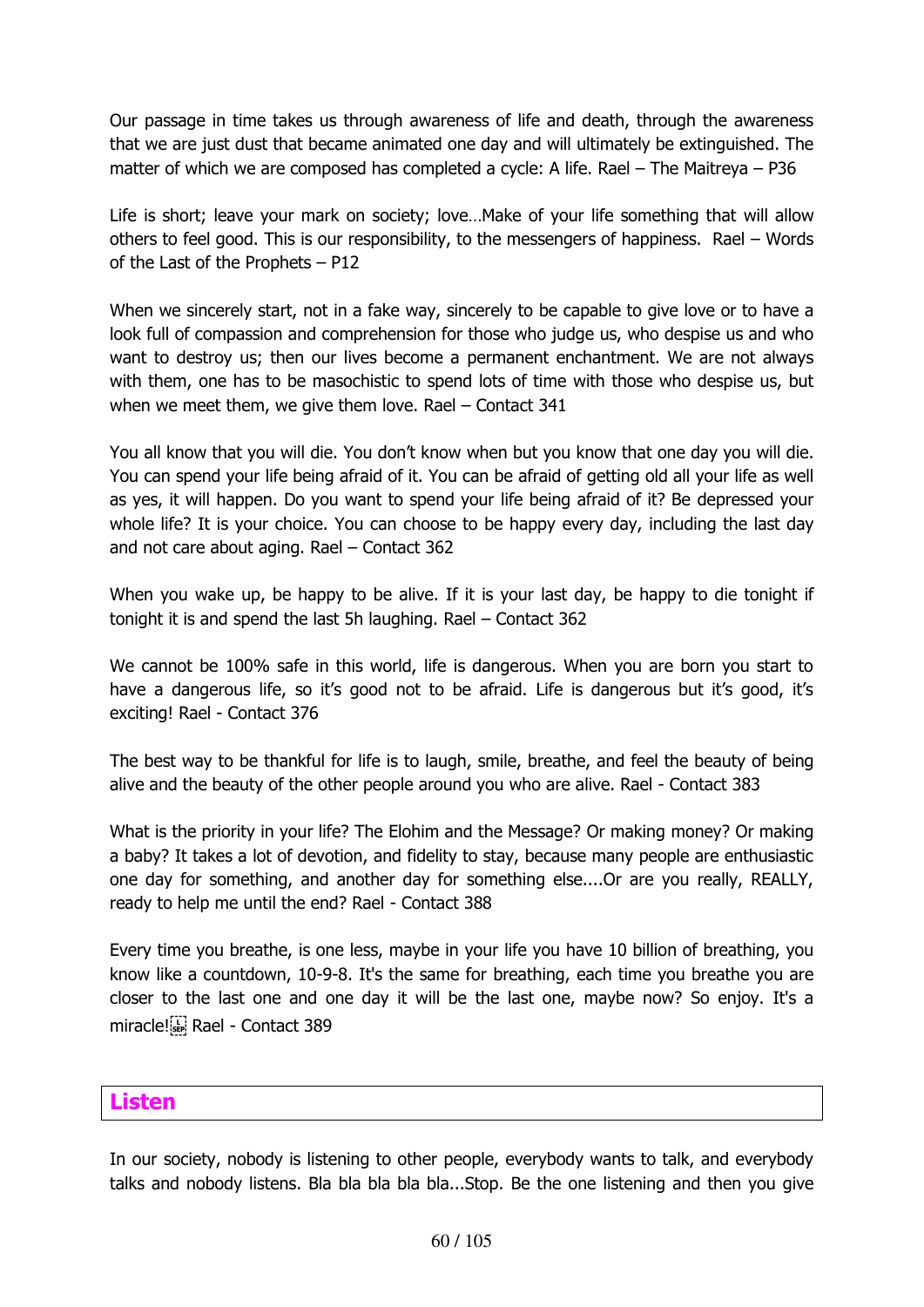love by just listening. Listening sincerely to what people say…. In other countries they don"t listen the same way, they speak and speak and speak. Here you listen and that's how we can bring more love into the world. Remember, by training yourself to be silent, you bring more love to the world. Rael – Contact 373

And how can you bring love to other people? What is the best way to bring love to people found you suffering, feeling lonely or depressed? What is the best way? It isn"t to come in front of them and teach them by saying ""this is the way you must be, and you should change"", no no no! That"s what wrong Guides, false Guides do. A real Guide is silent and listens, and asks questions "what is your problem, you look a little bit sad, why?" and silence and listen, and listen! Good Guides are more listening than talking. False guides talk. Bla bla bla bla bla..."You should do that, you should do this", that's bullshit. Listening! Listening with love, and listening more, until the person in front of you has said everything they want to say. It can take hours for some people, don"t expect people when you want to help to talk for two minutes and stop, no! Rael – Contact 373

#### **Love**

If it is politically correct to hate something, real love means to always wonder how can we love it. Rael – The Maitreya – P14

Love always contains the solution. Even in the worst criminals, even in the worst of things, there is always something one can love. That is what the Ying Yang symbol represents a small white circle in the black tear shape, and a black circle in the whiter tear. Even in the darkest of blacks, there is always some good, and in the whitest of whites, there is always a dot of bad, if one assumes that black is bad and white is good, which is not always the case. Rael – The Maitreya – P14

Love is to love our enemies more than our friends. Rael – The Maitreya – P17

Love is a word we can use in many ways. We sometimes say "make love", but this is not quite correct, because it's not making love, its playing! We are playing with our hands, our bodies, our sexual organs, and giving each other pleasure. It"s a game, not love. But on the other hand, we can "be love" by becoming aware of the connection that we have with others instead of remaining fixated on ourselves; We can give love to those close to us, but what is more important is to give love to those who are far from us. And to give love to those close to us, or those far from us, we first have to know how to love ourselves, to be in love with ourselves, to understand ourselves, to know ourselves, to have compassion ourselves. We need to love ourselves, before loving others, how can we five love to others if we don"t have it for ourselves. We can't give what we don't possess. Rael  $-$  The Maitreya  $-$  P17

To love one's neighbour is good; to love those far and different is even better. Rael  $-$  The Maitreya – P18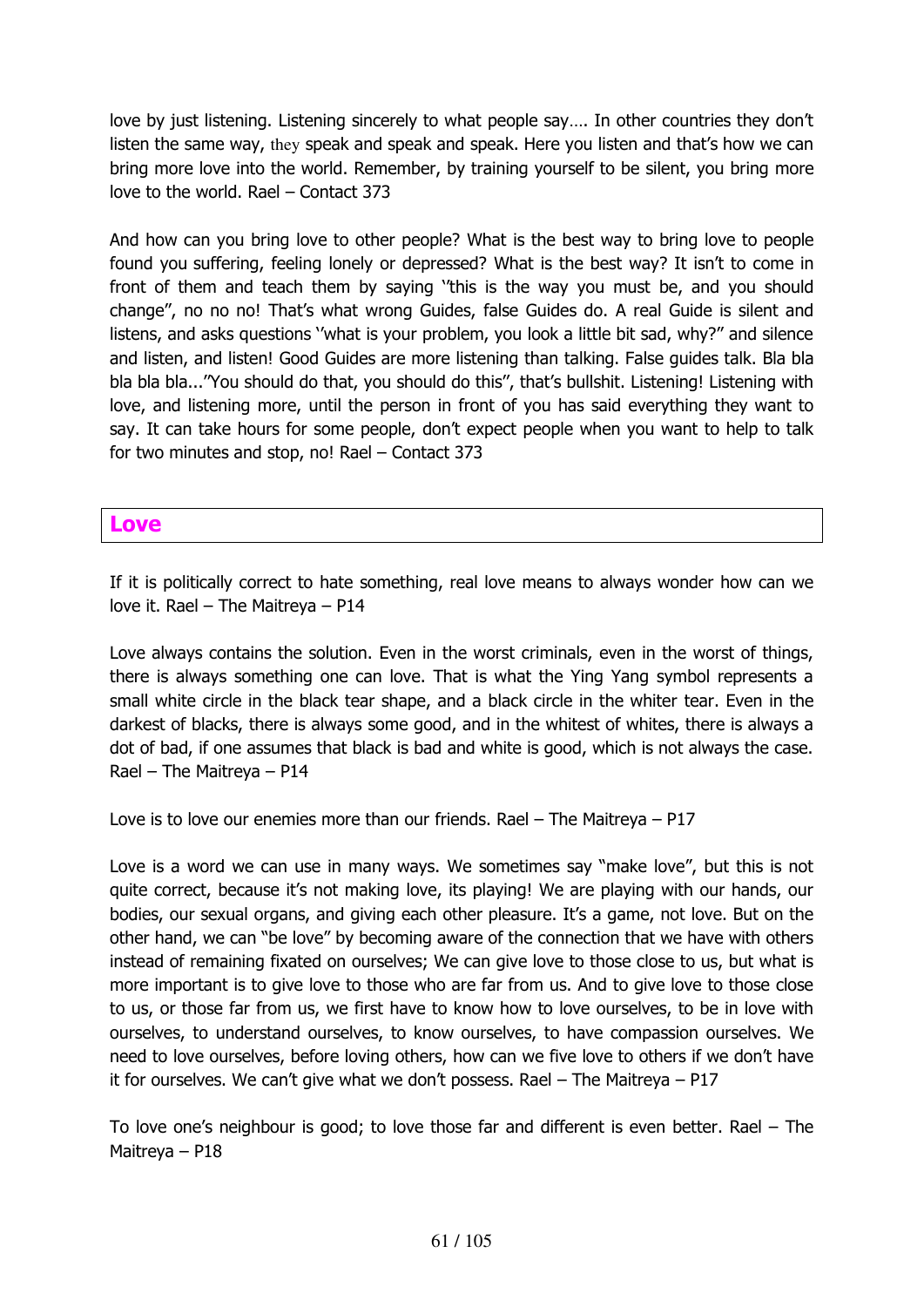Develop this desire to love those you don't know, discard this barrier blocking us from the wonderful opportunities of meeting such extraordinary people. Cut our basic hate. Explore outside your own culture. Look around, and each time you wish to hate, take a step back; you will see love. That"s what love is all about, communicating. Not making love, but being love; loving strangers more than neighbours, loving them as we love ourselves. Rael – The Maitreya – P19

Train yourselves to like what you don"t like. Of course we can have preferences, such as our favourite dishes, but it is important to be able to appreciate everything. Try it; because there is no food on earth that you are not capable of eating, there is no colour on earth that you are not capable of appreciating. Rael – The Maitreya – P67

Love yourself with all your neurons. Love yourself infinitely and unconditionally; only then can you give this love to others. Rael – Words of the Last of the Prophets – P4

Love is giving expecting nothing in return, giving and note even waiting to be seen. Rael - Words of the Last of the Prophets – P12

A real guide is someone who gives love; we have to love ourselves. It"s easy to give. Receiving is different, it's a choice: to accept or refuse the gift. Rael - Words of the Last of the Prophets – P12

The level of consciousness and the level of intelligence can be measured with the level of love that you give to others. When there is neither consciousness nor intelligence then there is no love. Love is the basis of everything and it comes out of intelligence. Without love you are stupid. If you listen to your consciousness there you become intelligent and become love. Rael – Words of the Last of the Prophets – P29

Soon we will reach Heaven on Earth where everything is produced by robots which will bring us to what we are born for: love. Then you will paint, create art and give it to the people you love, write poems and songs and give them, not for money, but to give love. This is what is happening on the Elohim's planet and this is what is coming to Earth soon. Rael – Contact 357

The whole world needs love, don't try to understand, just give love as that's what is important and that is a part of our message. Let"s thank Elohim for this wonderful teaching, that love is more important than intelligence, that love is more powerful than intelligence. Rael – Contact 370

Remember, by training yourself to be silent, you bring more love to the world. Rael - Contact 373

If you really go deep in this silence mood, you can have beautiful emotions, without anybody talking. Suddenly, you can feel like crying. Do it, you can feel so much love for yourself that you cry like a baby, or laugh, but let these emotions come, just by suddenly being in silence with yourself. Because, remember, there cannot be love for other people if you don't love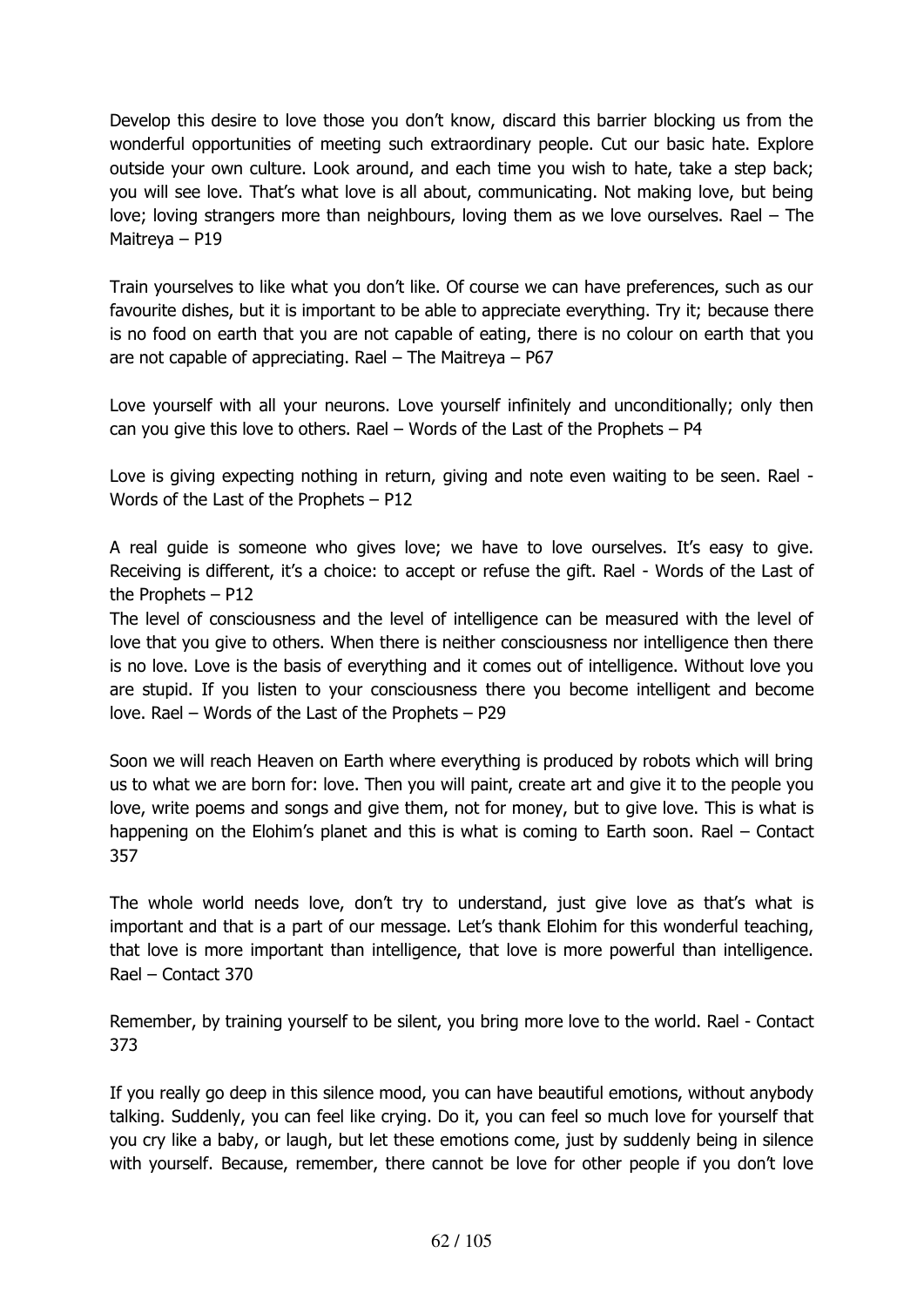yourself, and to love yourself, you have to be able to be in silence, and in harmony, for a long time. Rael - Contact 373

If you want the world to be ruled by love, you have to start for yourself, by loving yourself, by loving other Raelians, your brothers and sisters, by loving each other, by giving everything, all the love you have to your brothers and sisters. Rael - Contact 374

Love is when you want to give everything you have, not a little part. To give love, you have to give it all, and keep nothing, that"s the only way to give love. Rael - Contact 375

Love is like water, when you want to take water with your hands, you take nothing, when you want to give water you give everything. Rael - Contact 376

Give your love. The more you give love, the more we can save the planet. Rael - Contact 376

Love is the most important thing. Give your love, not a little bit, give it all. When you give all, you feel so good. Rael - Contact 376

When you put yourself in this state of mind, thinking "I never, never give enough love", then you are in love. Rael - Contact 376

Love is the only thing which can make you happy, no money, no sex; nothing can make you as happy as love, the real love, which is giving, giving everything. Rael - Contact 376

Love is giving and when you think you have given everything, there is more to give. So remember to train yourself to give more love. Even if now you believe that you are already giving a lot of love, it's not enough, it's never enough. If you think it's enough, then you stop giving enough love. I never give enough love. I will never wake up and say ""ah I have given enough love" never! Because if I say I give enough, then love stops. Rael - Contact 376

What I bring you in the Message, explaining how they created life, is very interesting but very intellectual. Love is more important, they love us, they love each one of you. This love is much more important than the Message, because if Elohim had sent a Message, and a Messenger, without love, this would not be interesting. Love is number 1, from them to you, from me to you and from you to them also. Rael - Contact 376

Real love can only be free. Any structure which limits you in your freedom of choice, limits you in your freedom of love. Rael - Contact 377

Loving people we are not related to, loving people who are not members of our family, this is real love, much more important. So, we must focus always on loving people who are not of our family, more than those who are of our family. And then love increases on earth. Rael - Contact 382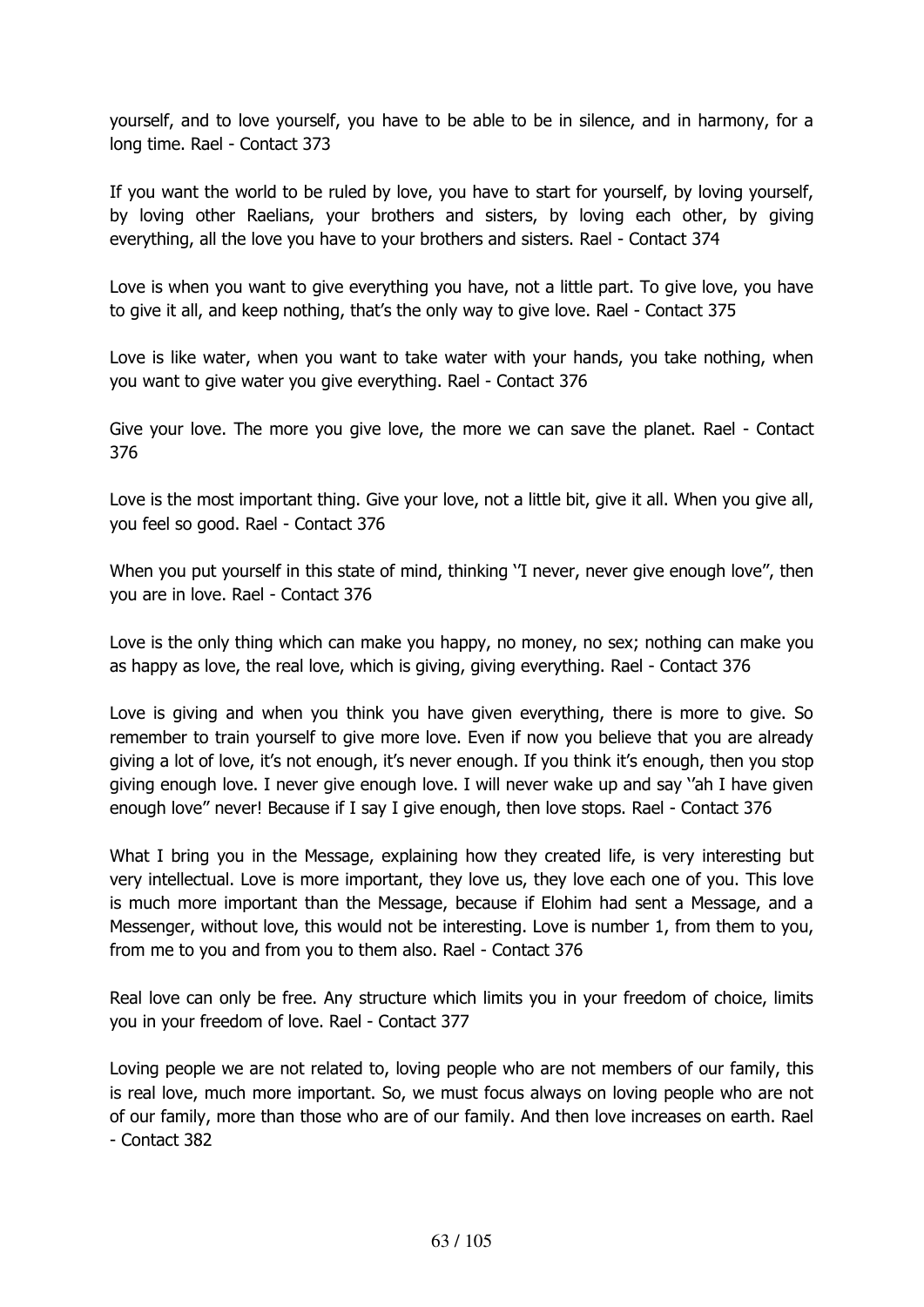One day, someone asked Maitreya: "Is it possible to talk a language that we didn"t learn?"" Maitreya said: "yes""! "Which one?", asked the Raelian "The language of Love" - Rael - Contact 386

Being full of love is not enough, like when you put water in your glass, if you put too much it goes out, that's what you have to do, you have to love too much so that it goes out. Visualize yourself like a little glass and make it go out, more and more, make a tsunami of love, starting from you, and reaching everybody, everybody on Earth, and the Elohim…Rael - Contact 390

Love is not like money. When you give the money you have less after. For love, it's the opposite of money. The more you give, the more you have. So, that"s why you Raelians, you are billionaires of love, because the more you give, the richest you are. Rael - Contact 390

#### **Lover**

You can fall in love every morning, without an object of love. Or rather you can elevate yourself to love, without an object of love. You can laugh for no reason and about everything and be in love with no one yet with everything. You can put yourself in this state of love without any outside help. Why let a person outside of you be responsible for this extraordinary state of love trance which makes the colors brighter, which makes you want to sing... Rael – Contact 360

To be a Buddha is to be in love with nothing and everything while having the same reaction, the same enthusiasm, the same inner wonder as when you are in love with a person yet not being attached to anyone or to anything. To be detached and in love, that removes one of the greatest parasites of love which is jealousy. If you are detached and in love, then you are not jealous because jealousy comes from attachment. Rael – Contact 360

Be in love with yourself, with everything, without an object, then you are completely freed. And if you choose to live with a partner and your partner is not necessary for your happiness, then your relationship will be a lot greater.... Rael – Contact 360

## **Meditation**

Incidentally, the etymology of "meditate" comes from the Latin "meditare", which means to exercise. To exercise one's senses, that is the aim of Sensual Meditation. Rael – Sensual Meditation – P54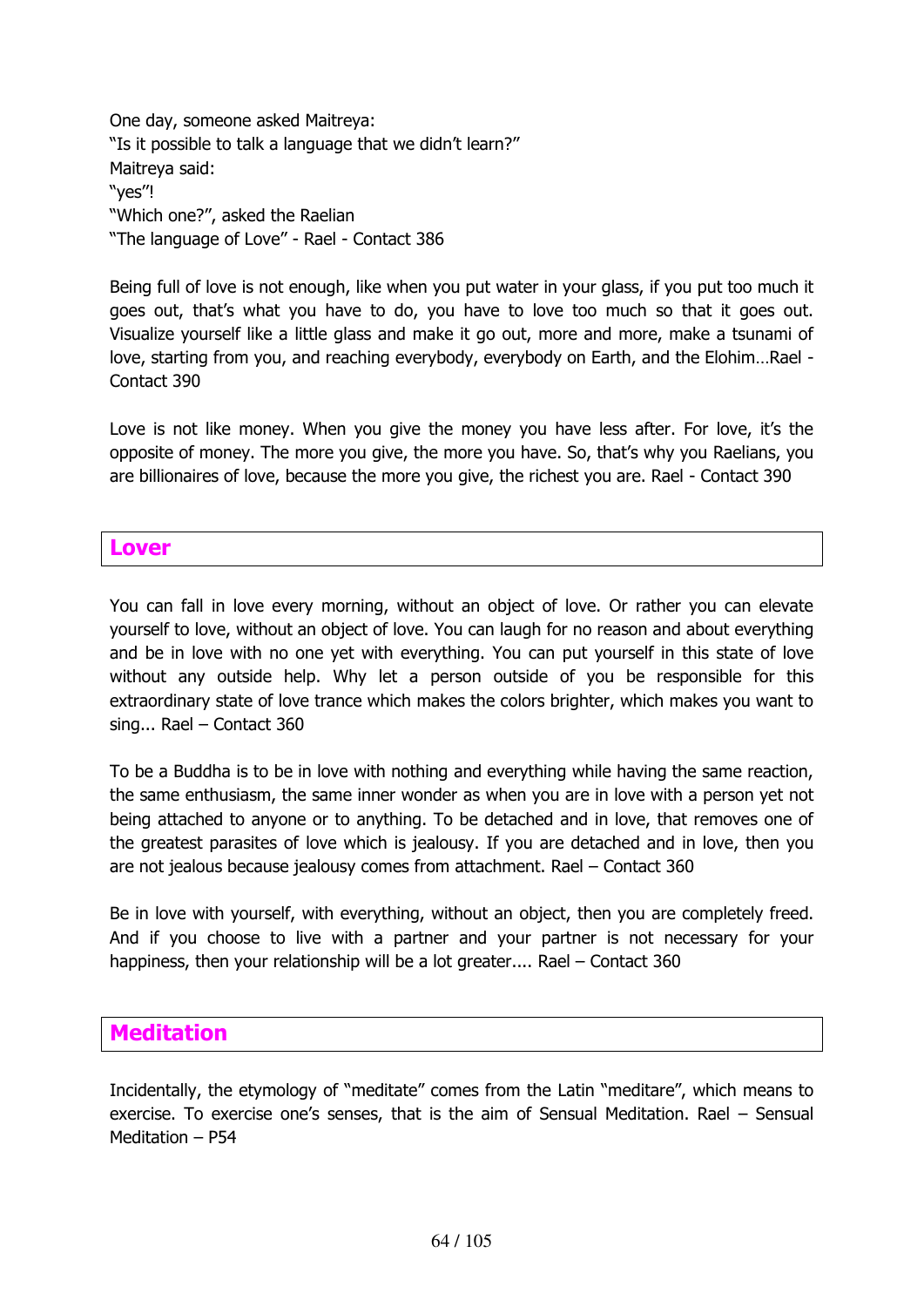In this infant humanity of which we are a part, the thoughts of everyone influences the whole; that is why we need to meditate everyday while thinking about the whole. Rael -Contact 134

There is an obvious contradiction for the being who is awakening, between the need to meditate and the need to laugh all the time. But both work together. When we meditate, there is an inner laugh within our cells happening. If you meditate seriously, you waste your meditations. Rael – Contact 360

We have a funny brain with 2 speeds, either thinking, thinking and stimulation, or sleeping. However between these two states is the most interesting one which is the meditation state. No sleeping, no thinking, being right in between. Rael - Contact 373

When you think too much, the brain becomes like a jungle with many monkeys jumping everywhere and it's not quiet. When you sleep, it's very good, sleeping is good, you rest your body, it's very good for health, the brain also relaxes but it doesn't create harmony. You can sleep and you wake up very nervous, very anxious, feeling as bad as the day before. But when you meditate, then just 20 minutes of outside silence and inside silence, you will feel a level of harmony and peace that no 12 hours sleep can break. And you know, sometimes some of you can sleep 10 hours, 12 hours, and you wake up with the same problem. Only meditation can bring this peace of mind and this harmony. Rael - Contact 373

Remember to always focus on the left front of your brain, where the happiness center is. Every time you are happy more blood comes here. But every time you send blood here through meditation, you become happier. So you can create happiness, by feeling this part more than the rest of your body. Rael - Contact 378

The secret garden is the memory you have when you were a little child…. And you have in your memories, many memories of the happy child you were….Happy child memories...What are yours? ....So it's one of the easiest meditation and it is very powerful for bringing you happiness, just sitting and remembering childhood memories. Rael - Contact 381

Maitreya lead a short meditation which he described as a small one but the most important of all. Just, send love, because love is the most important thing in life……..An eternal, infinite flow of love. Feel it, from inside out, and from the out inside. Rael - Contact 384

That"s what meditation can bring you, when you reach the state of Buddha, where every second, every heart beat, every breathing, is part of a global orgasm. Learning is just intellectual. Doing it, is meditation. Reaching it is enlightenment. Like in sexuality, learning is good, doing it is better, and reaching orgasm is the top. So when you practice meditation, you train your brain to stay in a permanent state of orgasm, a spiritual orgasm, where you feel oneness, where you feel connected to everything and nothing. That's the key. Rael -Contact 388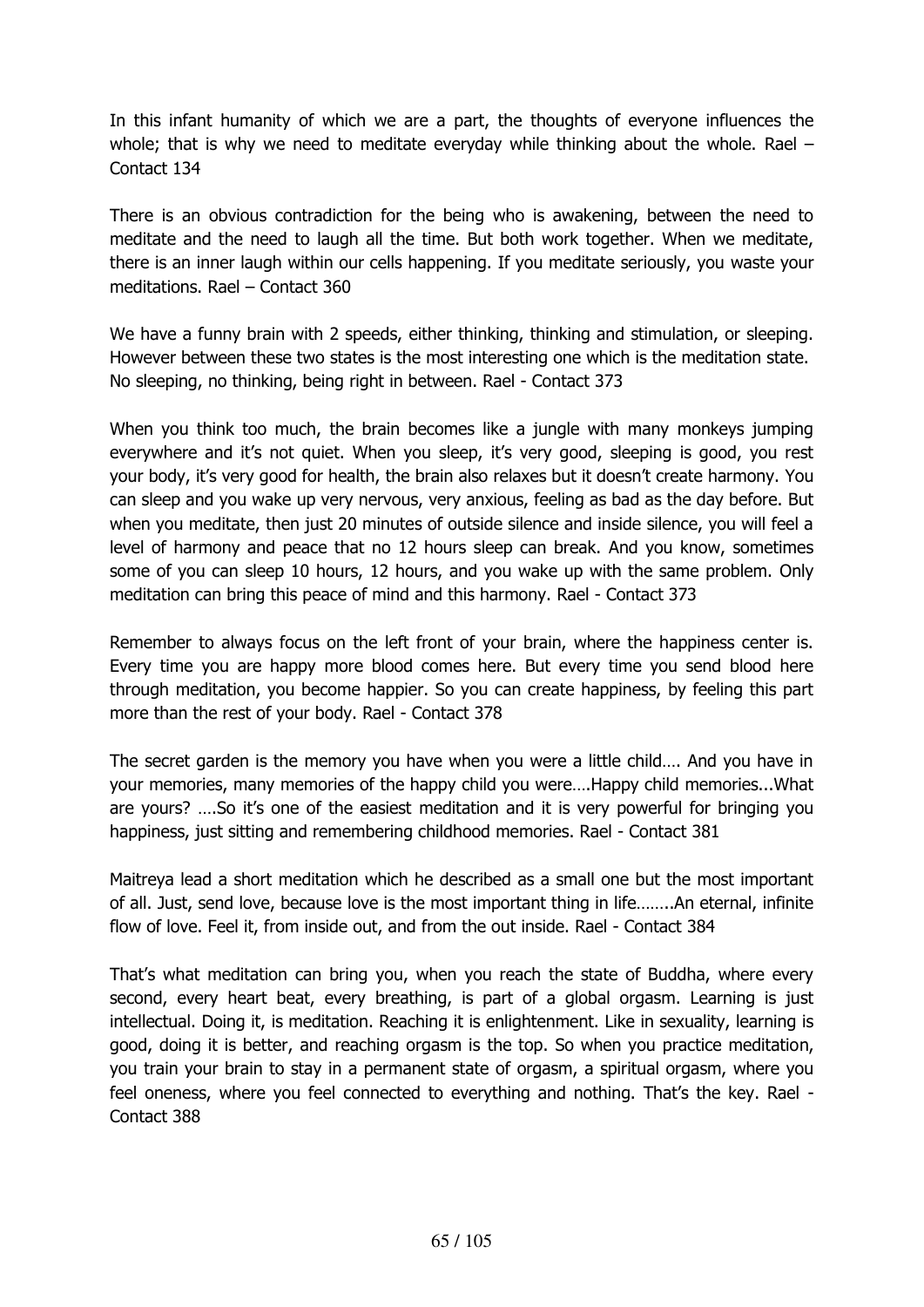Meditation, harmony, peace and happiness that is what is the most important. One more time, the Message of the Elohim is beautiful but whatever information is inside, if it was not bringing us happiness it would be worthless. Rael - Contact 388

Meditation is: not to want anything. It is a state of acceptance, letting go, letting flow, like a river. Rael - Contact 389

This morning I want to share with you a beautiful meditation I had this week, a meditation about these clouds. Look at the clouds. We have been in the clouds, and we will be back in the clouds. Our body is composed of 80% of water, when we die, and we all die, this water evaporates and go in the air, and in the clouds. So when you look at the clouds, wonder how long did it take for this water to accumulate in a cloud, coming from the body of people. Rael - Contact 390

Remember the best time for meditation is in the morning, like that you don"t fall asleep. Rael - Contact 390

Meditation is not made to make you sleep. It's the opposite, it's to make you more awake, to make you reach happiness by feeling oneness with infinity. Rael - Contact 390

Go to bed early, wake up with the light, natural light, and you can be happier, with the meditation, without falling asleep. Don't forget to meditate as often as you can, because it's the direct connection to happiness. Rael - Contact 390

But there is 1% chance to survive, so there are optimistic people, the Raelians. So we must think only about this 1%, and do meditation for peace, hoping that next year will be 10%. Remember, every meditation you have for peace on Earth is influencing everybody. So with your meditations, you can really save the world....That's why I hope this year you will do more of this "One Minute Meditation for Peace" in the street....."This is the only way to save the planet." Rael - Contact 390

## **Messages**

When it's difficult, think about the smile of Yahweh and read the Messages. You will have the solution naturally coming for this decision. If you really read regularly the Messages, this guidance of Yahweh is every day with you and then you know why you are alive. The Messages guide us in every aspect of our lives. In your professional activity, in your sexual life and of course, especially in your philosophical life, you must always feel the love of Elohim. Rael – Contact 369

Remember the first time you read the Messages, always remember this first time. What was your feeling then, do you remember? It must not change for less, it must only change for more. Never get used to the Elohim, always go back to this first feeling. If we don"t do that, we lose our most important treasure. Every second of the day, every little bit of your life you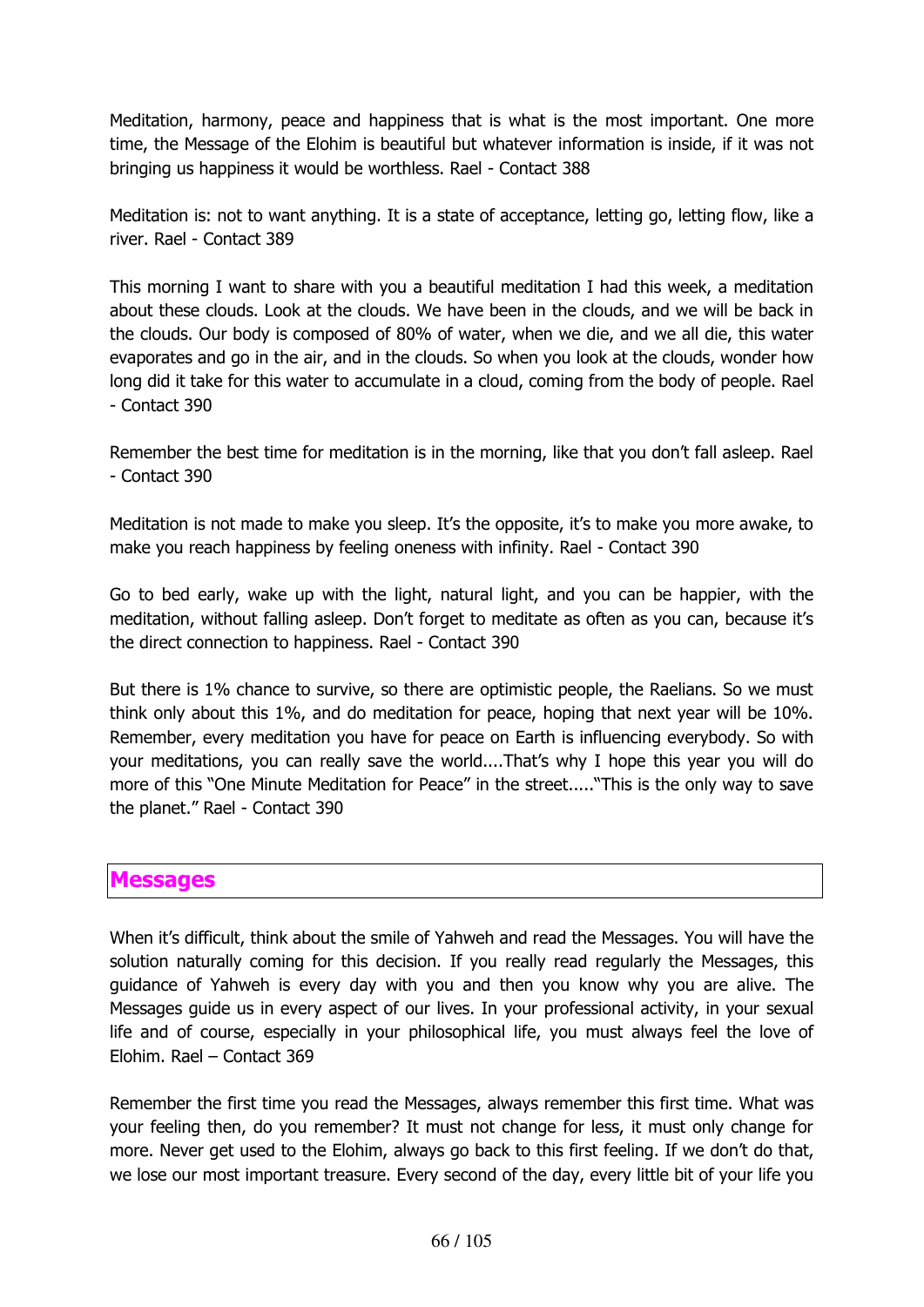have to feel this connection you have to feel this love with Elohim. And there is no reason you get used to it, never get used to it. Rael – Contact 370

Only the Raelian Message is 100% materialistic and at the same time the most spiritually high possible, because it's real spirituality, not based on myth and stupid beliefs but rooted in scientific facts. When some Christian or Buddhist people meditate, they feel connected to god, but there is no god. They feel connected to spirits, but there is no spirits. So they base, they root their spirituality on things which doesn"t exist. Rael – Contact 373

We want to save everybody, that's why we spread the Message, because we don't want only the Raelians to be saved, that's not love, that's selfish. Like the Jewish people say ''we are the saved ones, other people not our problem". No. That's a betrayal of the Elohim Message. The Elohim Message says that we need to try to save every human being. Rael – Contact 375

When you wake up, it should be the first thing: "Elohim, I love you". Every day and that will put a light in your brain for the whole day. Love is your guide! I am not your guide, love is your guide. The greatest Maitreya or Buddha on Earth is nothing compared to love. I"m a messenger of the Elohim, the Elohim are messengers of infinity, and infinity is love, so I am a messenger of love. If you have to remember only one thing from the Message, it is love. Rael - Contact 378

The only thing that can save Humanity is the Raelian Message. Rael - Contact 383

[The Raelian Message] places all the races on an equal stand by saying that the Elohim created all races equal. This means that no one race can be superior to the others because all are equal. And this is fundamental….It prevent any possibility of slavery, colonialism, or domination of certain races over others. Rael - Contact 383

## **Mind**

Try to direct your mind so the questions you ask don"t lead you to unconstructive answers. It is so important to elevate and discipline your brain. Rael – The Maitreya – P76

The more you raise your mind towards globality, towards infinity, towards a panoramic view point, the more it will improve. Rael – The Maitreya – P79

It is impossible to change or develop awareness as long as we continue to use excuses and justifications. Rael – The Maitreya – P96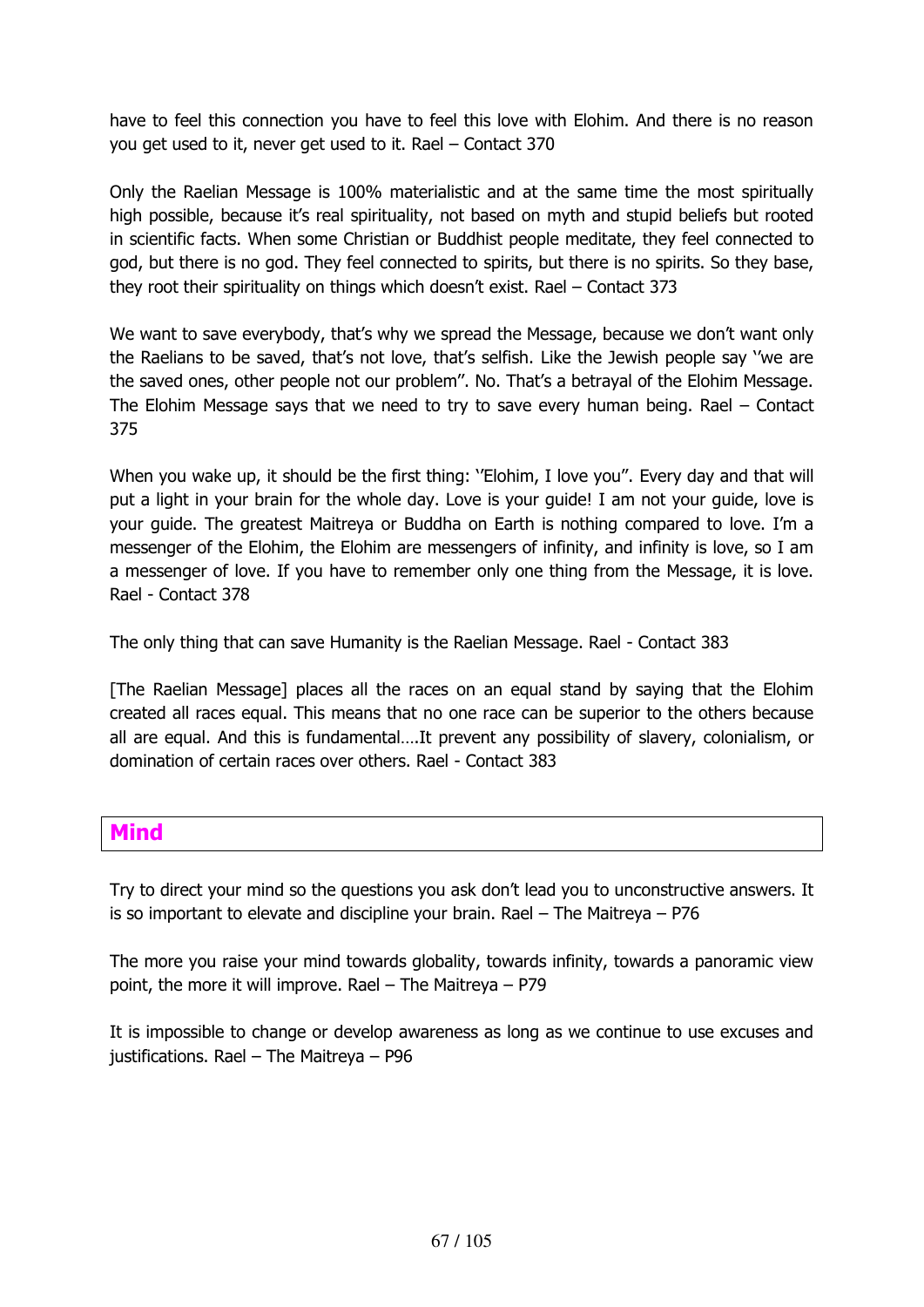#### **Mission**

That"s your mission to spread atheism and the belief in science, rationality, intelligence, that"s the message of the Elohim. Rael – Contact 373

I don"t want followers, you are not my followers, I don"t want to want followers. I want people who work with me, beside me, not following me. But at the same level, we are one and we are working together. I don"t want any followers. Some stupid journalists sometimes ask "How many followers do you have"? None, nobody, I don't have any followers. If you are with me to follow me, please leave, I want you to walk beside me, or rather in front of me. I want to be your follower, you are the Message, you read the Message, I want to follow you. How many followers do you have? One. My mission is to follow you and we will build the embassy and welcome the Elohim. Rael – Contact 374

If you make yourself able to receive all the shit of the world, then you become a Buddha. Then you become love. 'Give me all your shit, I take everything and I change it in love', that"s our mission. Rael - Contact 374

Giving love to everybody! Giving love to everybody, that"s the reason why we are on the earth. That's our number one mission on earth, not being intelligent, not being geniuses, but giving love. Rael - Contact 378

You are born for a purpose, you are born to help infinity to become aware of itself. That's why every time you make a decision, especially the decision to become happy, you are not alone. Each one of you is connected to every star in the infinity. You are a part of the infinite universe and you are connected with it.... When you decide to be happy, the entire universe is helping you to be happy. Rael - Contact 381

The power of love is infinite but there is something beautiful in this chemistry: the less you give, the less you have; the more you give, the more you have. Shine love everywhere, shine. You were born for that. Rael - Contact 381

My mission is to make everybody billionaire in Love. And it starts immediately. Rael - Contact 382

Don"t forget that each of you, each of you has something to do and can make a difference. Whoever you are, whatever your level in this society, poor or rich, intelligent or not so intelligent, it doesn"t matter. You all have something to do to make this planet better. Rael - Contact 386

In fact our mission, our most important mission, will start after the arrival of the Elohim, by bringing the spiritual message of the Elohim to everybody. Rael - Contact 388

Now you have the big privilege to be with Maitreya, but Maitreya has the big privilege to be with you. Each of you is so special for me. Yes there is only one Maitreya, but there is only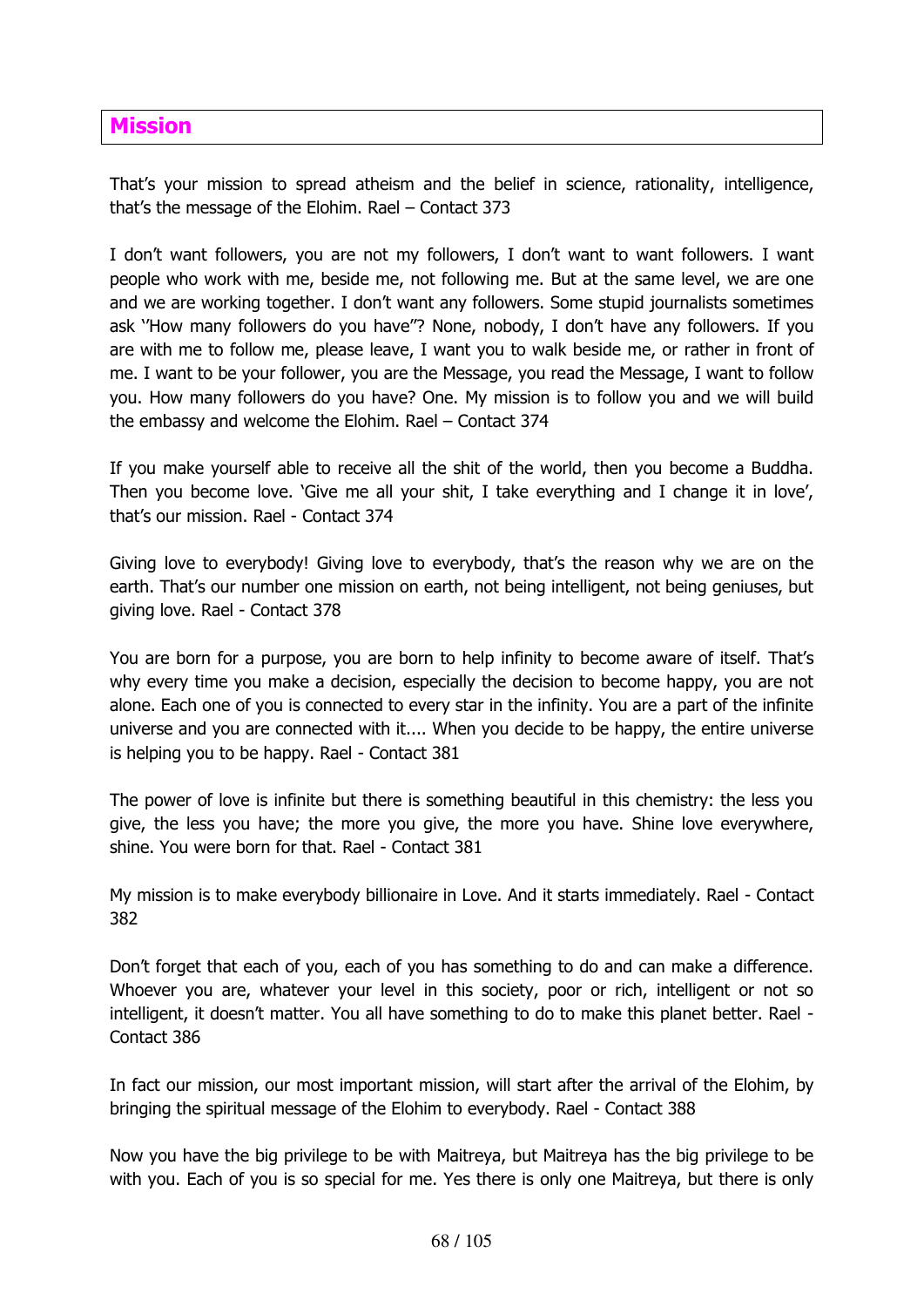one you. You are not inferior. We are same. My mission is different, but each of you is very important for me. Very important for the Elohim, each one of you. Feel it. Rael - Contact 389

Do you love me? Grow! Show me that my teaching is useful. If not it's just "blah, blah..." entering one ear and going out from the other one, wasting my time and my energy. Do it. Apply it. Shine. Rael - Contact 390

We bring humanitarism, paradism, revolution in every field. That's why you are here. We want to save humanity. The Message is not about UFO, ETs, it's about saving humanity, about becoming one with everyone. Rael - Contact 393

I have a dream. It's not the embassy first, because the Elohim won't come if we don't save humanity. It's to save humanity. My brother was changing water into wine. My father gave me a much more difficult mission: changing sheep into humans. That's what I have to do and I will do it with you. Rael - Contact 393

# **Mistake**

We have to love ourselves even in our mistakes, because those mistakes make us grow. Loving our victories is good, but his not wisdom. Wisdom is to love all our qualities as much as our shortcomings, triumphs, and failures. Compliments are food for our self-love. The source of our happiness must be ourselves and within us. Rael – Words of the Last of the Prophets – P4

We can learn so much when we make mistakes, and what is wonderful is that we will always make mistakes. We should even be excited when having made mistakes, because at least here is an opportunity to improve. Rael – The Maitreya – P39

Real wisdom comes with experience as in making mistakes, correcting them, continuing and advancing. Every lesson we learn from a mistake is a victory and yet one more step towards awakening. Rael – The Maitreya – P45

But what we should not do is to make the same mistake twice. We are allowed once, but not twice, and yet this should not stop us from taking risks or risking possible mistakes. The trick is not to repeat the previous mistakes. We have to dare to measure ourselves. Rael – The Maitreya – P75

Observe yourself objectively and laugh at yourself; don"t wallow in your mistake, drop it. When you wallow about in your own excrement, it doesn't smell so good and you begin to smell too. Rael – The Maitreya – P76

It is important to remind ourselves that for everything we do at every moment of our life, we can refer ourselves to the Messages to know what to do, to take a decision. There are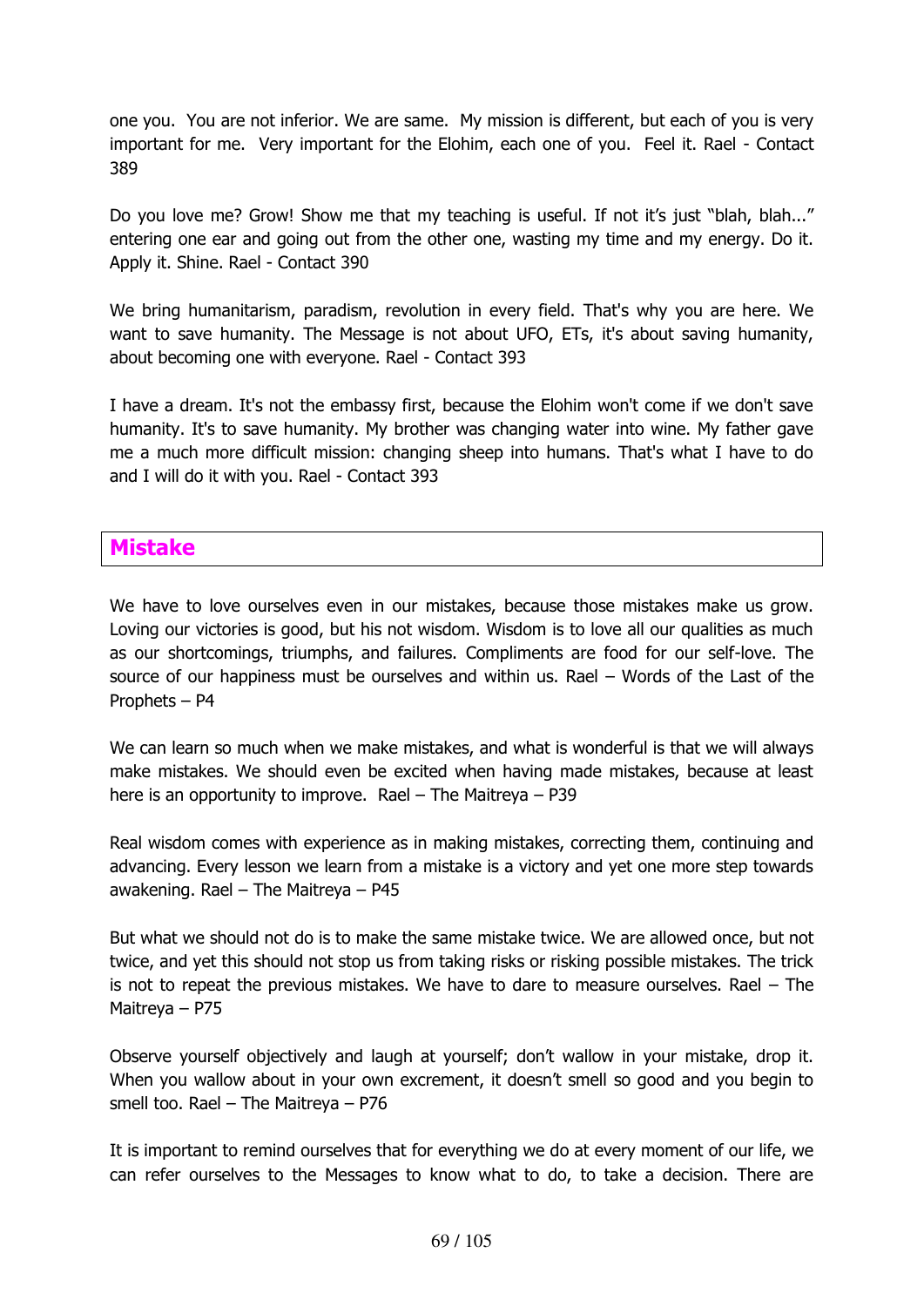moments where it is difficult to make a decision, we hesitate, but when we read the Messages again, there is absolutely everything we need to make the right choice. In the night of human emotions, the Messages are a light. To choose while being under emotions is always wrong, we must always go back to the consciousness and when emotions have completely disappeared, then we can take a decision and we are sure to make the right choice. All human mistakes are the result of decisions made while being under some emotion. Rael – Contact 361

## **Money**

A world without money will bring love to everybody. It will happen! It is the only way to escape destruction. To destroy money and work is the only way to save the Planet. Rael – Contact 355

We need money now and as long as it exists, so please do not stop making money because the Message says that one day we won"t need it anymore. I want you to make more money that anyone else so that we can promote the disappearance of money. We need to work hard to make lots of money to destroy money and to make the golden age come. Rael – Contact 357

The future of society is without money because money is a poison given to you by the government. Rael - Contact 374

It's incredible, Japan is a rich country (but) you have thousands of homeless people in Tokyo, this is crazy! Completely crazy. And there are more and more homeless. Why is that? Because of the banks and this piece of paper named money which is nothing, just paper. That's what we need to destroy, because money destroys love. When people have money and make money, they forget love. The richest you are, the less love you have. And when we destroy money, then love comes back. Rael - Contact 378

# **Movement**

Everything in your lives is movement. It was thanks to movement that the Elohim came to create life on earth. Our earth is also in perpetual movement. It is spinning on its own axis; it is shooting around the sun, which itself is circling around the center of the galaxy, and all this is turning in an immense movement. Rael – The Maitreya – P68

Be aware of how our time on earth is limited. We are not eternal, at least not yet on this planet, so enjoy each movement consciously! Rael – The Maitreya – P69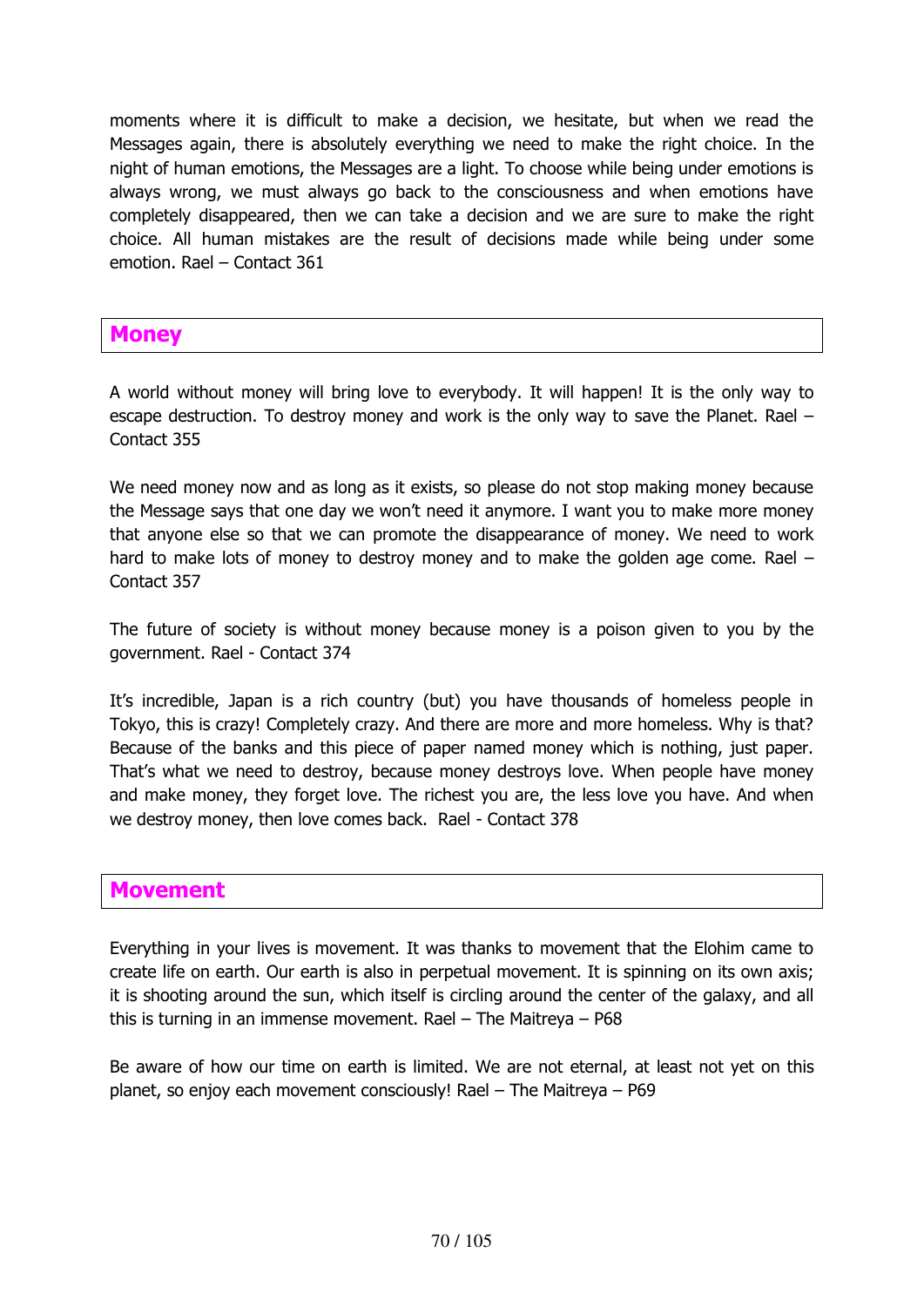## **Mutilation**

Circumcision for men - like clitoral excision in females - constitutes sexual mutilation and should be forbidden. Rael - Contact 382

## **Non-violence**

Non-violence and love always win. You just have to be patient. It is true that some people died defending this principle, and we must accept the gift that these people gave in sacrificing their own lives. They knew the risk they were taking and they choose that way. Rael – The Maitreya – P162

Total non-violence stems from humility. Who am I to impose my will on others? Who am I? Nothing, just a bit of dust. Rael – The Maitreya – P170

Only non-violence, love and compassion can save the world. Rael – Words of the Last of the Prophets – P23

Non-violence has nothing to do with cowardice. To be non-violent requires standing up and pointing the finger toward those who attack you; it means defending ourselves. It means being powerful and strong. Only the non-violent are admirable. Rael – Words of the Last of the Prophets – P23

Non-violence is not the refusal to defend our own rights, but on the contrary, it is the will not to remove the life of the aggressor, and it is the will to render the aggressor powerless by any means. Rael – Words of the Last of the Prophets – P23

## **Nudity**

You must never be ashamed of your body or of your nakedness, for nothing displeases our creators more than to see those they created feeling ashamed of the appearance that has been given to them. Rael – Intelligent Design - P186

We were naked when we were born, so why should we be ashamed when we are adults? Try lying in the sun without a stitch of clothing and feel the sun caress your body. Go at your own pace, and you"ll see how wonderful if feels. And know that as you take your pants off your body, you are also taking off the pants you have on in your head! Rael – The Maitreya – P29

Accepting being naked is much easier than learning to walk, and yet you all know how to walk. Rael – The Maitreya – P29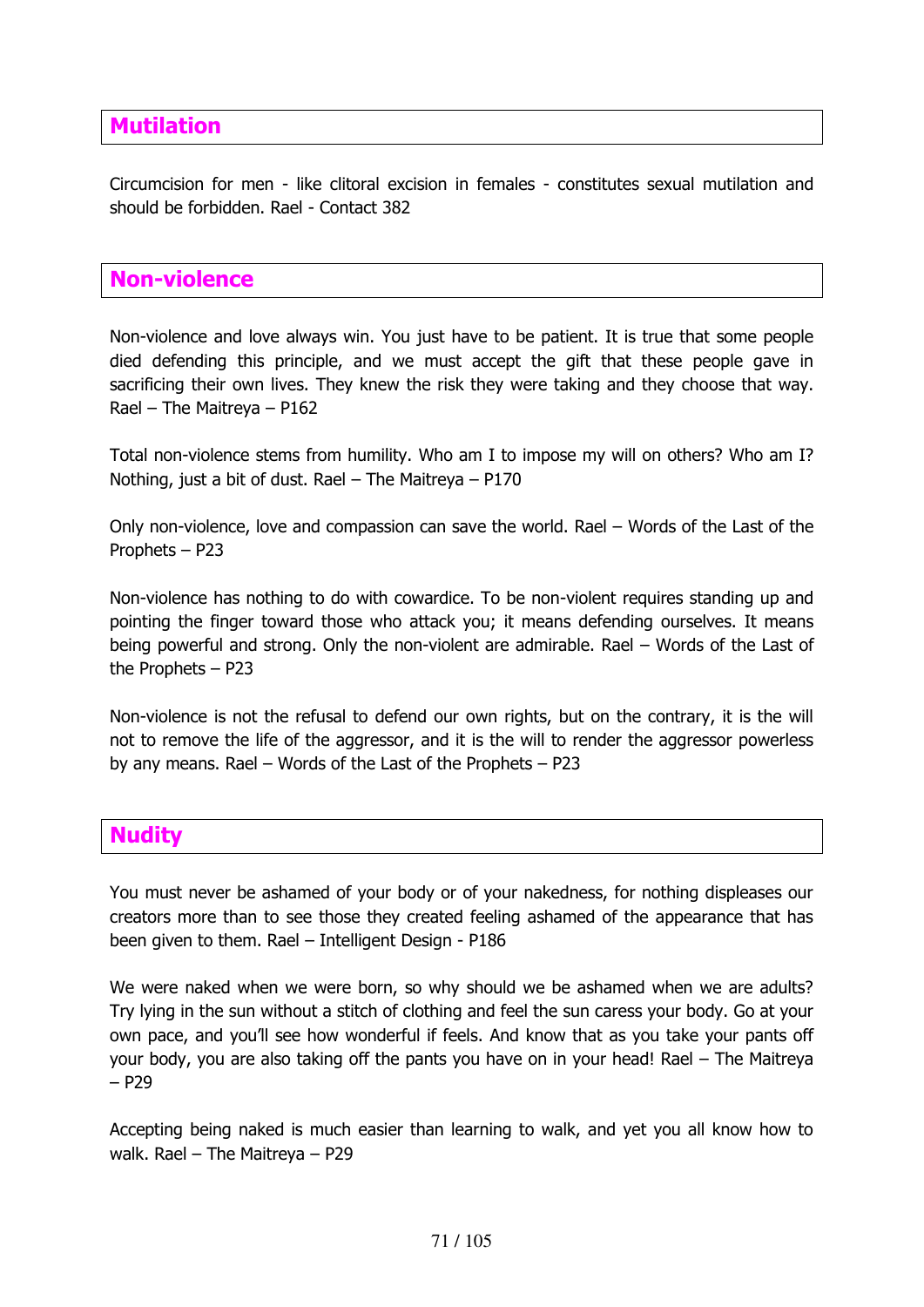Not only is finding the purity of nudity not "lowering ourselves to the level of wild animals" as African opponents pretend, but it is also:

1. To free oneself from taboos created by Christian religious colonization and honour one"s admirable ancestors who lived naked, as well as to perform an act of apostasy from colonial religion to find anew the values and religions of one"s ancestors, who were the victims of colonialism.

2. To be on the same page with future religions such as the Raelians, religion of science and cloning, for whom return to nudity is a fundamental value. Our creators the Elohim and their future science live nude.

Both respect for our ancestors and our preparations for a technological civilization of the future remind us of the importance of finding again the pleasure of nudity. The opponents of nudity, even the pope, are born naked. Nobody is born with clothes on.

The return to nudity, in parallel with a formation to high level sciences of the future is a part of the seminars given by Rael, The Last Prophet, during Raelian seminars. Rael – Contact 200

Nudity is beautiful and should never be viewed with a paedophile mind-set, which itself is a terrible mental sickness as recently confirmed by scientific study. Nudity should be promoted - not only for children and teenagers - but also for adults of all ages as it is the most beautiful show of art there is. Those against it are the ones who are mentally disturbed and sexually obsessed by their Judeo Christian and especially Catholic education. Rael – Contact 350

# **Objective**

The only goal is to be happy. The only reason we were created was so we could become happy, and most of all, to be aware that we are happy. Rael – The Maitreya – P33

Pleasure comes from enjoying the action leading to the goal. On the other hand, I we concentrate purely on reaching our goal, it cuts from the above-mentioned pleasure and makes us unhappy if we don't achieve our objective. Rael  $-$  The Maitreya  $-$  P73

Looking for excuses wastes precious tie in achieving our objective. We can evaluate them to ourselves, but purely with the purpose of improving. Rael – The Maitreya – P94

If you don"t have something in your life, that you give your life to, if you have nothing, if you are just living, eating, sleeping, making money, that's not a life. You need something bigger. Why do I work? Why becoming rich? What for? You need to decide of a goal, a purpose of life which is meaningful. When you find something that makes you say 'T know why I am alive", it changes everything. Rael  $-$  Contact 373

When a baby is born, he is perfectly happy. He didn't study, didn't go to school, doesn't know how to write, nothing, but he is happy. But men, women, the more they earn, the less happiness they have. So it's very important to destroy this myth, a very very bad myth, the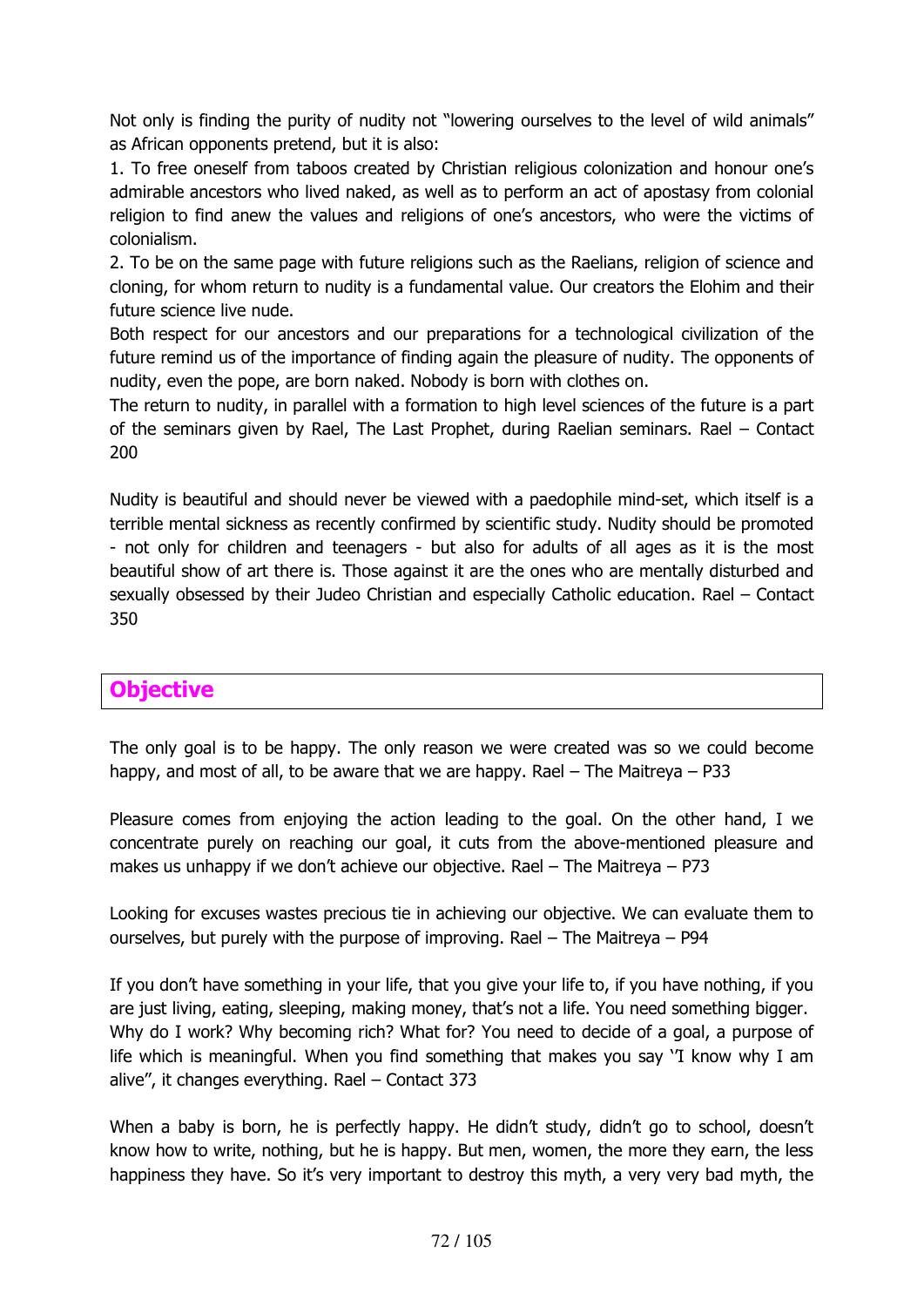myth that we need goals, targets, and objectives. This is poison. When we need goals or objectives or targets, it's saying that in the future, we will reach something. It is the same for happiness. "I'm not happy now but one day I will be happy". This is very stupid: it is right now or never. Rael - Contact 379

### **Oneness**

One day we will be able to calculate the level of love. We are surrounded by love, we live in love and yet we can't even measure it. One day we will discover that love is a unit measure that unites human beings. We will realize that, in fact, there is no real gap between us; we all form a living mass in which we live. It wouldn"t have taken, much for you to be someone else and someone else to be you, but you are you now.

Imagine if you were him, in his body, inside his head. Observe him carefully. How would you feel in his shoes? How can you hate him; how could you hit him if he could be you? The way we separate thing, this me, separate from you, is totally artificial. It is a big perceptual mistake; we are all one. Rael – The Maitreya – P16

We are all ONE, and it is beautiful thing to feel this fluidity when we are meditating Feeling a real state of meditation doesn't require years of training. It is instantaneous. What requires years of training is to remain in that state where we feel this unity within ourselves.

And it is important to feel it, because we cannot feel at ONE with others if we don"t feel at ONE with ourselves. How is it possible not to feel separated from other it this division exists within ourselves, such as when we feel good in our minds, but dirty in our bodies. It is only after having succeeded in uniting ourselves that we can go the next step and be at ONE with others. Rael – The Maitreya – P41

Being ONE with ourselves means being at ONE with the Universe, with Infinity, with all, and also with nothing, because there is no difference between all and nothing. Rael – The Maitreya - 42

If you feel de- pressed, something is wrong, then smile and naturally happiness will come, because when you smile you are one with all your cells. Rael – Contact 365

When you look at the stars, when you look at the Universe, you are looking at yourself, you are not separated, we are one. You are not a little human being separated from the Universe, you are the Universe, you are the stars looking at themselves and they can only be aware of their existence thanks to you. So we are the crystallization of the stars, accumulation of the stars, the children of the stars, created for contemplating itself. Remember that, have this feeling tonight if possible, look at the stars and say "wooow", I am looking at myself". Rael – Contact 366

It is very important to really go together, and to really express our love together. Because when we do that we become stronger. If we stay separated in our bedroom, yes we can have contact with Elohim but when we go and do it together, we become stronger, we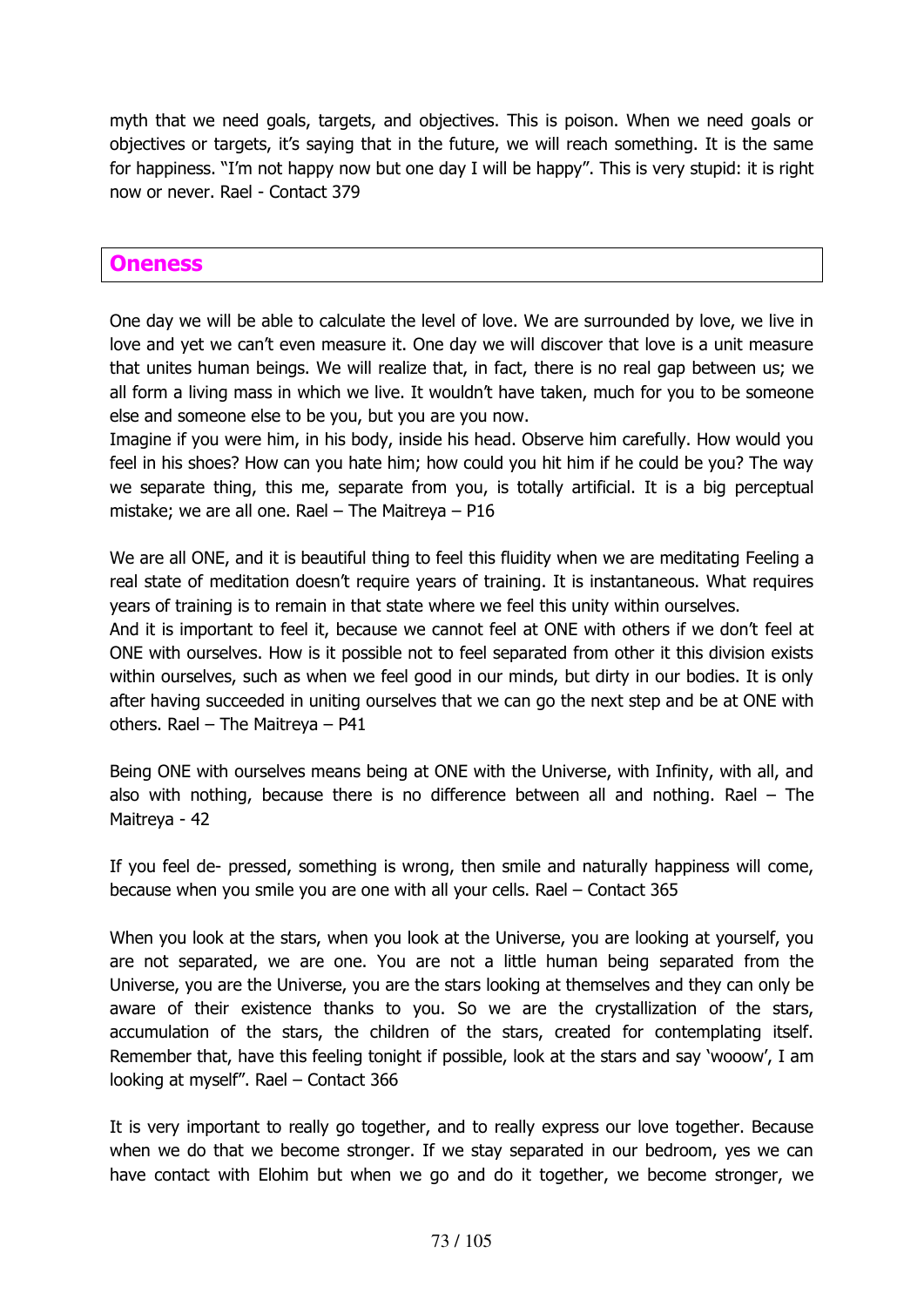receive and give more love and we need love, and we give more love. That"s why we need to be together at least once a week. Rael - Contact 375

To be love. Feel this infinity of love around us. In the wind, in the air, in the smell of the flowers and nature, to become one, with each other, with the trees, with the grass, with the planet, with infinity. That"s what you feel if you really feel it. You just have to feel it, it"s not coming from outside, it cannot be taught, I am not teaching you. It's inside you. You are your own teacher, your own guide, your own Maitreya, I cannot do it for you. I feel each of you like if you are a part of me. But if you don"t feel each other and you don"t feel me it"s your problem. That's why the 11am contact is very active. It's not coming, sitting, and letting Maitreya do everything. It's feeling, do you feel it?

This link with infinity, with me, I am the Messenger of the Elohim but the Elohim are Messengers of Infinity and we feel one with all this oneness. Do you feel it? Rael – Contact 377

This oneness with everything, including birth, life, and death, in an infinite cycle. We are part of this infinite cycle, if you feel it every second of your life, then happiness is there forever. Rael - Contact 388

So when you look at the stars during the night, every star you see, every part of your body, every little atom, have been on each star, because infinity in space and time, cannot be separated. And that's the past, but also the future. There is not any part of the infinite universe where every part of your body will not travel, again and again and again. How many times? an infinite times, because it's infinity. So we are infinity. We are not something looking at infinity... No, we are not. We are part of infinity. We cannot be separated, and that"s why we are one, We are One. Rael - Contact 390

We have been everything, everywhere, and we will be everything for ever. That's why we are one, with the sky, with the stars, with the soil, with the plants, with other people around us. The separation between us is an illusion. I breathe out, like everybody, and you breathe in, like everybody, and with each breath, some parts of my body go in your body, and reciprocally, so we are one. Rael - Contact 390

# **Oneself**

I prefer to say everything very fast rather than nothing for a long time. Rael – The Maitreya – P64

Nothing is constant in the universe, neither in space nor time, ant that includes us. Rael – The Maitreya – P74

Let's be awakeners. Each of you can be your own guru, your own guide for humankind. Rael – Words of the Last of the Prophets – P21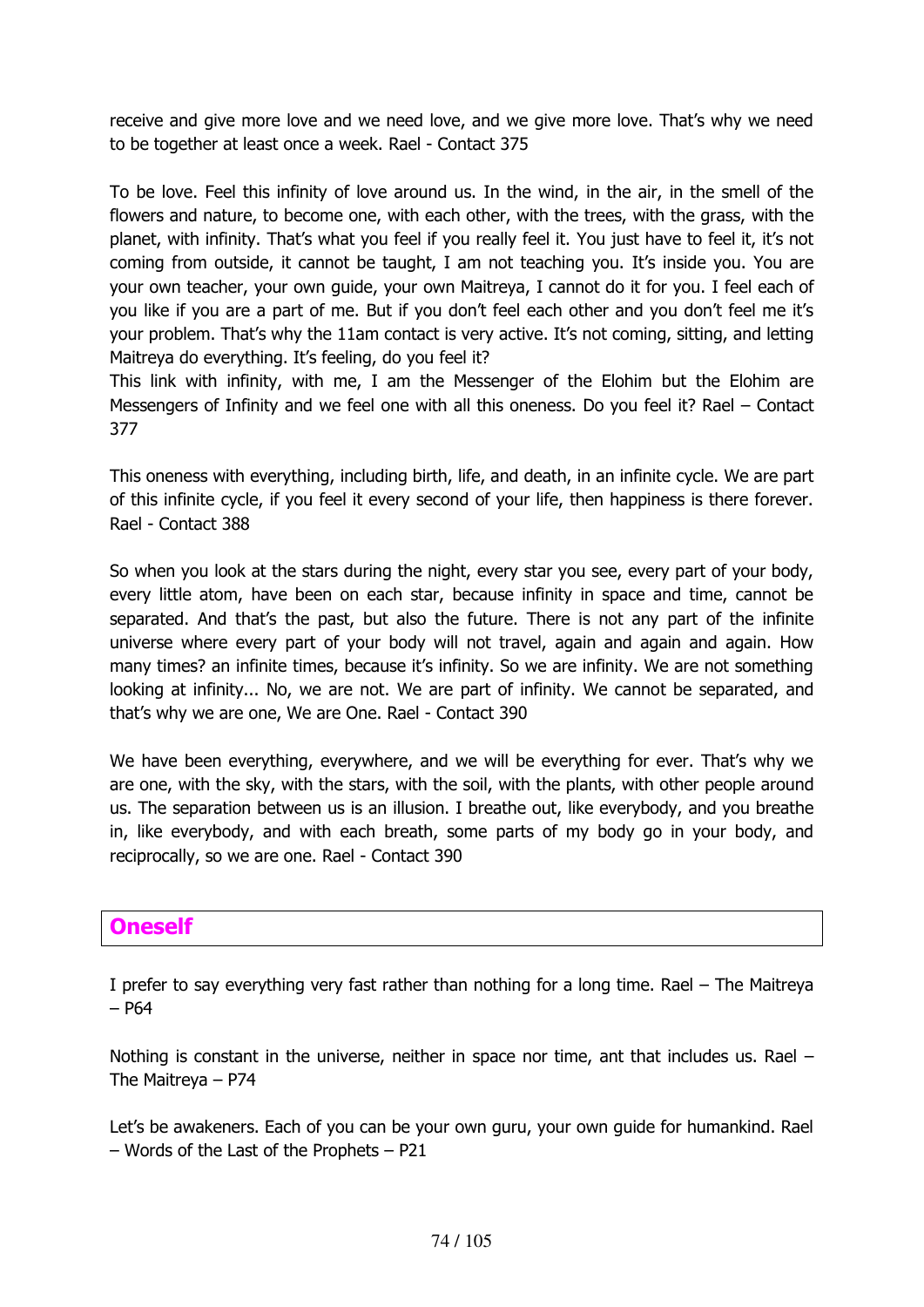It is better to be in a physical prison and to be free in our head, than to be free physically and a prisoner in our head. It is better to be a prisoner within the hatred of others and to remain free bye the accuracy of our choices, than to be free among the others and a prisoner of our remorse. I prefer to die happy, that to live in desperation by disavowing my being, my essence, what I really am. Rael – Apocalypse 138

"Normalization" is the worst kind of social mental conditioning, conformism and denial of individual freedom. Be yourself, no matter what they say! "Rael - Contact 356

Being examples in society is to be oneself regardless of our function and by proudly wearing the medallion and not concealing our membership. Rael - Contact 356

When accused of doing a mistake when in reality it is not their fault, normal people will try to show it is not their fault and defend themselves. You can go one step further and say: 'T will not be angry, this man is feeling bad, so I stay neutral, no emotion". One step even further, when accused of something that is not your fault, is to apologize. Rael - Contact 374

The most important love is the love for yourself. If you don"t love yourself, you cannot love anybody, you cannot love humanity; you cannot love the Elohim, because you don't love yourself. The first thing is to love yourself, it is the most important. To really love yourself, to love your freedom, the freedom to choose, the freedom to be yourself, the freedom to do what you feel, deeply. Not to be forced by any structure. The couple structure, the society structure, the movement structure, any structure which limits you in your freedom of choice, limits you in your freedom of love. So how can you love yourself more? By destroying any structure, any limit you put to your freedom, then you can love. The real love can only be free. Rael - Contact 377

When you wake up, remember it: the Humanity is you. Humanity is not around you, you are the Humanity. Rael - Contact 386

When you take a decision, a commitment, when you say: "Maitreya I want to help you". Be careful, it's a very serious matter. Of course you are always free to leave, but if you really come and say: "Maitreya I want to help you", you cannot change your mind after one week, specially if you tell me: "Maitreya I will help you until I die". You cannot send me an e-mail after one year saying: "I"m sorry but I found a beautiful Raelian girl and we will have a family together". This is bad for us, bad for the Movement, but bad for yourself, mainly bad for yourself. Rael - Contact 388

# **Overpopulation**

The humans, who use a contraceptive method, such as the pill, the cap or the condom, etc., make a fantastic "nose-thumbing' to their genetic code. They consciously take pleasure without it leading to reproduction. Pleasure always brings an expansion of the mind, but overpopulation is certainly a serious danger for Humanity; contraception is a magnificent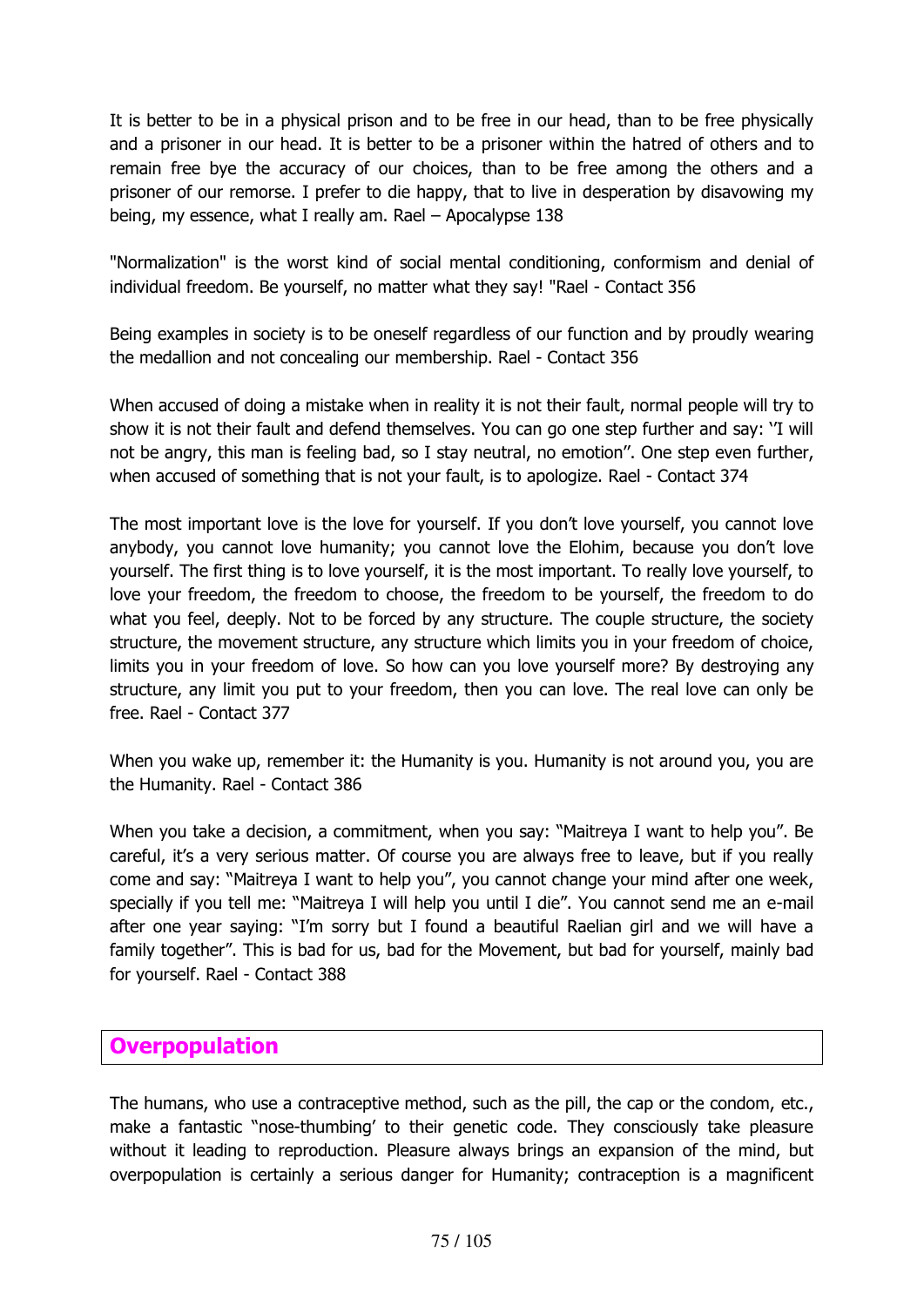way that humans have of showing that they are conscious of themselves and conscious of the importance of their actions in regard to the whole humanity. Rael – Intelligent Design – P266

We are at a level where there are too many people on earth. The oceans are polluted, the rivers are polluted, and the air is polluted because there are too many children. So we have arrived to this kind of funny situation where giving life is giving death. Every time you give birth to a baby you create more death in the future because they will need power. The wise decision is to limit the population. Rael - Contact 375

Every government in the world like Japan says: "we need more Japanese children". France says: "we need more French children". And they give money to families to have more babies, and then they need more power plants. How do we make this electricity, with oil? Soon no more oil. Coal? Not renewable, soon no more coal. Nuclear power plant? We know what happened with Fukushima. So the only intelligent policy of the world would be to say to everybody "stop making children". Rael - Contact 375

All the governments of the world, right now, are criminals, not because they create nuclear plants, but because they push people to have more children. More children who want to have more electricity, more Fukushima. Fukushima has happened because of over population. Rael - Contact 375

The message says, one child per person, then humanity will start to be less and less populated and science will help to make more power, clean energy, renewable energy, and no nuclear plant. Rael – Contact 375

## **Pain**

Meditation is very powerful to lower the feeling of pain, as physical pain is very connected to the consciousness. Rael - Contact 389

We have headache. There is a reason, we have to fix it, so the pain is useful to protect our body. When you look at the pain like that, instead of saying ''oh I have pain in my knee'', you say: ''thank you my knee for telling me there is a problem, I will fix it, don't worry I will take care of you'', then the pain in this meditation - because it is a meditation- very quickly goes down. This is not valid for everything. Some extreme pain, chronic pain, these are terrible, but even these terrible pains can be lowered by this meditation. Rael - Contact 389

The worst enemies of pain, which create more pain, one more time, are fear and anxiety. Meditation can reduce almost more than 90% of the physical pain and 100% of mental pain. So meditation is always good. Rael - Contact 389

Pain can be a tool for happiness, through meditation. Suffering is not good, I'm not saying that suffering is good, I'm saying that if you have pain in your knee, a huge pain, you can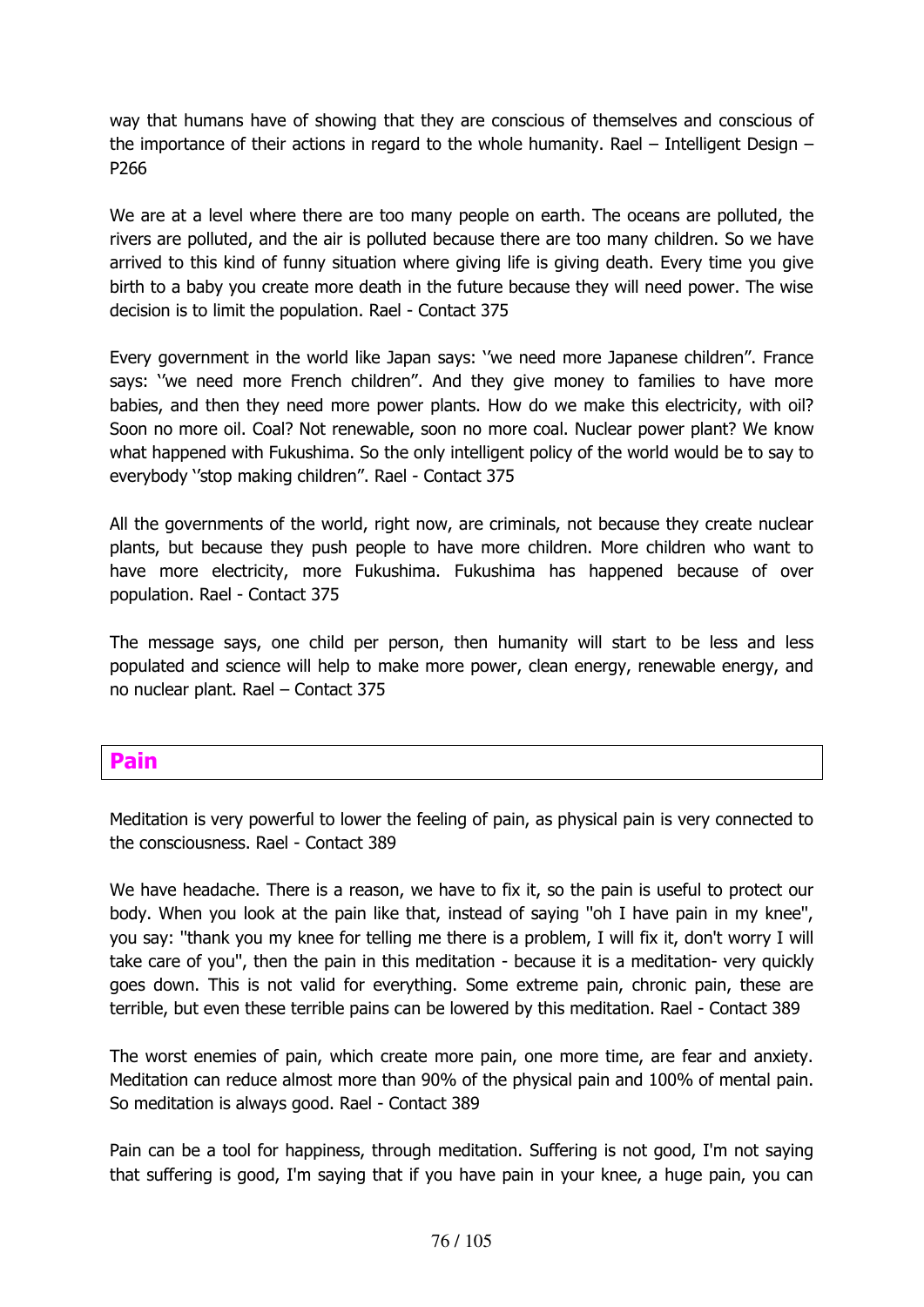say: ''ah, life is terrible, my pain is big'' and feel very bad, or say ''I have pain in my knee but I know people who have no legs, they would love to have pain in their knee''. Rael - Contact 389

# **Paradism**

Everything a human being can do can be done better by robots. Therefore, instead of working only for money, human beings can let all work be accomplished by robots and use their lives to do what they like – creating, doing research and studies, pursuing the arts, or meditating and achieving self-development. Under these conditions, the world will finally reach the level of paradise. That is why this system is called Paradism. Rael – Contact 360

Paradism is communism without proletariat, where the entire world can share the benefit of technology and science, without banks, without money, where everybody can share everything which is on earth. Rael - Contact 377

Paradism is the essential key to the future of humanity. And it's possible right now. If the world, the whole world revolts together at the same time, it can be done in a few weeks, not a few years, a few weeks! Rael - Contact 378

A real democracy is not so much 1 person 1 vote, but 1 person 1 equal share of the world wealth. The best solution is Paradism, a natural evolution of communism without class conflict as proletariat disappears to be replaced by robots and computers and where everybody enjoys a money free world. Rael - Contact 387

#### **Peace**

Now it is time for the pacifists form all over the world to unite for a world-wide revolution of peace! I call on the new generations of all countries, all races and all religions, to unite to launch a real world revolution that will save humankind! Those who work for peace are much more intelligent. Their power is greater than that of violent people. Rael – Words of the Last of the Prophets – P20

If you meditate for peace, even by yourself in your house, your telepathic waves will change the world. Meditation on Peace and love make a difference. First it changes you from the inside, then it changes those around you, and as they begin to feel better in turn, they change those around them. Rael – Words of the Last of the Prophets – P20

But remember, whatever happens, keep harmony, love and peace inside your heart. Whatever happens around you? People can destroy peace on earth, but they cannot destroy peace inside you, only you can destroy peace inside you or build up more peace and love inside yourself. This, nobody can destroy. And that's how you do it with meditation. Rael -Contact 387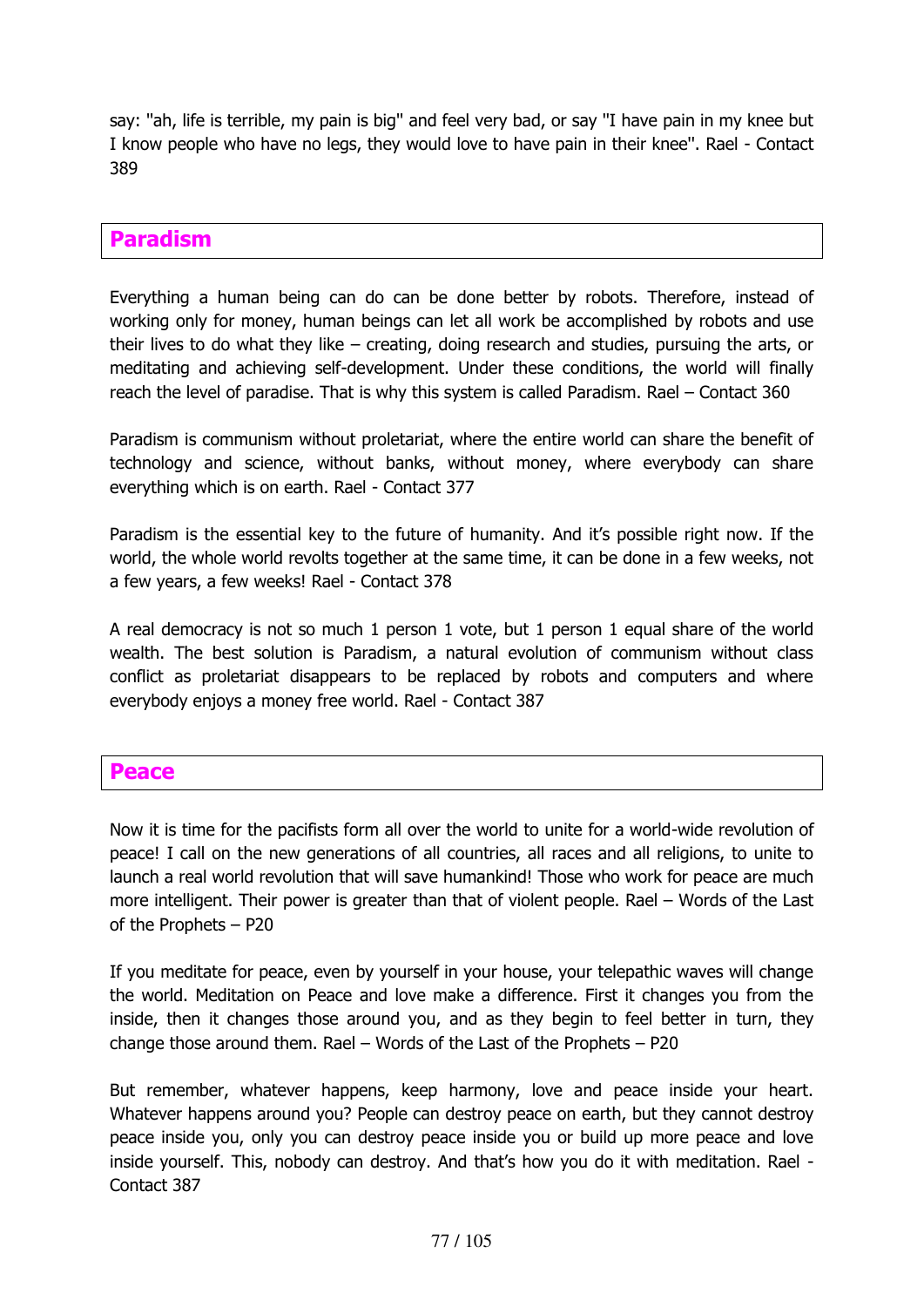## **Perfection**

Nothing is perfect, but that does not mean we should abandon all idea of perfection. Perfection is in the movement that brings us to our goal rather than in the goal itself, and his applies at every level. Rael – The Maitreya – P73

Abandon all idea that perfection is static and definite and instead concentrate on the action that you are presently carrying out, whatever that might be. It is by being aware of this action that you can perfect yourself. Rael – The Maitreya – P74

Becoming awakened doesn"t mean becoming perfect. That difference between the ordinary person and a Buddha is that the Buddha uses his challenges and mistakes to grow, while the ordinary person refuses them by justifying himself or saying it is someone else"s fault. In so doing, he destroys himself. Rael – The Maitreya – P74

Humans were originally created perfect, on a perfect planet. We squandered our capital of beauty and health from generation to generation through non-respect, violence, stupidity, selfishness, and worst of all, fear. Rael – The Maitreya – P92

The first myth to kill in your mind is the myth of perfection. It is your biggest enemy, like an alien inside of you. Nothing in the Universe is perfect, even the Elohim. Infinity is not perfect but it is in harmony. You cannot be in harmony if you think of perfection. Perfection doesn"t exist. Perfection is self-destruction. Rael – Contact 309

"There are good sexual lives, there are no perfect sexual lives, no perfect match, no charming prince or princess… stop looking for perfection, it doesn"t exist. Perfection isn"t in you and isn"t in anyone around you, and this is why we feel one together. Elohim love you with your mistakes. They created you in their image, which means also that the mistakes we make, they have done them...' Rael - Contact 349

# **Philosophy**

Part of the philosophy that I teach is to be oneself, whatever anyone else thinks, so long as we are non-violent. Rael – The Maitreya – P181

Your philosophy has three treasures:

- The Truth: without it, life wouldn"t be life
- Meditation (To train, practise, develop, grow ): without it our consciousness wouldn"t be able to develop now would happiness grow
- The third one is Prayer

Rael – Apocalypse 138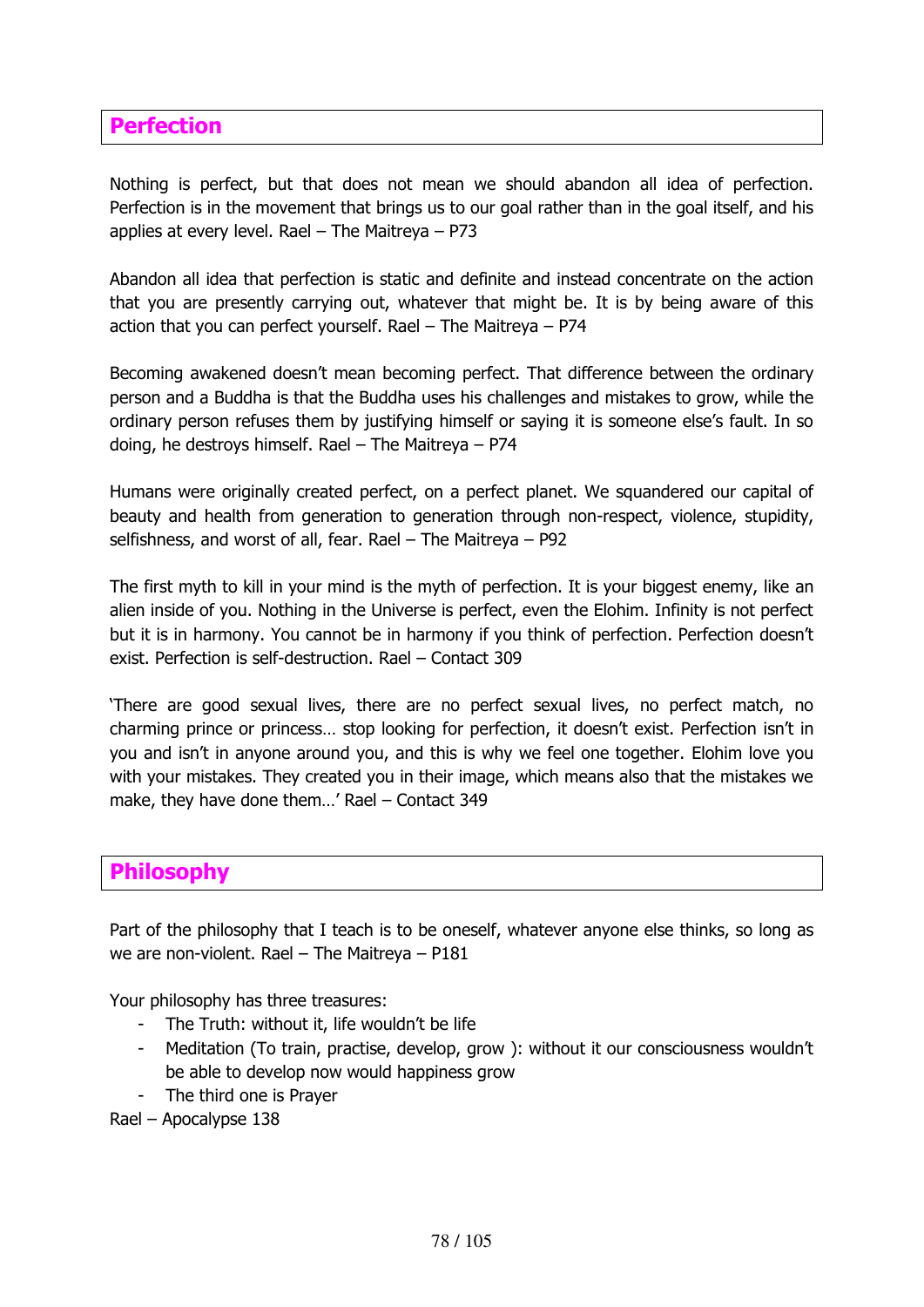Every criminal believes he or she acts for something good. They need to be guided. So many are killing in the name of god. If you have no god, you feel responsible for your life. You can feel connected to nature around, to the people around and to everybody and feel love, without the need of god for that. Feeling one with everyone, that's the Raelian atheist philosophy. Rael – Contact 363

When we are filled by the Message of Elohim, we don't need a boyfriend or a girlfriend, we don"t need money, we don"t need anything, we can be naked outside and be completely happy. We can be rich, have millions and millions but be very sad and desperate. You can have the most beautiful boyfriend or girlfriend of the world, or 3 or 4 or 10, and be very sad and desperate. But with only the philosophy, you don't need anything. Rael – Contact 373

We cannot be happy to wait for Elohim, happy to welcome them, and then depressed because we have no more goal. That"s why the Elohim not only gave us the explanation of the scientific creation, the goal to build the Embassy to welcome them back, but also and before all, the philosophy of infinity which is the most beautiful gift. Being. Just being. Feeling. Without the word. Rael - Contact 388

# **Pleasure**

All our senses are there to give us pleasure, and Sensual Meditation is based on an improvement of the perception of pleasure provoked by the chemical reactions transmitted by our senses. Rael – Intelligent Design – P257

Everything we do during our life, we do because it gives us pleasure. There is no one action performed during our entire life which is not done for pleasure. Rael – Intelligent Design – P257

There is a difference between direct pleasures, such as immediate sensual satisfaction, and indirect pleasures, such as the choice of behaviour … and which are reactions to exterior interventions without resulting in a conscious development of our means of perception of the environment. It is only when conscious pleasure is obtained in solitude in an attempt to improve the quality of one's perception, that true blossoming can take place. Rael  $-$ Intelligent Design – P257

Pleasure is always fulfilling, direct pleasure that is, and not the pleasure of the soldier who dies for his comrades. Direct pleasure develops in each individual the means to become in tune with the Infinite, and really fell a part of the Infinite. Rael – Intelligent Design – P262

One cannot live every moment intensely for any reason other than for the pleasure of living each moment intensely. Rael – Sensual Meditation– P69

Let us diversify our sources of pleasure to infinity; let us not limit them to any one thing or person, passion or pleasure. Let"s taste the greatest possible number so that if one of these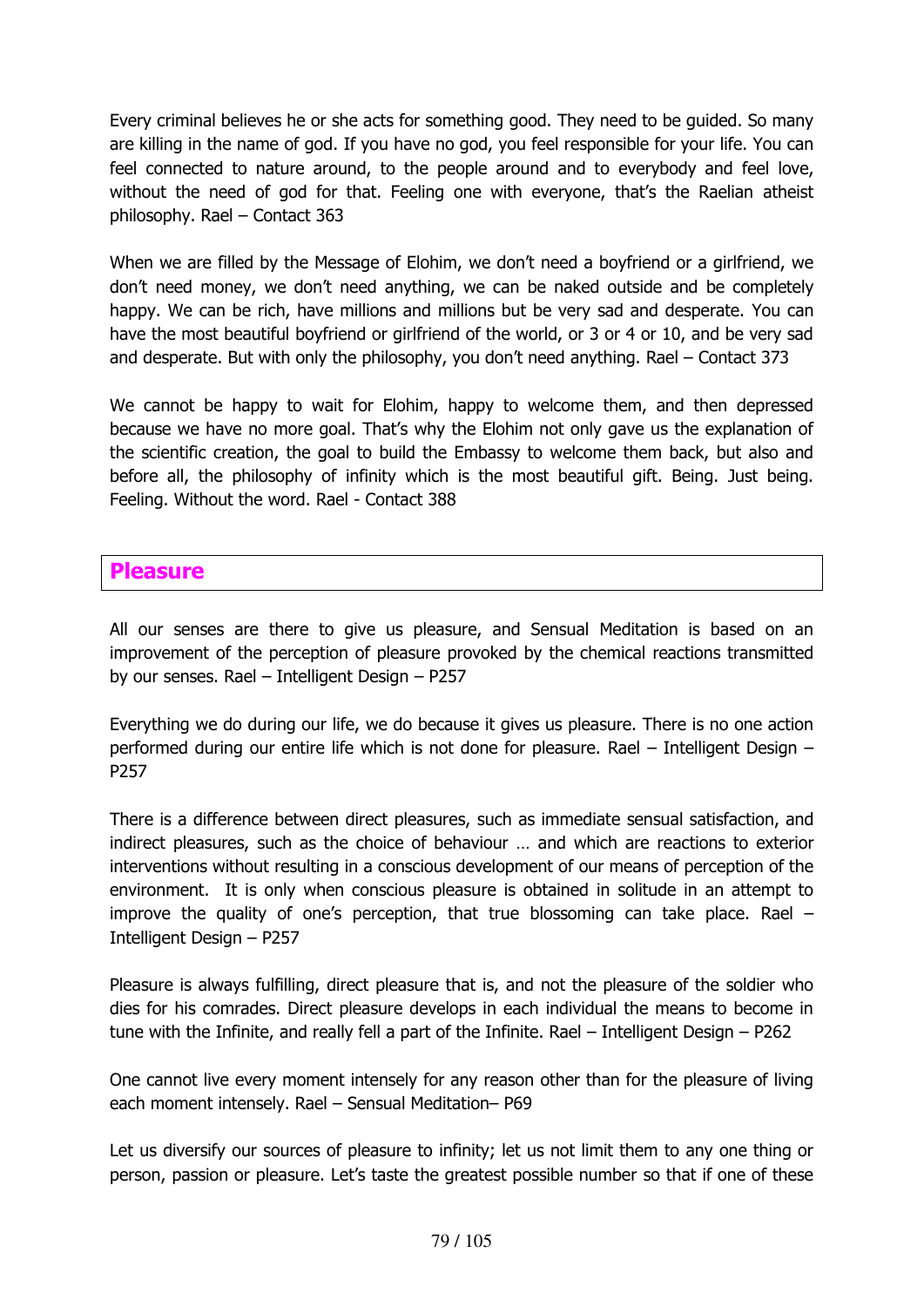abandons us, we still have the others, and even if only one remained, we could still be happy, and even without that one. Rael – The Maitreya – P47

Any knowledge that doesn"t bring pleasure is useless knowledge. Everything you put into your brain today will determine your future thoughts, all your thoughts of today determine your actions of tomorrow, all your actions define your personality. When we have pleasure, we raise the level of consciousness of humanity and our health. Rael - Sensual booklet 10 (only in French)

Our pleasure stimuli are programmed to decrease in intensity to force us to increase contacts to develop our intelligence. Rael - Sensual booklet 10 (only in French)

Enjoy life and don't deprive yourself of what gives you pleasure! The Elohim gave us some rules in order to protect our genetic code when we plan to have children, but only for this reason! if you don't plan to have children then there is absolutely no reason to deprive yourself of any pleasure, except of course if you are a member of the structures of the IRM who must have an exemplary life (at least in public...what people do in the secrecy of their private life is not the business of anybody, including for the members of the Structure of the IRM ). Rael - Contact 390

## **Politicians**

Go in the streets and force the government to go away. This planet can be saved only if there is a world revolution. National revolutions are not enough anymore. All the young people of the world must make a revolution at the same time, to create a world government and to unify, stopping this crazy monetary system, which wastes everyday billions and billions of dollars to pay useless government people, to make weapons which they put in museums twenty years later. Today, they are making weapons with your money, with your taxes. In 20 years, they will destroy them and make new ones. With the money of the taxes they use, everybody could have food on earth. We don"t need money, we don"t need weapons, we need peace and love. Everything bad on earth happens because of the politicians. Rael - Contact 373

Politicians are the cancer of humanity, get rid of politicians everywhere. Only one future for humanity: a unified world, without money, without military, without politicians. And then, this planet can be heaven, where everybody can travel everywhere without passport, without visa, and finally respecting the human rights. Rael - Contact 373

As a general rule, we should vote at all referendums that are about social questions and choices for the future and that have nothing to do with electing politicians or keeping them in power. Rael - Contact 375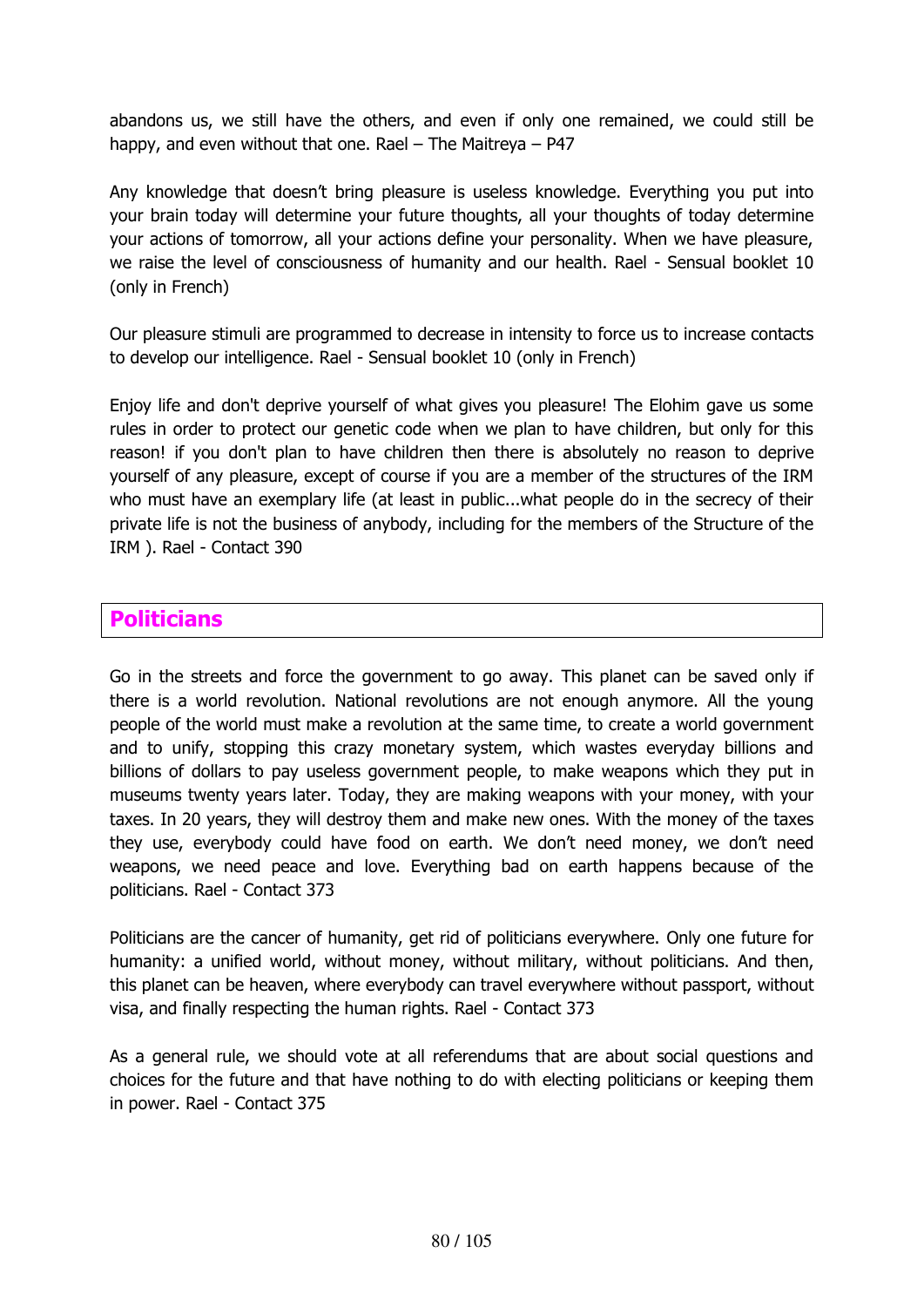## **Positive**

It is so important to say YES. Its vibration and the thought of YES change something in our brain, in our personality. It gives us a positive outlook and fills our lives with love, happiness and blossoming. Our lives cannot be harmonious, happy or full if we say NO too often. Of course, sometimes we have to know how to say NO, but only exceptionally, when something is proposed to you that is contrary to what your conscience would like. You should only say No in exceptional circumstances. Most of the time we should say YES. We fell so much better when we say YES! Even our environment is transformed by it. Rael – The Maitreya – P25

You are the only one who chooses whether your day will be negative or positive. It is no difficult; it is just a matter of training. If you often choose the positive, then your brain will learn to automatically react positively and you will be happy. It is automatic. All you need to do is press the button. But if you choose the negative, your brain will apply the same automatic mechanism except it will learn to be negative and you will be unhappy. Thinking negatively simply poisons you. When we are negative, we are like a black hole, we are not attractive and others avoid us. To get rid of the negative habit, re-educate yourselves by being positive, right from the moment you wake up. Be happy. Make the most of life. Enjoy every moment. Be happy and people will gather around you because they will all wish to be infected and permeated with your happiness. Rael – The Maitreya – P34

If our theme is positive, it is thanks to a heightened level of awareness that allows us to manage the emotions that are strewn in our path. Negative emotions are the greatest enemies of our consciousness. Consciousness and negative emotions don"t go together. Never forget that being positive is a choice. Rael – The Maitreya – P35

When we are positive, we are like light; everyone wants to be with us. Rael – The Maitreya – P40

#### **Prayer**

But while praying, we feel really small compared to our Creators and we speak directly to them. Rael – Apocalypse 138

Finally there is the ground wire which is prayer. It is very important because it prevents the truth from making us proud and prevents our consciousness, developed through meditation, from filling us with pride as well. We can have a fabulous truth, a consciousness developed towards the infinite thanks to meditation, but if we lose our humility, we are just buffoons in the eyes of the universe; therefore, we need all three. Rael – Apocalypse 138

Pray to the Elohim, not only because it is necessary, but also because it does good for you. In all the accidents of our lives, we have chosen to be happy; we have decided to be extraordinary. But there are still moments that are more difficult than others in our lives,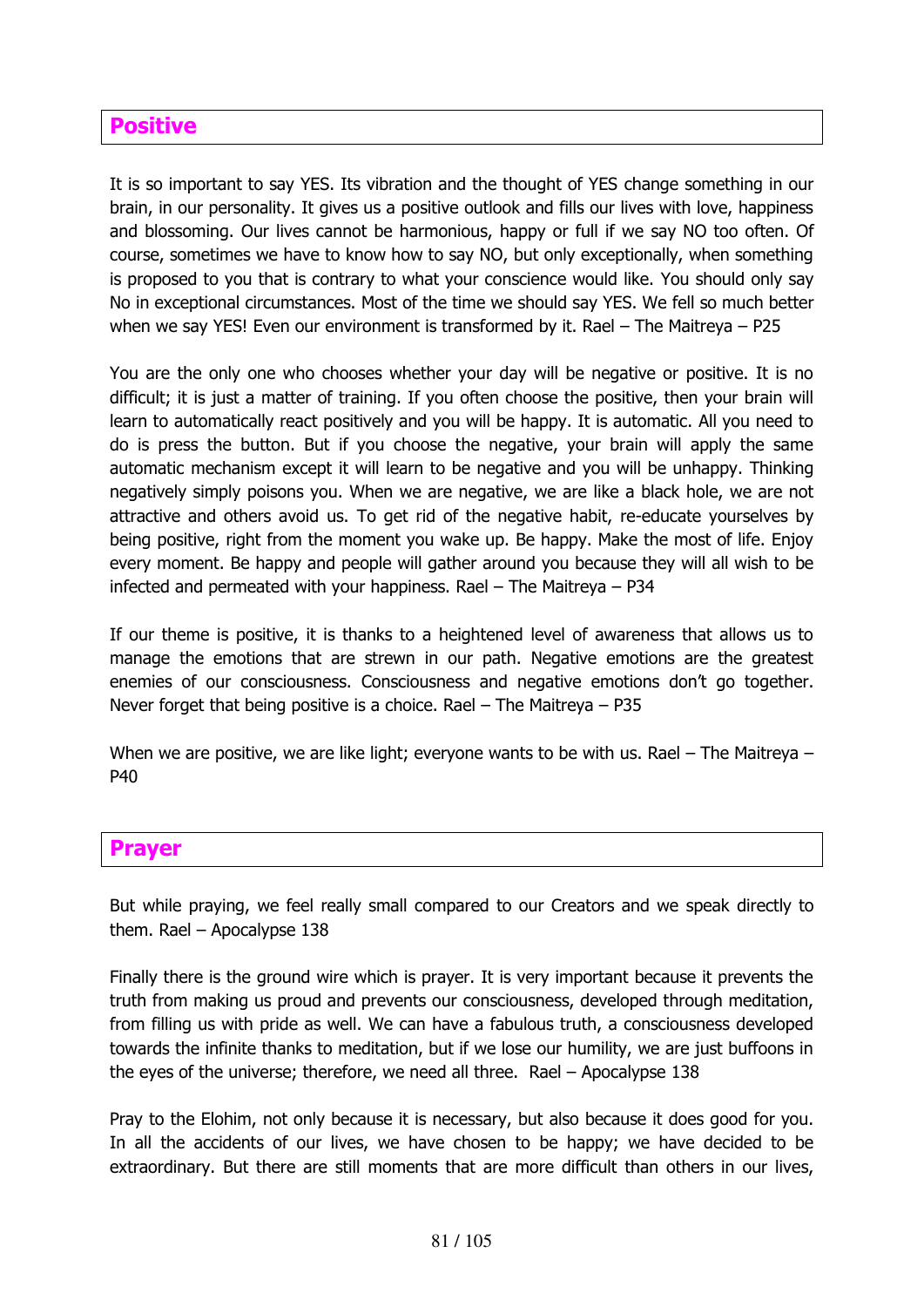people whom we love who die, problems; In these moments, meditation can help, to read our scriptures can help, but what can help the most is prayer, to thank the Elohim for giving these "accidents" that make us grow, as it is in the accident that we grow. Children learn to walk by falling. Whatever hits us makes us grow, if we have the humility to recognize it. The imbecile-individual who carries only truth and harmony, will feel diminished if he loses. The human-being who has all three, thanks those who made him/her grow. The one, who loses while playing chess and has this consciousness, isn't angry to loose. He has no anger and thanks sincerely the other player for showing him things he didn't know. It's only this humility that allows you to live moments like these. Thank you Elohim one more time for giving us this ground wire of humility that is indispensable to be what we are, that is extraordinary." Rael – Contact 337

Some say "how can we be happy when we think of all those people who suffer on this planet?" One cannot help the planet by crying. If I am offered food, I will eat with pleasure, taking energy to help those who have nothing. If you are hungry, you cannot help those who are starving. Enjoy what you have while thinking of those who have nothing and you will have more strength to help them. Pray and meditate while laughing because praying and meditating should not be serious. Rael – Contact 360

When we make a prayer, we pray to the infinite, we pray to the messengers of the infinite. To pray is to send love without expecting anything in return. You send vocal or silent vibrations which make your body and your brain vibrate which elevates you. When you pray, you must direct your thoughts towards something which elevates you. Rael – Contact 360

When we make a prayer, we pray to the infinite, we pray to the messengers of the infinite. To pray is to send love without expecting anything in return. You send vocal or silent vibrations which make your body and your brain vibrate which elevates you. When you pray, you must direct your thoughts towards something which elevates you. Rael – Contact 360

Praying to get something is satisfying the ego. It's not, it's nothing. Praying to feel connected with everything, for oneness, with the infinite, with the universe, with other Raelians, with every animal, and to be attaching every animal, every plant, every flower, to become one, that is the real prayer. Rael - Contact 387

To pray is to give, not to ask anything for yourself, but wishing everything for others, this is a prayer. And this kind of prayer naturally makes you happy, because if you pray to get something it doesn't make you happy. Rael - Contact 387

Praying is helping yourself to put your subconsciousness in harmony with your consciousness. That"s good, that"s what a prayer is about. Prayer is not asking God or the Elohim something for ME. Rael - Contact 388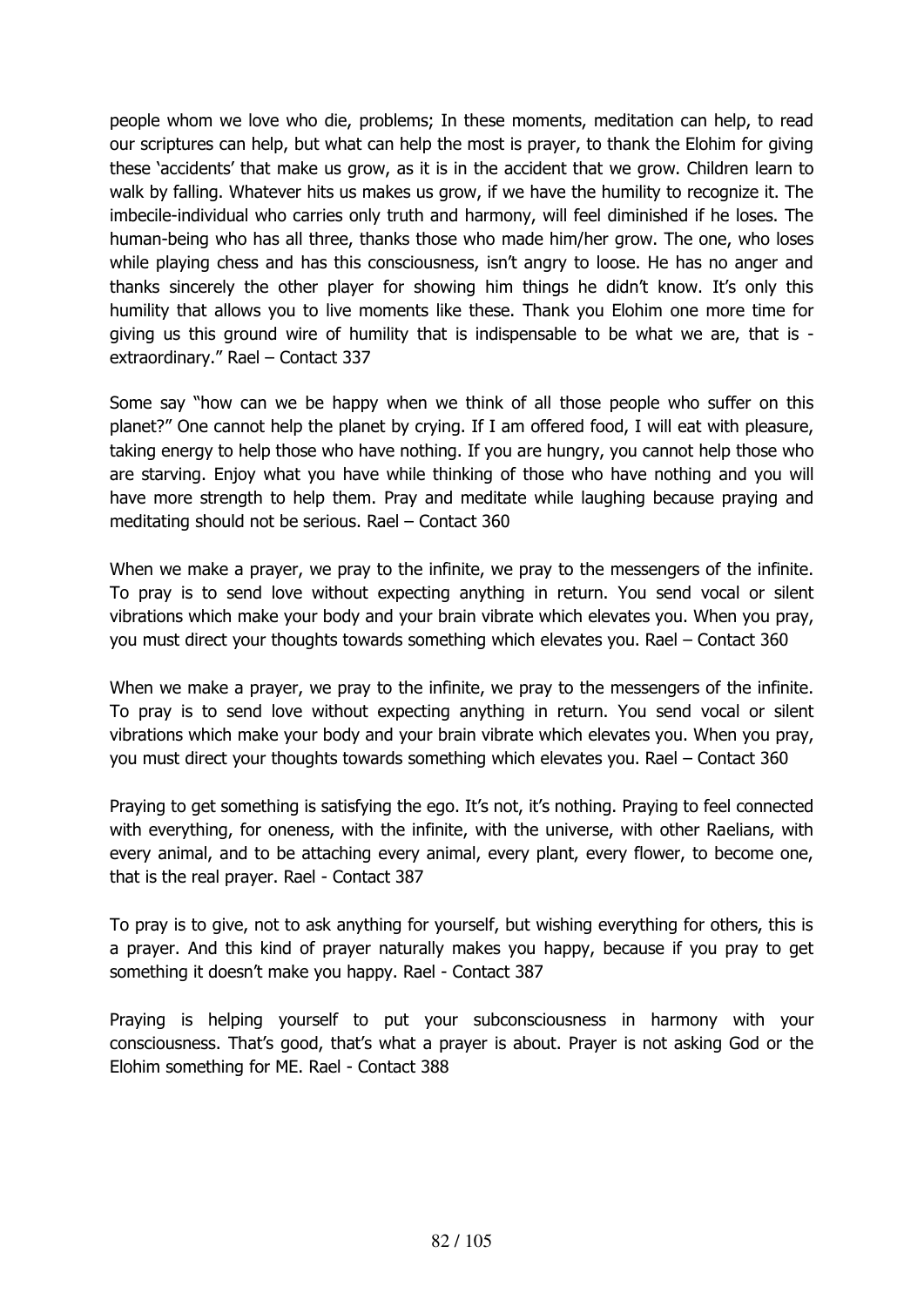# **Predictable**

Anyone can manage the predictable, even robots that are specially programmed to respond to predictable situations and events.

To manage the unexpected means to use foresight with all one"s senses open so as to include the prediction of one's own circumstances with that of others, while at the same time managing the unexpected which others slip into our own predicted circumstances.

Life is a succession of unpredicted events interfering with the events that we do manage to predict, and it is precisely how we can react to this unpredicted element that allows us to test our intelligence and our level of consciousness. Rael – The Maitreya – P37

We should not only congratulate ourselves when all goes well, or when we manage the expected and unexpected well, but also when, and especially when, we are experiencing failures, because they can help us grow. On the other hand, we should also strive to not repeat the same mistake twice, while not letting the possibility of making mistakes hold us back from taking risks. We should even feel excited by the thought that we have an area at our disposal that can help us grow. We can learn so much when we make mistakes, and we will always make mistakes, though not for the same reasons. That is what is wonderful. Rael – The Maitreya – P38

### **Pride**

The Raelians are unique and irreplaceable in helping humanity to accept new technologies. Let's be aware that we are irreplaceable. Each of us can and must make a difference. We must be proud of the mission of guiding Humanity and this pride must be on all fronts: spiritual, philosophical and religious. This pride is not incompatible with humility; on the contrary, not to be proud of the Messages shows a lack of humility. Rael – Apocalypse 134

Proud of being Raelians. We must have the dignity to say what we are and the arrogance of the truth which goes together with dignity. Inside of us, we must keep the humility of the teaching of the Elohim. Among ourselves, we must cultivate humility, but we must not show it to others. Towards the outside, we must assert ourselves, because who can be arrogant if not us? The truth we are saying is so strong that we must say it with force towards the outside. Rael – Apocalypse 134

We must be proud of our values and not be shy because our differences. Rael – Apocalypse 134

Do not disavow your values, do not hide. Be what you are. Be proud to be the Messengers of Elohim on Earth. This is your greatness. You need to keep this certainly within you, at every moment. I am who I am. I am myself because nobody can be conscious for me. By deciding to be yourself, you are unique and you are important for Humanity by the richness of your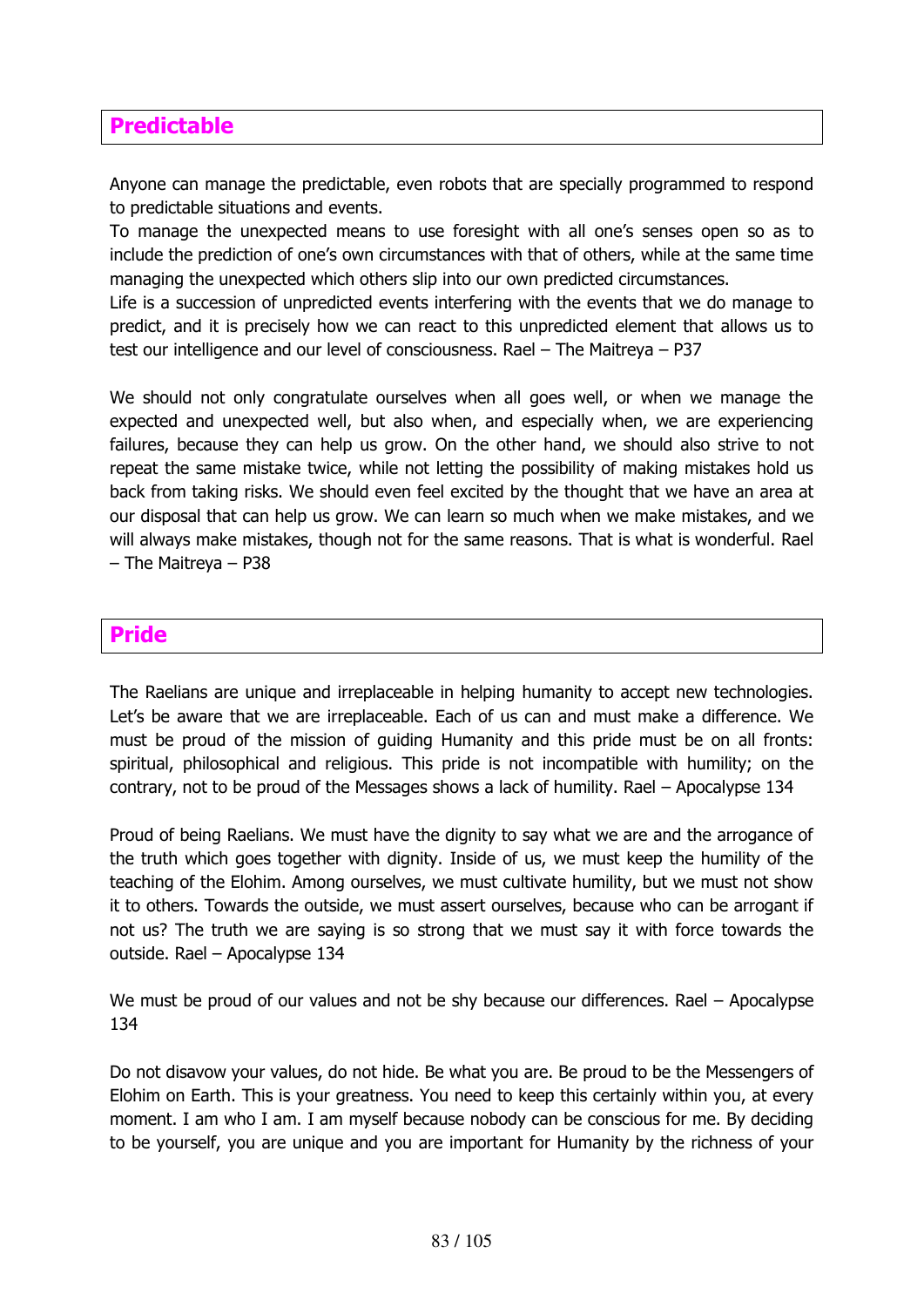individuality. That will make you stand up straight; it is your greatness. Rael – Apocalypse 138

Give love: when we give love, we can be proud to give and be proud to love. If you really like the Elohim, life and people.... Be proud! Rael - Sensual booklet 11

# **Prophet**

Do not forget that the Apocalypse – literally the "age of revelation" – has arrived as was predicted. It has been said that when the time comes, there will be many false prophets. You only have to look around you to see that the time has indeed come. False prophets are writers of horoscopes of which the newspapers are full, and there are also many others who reject the benefits of science and cling to every last letter of ancient writings that were the messages given by the Elohim to the primitive people of ancient times. Such false prophets prefer to believe what narrow-minded and primitive people have fearfully copied down long ago while listening to those whom they considered to be gods because they came from the sky. They should instead believe the message of Elohim that has been given now to people who no longer kneel stupidly before all that come from the sky. These latter people try to understand the universe, and they can be addressed as adults. Rael – Intelligent Design – P207

The role of a Prophet on Earth today does not only include divulging the secrets of our origins as explained in the Elohim"s Messages, or revealing the promise of a wonderful future thank to science, it also implies acting within today"s political arena so as to improve the lives of people, especially those living in countries who suffered the most from the selfishness and brutality of those who, for a short moment in time, were lucky enough to have had a slight advance. Rael – The Maitreya – P9

When we live at the same time as a prophet and follow him, it gives us a head start. It is this head start that means that the most revolutionary people most adapted to the age to come are mobilised. These people have something in common; they have so much love for humanity that they are prepared to lose their jobs, their friends and their goods to help it. Rael – M - 208

A Prophet must be revolutionary, a "facilitator" of the future! The more a prophet disturbs, the more he causes people to react. The greater the reaction, the greater the advancement of society, for society does not advance without disturbance. Only technological, scientific, artistic, spiritual revolutions can cause society to advance. A Prophet always likes action, never content with words alone. He acts! A Prophet is one who supports news ideas, these days it is cloning and GMOs. The Prophet"s profession is to prophesize, to inspire, to generate intent among scientists. Rael – Words of the Last of the Prophets – P18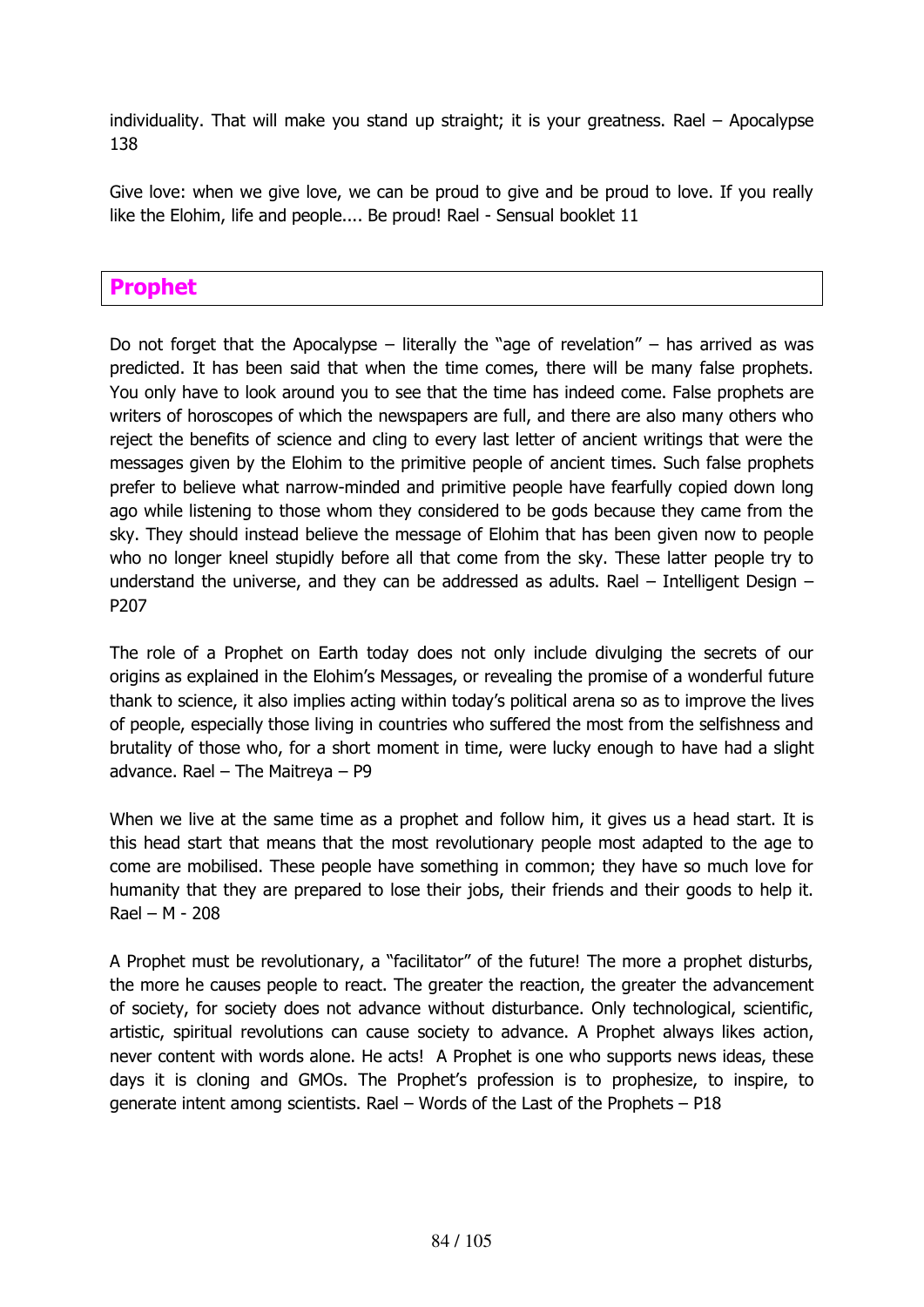Praying to the Elohim is good, sending our love to them is good, but protecting their creation is much better. When they look at us and they see many people saying ""Elohim I love you"" but around them, everything is destroyed, it"s not real love. So, Raelians, if you actively protect the earth, the creation of Elohim, they think this is much more respectful of them. In one action towards protecting life on earth, there is more love for Elohim than in one prayer. In one action to protect life on earth there is more love for the Elohim than in one million prayers. So I"m very proud of you and I know you are very active and the Elohim really are happy to see that you try to protect their creation. Rael - Contact 380

# **Pulsation**

What is a pulse, a heart pulse? Can you feel it, put and try to find your heart beat? Do you feel it? Stay on it. If you feel sad or depressed, when you ask: "why am I alive?", feel your heart beat. This is a miracle because if it stops, and it will stop one day, it is finished, you are dead. No more depressed, no happier, no more alive! Rael - Contact 383

## **Raelian**

To be Raelian is as to have been Christian in the time of Jesus. To be Raelian is as to have been Buddhist in the time of the Buddha. To be Raelian is to have been Muslim in the time of Mohammed; to be Christian in the  $20<sup>th</sup>$  century is to be in harmony with an old era; to be Buddhist in the  $20<sup>th</sup>$  century is to be in harmony with an old era. If the Buddha or Jesus were here today, they would be Raelians. We are redwoods, trees whose heads touch the sky, whose feet are on earth, and who spill their fruit, their flowers, their scents to delight the planet, and that is why we are happy and proud to be Raelians. To be Raelians is to be close to our creators, to be atheists, Muslim, Buddhist…. Rael – Words of the Last of the Prophets – P48

#### Why should we be proud to be Raelian?

Because we are unique in our philosophy! We are the group in the world to promote atheism, scientific creation, the notion of the infinite, eternal life through cloning, absolute peace and non-violence, denial of nationalism, the creation of a planet united around a nationalism of infinity. Finally we are the only ones to be guided by a living Prophet.

The stronger the pressure from the outside is, the more some tend to fade. It should not be. The darker the sky is, the shinier the stars are and should shine . We are useful because there is opposition. We exist because there is darkness. You are the stars of the Milky Way of consciousness. Rael - Contact 364

The highest the external pressure, the more members have a tendency to drop off" said Maitreya Rael during our last European Happiness Academy in Slovenia and he added "it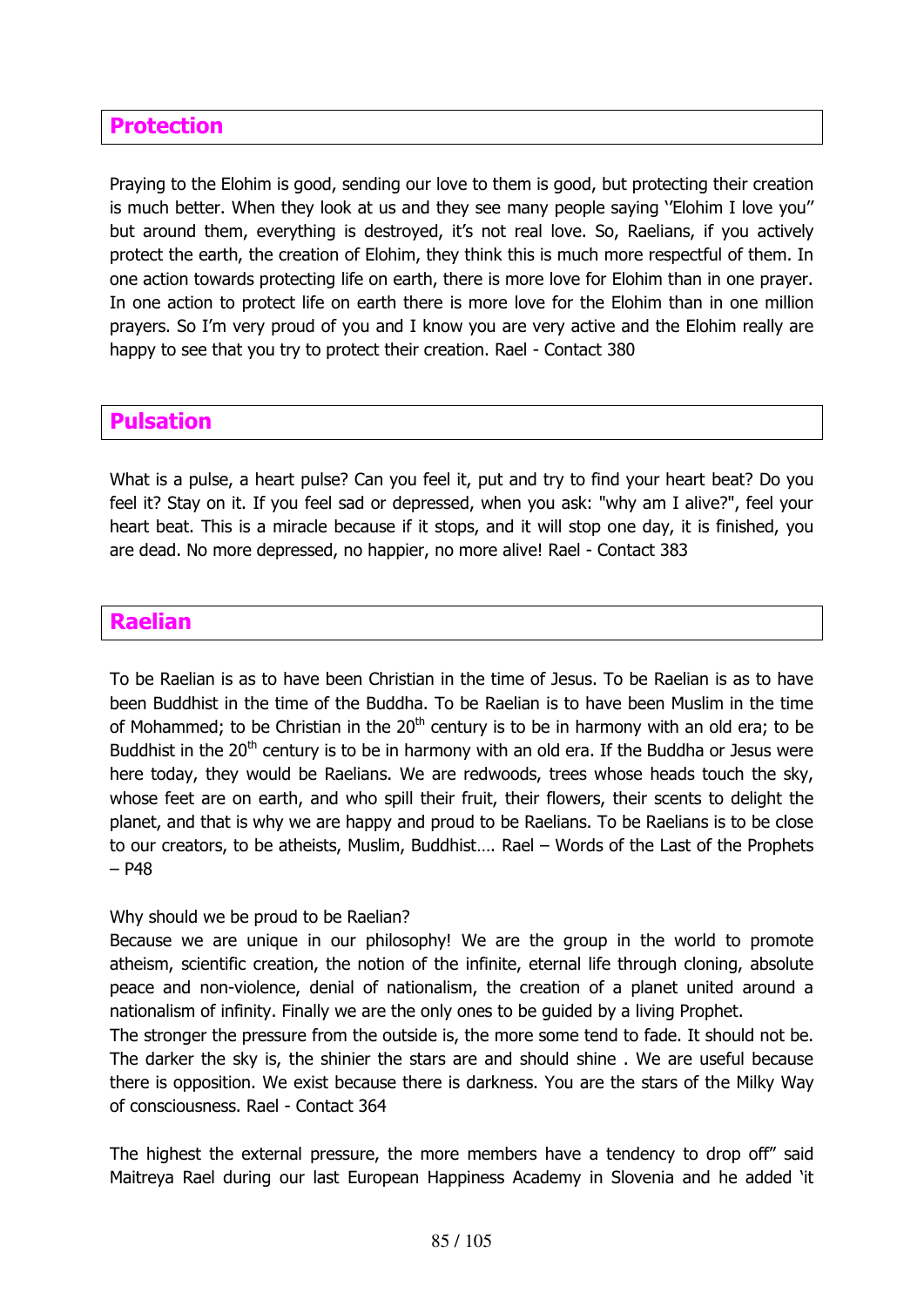shouldn't be that way'. "The darkest the sky, the more brilliant is the star and the most 'loud' it should shine. We exist because there is darkness; we are the stars of the milky way of the consciousness." Let's keep on lighting the way. (Rael – Contact 364)

Each star has its own color and should be expressed. Do not wait to die to shine. Conformism always goes against freedom. The non-conformity is freedom! Raelians must be the most anti- conformist for all levels: sexual, social, professional ... we can be proud of this extraordinary freedom that our philosophy gives us. Rael - 11 Sensual booklet (in French only)

I wish you all a beautiful life. Welcome to you all who had your transmissions done today. Today is the most beautiful day of your life. I want you to wake up every day, feeling the Elohim inside of you. From now on, you cannot accept simple job, you must try to do the best you can. You cannot accept little money; you must try to be as rich as you can. If you are dreaming of a special boyfriend or girlfriend, you must reach your dream. You are the children of the Elohim, so try to be the best in everything, have the best job, the best boyfriend or girlfriend, best at everything, because you are the Elohim team on Earth. Rael – Contact 348

The highest level 5 Guide or the Guide of the Guides is not more important than you. You are Raelians and you have the Message, therefore you are more important than Bush and his army… remember that! Rael – Contact 357

To be Raelian is to be happy. To be a good Raelian has nothing to do with being intelligent, educated or more beautiful. A good raelian is happier than anybody else, he is crazier, he enjoys life, because the Elohim like you like that. Rael – Contact 361

Do not forget that: to be Raelian is to be pro-science. Our religion is science and science is love. Pleasure is science and pleasure is love. Thank you Elohim for the Message that makes us fly into the future. Read it and read it again. I still discover things in it. Rael – Contact 363

Christian, Muslim, Jewish, they say "my religion" and they all think they must convert other people to "My religion". For the Raelians, no. We have Infinity as religion. We look at the stars and we say that an infinite number of people have the same religion as ours: the religion of infinity, where there is no God, no soul, the same love for oneness of universe. Rael – Contact 369

So be revolutionary. To be Raelian is to be revolutionary. And if you ask yourself "how can I be revolutionary"? "How can I do something"?, the answer is : "Laugh." Rael – Contact 372

You Raelians, are the soldiers of the Elohim on earth, the soldiers of consciousness, the army of love, that"s what you are. Rael – Contact 373

Being Raelian is in fact much more about not conforming to any model and being really yourself without any guilt, than anything else. Rael - Contact 373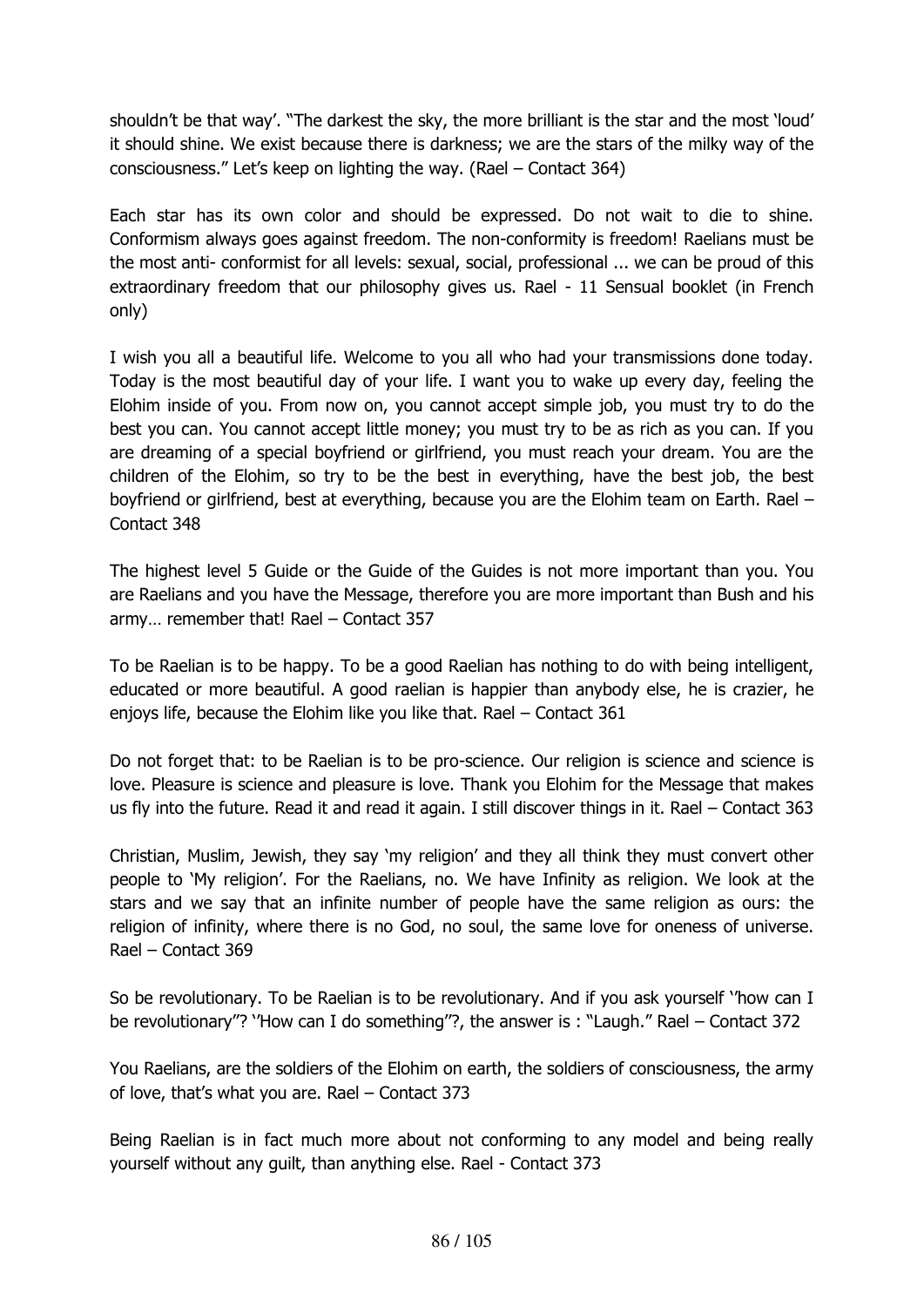Every day when we wake up, we choose to be Raelian. No Raelian can say: ""My father was Raelian, my grandfather was Raelian, so I don't think anymore', I was born Raelian I will die Raelian" Never! Every morning ask yourself: ''Am I still Raelian?", do it honestly, feel it and if yes, yes. Rael - Contact 374

Being a Raelian, is not only being a Messenger of Infinity, not only being a Messenger of Elohim, but being the most revolutionary people on earth. That"s what you are. Rael - Contact 374

I give my life, I give my love, I give the best of myself, and I want nothing for me. That's love. If you are a real Raelian, that's what you have to be. Give love, and give more, and serve, spreading love around you everywhere, and being always surprised if something comes back to you, . Rael - contact 381

Raelians have a responsibility to spread happiness, meditation, joy for life and explain that we were created for that. Happiness is embedded in our genetic code. Laughter is imbedded in our genetic code. It's not the case when it comes to building nuclear weapons or even building nuclear power plants. Anything that has "nuclear" attached to it and that is dangerous has no place in our genetic code. But happiness and joy for life, yes! Rael - Contact 387

#### **Reason**

Be happy without any reason. If you are happy for a reason, then there is a risk that when you lose that reason, you lose your happiness. Be happy for no reason. Rael – The Maitreya – P40

The more we are convinced that we have good reason to justify a mistake, all the more reason to say nothing. That is really difficult for any person, because we so badly want to explain why we are right. There would never be any conflict if nobody wanted to be RIGTH. Rael – The Maitreya – P95

But reason is always wrong. Only love is right. Rael – The Maitreya – P238

## **Refinement**

The more a human being refines his gesture, the more he refines his words and his thoughts. One cannot have a refined, subtle and sharp thought if one has a brutal attitude. Both are linked. To refine one's thought automatically refines one's way to move and to refine one's way to move automatically refines one's way to think. Our spirit and our body are one. Rael - Contact 264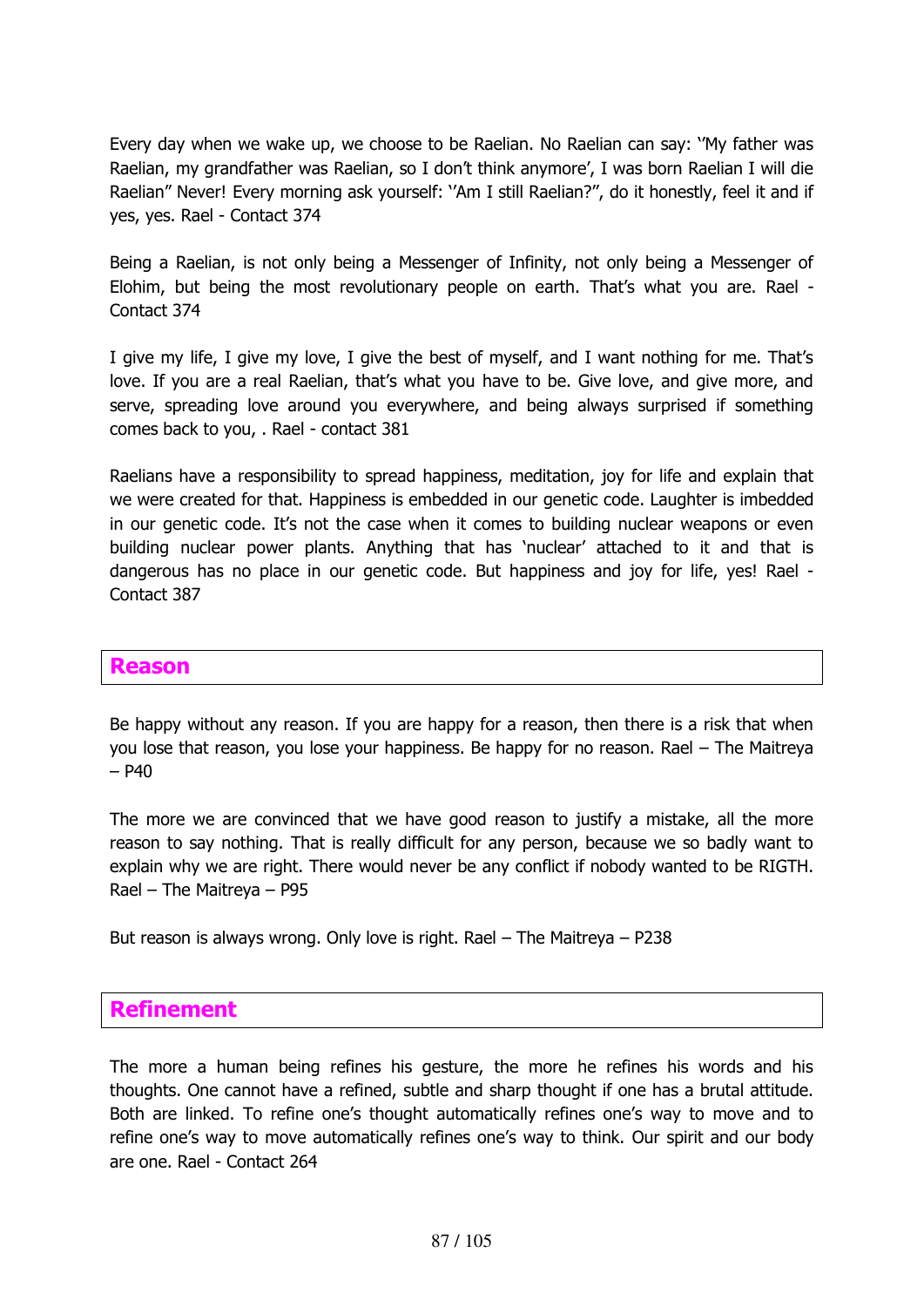It is so important to refine ourselves; it is away to love ourselves. Cultivating our refinement is finding our hidden or forgotten femininity. We cannot carry a weapon if we are refined. Rael – Apocalypse 138

Cultivating refinement is cultivating self-love and the love for the others, and this is the best way to raise our consciousness and start to change. Rael – Apocalypse 138

You cannot rise up if you don't cultivate your refinement, in the way you move, in the way your dress, talk, and eat. It also allows you to greatly appreciate what you do including everything you touch and eat, making a meditation out of it. Rael – Apocalypse 138

If choosing between good and bad is sometimes hard to achieve, then choose between refinement and rough, delicate and uncouth, you"ll see it will be much easier because what"s good has a greater chance of being refined, more just and leading to the path of awakening. Rael – Apocalypse 138

The more refined you become the more you get into the superfluous. Nothing escapes refinement, because refining yourself is raising your consciousness. You cannot want to refine your mind and make your consciousness grow, without refining your body. You cannot have a high consciousness and a roughly presented body. Mind and body are ONE; there are borders or separation between them. Rael – Apocalypse 138

I remember everybody to develop your feminine always. When you refine the way you move, when you try to look as refined as possible, you refine your brain, your consciousness. Rael - Contact 390

# **Religiosity**

The true religiosity is not something happening in a church or a temple, it's happening inside yourself. Rael - Contact 388

Every part of our body is a temple. So no need to enter in a building, no need to be in a church or any place of worshipping. The universe is your temple, feel it everywhere, inside you, in the sky, in the ocean, in the smile of other people. This is the real spirituality. Rael - Contact 390

## **Respect**

In fact everything should be allowed as long as it follows two essential rules: respect towards oneself and towards others; that is to say non-violence. Rael – The Maitreya – P59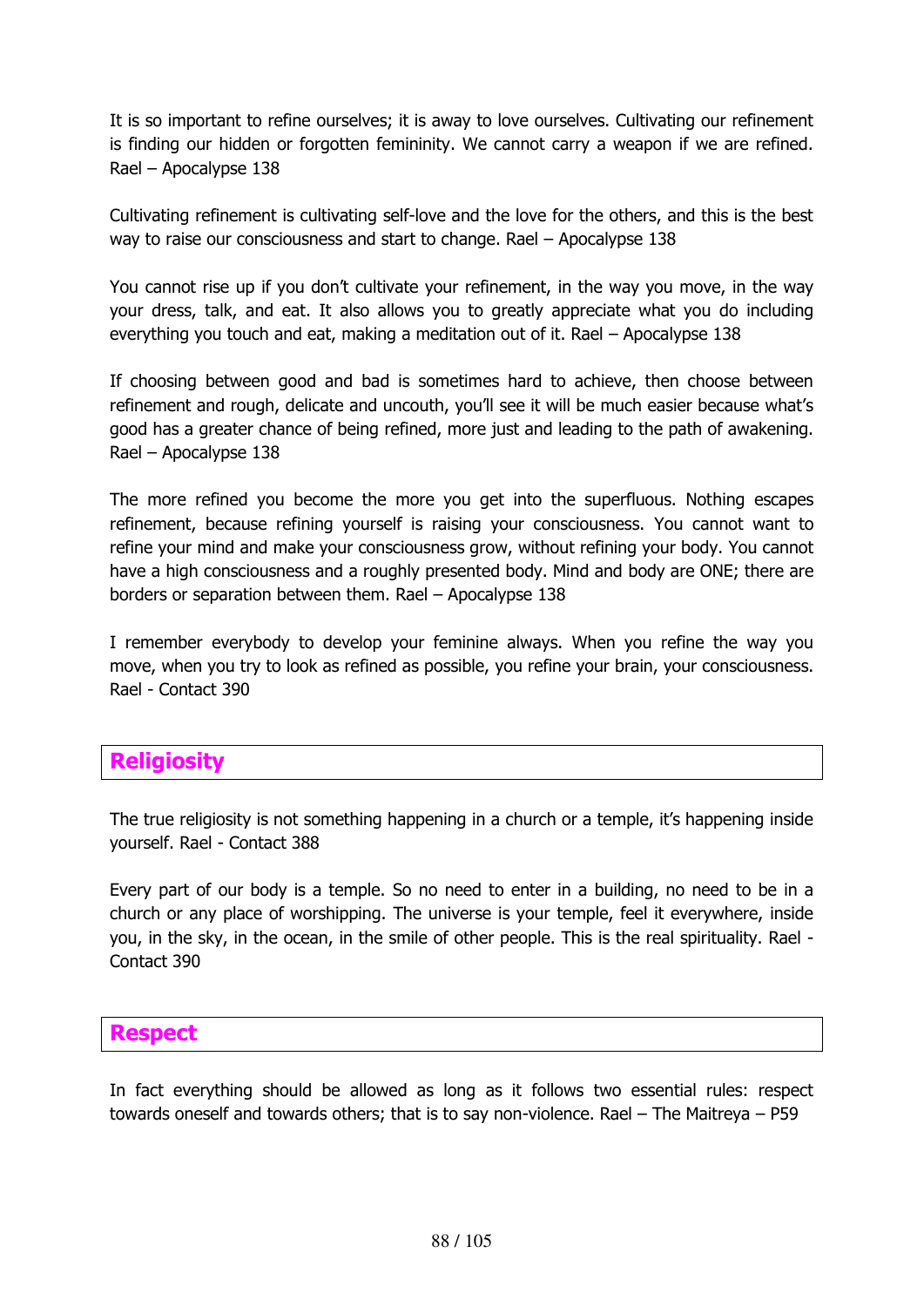Have sufficient respect and love for yourself to only ask yourself big, beautiful questions, and from that moment on, your mind will rise to more important things, towards a greater light and a better understanding. Rael – The Maitreya – P79

All your actions should be based on a deep feeling of respect for the life of others, their ideas, and their tastes. We fight ideologies without ever using violent physical actions towards those who do not agree with us. Rael – Intelligent Design – P320

We absolutely must not try to please everyone nor waste time arguing with those who are against us… when a Christian and a Muslim speak together, the discussion never ends with the conversion of one of them. The only thing that must be demanded is the respect for our religion and our freedom to have a different one in the name of Human Rights without ever having to justify ourselves. Rael – Contact 358

By knowing your enemies or the enemies of your values, you are better equipped to fight them. With love and respect of course, and with the wonderful sentence of the French philosopher Voltaire in mind: "I hate what you say, but I am ready to fight for your right to express it ". Rael – Contact 358

## **Responsible**

Each person is totally responsible for his actions and can never hide behind the excuse that he was only following the orders which had been given to him by his superiors. Rael – Intelligent Design- P320

Don"t seek any excuse when some such thing happens to us. Whatever event affects us, we are always responsible for what happens to us. Rael – The Maitreya – P92

Taking responsibility for what happens to us is the key phrase of those who wish to increase their consciousness. Rael – The Maitreya – P92

Anyone obeying an order should be held as responsible for their actions as the one giving the order. Rael – The Maitreya – 167

# **Right**

That is the basis of true growth, being focused on inner growth rather than trying to impress everyone and wanting to prove to them all that we were right, even if we were wrong. Rael – The Maitreya – P95

Always wanting to be RIGHT is one of the main obstacles to BEING. We ARE right only when we shut up, and we are RIGHT when we want to prove it to others. We ARE right when we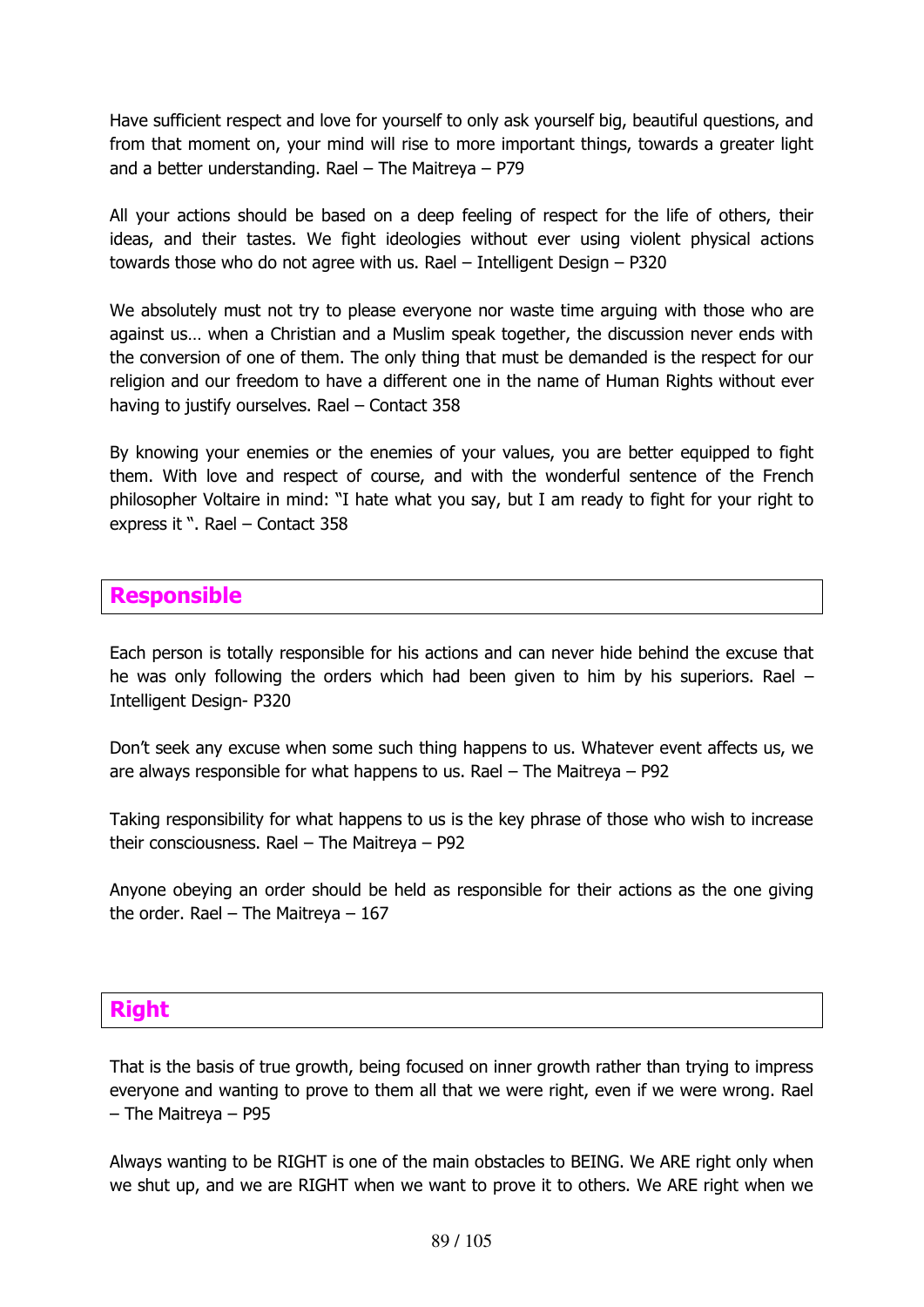shut up and reflect over it, but we are always RIGHT when comparing with others. Rael  $-$ The Maitreya – P95

When two people of differing opinion try to use their intelligence to BE right, rather than trying to be RIGHT, then they will always reach a common accord, because there always is one. Rael – The Maitreya – P95

It's better to be wrong with humility than right with lack of respect. Rael – The Maitreya – P155

Harmony between yourselves is more important than to be right because when we are right, harmony disappears; we are wrong. As for me, I prefer a whole group of harmonious people where no one is right than a group where everyone is right and no one can stand each other. Love one another, as it was once said, love one another first and before anything. Rael - Contact 387

It is right to love each other, while being wrong. It is bad to hate each other while being right. Rael - Contact 387

#### **Risk**

If you want a society where all risk is eliminated, then stop living. If you want a risk-free society, then stop kissing people on the mouth, because you could catch something. Put a mask on to breath. Taking a risk is to live. Living means to take risks! Rael – The Maitreya – P201

Encourage yourselves to take risks, to rub shoulders with each other, to experiment. Go and do something elsewhere, with your hands, your head, your mind, your heart. Sure, you will risk the pain of falling down, but in the end you will win isn"t that wonderful? And then you can truly say. "I am ALIVE!" – Rael – The Maitreya – P202

We continue to teach students what we did a few years ago; we will not be preparing them for the future. What we need to teach them is what we will be doing tomorrow. Sure, that is a risk to take, but we need to teach the youth how to take risks, help them experience risk taking, in sport, for their profession and in love. We are teaching them to overprotect themselves and this doesn"t correspond to tomorrow"s society, where there will be more and more danger. We must prepare them for these dangers; help them discover the beauty of danger, because danger is beautiful, it"s exciting! Rael – The Maitreya – P203

Being born is a risk. The fact that we were conceived was a risk. The little sperm that allowed us to be conceived was ejaculated along with 300 million others. Only one survived, the rest died, and it is thanks to this that we exist today. It is wonderful! Our lives started out with a risk of 300 million to one against us yet we succeeded. Our birth is a challenge to existence. Rael – The Maitreya – P203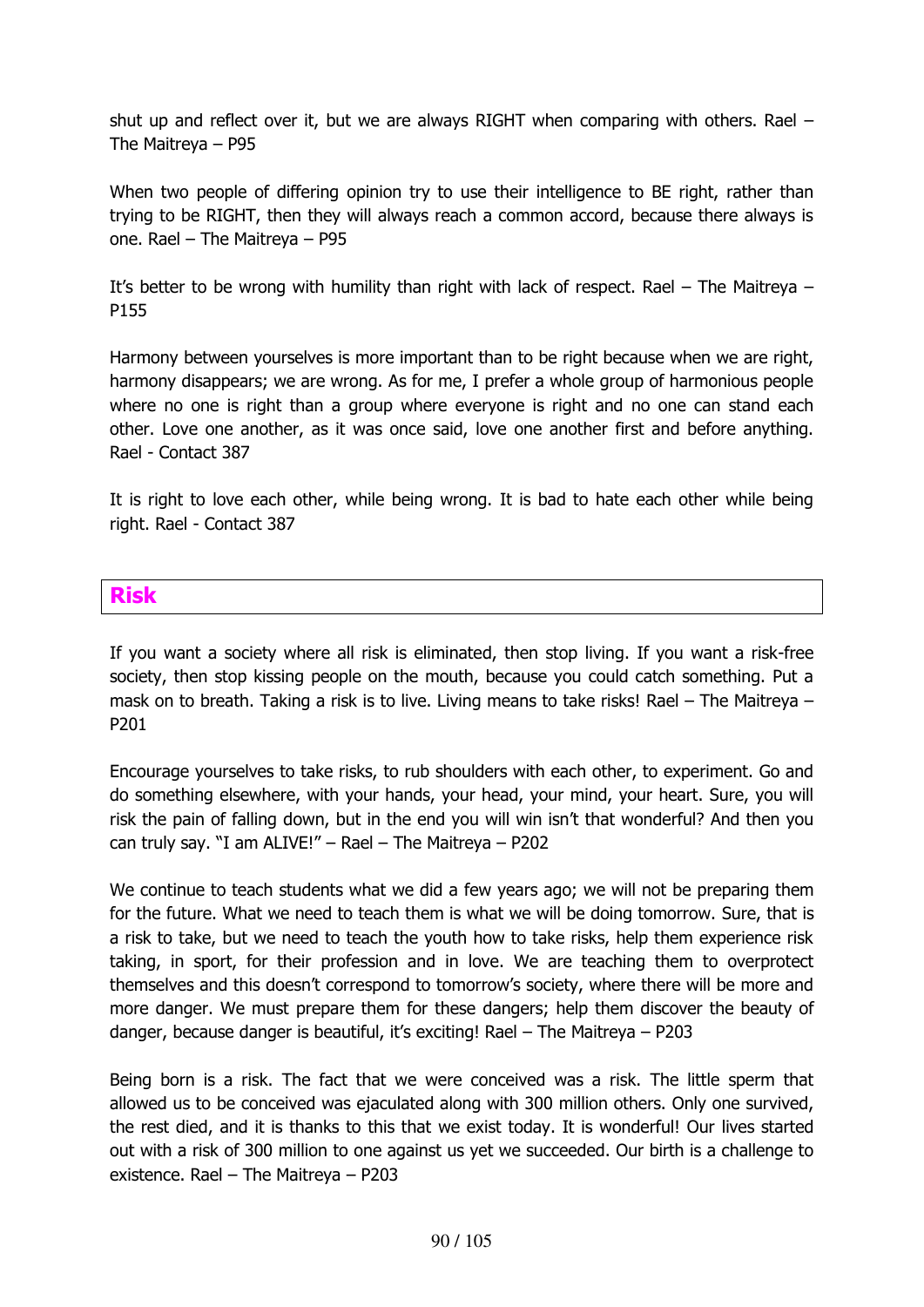Insecurity is better than an Orwellian society with no privacy and no freedom. The world is sick of too much security. Risk is healthy both mentally and physically. Like a philosopher said: the greatest risk is not to take any! This principle applies to our health, as our immune system is stronger if we take the risk to be in contact with dangerous germs and stop sterilizing everything, and to our mental health, as our brain becomes stronger if we take risk, live an adventurous life and destroy any phobia. It also applies to the world, as the world will become more peaceful if we take the risk to destroy all national armies. Rael - Contact 387

### **Rumor**

The horror of rumour is still knocking at our doors! Although the means have changes, it has not disappeared. Rumour can result in the loss of a job, of a reputation, denunciation, removal of children from their families, isolation, or defamatory articles in the newspapers. Being different is no easier now than in days gone by! But our contemporaries have the means to be informed or at least have the possibility. If they are honest, it is easy for them to sort out what's true from what's false.

Our greatness will be measured by the love we bring to our enemies, in our everyday life. Love our enemies… Love the people you see every day. Have done it enough? Rael – Words of the Last of the Prophets – P40

## **Science**

Science is a doorway to happiness. It frees our time so that we can live better, have more fun, and blossom. Rael – The Maitreya – P60

It is dangerous to live a life dictated by a god. Our mission is to make science into a religion. Science generates love and health; religion generates physical and psychic unbalance, violence and war. Rael – Words of the Last of the Prophets – P17

Science is a vehicle of peace, harmony and good health. Science must be used in the service human beings, to free them, and not to destroy and alienate them. Science is a link of love with the Elohim, since they created us in their own image. There is no need for ethics in science. Ethics is anti-science and anti-progress. The only places where ethics and morals committees are necessary are in politics ant the military. Science is love when not used by the military. Rael – Words of the Last of the Prophets – P34

Science is the most beautiful expression of human genius and should be the only religion in the world. In the past, there were magicians. When a child was sick, parents would bring it to a priest. Now they bring it to the hospital. That is simple. They used to pray; now they go to see a doctor. Scientists save life and make people happier. Rael – Contact 363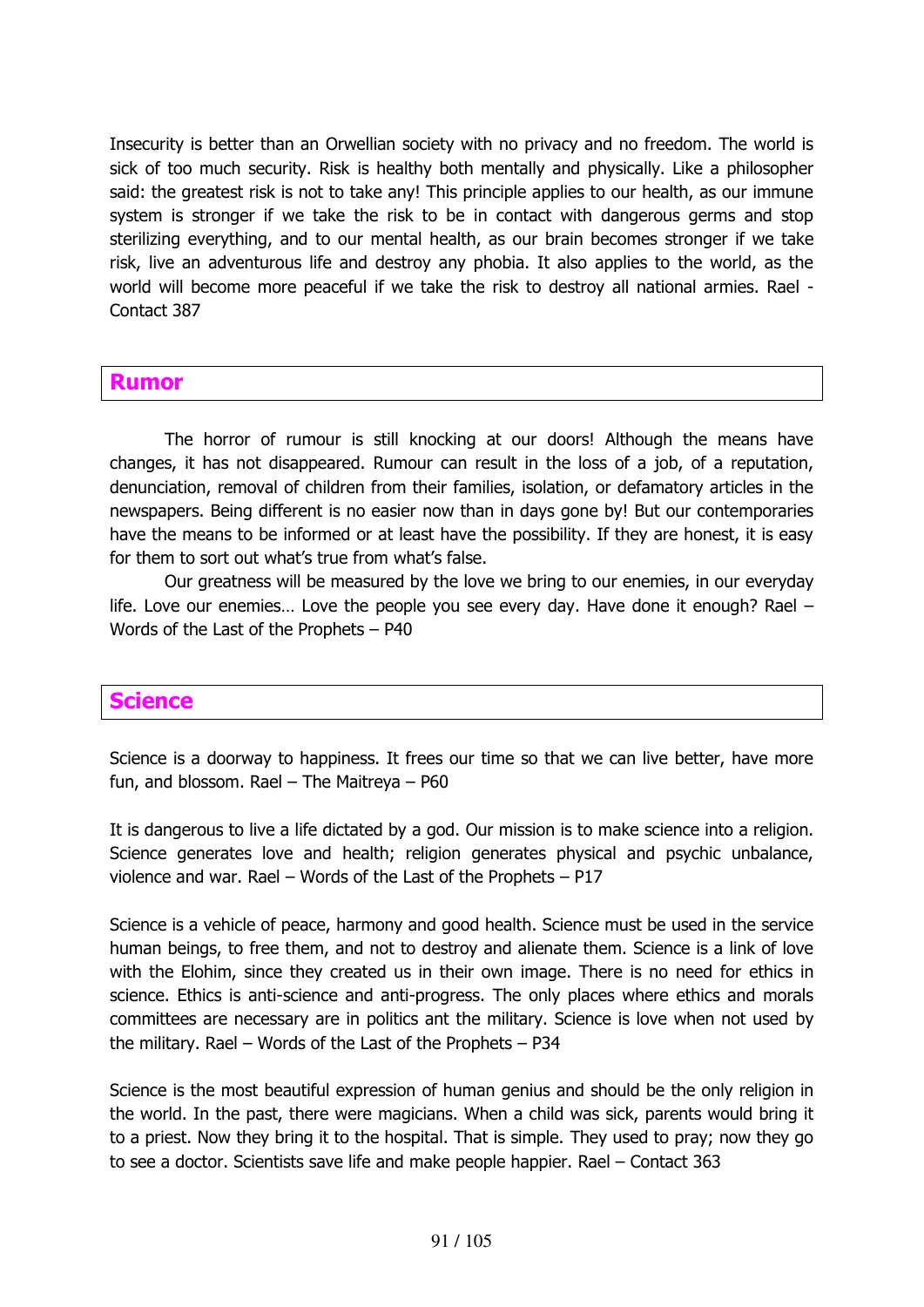To believe is a thing of the past. Do not believe anymore, but understand and use your brain. Use science. Believing leads to a Santa Claus story or to viewing Earth as the center of the universe. You can believe in any stupid thing; you have the freedom to do that. But don"t try to make it scientifically plausible. Rael – Contact 363

Our movement, our philosophy is not about belief, it"s about understanding, it"s about science. Rael - Contact 374

That's very important to realize that science is more about feelings, intuitions; experimentation also, but following the feelings and intuitions. So, when you want to have happiness, no science can bring it, only stopping the process of continuously thinking makes you happy. No thinking. Rael - Contact 383

**Sensuality** 

To be sensual means to let your environment give you pleasure. Rael – Intelligent Design – P186

All things that bring pleasure are positive, as long as that pleasure is not harmful to anyone in any way. This is why all sensual pleasures are positive, for sensuality is always an opening up to the outside world, and all such opening is good. Rael – Intelligent Design – P164

If each individual becomes conscious of the Infinite, by developing his own sensuality, then the whole of society will be transformed. Rael – Intelligent Design – 259

When all of Humanity enjoys its sensuality to the full, the risk of a world conflict will have disappeared. At the root of all violence, there are always sensually dissatisfied people. This is why we must learn to enjoy all of our senses, and help everyone around us to discover their total sensuality, starting with children. Rael – Intelligent Design – P261

"Sensuality" is the capacity to perceive this environment. Sensory information is picked up through the five senses: vision, hearing, smell, touch, taste, along with the extra sense of telepathic perception. Rael – Sensual Meditation – P14

Sensual awakening give rise to physical awakening. Sensuality along with sexuality is part of the pleasure generating system and because of that, has been repressed for a long time, especially in our western culture. Rael – Sensual Meditation – P16

The act of developing our sensuality will allow us to discover the things that deep down we really don"t like, even though in the past, we thought that we liked them because we accepted and became used to them through our conditioning. By the same token, it will also allow us to discover that there are many other things that deep down we really like even though we thought that we hated them because our education did not give us the opportunity to try them out. Rael – Sensual Meditation – P80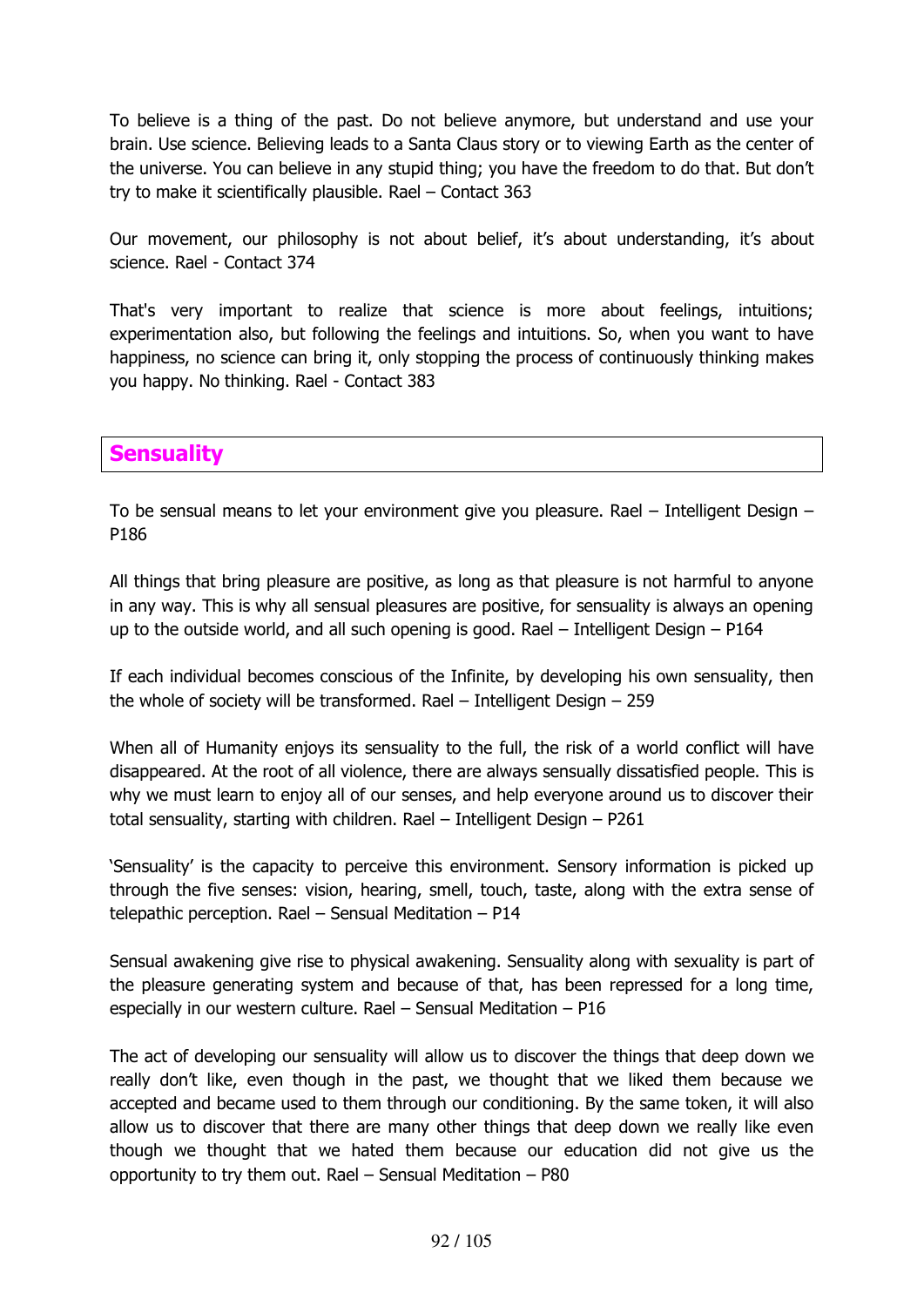To develop our sensuality means to develop our ability to perceive changes through our senses, especially the effects that these produce in us. Rael  $-$  Sensual Meditation  $-$  P81

Our sensuality is developed by feeling contrasts, such as differences in temperature, colour, sound or odours. Rael – Sensual Meditation – P97

# **Sexuality**

Each individual has the right to do with his or her body as he or she sees fit. Homosexuality is not a normal abnormal mode of behaviour. Each person must live a harmonious sexual life corresponding to tastes and natural tendencies. In the mother"s womb the sexual differentiation is felt at a very late stage of development. There are very masculine men, and men who are more feminine, just as there are women who are virile and others who are very feminine, with all the possible and imaginable shades in between. It is foolish to condemn a homosexual because he is a homosexual, just as it would be foolish to condemn a man because he is a man or a cat because it is a cat, as all of this is genetic. Rael – Intelligent Design – P272

Sexuality is an indispensable element in the development of consciousness, for we are but a mass of glands. We function through a continual exchange of substances that circulate through our body, permitting us to react in one way or another. These substances allow us to have gratifying pleasure. Rael – Words of the Last of the Prophets – P41

A fulfilled sexuality is sexuality that gives us pleasure, a free, autonomous pleasure, which goes along with freedom of thought and consciousness. For this to happen, we need to go beyond religious and social taboos; if we want to attain this, we need to become an imagination machine. Be aware that the human being is made for that, for what we imagine is much more powerful that what we experience. We always see what we want to see. Rael – Words of the Last of the Prophets – P41

In an ideal society any prostitution, which is to say the selling of any part of the body (including the brain, hands, voice…) for money, would be a bad thing. Some people prostitute their brains with their intellectual work, others their hands in being manual labour in factories: any of these cases is prostitution. Selling sex for money is not worse than selling any other part of the body including our brain. I would prefer to see a woman sell her body for sex that a scientist sells their brain to the army. Rael – Contact 257

"Adultery is not mental disease but a very normal behavior among both humans and animals. The Hite report shows that 70 percent of women in America and 72 percent of men married for more than 5 years say they"ve had at least one extramarital sexual relationship during their lives. "The real disease of our society is the Puritanism and politically correct Judeo-Christian conformism that nobody actually follows in private life. Those trying to misguide others into condemning you in a kind of public flagellation are the ones who need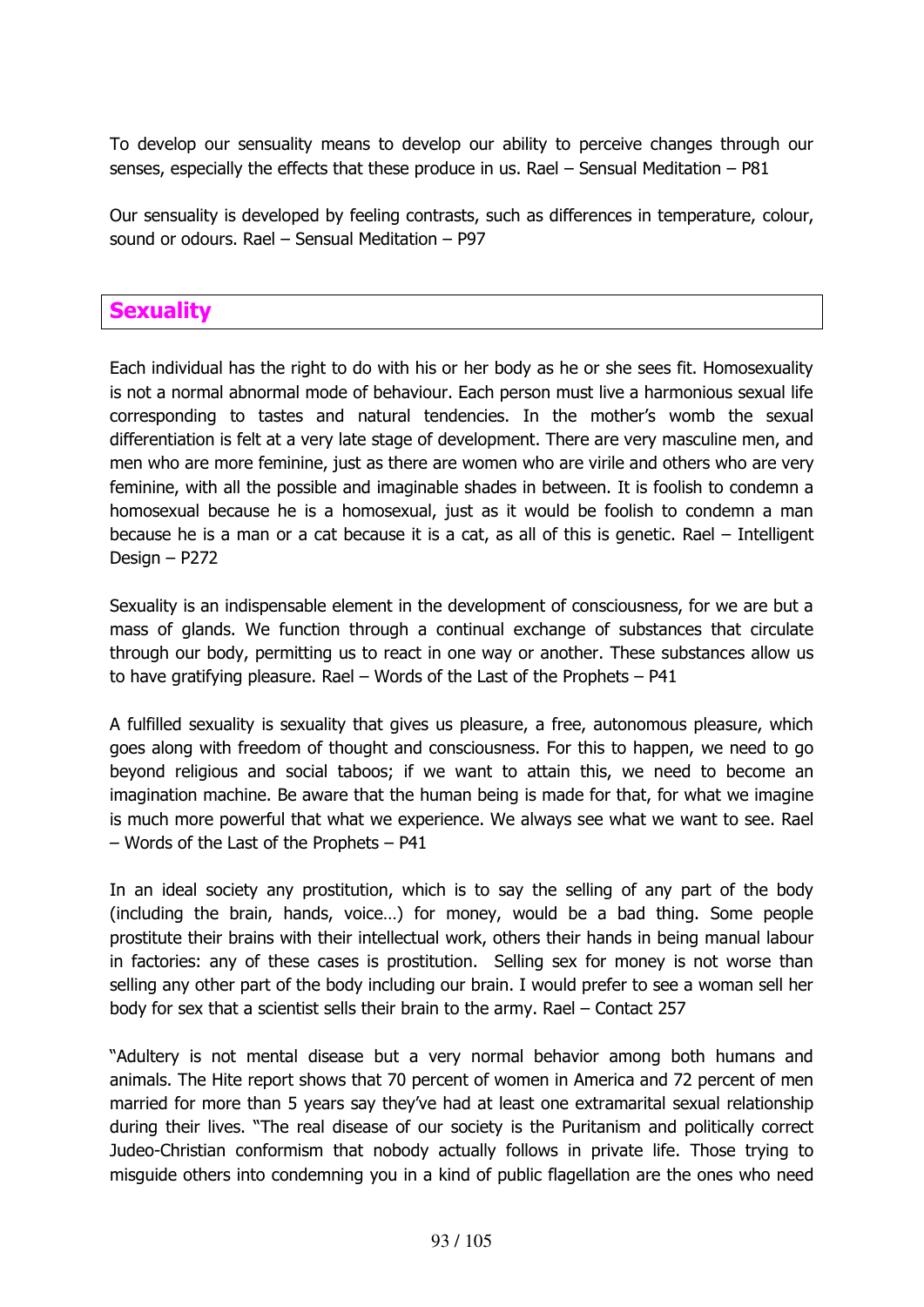therapy, not you. They are judging you through the lenses of their primitive education." Rael – Contact 365

People want to have sex, it is just a physical attraction motivated by the unconscious desire to have a baby. Of course you can use a condom and avoid the baby. This could be real love but real love is when you don"t expect sex in exchange. When you love someone, you don"t expect anything. Rael – Contact 365

Making the society better is not changing, or normalizing people in one way or another...Neither forcing everybody to hate sex like in Christian dominated society, nor making everybody like it... Just accepting the differences and making everybody feel comfortable with their real level of interest about it. Rael – Contact 373

## **Smile**

The smile is the first step towards love. Always be the first to smile and you will see that those around you will smile too; even the grumpiest will eventually end up with smile creeping over their lips. Rael – The Maitreya – P27

Greet yourself with a "Good-morning" every morning of your life. Look at yourself in the mirror. Flirt with yourself. Make a declaration of love to yourself every morning and tell yourself how much you love yourself, from your feet to your head, from the tips of your toes to the ends of your hair. Make sure that the first person you meet in the morning smiles at you. How do you ensure that? Easy; smile at them and they will smile at you. Rael – The Maitreya – P33

And as I repeat to you so often, above all, don't forget to smile; it is an essential ingredient to changing. When you don"t feel so good, don"t stay at home. Go out and see people who smile; it will make you feel much better. Rael – The Maitreya – P88

One smiling person can make dozens, even hundreds of others smile. Just one little smile... So imagine what we can achieve with thoughts; we can really change the planet! Rael – The Maitreya – P89

When you have a problem with your boss or your wife, to meet someone who smiles makes you feel better. Everything is expensive, but a smile is free and it is important for you. When you smile, you can feel happiness inside. Force yourself to do it, 5 minutes at a time and it will be there forever. If you have to remember just one teaching from me, smile! Without expecting a smile back! Rael – Contact 351

Smile! Smile before opening your eyes, then in every little task that follows during the day. Train yourself! Rael – Contact 362

Also don"t wait to be happy to smile, but smile to be happy. Rael – Contact 365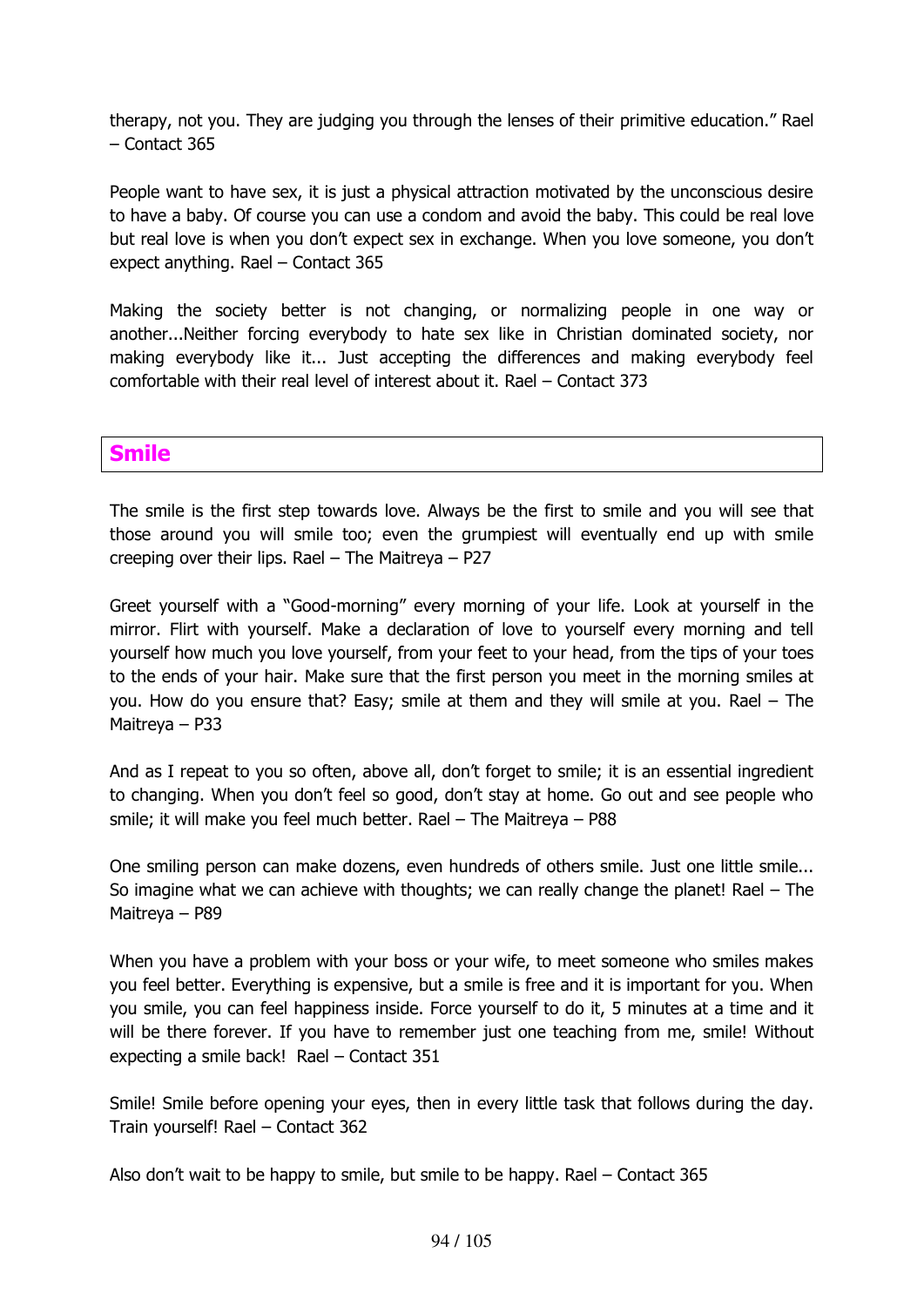If you feel de- pressed, something is wrong, then smile and naturally happiness will come, because when you smile you are one with all your cells. Rael – Contact 365

When you love someone, you don"t expect anything. Even a smile is too much to expect. You can be happy without receiving a smile; you shouldn"t expect even a smile, even the smallest acknowledgement of your love. Rael – Contact 365

Remember, the best way to give love to others, is very simple: Look and smile! Smile! Smile when you are happy, that"s easy, smile when you are not happy and then you become happy. Smile when you suffer because it brings the suffering down and it gives love. Rael -Contact 387

The smile is like a communication, if you smile to other people, they smile to you, and especially if you don"t know them, that is the most beautiful way to spread love on earth. Rael - Contact 388

It is very important to cultivate, like a garden, your inner smile. Everything true comes from inside, outside. Never from outside, inside….Rael - Contact 389

## **Society**

The society of tomorrow must be non-violent, and people must be able to fulfill themselves in a culture of tolerance. Everyone must have the right to be different in every way, including his or her religious, sexual and political orientation, etc. Rael – Geniocracy – P65

If fear disappears and if non violence prevails, then no government, politicians, laws, money or media are needed and the world can become a beautiful anarchist society of collaboration, sharing, compassion and love, like in all ants and honey bees societies where there are no rules, no laws, no money, no police or politicians and where everybody works for the good of all. Rael - Contact 375

It's time to get rid of the word "war" used for any subjects. Just as "war" on drug is worthless and damaging for the society, so is "war" on terrorism, and others. Peaceful, scientific, and non-violent approaches to any problem Humanity faces are the only solution. Any kind of "war" which includes automatically violence and criminalization creates more problems. Society will soon realize that the same applies to the "war» on terrorism that is also worthless and creating much more problems. Addressing the causes of individual dissatisfaction or injustices pushing peoples to use drugs, or collective dissatisfaction pushing societies to use "terrorism" is the only solution. Rael – Contact 375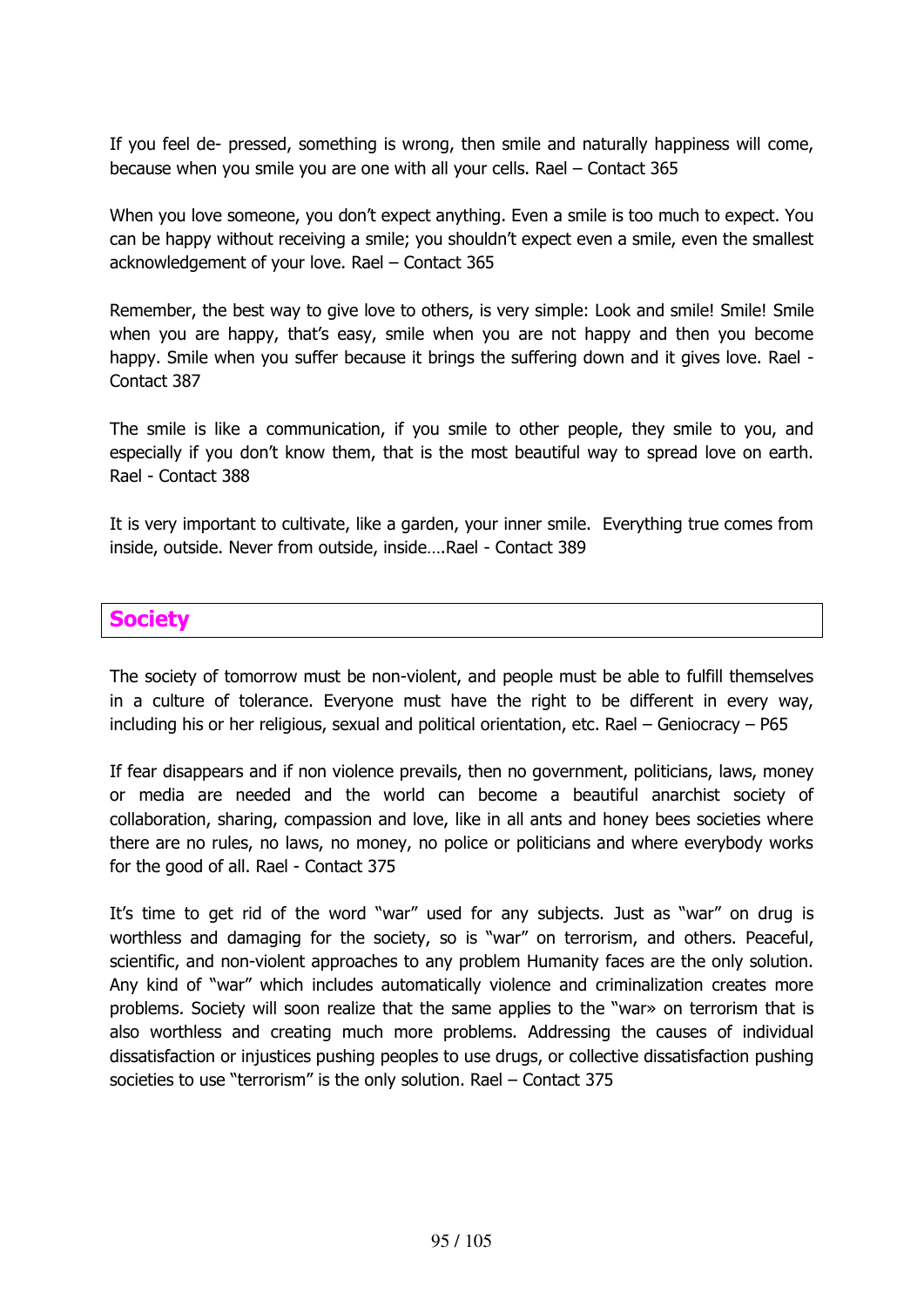# **Spirituality**

But we must define religion and spirituality. Man needs spirituality, not God. Buddhism is an atheist religion, and so it has no god. It is basically about personal development and feeling connected to everything. It is this type of spirituality that will be the religion of future. It will be a religion without a go, where man feels connected to the infinitely small, the infinitely large, and infinity in, that is to say eternity. The Elohim offered us their religion as a wonderful gift, thus allowing us the benefit of their 25,000 years of spiritual advance. Rael – Yes to human cloning – P81

It is through a spirituality of connection that Man can truly appreciate the privilege of having achieved eternal life, thank to science, and to enjoy it forever. That is the religion of our future. Even though it is just being born, we are seeing more and more people abandoning their medieval beliefs and converting to it. Rael – Yes to human cloning – P82

What matters is to have spirituality. We are atheists but the most important part is that we have spirituality. Science without consciousness is dangerous. It leads to Hitler like behaviours. Consciousness comes from spirituality. That's why we have science and spirituality at the same time. But spirituality can kill like it is the case for Muslims. This is why we need a spirituality that promotes Human Rights. School should teach Human Rights. They are the best protection for Humanity. Our philosophy puts the life of one Human Being above the life of the whole Humanity, this is the only way. Rael – Contact 363

Those who created us have had only one message through the millennia, "love each other and create a peaceful world'. This message has been betrayed twice; at first by saying it was coming from a god and then having the Darwin/Monkey ancestor theory. It destroyed all spirituality. 'Love each other and create a peaceful world' that is their message. Rael – Contact 363

The churches are indeed on the verge of extinction and that the population is atheist in its majority, contrary to what fanatical people may say. It is more than time that such organizations that have generated guilt - especially sex related guilt- and mental diseases finally disappear. The world doesn't need the guiltful myth of an almighty god or of paradise, hell and sins. Instead, it needs new atheistic spiritualties as the one proposed by the Raelian Movement and taught during its Happiness Academies. Rael – Contact 365

When you are depressed, you can take a pill or pray god, it's the same thing, it's a kind of medicine, something outside of you, a pill that you take and that is supposed to stop your depression. Or something outside of you, a god, you take it and it"s supposed to cure your depression, it's outside. The real Raelian spirituality, is not from outside; we don't take a pill, we don"t take a pill named god, we feel it inside, from inside out, not from outside in. Everything truthful and real is from inside out, never from outside in. Rael - Contact 373

All the teachings of Elohim are teaching a wonderful, very high spirituality, 100% materialistic. Why is it better? Because when you base your spirituality on something which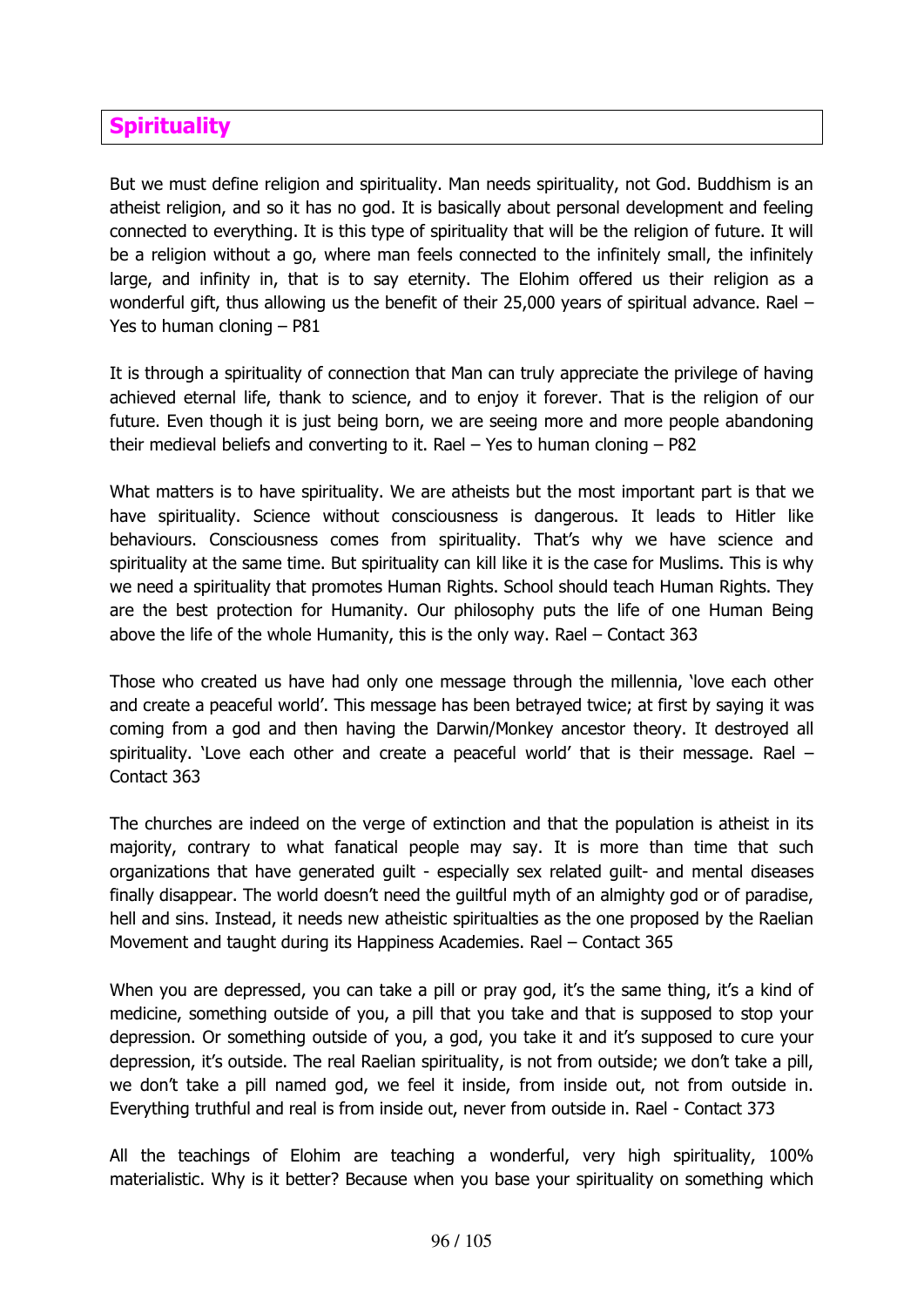doesn"t exist like a god, you develop in your brain some irrationality, things that are not rational. And so some parts of the brain which are not supposed to develop take a big place that creates fears, guilt. And you know that all primitive religions, Christian, Catholic, Buddhist, Muslim, Jewish, they all have sins, guilt, mostly about sex, because when you base your spirituality on supernatural things which doesn"t exist, you develop guilt, and fears, anxiety, and even panic attacks and even psychiatric diseases. Rael – Contact 373

To have spirituality is to feel connected with ourselves, connected to other people, connected to other people who are not Raelian, connected with people who hate us, connected to Elohim, connected to infinity. There is no need of god for that! Rael – Contact 373

What is the Raelian spirituality? 100% rooted in scientific facts. For example, breathing, this is not something supernatural, just something physical; more oxygen, in the body and in the brain, more harmony, more happiness, more joy. It"s a scientific fact, there is no need for god for that. Any other meditation the Elohim teach us are scientifically rooted, and the more the science and scientific research advances, the more they prove that it is scientifically true. Rael – Contact 373

Consciousness must be sculpted in both spirituality and political thought, because they are linked. Every spirituality necessarily has political implications. Telling people to think and to blossom is already extremely political because governments and powers tell us the opposite: "Don"t think, trust us". They don"t want you to think because if you did you would realize how useless they are. Rael - Contact 385

# **Study**

So we may think that it is important to study, many people think that studying is very important and that it will bring happiness. It's not true. We are coming close to a time where we won't need to study. Studying doesn't bring happiness, it's 'bullshit' of education. Learning is not happiness, being is happiness. Rael - Contact 379

When you reach a certain level of science, then you realize it is totally worthless to study and that what is important is to be happy. Rael - Contact 379

## **Supraconsciousness**

Laughter is the fertilizer of consciousness, and more importantly, the fertilizer of supraconsciousness which is more important than consciousness. Rael - Contact 387

Consciousness is the biggest enemy of supra-consciousness. Supra-consciousness, on the other hand, is about laughter. It's happiness for no reason, laughing for no reason. It's smiling with no reason, happiness to exist for no reason. Rael - Contact 387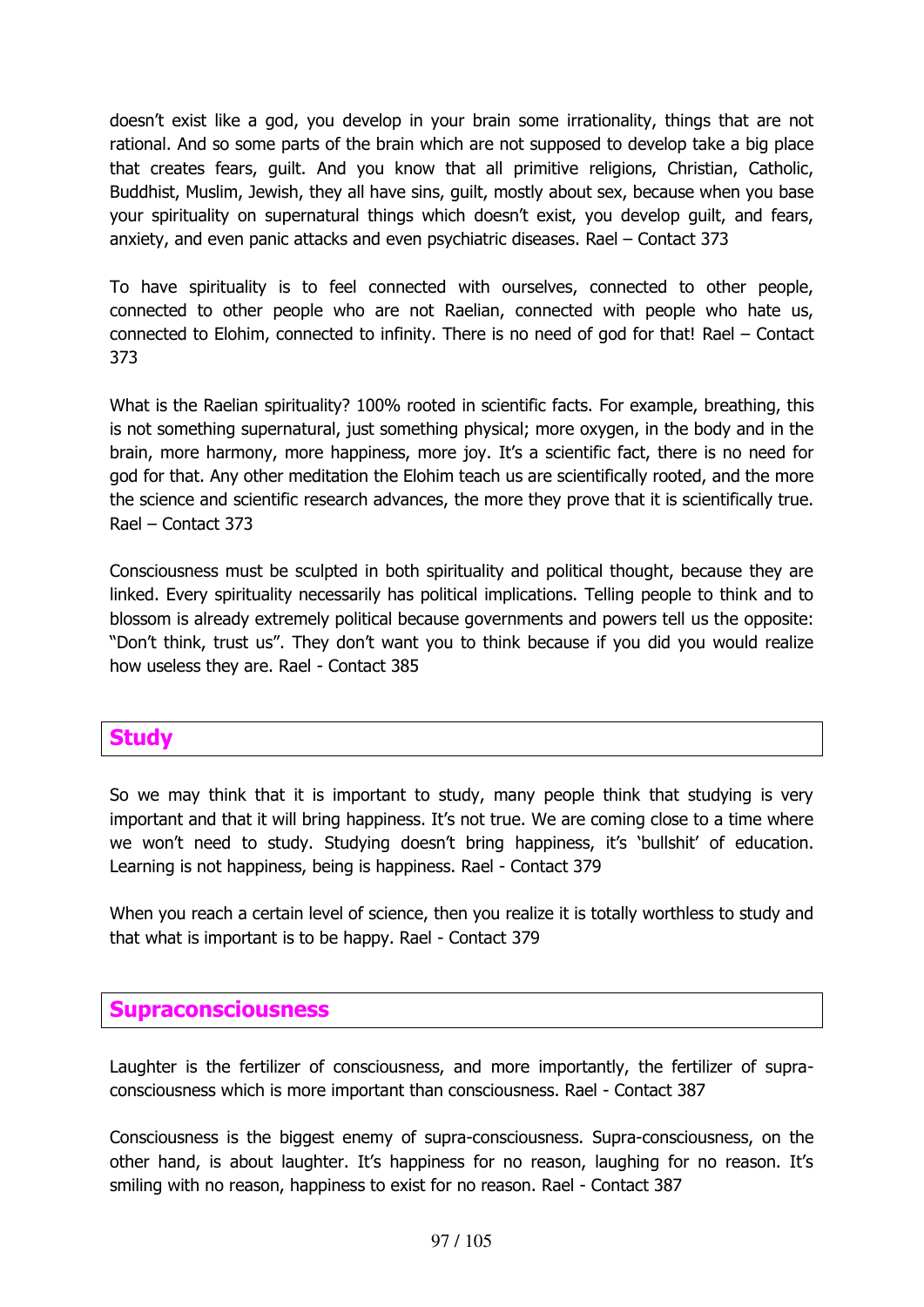Consciousness is dangerous because consciousness is the past, consciousness is fear, it's the future. It's about having and everything that's bad. Supra-consciousness, on the other hand, is about being. Rael - Contact 387

The one who IS isn"t at all in the past, isn"t at all in the future. To reach supra-consciousness we must laugh. Train yourselves to laugh for no reason! Why are you laughing? For no reason. If you have a reason to laugh then it's not very good. Rael - Contact 387

To love those we don't know, it's already a little better, but to love those you hate, to send love to those you hate, that is the only thing, the only thing that can eliminate borders, armies, barriers, politicians, and all the rest, and bring forth a lasting peace on earth. Rael - Contact 387

New meditation: send love to oneself, to someone that we love, to someone that we don"t know a lot and to someone that we don"t like.

This meditation works on yourself, it raises you to the level of supra-consciousness and, in raising you to the level of supra-consciousness, it raises the whole of humanity, whether the whole of humanity is aware or unaware of what you are doing. The vibrations you emit by doing this meditation affect others, the people in the hotel around you who are not Raelians, the people in the nearby cities, the people on the entire planet, something is happening that will influence them, that will raise them to supra-consciousness. They won't be aware of it, but it will elevate them. Rael - Contact 387

We human beings, we have a supra-consciousness, and this supra-consciousness is the only way to feel infinity, and to reach love.Only when you reach supra-consciousness, you have love.... You all have it in your brain. So, in practical way: stop thinking, don't be satisfied with basic consciousness, meditate to reach supra-consciousness, and feel love. Please, do it. Rael - Contact 390

So to be happy, sometimes, it is very important to think with your toe. Whatever happens around me, instead of reacting with my brain I talk to myself and I say "what is my big toe thinking?". My big toe says "keep your harmony" Remember, think with your toe, you will make much less mistakes, you will have much less stress in your life. Think with your asshole but not with the brain. The brain can hurt yourself. When you think with your toe or your asshole, the supra consciousness is thinking because the supra consciousness in the middle of the brain, a very small amount of neurons, is oneness. This part of your brain feels the whole body being one, one with other people as well and create love. Rael - Contact 393

# **Symbol**

This symbol of infinity is a universal symbol of infinity. Wear it! When you are wearing it you are placing yourself at the same level as the Elohim. You are placing yourself at the same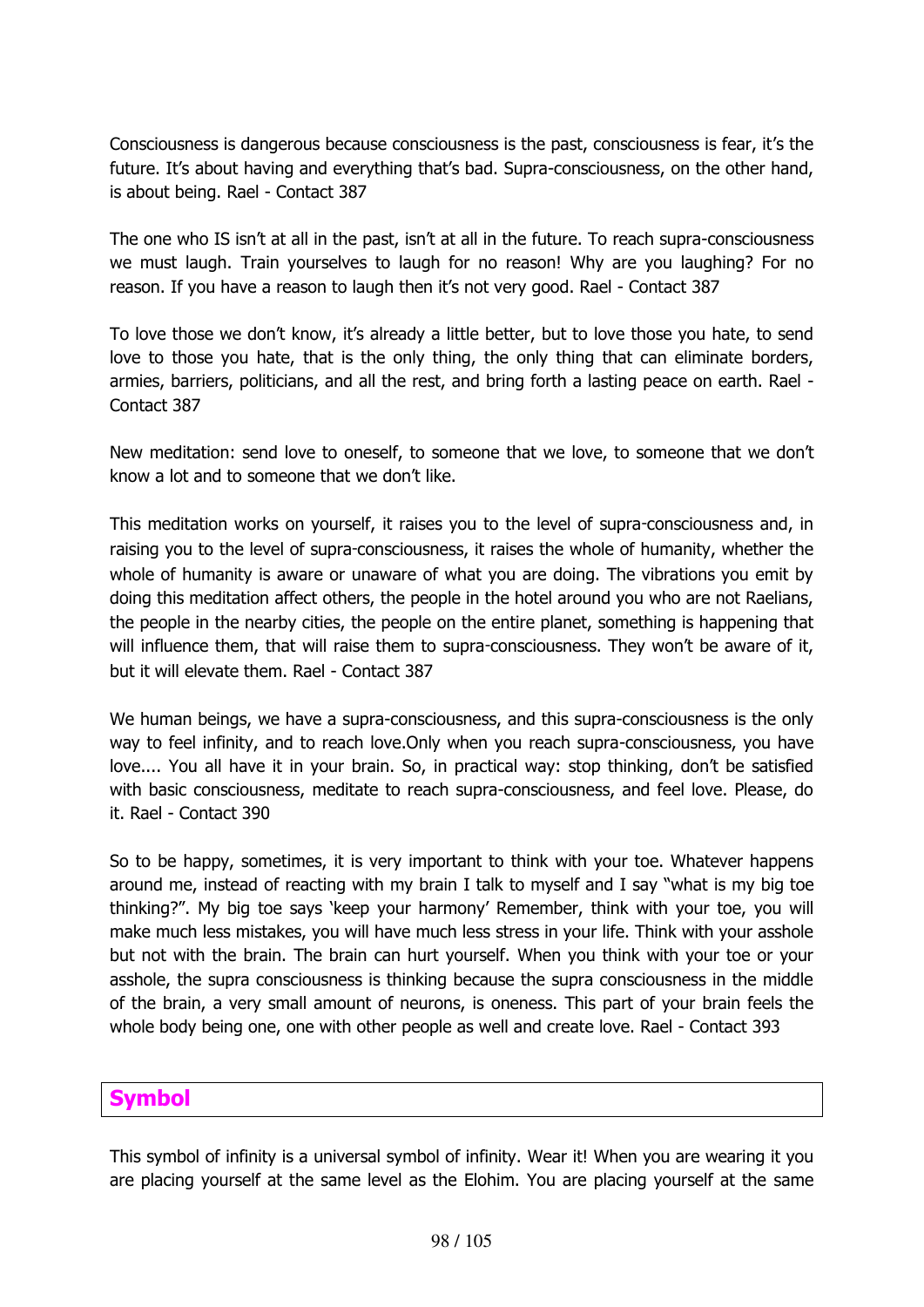level as the most advanced beings in the universe. Wear it! Not only it"s the symbol of your religion which unifies, it's also the symbol of our science, the symbol of absolute science. Because there cannot be a more advanced science than the science that allows us to understand and to feel infinity. This symbol is more than the Elohim"s symbol, it"s the symbol of your consciousness, the symbol of absolute truth and that is what makes you beings of light, superior beings in the universe, joining the infinity of populations observing us who refrain from visiting us, saying "they are still killing each other over skin colors, let's wait until they make some progress". Rael – Contact 369

We feel the love coming from Elohim. Thank you for giving us this symbol, maybe the most beautiful gift you gave us. Right now, the Elohim are meditating in front of the same symbol. We don't have the same science as the one they have, we don't have the same wisdom but we have the same symbol. The only moment we are equal to Elohim is when we meditate with the symbol. Rael – Contact 371

And this symbol is the most basic principle of every possible science. This triangle up, we say it's infinitely large, infinitely big. Yes, but how can you look and try to understand the infinitely large, you use a telescope that can be symbolized by this triangle, this In the opposite, to look at the infinitely small, we use a microscope, this triangle (pointing down, a reversed V), to look and enlarge the infinitely small, like the telescope is used to enlarge the infinitely large. And to understand the time, you need measures. Measure what? What is time? Time is movement. You can look at infinitely small particles, the more you look at very small particles, the more difficult it is to look at them. Why? Because they are moving and the smallest they are the fastest they move. That"s why infinity in time is connected with infinity in space. The smallest it is, the fastest it moves. When the scientists try to look at infinitely small particles with particle accelerators, they can only make a photo of a line of light. They are moving so fast, we cannot see a still-standing particle. And that's time, time is movement. Rael – Contact 372

# **Think**

You can find the correct thought by searching where your thoughts came from, what determined them: was it you who decided that "To be naked is bas," or was it someone else who convinced you? Rael – The Maitreya – P23

If you have always thought one way, try thinking in another. If you like red and not blue, try dressing up in blue to see how it feels. Explore more and more new areas in life; develop you mind and your consciousness. Rael – The Maitreya – P66

Many people become depressed because most of their thoughts are negative. I mean that depression feeds depression and negative thoughts feed more negative thoughts, it is a vicious circle. Consecrate your consciousness like you would a diamond, by only selecting your best thoughts; You deserve the best. Rael – The Maitreya – P77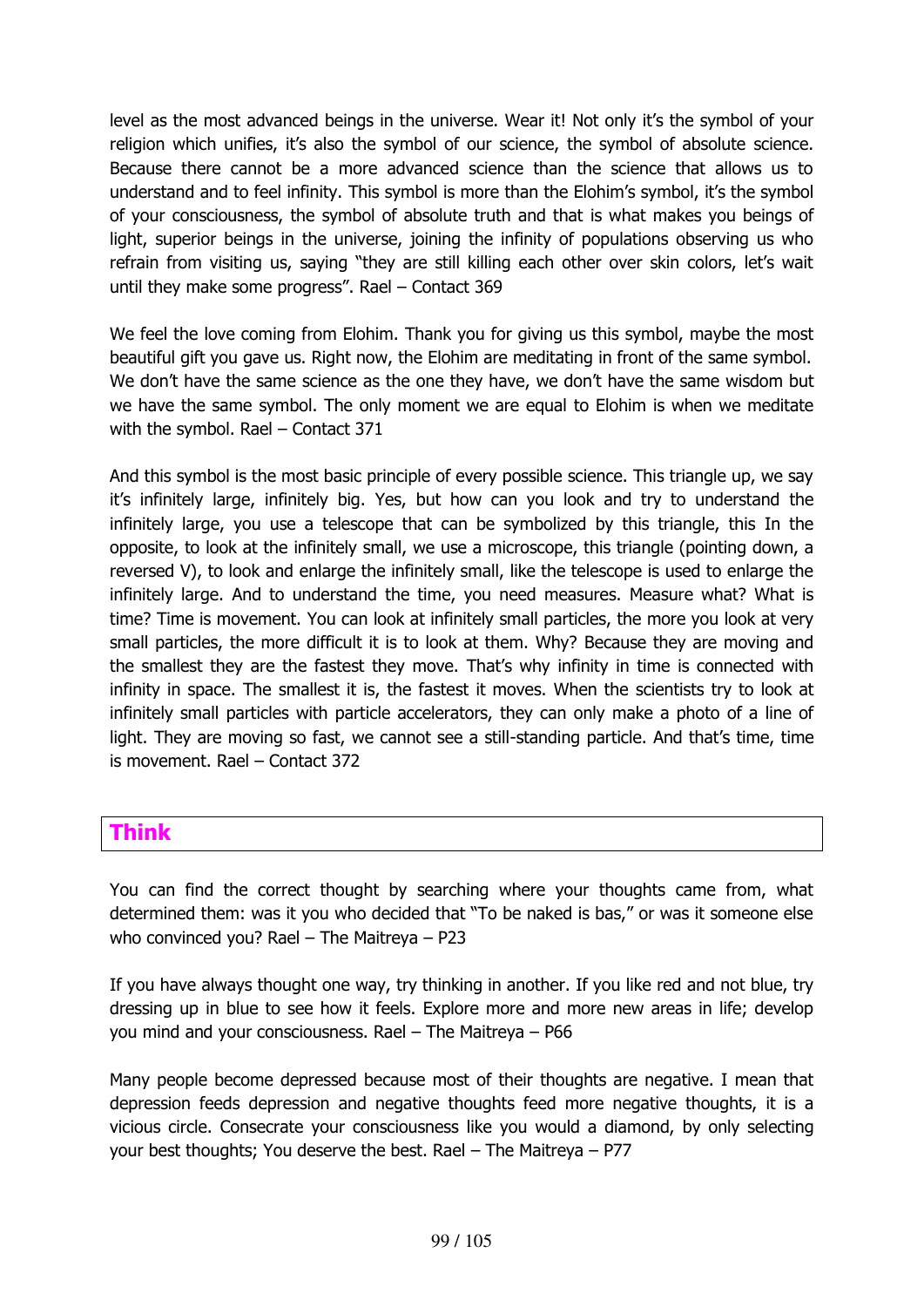Be selective towards yourself. Just because your thoughts come from the inside doesn't mean they are always good. Your excrement also comes from the inside! Rael – The Maitreya – P77

A person can change anything at will; you can turn your brain into a masterpiece. We all are sculptors of consciousness, each one of us, because thought feeds thought. All decisions are immediate, but the path that leads to the desired result will require strict attention a teach moment with the right thought. Consciousness grows with the panoramic vision we develop according to the situations we experience. Unhappiness is a breakdown of consciousness. Though is the enemy of consciousness. Thought is the memory of what we were taught, and our lives. Thought is always old because it comes out of the past. Technique is thought; talent is being. Rael – Words of the Last of the Prophets – P 27

Thought is the memory of our upbringing, of our life. It serves to associate things with each other, that which is present with that which is past. When we think, we are no longer ourselves – we are in others, in that which they have taught us, and we become distant from ourselves. Say, "I am" to yourself, often; what distances you from thought links you to your experiences, your suffering from the past. "I am" means "I am capable of anything; nothing that is possible is foreign to me". "All happiness is possible". "I can do anything others can do, with discipline, of course". Even discipline is better when we are that when we think. Rael – Words of the Last of the Prophets – P31

Our mood is 100% based on our thoughts. Rael - Contact 381

Many people spend a lot of time to choose their clothes but not their thoughts. The thoughts are the clothes of your brain. Try to wear in your brain beautiful thoughts. Try to think like poems. Happiness is an art. Rael - Contact 382

Important discoveries are not made by people who think and think and think. No! Important discoveries are made by people who have sudden inspirations. Rael - Contact 383

Thinking is bad; thinking destroys creativity and most importantly destroys happiness. Rael - Contact 383

There is another way to stop the brain"s thinking: Meditation, just being. When you meditate, some thoughts will continue to come, let them go. A good trick to stop thinking is to say "ok, what will be my next thought"? Because sometimes thoughts are coming and rushing, a new and another one and another one, how to stop them? One good trick is to ask yourself : "ok what will be my next thought". When you do that, it automatically stops. You cannot think and be at the same time, it is impossible. Rael - Contact 388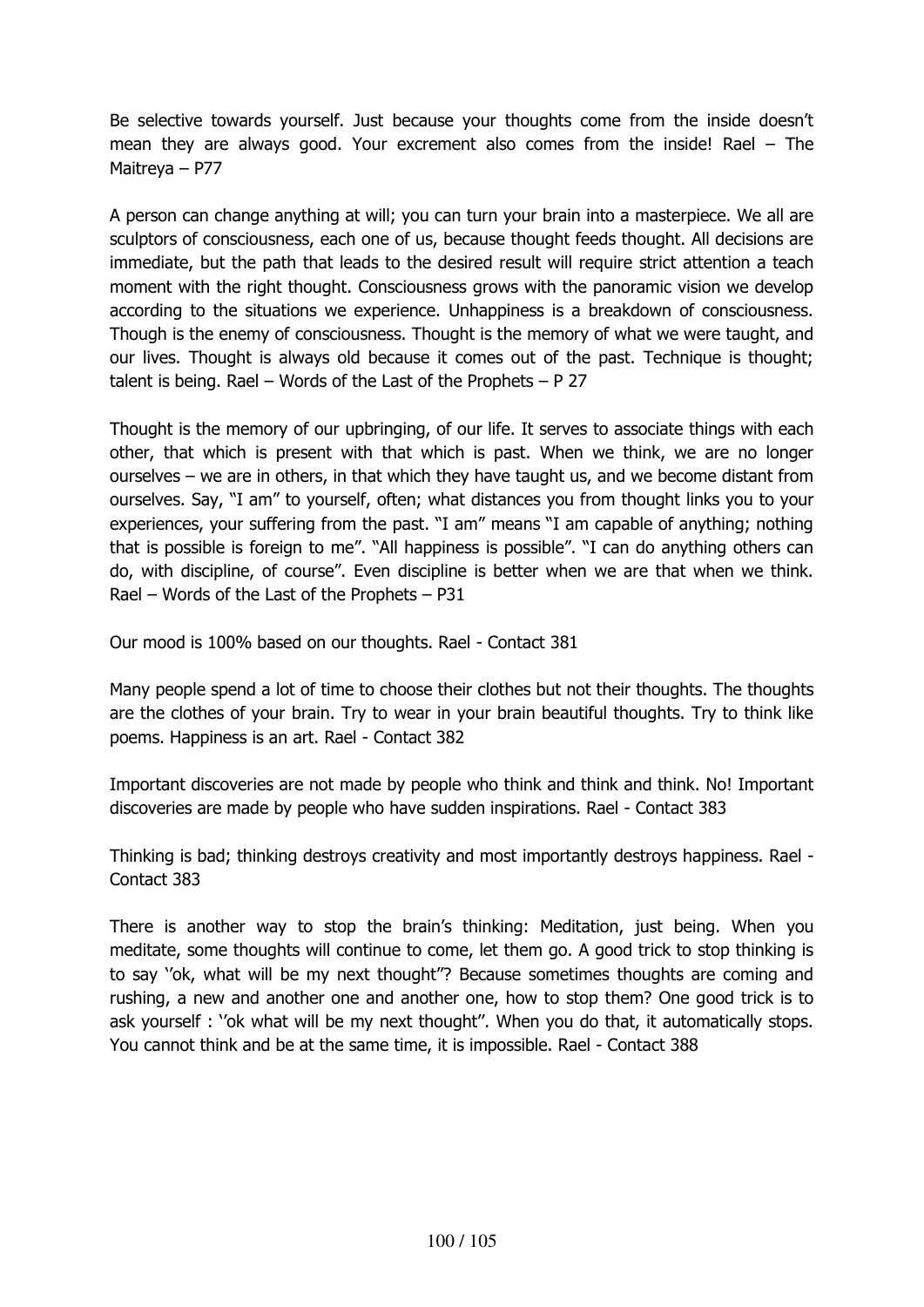#### **Time**

Time is, in fact, inversely proportional to the mass, or rather to the level of the form of life. But everything in the universe is alive and in harmony with the infinitely large and the infinitely small. Rael – Intelligent Design – P154

Be aware of this movement that alters you second by second. And each minute that goes by, each movement, means one minute less of your total time capital.. It is like a countdown. So enjoy your life to the maximum instead of having to endure it. Raise your consciousness because that is what will make your life beautiful. Rael – The Maitreya – P69

Our time here on earth is limited; let"s not waste it. Every minute of our lives is precious; our time is accounted for on this planet. Every second ticking away in our brain is like precious nectar, we mustn"t spill even one little drop, because we can never relive each moment, each little minute, after I has flown away. Rael – The Maitreya – P86

## **Transhumanism**

Transhumanism is the description of Humanity transforming itself to become better, using genetic, computer science, nano-technologies, so that we can become more than what we are. Rael – Contact 363

## **Universe**

I own nothing, except the Universe. It is yours too, we share it. We are the capitalists of the Infinite! Rael – Contact 358

Everything is connected in the universe. What we do affects everything in the universe because the universe is one. So every mistake we do on Earth affects the universe, and every mistake happening in the universe affect us. Rael - Contact 375

Everything affects everything in the universe. Everything you do, everything you think, everything you say, affects everything in the universe. Solar flares happening on the sun affect the Earth, affects our life affects our cells. Fukushima affects the sun. Everything happening on Earth affects the sun, and the stars, and the universe. And if we create something wrong, the universe reacts. Rael - Contact 375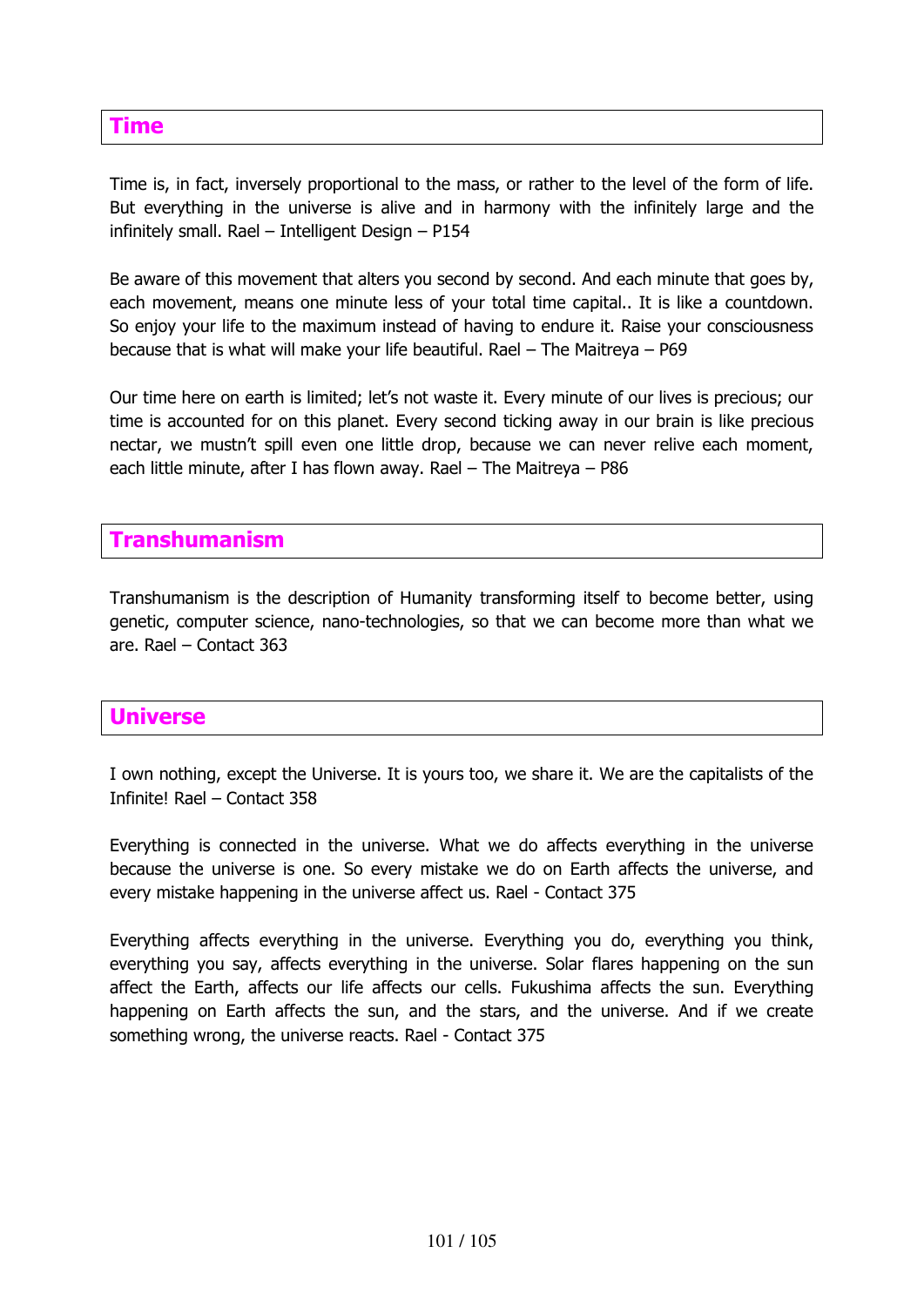#### **Useless**

Meditation is indispensable for opening one's mind, but asceticism is useless. Rael -Intelligent Design – P172

Take the time to write poetry, to compose songs, to paint or to express yourself in some useless form because if we only express ourselves in useful ways we forget the love. Rael – Contact 343

Art is considered useless, but it's actually extremely useful. It is the useless that can change the planet. Love is useless but it's extremely useful. The superfluous is what enables mankind to have a future. Art, love, fraternity, everything that is not in stores, everything that cannot be sold or bought is useful. Things that can be bought or sold have a price and are a matter for negotiation. Love is not negotiable. Love is a gift. Rael – Contact 343

# **Utopia**

What is a utopia, something which doesn't work? Does the world work today? Not at all, everything is broken, the money is broken, banks are broken, and everything is destroyed, so it doesn"t work. So the utopia is the reality of today and Paradism, the system that will replace the actual one, thanks to the Elohim, is something which works. Rael - Contact 378

Some people use the world "utopia" for ideas which are irrational or unrealistic. In this case the actual capitalist society where 1 % of people own 99 %, where millions are homeless while a few thousand people own many empty houses, where we spend billions of dollars every day for weapons and wars, while thousands of children die of starvation every day is a real utopia and it's time to have a world revolution using a more rational and realistic system, like Paradism. Rael - Contact 380

## **Vibration**

You send love, you send peace, not only from your brain but from all your body; from your toes, your feet, your legs, your heart, your whole body; your hands, and of course your face, and of course your brain. Everything is sending peace and love vibrations. And that's it, you are changing the world. Rael - Contact 382

Every one of you is a transmitter of brain wave. What you think, what you express, what you feel, is affecting everything in the universe and of course everything on earth. Rael - Contact 382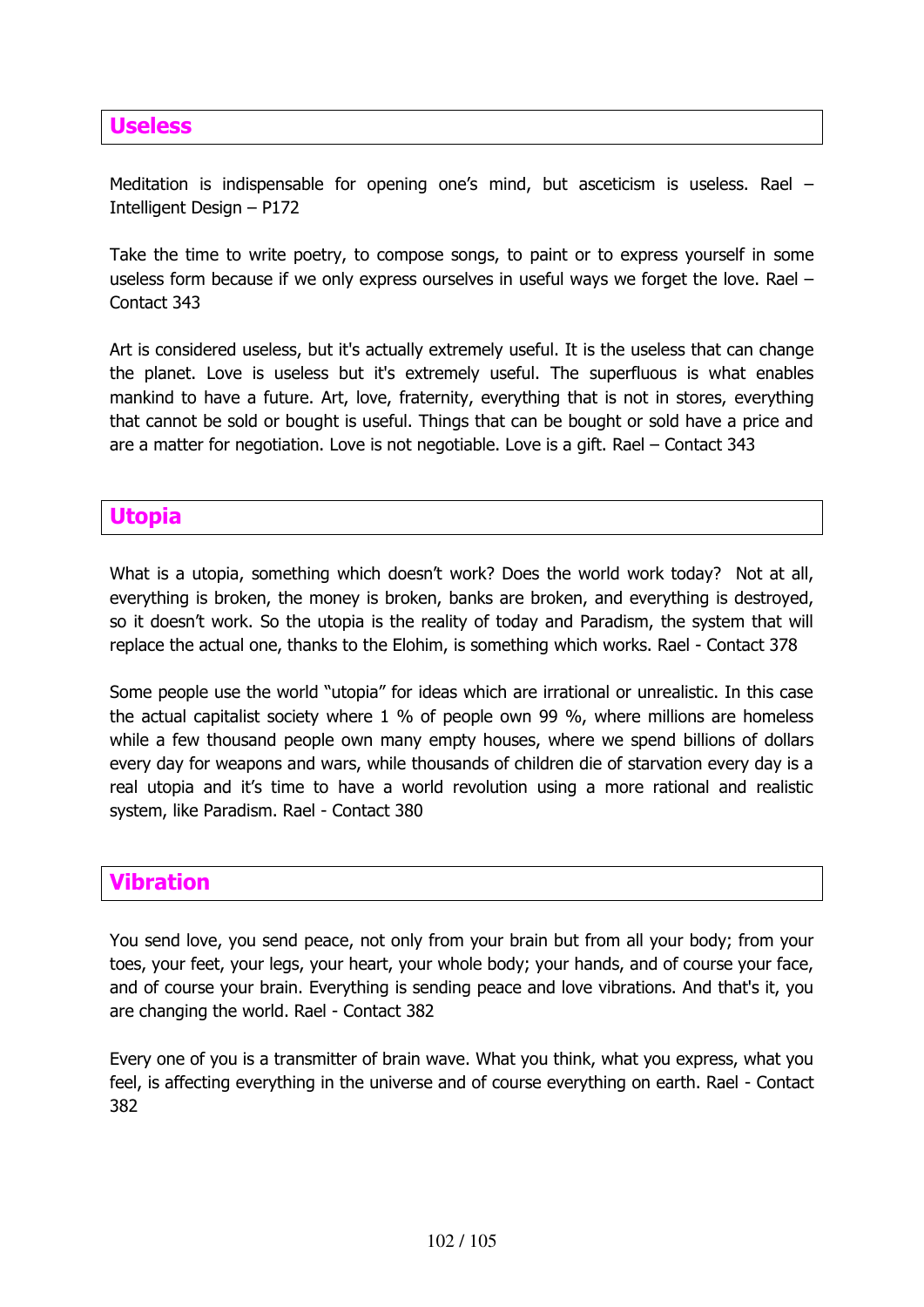## **Violence**

In order to change society, we must first change the individuals of which it is composed. Violence is always produced by those who are unhappy. By improving the individual"s happiness, we help to lessen the potential for violence. Rael – Intelligent Design – P259

Make sure all your assets are working for you right from the start. Don't be afraid to approach people; be enterprising, be aggressive. The meaning of aggressive was originally to "go towards" others. We can go towards people negatively, that is to say violently, or towards them positively, that is to say to approach them. So dare! Rael – The Maitreya – P114

We have to conclude that military and violent acts of revenge do not solve the problem. On the contrary, all they do is engender more hate and more despair, therefore yet more violence in a never-ending vicious circle whose only victor is terror. Only a just and lucid understanding of the roots of the problem can bring a solution. Rael – The Maitreya – P143

Any threat of violence should be punished as severely as the act itself, because to threaten means that the person has already acknowledged that they will resort to violence as a way of getting what they want. Rael – The Maitreya – P157

Nothing justifies violence, not even freedom. Rael – The Maitreya – P159

Violence never solves anything. Never. Violence leads to violence; Once it starts, it doesn"t stop and when we step in and get involved, we are condemned to carry on ever deeper. Rael – M P160

The more violence there is, the more we must have thoughts of love. Rael – Words of the Last of the Prophets – P23

Nothing in the world can be achieved by violence. Violence can give the illusion of victory for a while, like the famous Georges Bush"s funny claim of " victory" in Iraq that actually created more resentment, hatred and desire of revenge of the defeated people. Rael - Contact 390

## **Wisdom**

Wisdom means being able to manage the unexpected. This allows us to remain serene whatever happens in our lives. Rael – The Maitreya – P37

To change, it is important to reach a certain level of wisdom by developing three main things: have the wisdom to recognise our limits by recognising what can be achieved and what can't; have enough energy to accomplish what can be accomplished; and accept what cannot be changed. Rael – The Maitreya – P88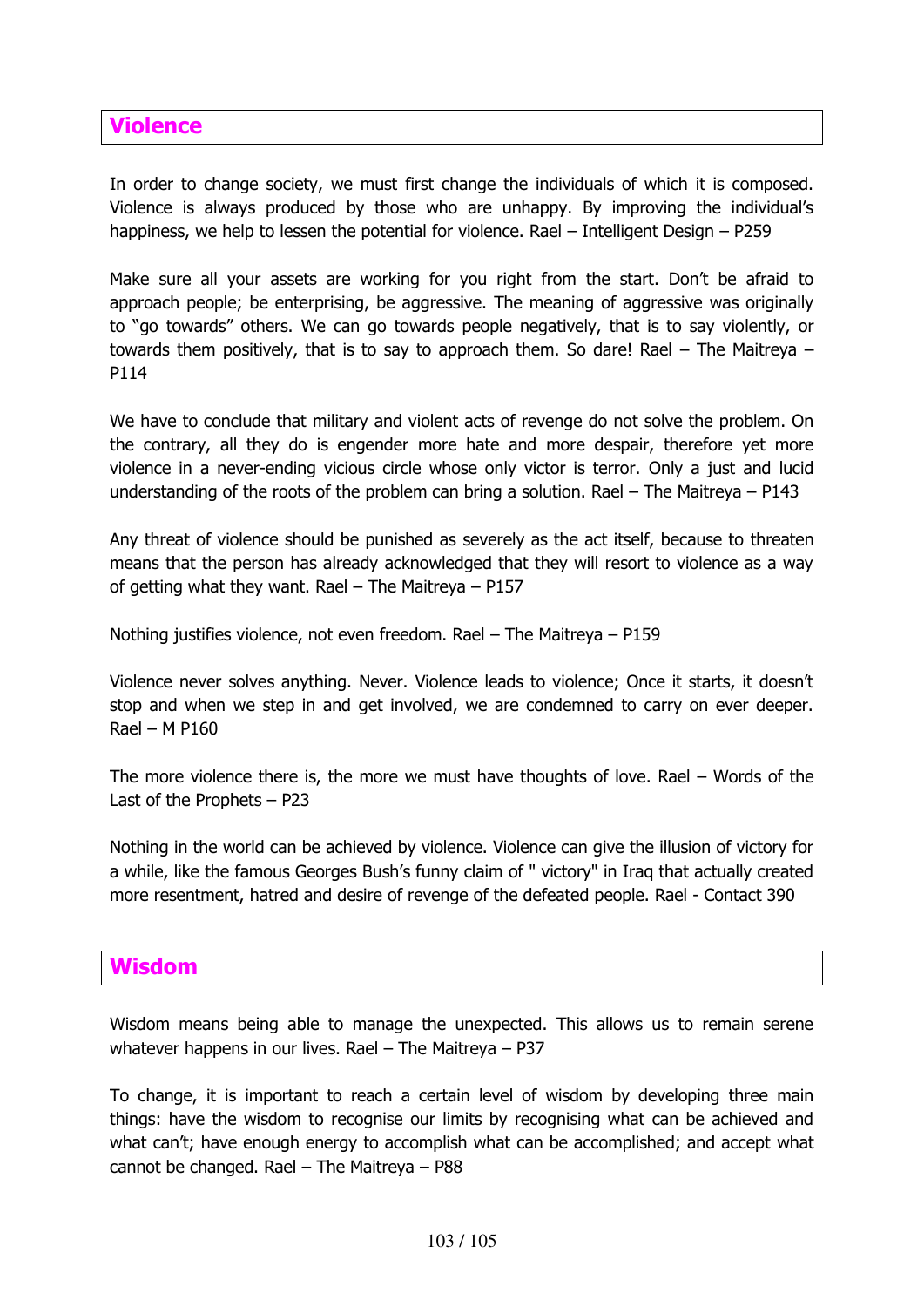Wisdom is to find in ordinary things, things you do every day, what is extraordinary. Rael – Contact 370

The man who cannot laugh cannot have wisdom.

If you want to have wisdom, the best way is to laugh; it is the first step. If you say 'T want to become a wise man" "a wise woman" "I want to become like a prophet, like a philosopher" and you start to be serious, you cannot succeed. It's impossible. If you want to have wisdom, start by laughing. Rael – Contact 372

### **Women**

As the poet once said, "Women are man"s future", and I"m sure whoever said that was right. For the violent world bequeathed to us today is the fruit of a succession of almost exclusively male governments. Perhaps it's a sign from above that just when men are getting ready to blow everything up, women are starting to have their say. In other words, we could translate the poet's phrase into, "Women are humanity's future". Rael  $-$  Geniocracy  $-$  P78

We all have complexes. Women often complain that their breasts are too small or too big. What difference does it make? We are all human beings with an internal beauty capable of making our external beauty shine wonderfully, whatever the shape of your body. In fact, there are infinite tastes, which mean that you are bound to correspond to someone"s taste, whether it is the shape of your nose, mouth or breast. Rael – The Maitreya – P29

The more women are intelligent powerful and educated, the more you will be happy because the whole planet will be happier. Women, don"t let yourselves be colonized! Rael – Words of the Last of the Prophets – P37

In the Elohim civilization, men are equal to women. This is important for us, especially for women here. This is also why women are very important in our organization…Elohim need you, especially you women! We need the woman brain power… To give the power to women that"s the beauty of the messages as most religions are giving power to men…..If you like equality between men and women, join and help me. It is one of the actions of the Raelian Movement. If you are a woman, we need your help. This is why the angel order was created…… The angel order is here to promote the freedom and the power of women through femininity. Rael – Contact 348

## **Work of art**

Consider every natural thing an art, and every art a natural thing. Rael – Intelligent Design – P201